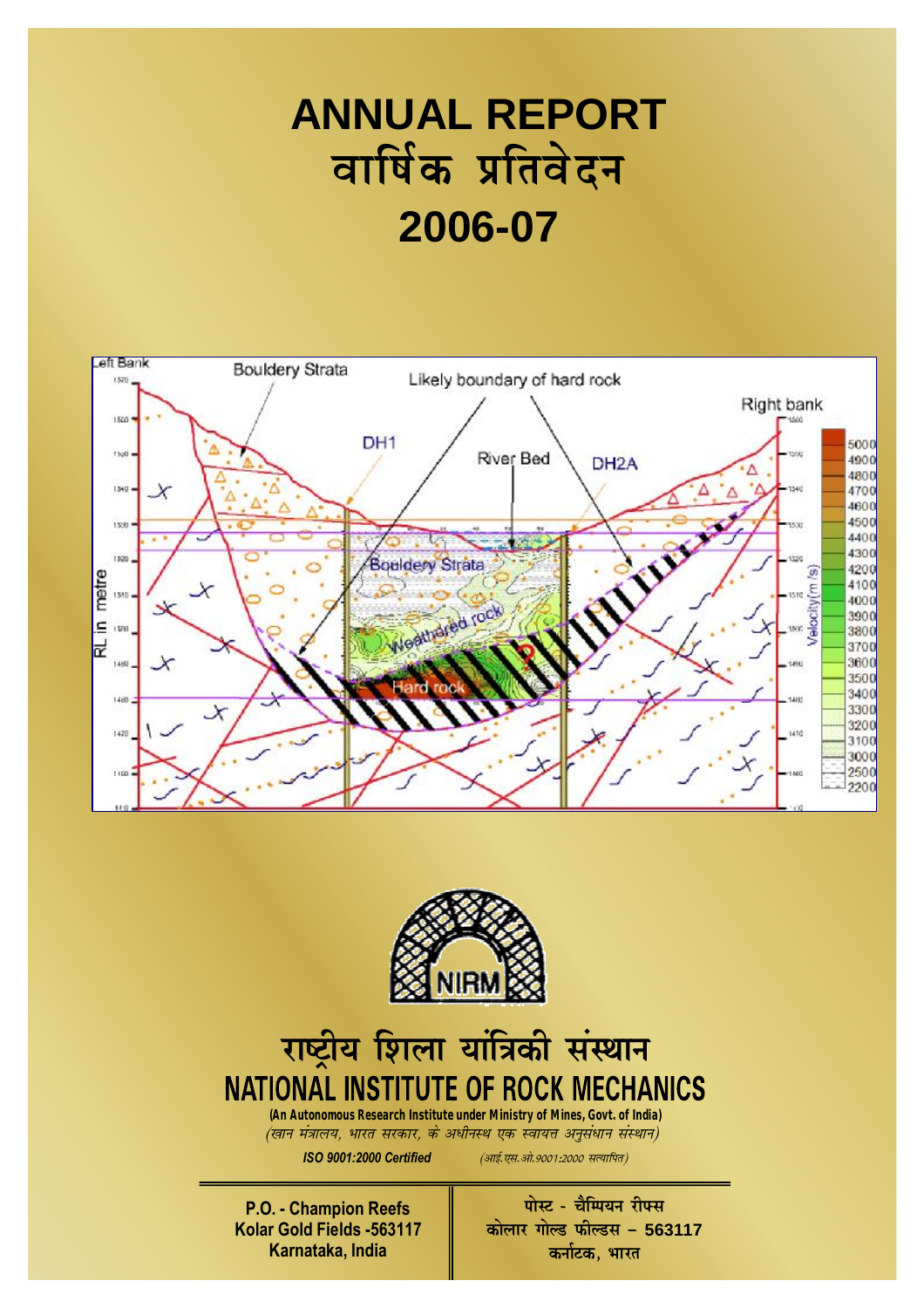## **Quality Objectives**

- Ø **To become a global R&D organisation providing high quality, need based, value added services in the emerging areas of rock engineering and rock mechanics for mining, excavation engineering and allied industries for improving production and safety.**
- Ø **To develop innovative technologies and retain them through intellectual property rights.**
- Ø **To disseminate the research and expertise through publication of papers in national and international journals and seminars.**
- Ø **To develop human resources through training and workshops.**

### **Quality Policy**

**NIRM is committed –** 

- **1. To achieve high quality R&D work and to provide services to the total satisfaction of customers with strict adherence to contractual specifications.**
- **2. To register sustainable growth by conducting widely acknowledged research in the areas of rock engineering to make NIRM a global center of excellence.**
- **3. To enhance the knowledge and skill of the employees through self development on continuous basis.**

"NIRM is committed to comply with ISO 9001:2000 and to continually improve the Quality Management System".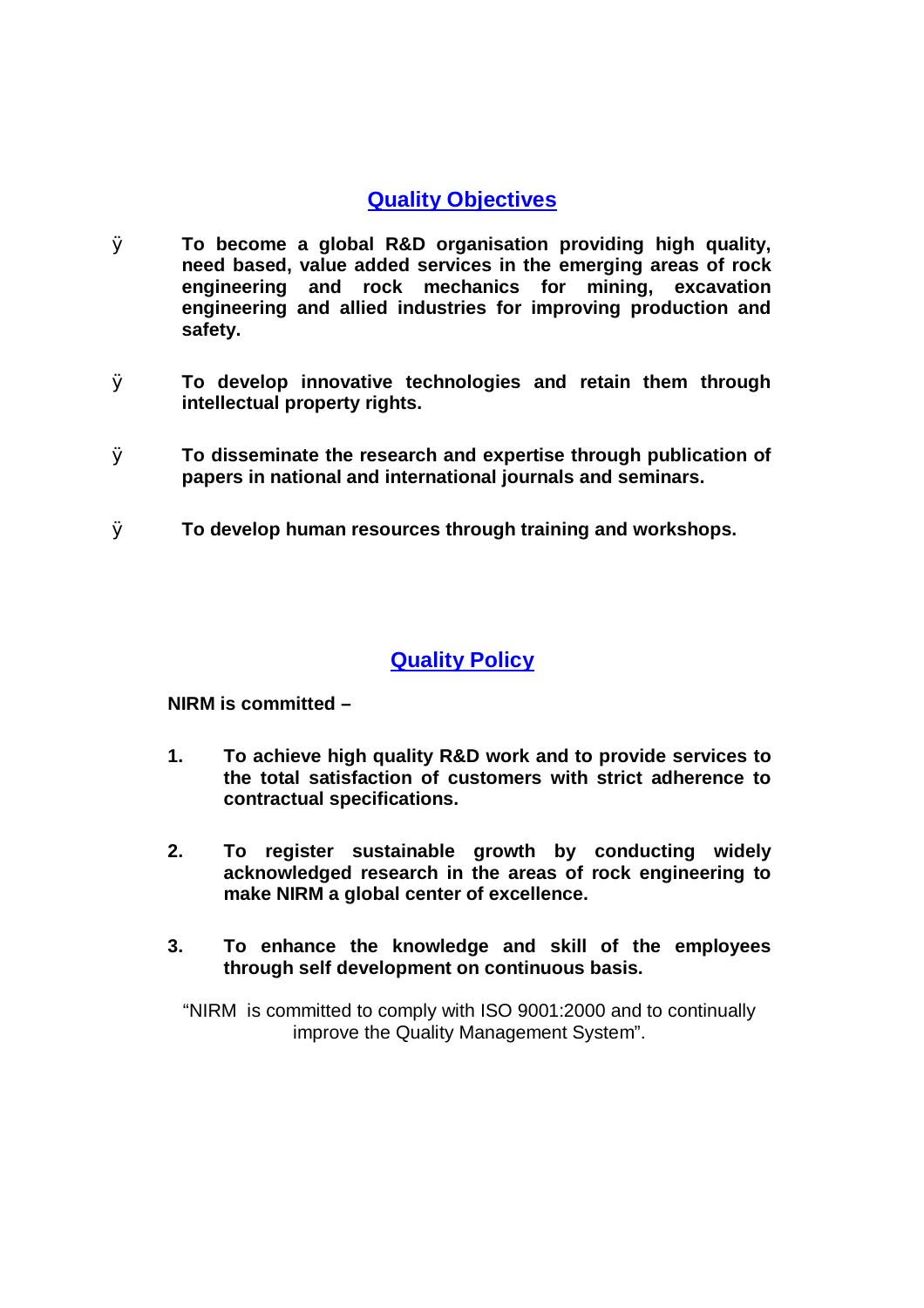

## वार्षिक प्रतिवेदन **s**

**2006µ07** 

## **ANNUAL REPORT 2006-07**

*(An ISO 9001: 2000 Certified Research Institute)* 



**CHAMPION REEFS KOLAR GOLD FIELDS - 563 117 Karnataka, India**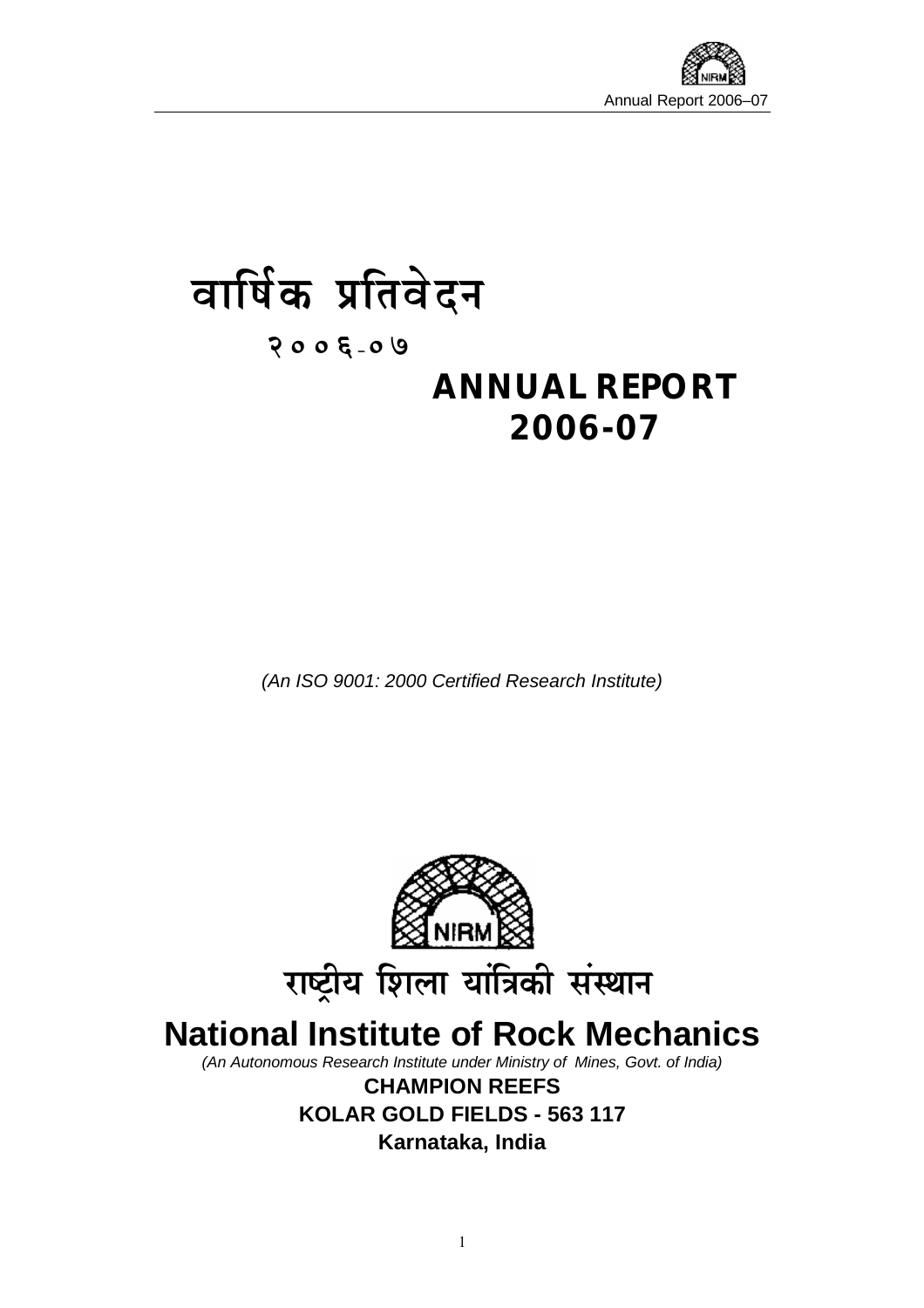

------------------------------------------------------------------------------------------------------- Front cover : In-situ seismic tomogram across Teesta River, Sikkim Back cover : Earthquakes recorded by broad-band station at NIRM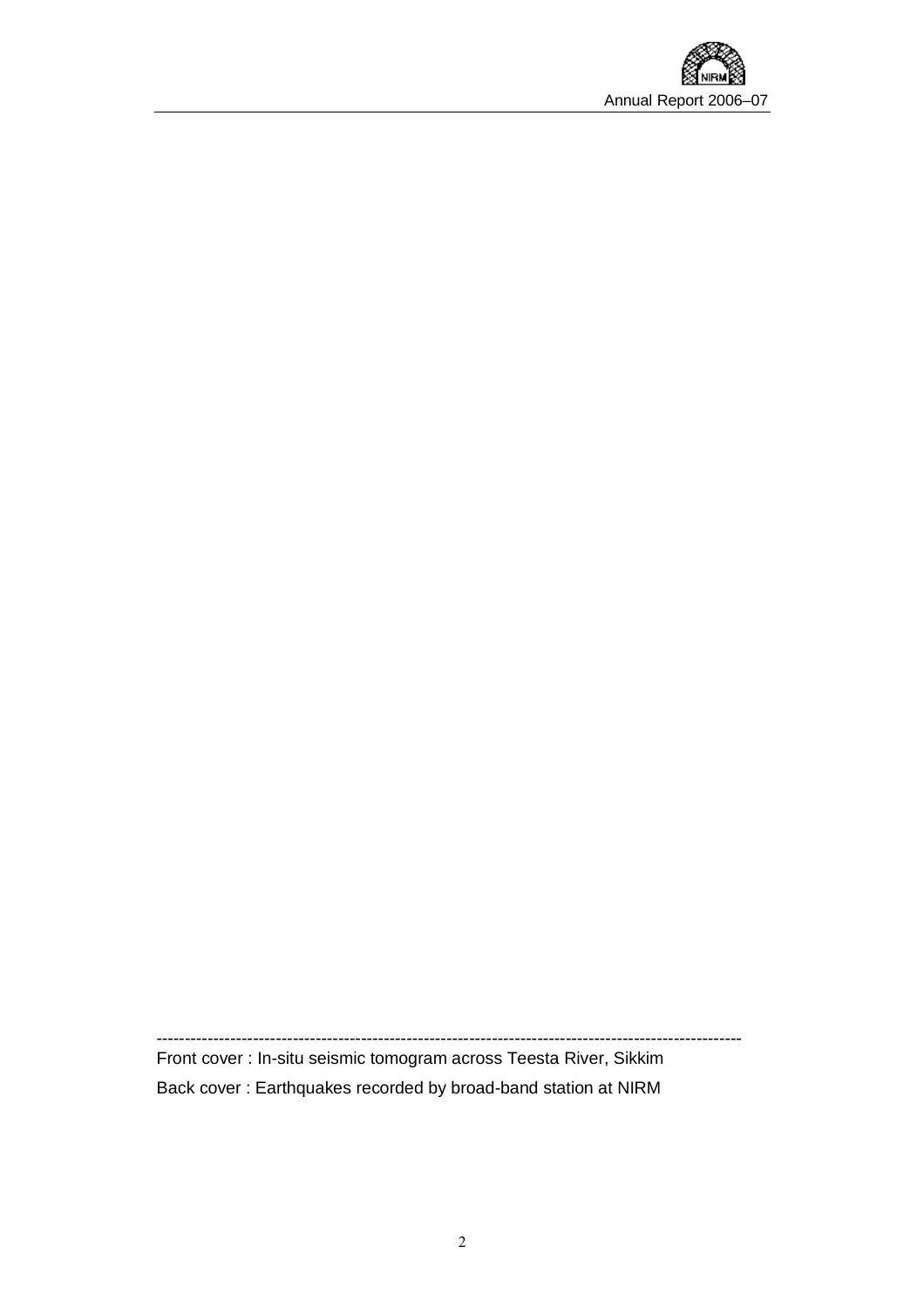## **Contents**

#### **Page No.**

|    | <b>Director's Report</b>                              |                                                      | 4              |  |  |  |
|----|-------------------------------------------------------|------------------------------------------------------|----------------|--|--|--|
|    |                                                       | <b>Supporting Organizations / Clientele</b>          | $\overline{7}$ |  |  |  |
| 1  |                                                       | <b>In-situ Testing for Geotechnical Parameters</b>   |                |  |  |  |
| 2  |                                                       | Ground Control Investigations in Mines & Excavations |                |  |  |  |
| 3  | <b>Engineering Geophysical Investigations</b>         |                                                      |                |  |  |  |
| 4  | Rock Fracture Mechanics and Material Testing          |                                                      |                |  |  |  |
| 5  | <b>Numerical Modelling and Stability Analysis</b>     |                                                      |                |  |  |  |
| 6  | <b>Rock Excavation and Blasting</b>                   |                                                      |                |  |  |  |
| 7  | <b>Dimension Stone Technology</b>                     |                                                      |                |  |  |  |
| 8  | Seismology and Micro-seismic Monitoring               |                                                      |                |  |  |  |
| 9  | <b>Environmental Geotechnology</b>                    |                                                      |                |  |  |  |
| 10 | <b>Technical Services</b>                             |                                                      |                |  |  |  |
| 11 | <b>Annual Accounts</b>                                |                                                      |                |  |  |  |
|    | <b>ANNEXURE</b>                                       |                                                      | 61-75          |  |  |  |
|    | Appendix-1                                            | Organization Chart of NIRM                           | 62             |  |  |  |
|    | Appendix-2                                            | Members of the General Body                          | 63             |  |  |  |
|    | Appendix-3                                            | Members of the Governing Body                        | 65             |  |  |  |
|    | Appendix-4                                            | Members of the Peer Review Committee                 | 67             |  |  |  |
|    | Appendix-5                                            | List of Projects                                     | 68             |  |  |  |
|    | Appendix-6                                            | List of Research Papers                              | 71             |  |  |  |
|    | Appendix-7                                            | News Letter                                          |                |  |  |  |
|    | Appendix-8<br>Distinguished Visitors to the Institute |                                                      | 74             |  |  |  |
|    | Appendix-9                                            | <b>Staff of NIRM</b>                                 | 75             |  |  |  |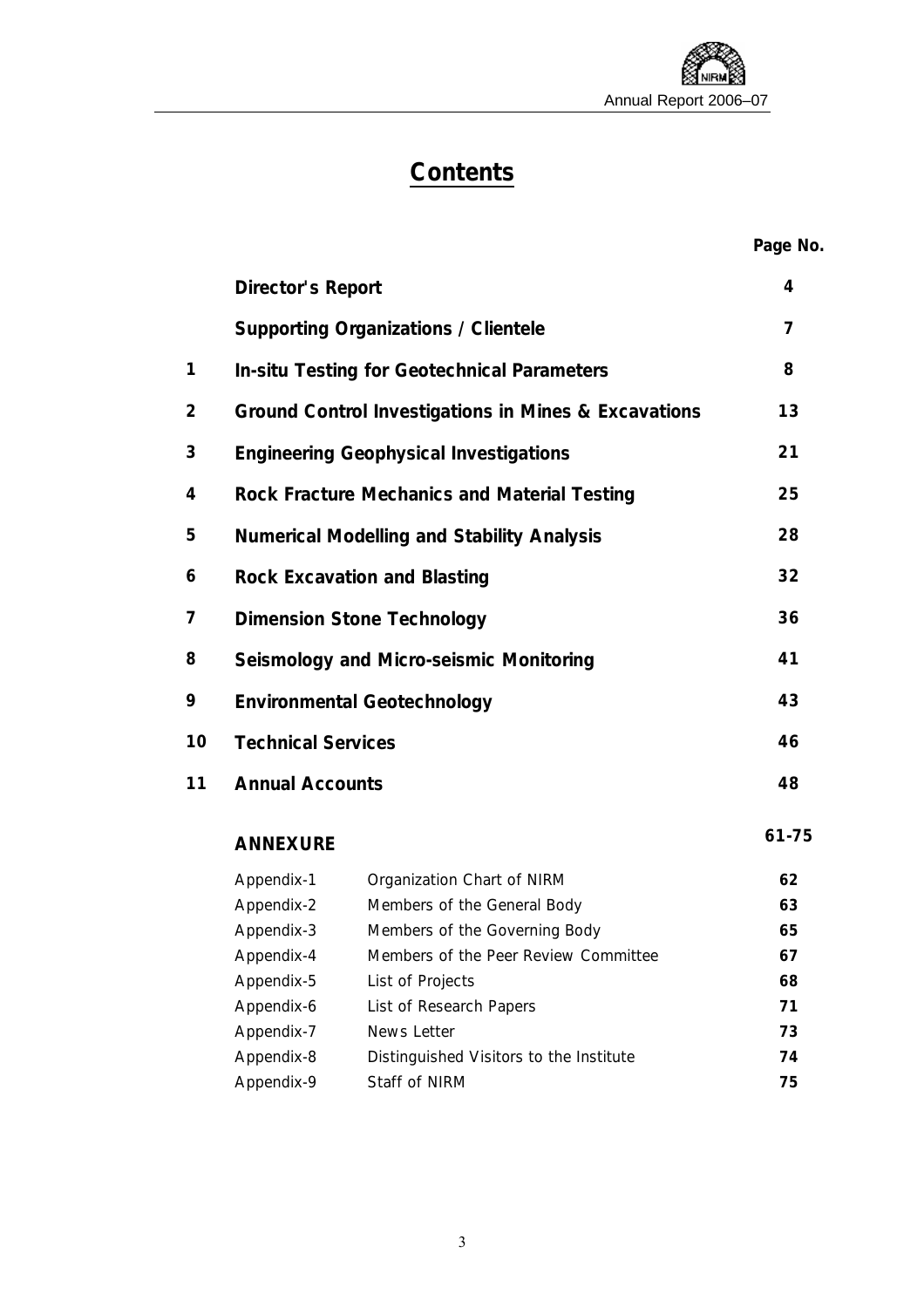## **Director's Report**

It is my privilege to present the 19<sup>th</sup> Annual Report of the National Institute of Rock Mechanics. During the year, the Institute has maintained the growth rate of the previous years.

NIRM has been carrying out quality research work through both governmentfunded and industry-sponsored projects. The Institute has been extending its R&D support to the industry in the following areas :

- Metalliferous mines / Hard Rock Mines
- Coal Mines
- Hydroelectric & Tunnelling Projects
- Other Construction Projects

The Institute has registered an external cash flow of Rs. 303.00 lacs in the year 2006–07. During this period, R&D work was carried out in 10 S&T projects and in 40 industry sponsored projects. By the end of the year, investigations were completed for 25 projects and the work is continuing for other 20 projects. With the generous help from the Ministry and the cooperation of the industry, the Institute has been able to achieve a balance of over Rs. 7.00 crores in the Institute Development Fund. NIRM is one of the top performing autonomous research Institutes in the Country.

During the year 2006-07, NIRM Scientists published 13 technical papers. NIRM organized two training courses during the year, and the Scientists were invited to deliver talks and lectures at different fora. NIRM prepared an elaborate Road Map for its future goals and commitments, and is in the process of its implementation.

The Institute has been receiving generous support from the Secretary, Ministry of Mines, all the members of the General Body, the Governing Body and the Peer Review Committee of the Institute. Their able guidance and suggestions have helped the Institute to shape its R&D activities. My sincere thanks are also to various agencies and industries who have renewed their faith in our research activities through sponsoring various projects and assignments.

The tireless efforts of the Scientists and the staff of the Institute have helped in binging the Institute to this level. I request them all to rededicate themselves to the mission goals of the Institute, and work with renewed zeal to stand up to the future challenges.

The support received from the Ministry of Mines, Government of India, is sincerely acknowledged.

November, 2007

**DIRECTOR**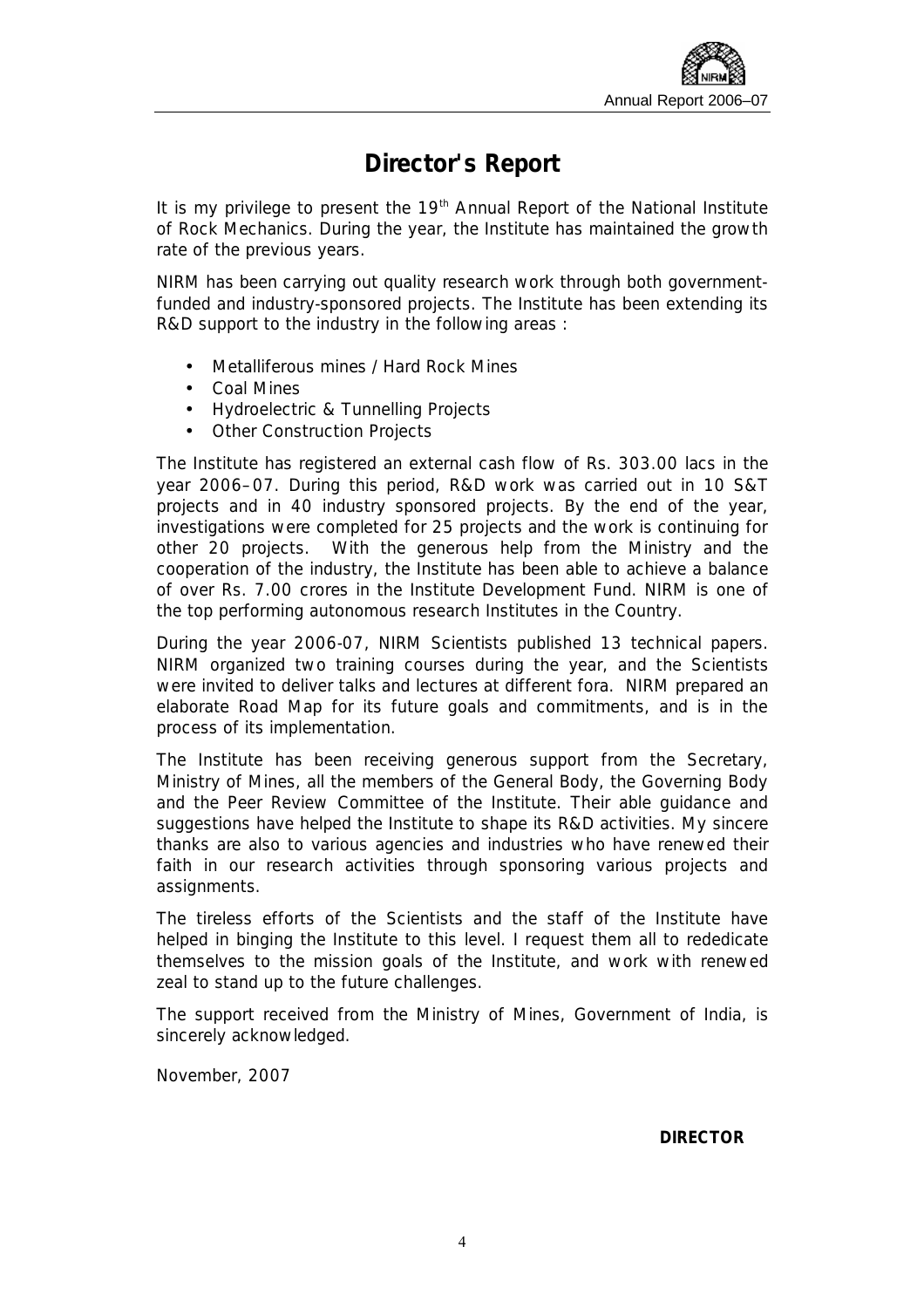



## **No. of Projects & Research Papers**



 $\square$  Scientists  $\square$  Total strength

**Staff Strength**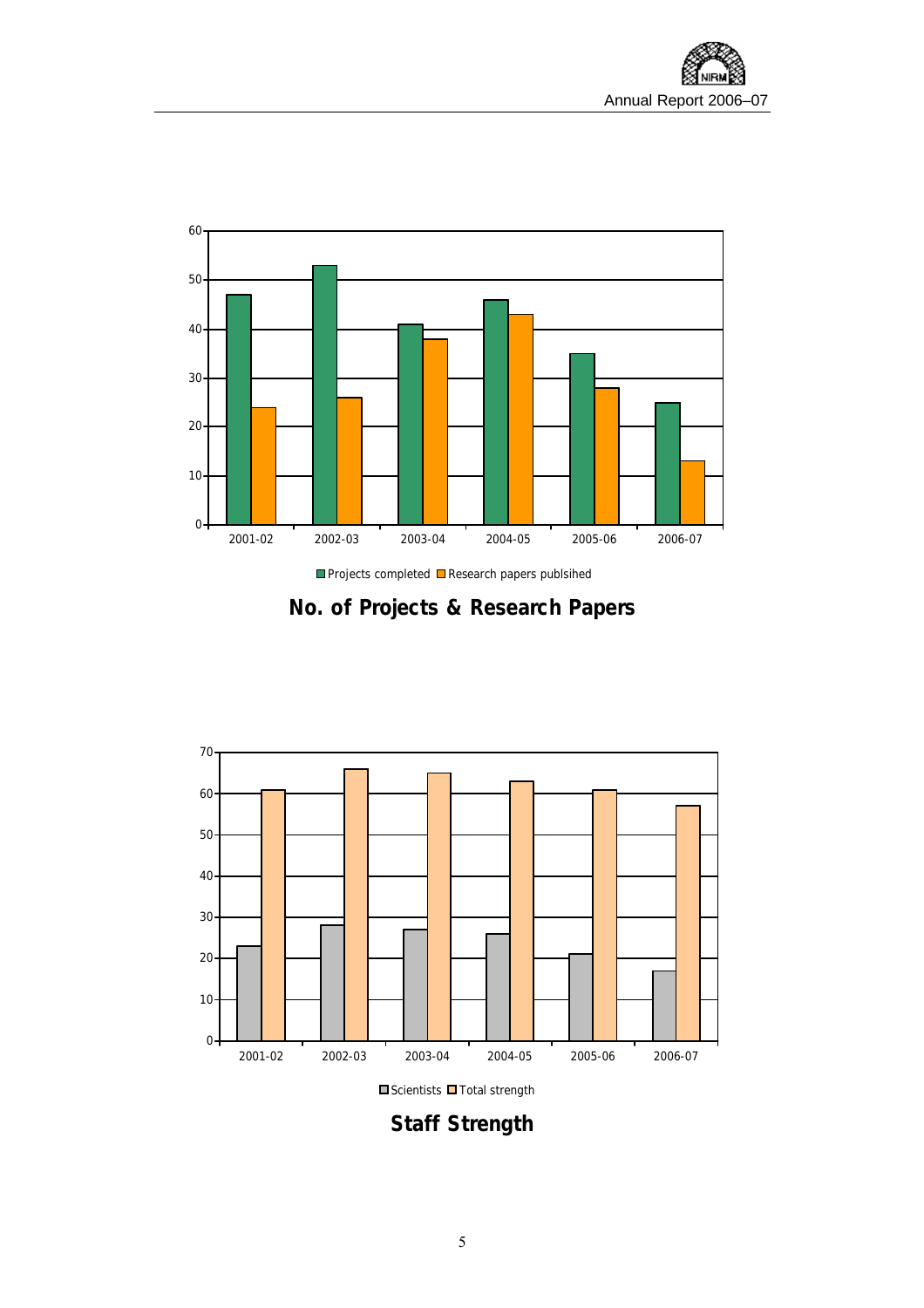

**Government grant & Institute earnings**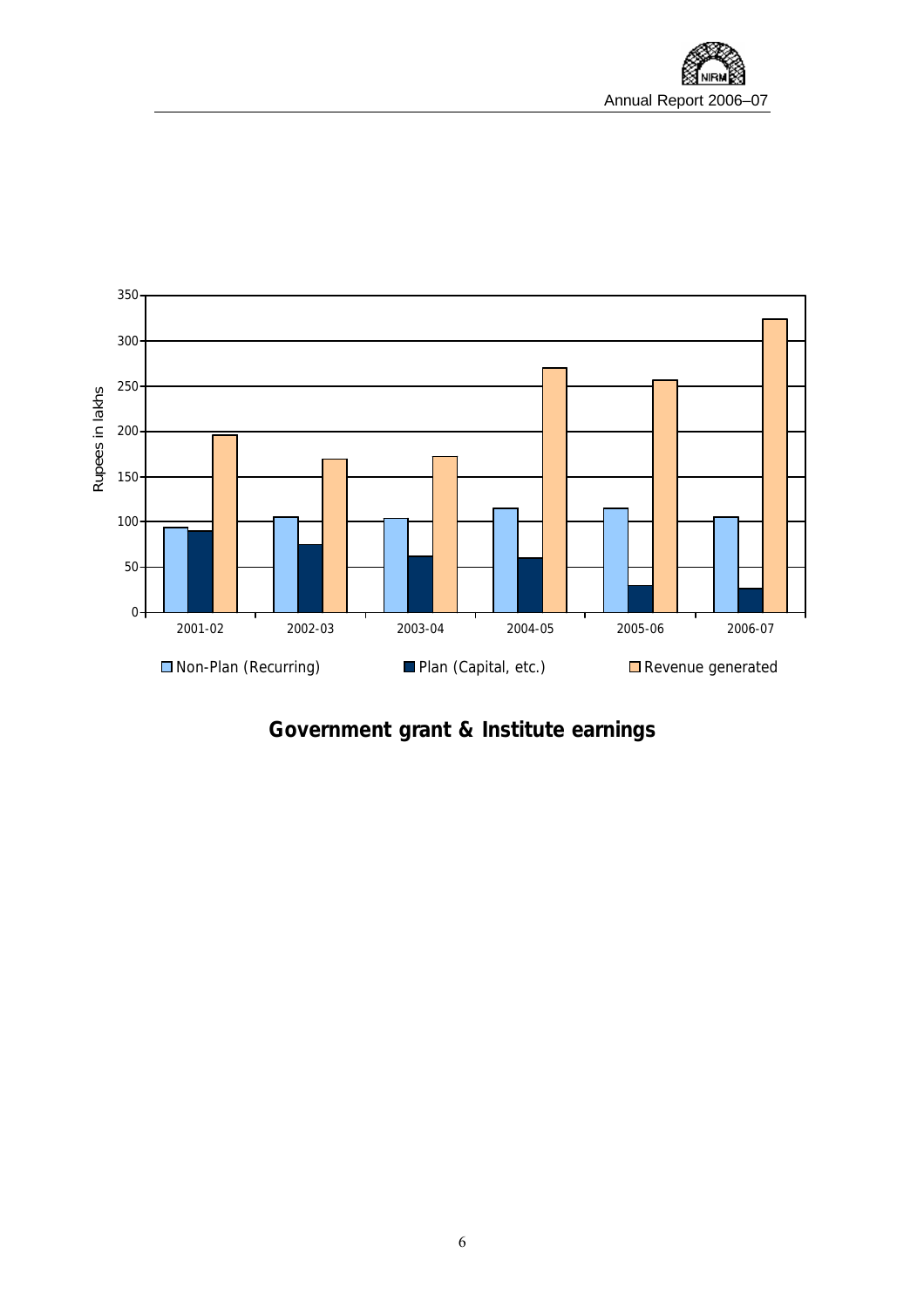

## **Supporting Organizations / Clientele**

#### **Central Government Ministries & Departments**

Dept of Science & Technology, Government of India Ministry of Coal, Government of India Ministry of Mines, Government of India Ministry of Water Resources, Government of India

#### **State Government / Public Sector Organizations**

Himachal Pradesh State Electricity Board (HPSEB) Kerala State Electricity Board (KSEB) Konkan Railway Corporation Ltd (KRCL) National Thermal Power Corporation Ltd (NTPC) Rail India Technical & Engineering Services (RITES) Sardar Sarovar Narmada Nigam Ltd (SSNNL) Satluj Jal Vidyut Nigam Ltd (SJVNL) Uttaranchal Jal Vidyut Nigam Ltdl (UJVNL)

Centre for Development of Stones (CDOS) Hindustan Zinc Limited (HZL) Hutti Gold Mines Ltd (HGML) National Aluminium Company Ltd (NALCO) Singareni Collieries Company Ltd (SCCL) Western Coalfields Ltd (WCL)

#### **Private Companies**

Bhoruka Power Corporation Ltd (BPCL) Carborundum Universal Limited (CUL) Ferro-Alloys Corporation, Orissa (FACOR) Larsen-Toubro – Ramboll Consulting Engineers Ltd (L&T-Ramboll) Murdeshwar Power Corporation Ltd. (MPCL) PRP Granites, Sivakasi, Tamil Nadu Satyam Sankarnarayan Joint Venture (SSJV)

#### **International Organizations**

Geo-Stock, France Italian-Thai Development Public Co Ltd (ITDL) Larsen-Toubro Oman Ltd (L&T-Oman) Tala Hydro Power Authority, Bhutan (THPA) United Nations Industrial Development Organization (UNIDO)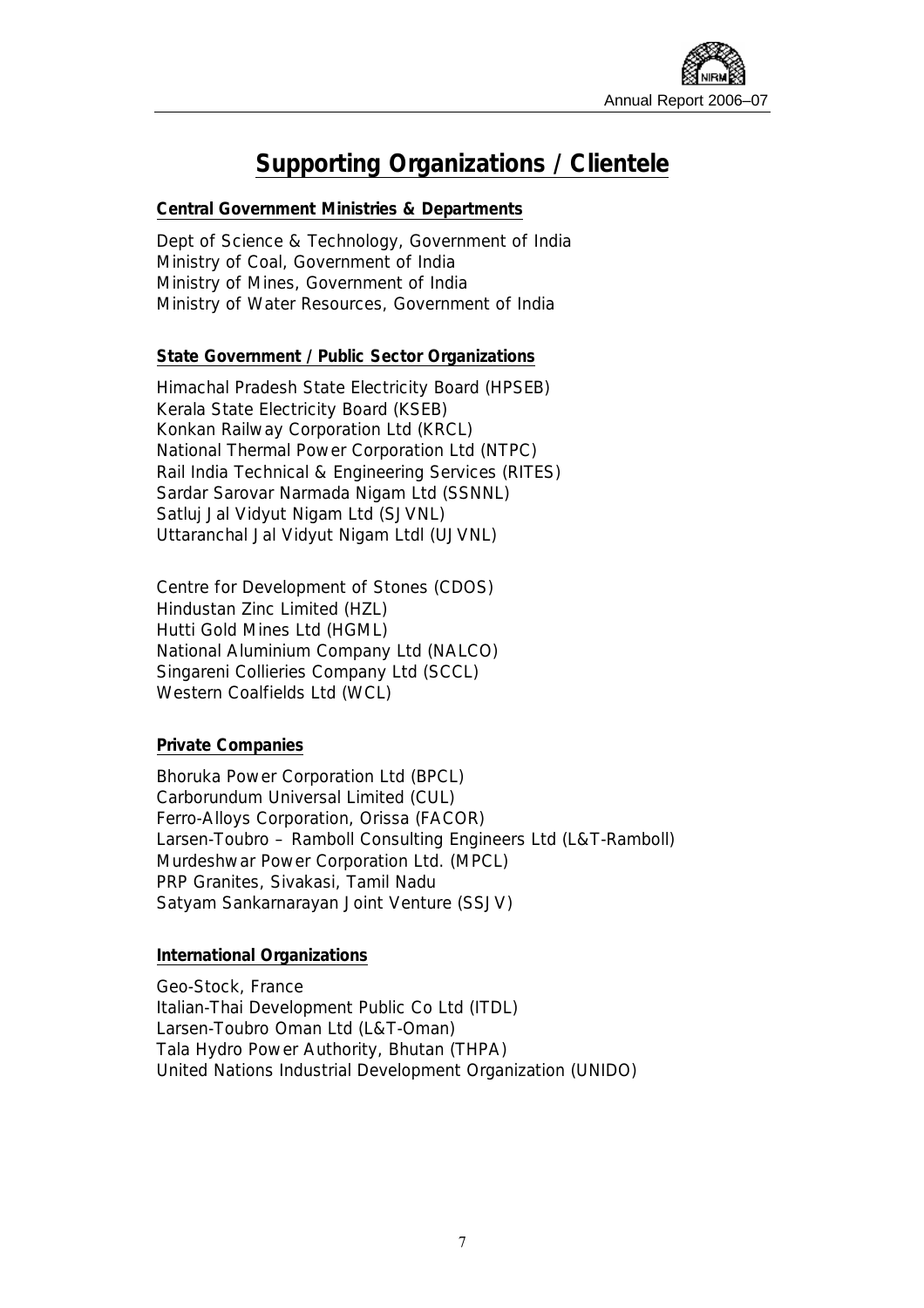



## **In-situ Testing for Geotechnical Parameters**

*(Dr. S.Sengupta, D.S.Subrahmanyam, R.K.Sinha, D.Joseph and Dr. V.P. Mishra)* 

Geotechnical investigations are an essential and integral part of any civil and mining engineering project. All the major projects where rock excavation is involved, particularly with the increase in the size and complexity of rock structures, require in-situ geotechnical investigations prior to design. The emergence of highly specialized computer modeling codes also call for reliable rock mass properties. The areas of services include: dam foundation, tunnel construction, cavern construction, underground and open cast mining, and slope stabilization.

**1.1 Determination of in-situ parameters at Punatsangchhu hydroelectric project** 

*(S. Sengupta, D. S. Subrahmanyam, R. K. Sinha, D. Joseph and V. P. Mishra)*

**Objectives :** 

- In-situ deformability parameters by plate loading method at the proposed dam axis for the design of dam
- In-situ deformability parameters by Goodmanjack method and in-situ stress by hydrofrac method at the proposed location of sedimentation chamber for the optimum orientation of sedimentation chamber vis a vis stress and also for the design of sedimentation chamber
- In-situ deformability parameters by Goodmanjack method and in-situ stress by hydrofrac method at the

proposed location of powerhouse chamber for optimum orientation of powerhouse chamber vis a vis stress and also for the design of powerhouse chamber

The Punatsangchhu Hydroelectric Project is located around 16 km from Lobeysa village in Wangdue Phodarang district and nearly 200 km from Phuentshillong town of Bhutan on the river Punatsangchhu. The project envisages construction of a solid straight concrete gravity dam of 137m height on river Punatsangchhu, an intake and underground sedimentation chamber near the Dam, a 7.468 km long HRT and a powerhouse with an installed capacity of 1095 MW near the village called Ruchekha. For the optimum design of surface and underground structures of the project, in-situ investigations are required to be incorporated in the design estimations.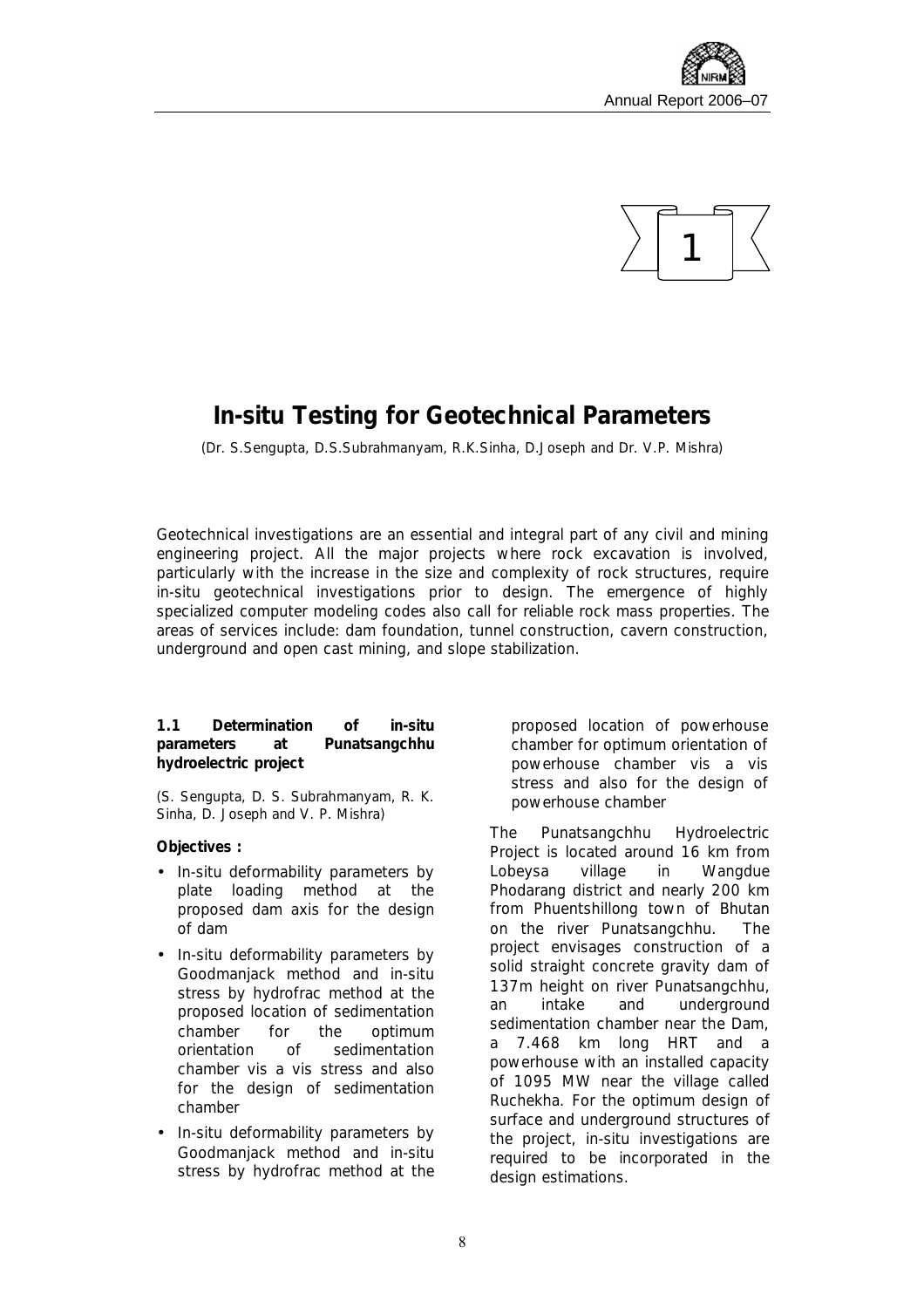The scope of different in-situ investigations was as follows:

- i) Determination of in-situ deformability parameters by Plate load method inside the exploratory drifts of proposed dam axis
- ii) Determination of in-situ deformability parameters by Goodmanjack method and in-situ stress by hydrofrac method inside 250m deep vertical hole drilled at the proposed location of sedimentation chamber.
- iii) Determination of In-situ deformability parameters by Goodmanjack method and in-situ stress by hydrofrac method inside 300m deep vertical hole drilled at the proposed location of powerhouse chamber.

1.1.1 Deformability Parameters by Plate load technique: The average deformability modulus at the dam site, as evaluated by Plate loading method ranges from 8 to 9 GPa (Fourth cycle) which can be treated as good rock (Class I). The rocks on left and right banks are found to be of almost similar in nature.



*Pressure vs. Deformability curve for damaxis, Punatsangchhu H.E. Project, Bhutan.* 

1.1.2 Deformability Parameters by Goodmanjack method and in-situ stress by hydrofrac method : at the proposed locations of sedimentation chamber and powerhouse chamber the deformability parameters ranges between rocks encountered at the proposed sedimentation chambers are almost of the same qualities. There is slight variations in the moduli of deformation (Ed) measured across and along the powerhouse. This indicates that rocks encountered at the proposed powerhouse is slightly anisotropic.

- i) The variations in the moduli of deformation (Ed) measured across and along the sedimantation chamber is found to be insignificant indicating less anisotropism of the rock at the proposed sedimentation chamber.
- ii) The K values at the two proposed sites vary between 1.57 and 1.60 indicate a medium stress magnitude.
- iii) The orientation of maximum principal horizontal stress varies between N10° to N20°, which is preferred orientations of both chambers.
- iv) Stress gradient as revealed by hydrofrac tests at the project area has the following relationship



*Depth vs. Deformability Curve for results of Goodman Jack test, conducted at Punatsangchhu H.E. Project, Bhutan.* 

Maximum Horizontal Principal Stress  $(G_{H}) = 0.3856$  X Depth - 0.7637 Minimum Horizontal Principal Stress (σh) = 0.257 X Depth – 0.4964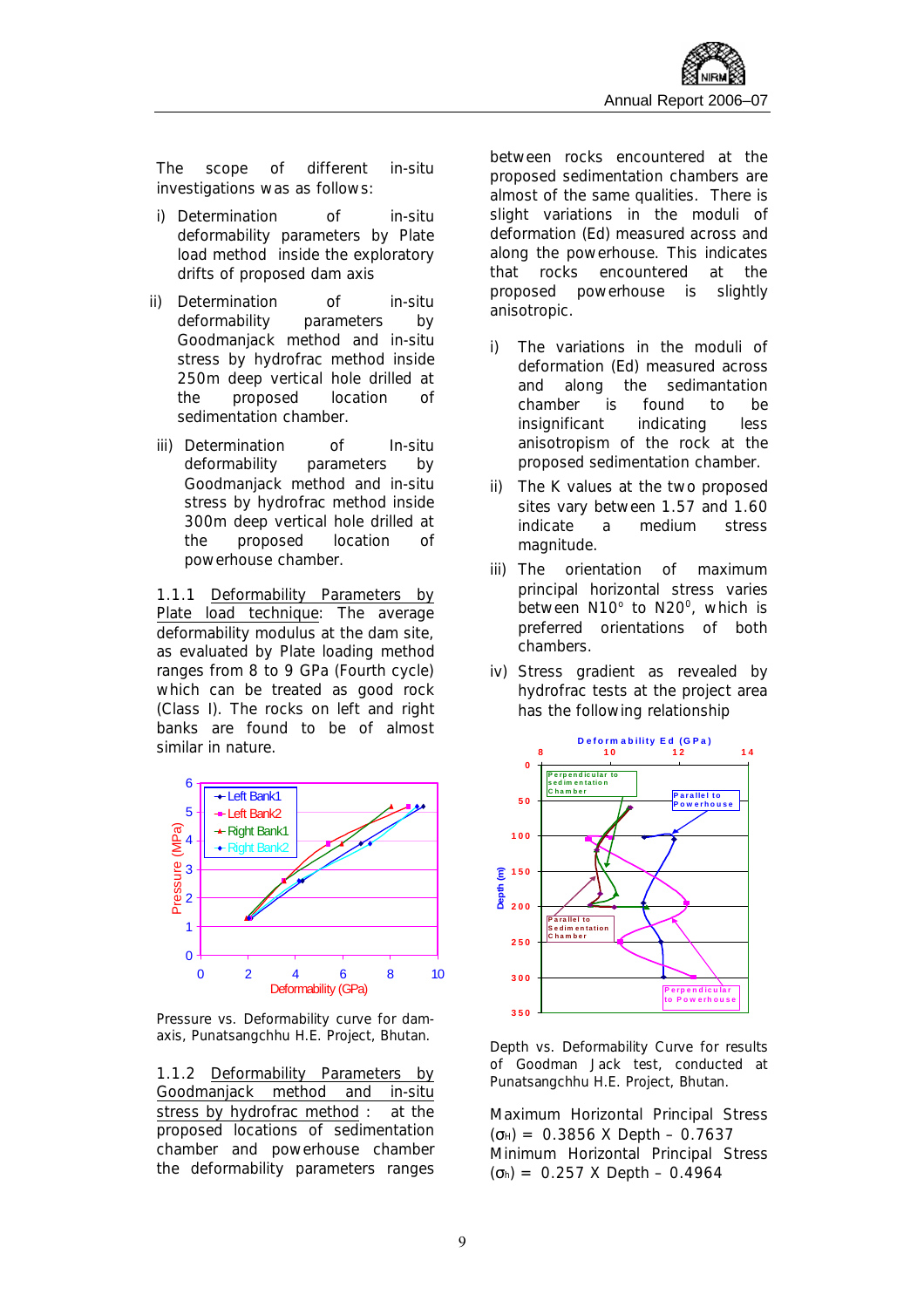Thus, NIRM designed and deployed its indigenous facilities successfully for deep hole (depth>300m) hydrofrac test and Goodmanjack test.

**1.2 Determination of in-situ parameters at Palamaneri hydroelectric project** 

*(S. Sengupta, D. S. Subrahmanyam, R. K. Sinha, D. Joseph and V. P. Mishra)*

**Objectives :** 

- In-situ deformability parameters by Goodmanjack method and in-situ stress by hydrofrac method at the proposed location of surge shaft for the design of surge shaft
- In-situ deformability parameters by Plate loading method and in-situ stress by hydrofrac method at the proposed location of powerhouse chamber for optimum orientation of powerhouse chamber vis a vis stress and also for the design of powerhouse chamber
- In-situ deformability parameters by Goodmanjack method and in-situ stress by hydrofrac method at two proposed locations of HRT for the design of HRT

The Pala Maneri Hydroelectric Project is located in Uttarakashi district of Uttaranchal on the river Bhagirathi. The project site is situated around 16 km from Bhatwari village and nearly 25 km from Uttarakashi town in Uttaranchal State.

The project envisages construction of a solid straight concrete gravity dam of 74m height on river Bhagirathi, an intake and underground sedimentation chamber near the dam, a 12.7 km long HRT and a powerhouse with an installed capacity of 416 MW. For the optimum design of powerhouse, Surge shaft and HRT, in-situ investigations were required.

Using Plate loading method, the deformability parameters (**Ed**) at the proposed powerhouse location ranged from 9 to 12GPa, which can be classified as fairly good rock.

At the proposed locations of surge shaft and HRT, the deformability parameters by Goodmanjack method showed that the rocks at Surge Shaft Area were better than the rock at the HRT locations. In B.H. No. DHS-5 (HRT at Papadgad) the rock deformability increases with depth, whereas in B.H. No. DHS-7 (HRT at Kumaltigad) the deformability reduces with depth. In B.H. No. DHS-10 (Surge Shaft Area) it is almost same with depth

The results of In-situ stress parameters by Hydrofrac method at the proposed locations of surge shaft and HRT are summarised in the following table :

| Location        | Rock<br>cover   | K    | $\mathbf{S}$ H<br>direction<br>w.r.t N | Possible<br>Influencing<br>features |
|-----------------|-----------------|------|----------------------------------------|-------------------------------------|
| Power-<br>house | 144m            | 1.49 | 30 <sup>o</sup>                        | Slope                               |
| Surge<br>Shaft  | 123m            | 1.88 | 30°                                    | Topography                          |
| <b>HRT</b>      | 146.5m          | 1.62 | 150°                                   | Thrust zone                         |
| <b>HRT</b>      | 51 <sub>m</sub> | 2.93 | 110°                                   | Valley                              |



*Maximum principal horizontal Stress directions as revealed by hydrofrac stress measurement method at different sites of Pala Maneri H.E. Project, Uttarkashi.*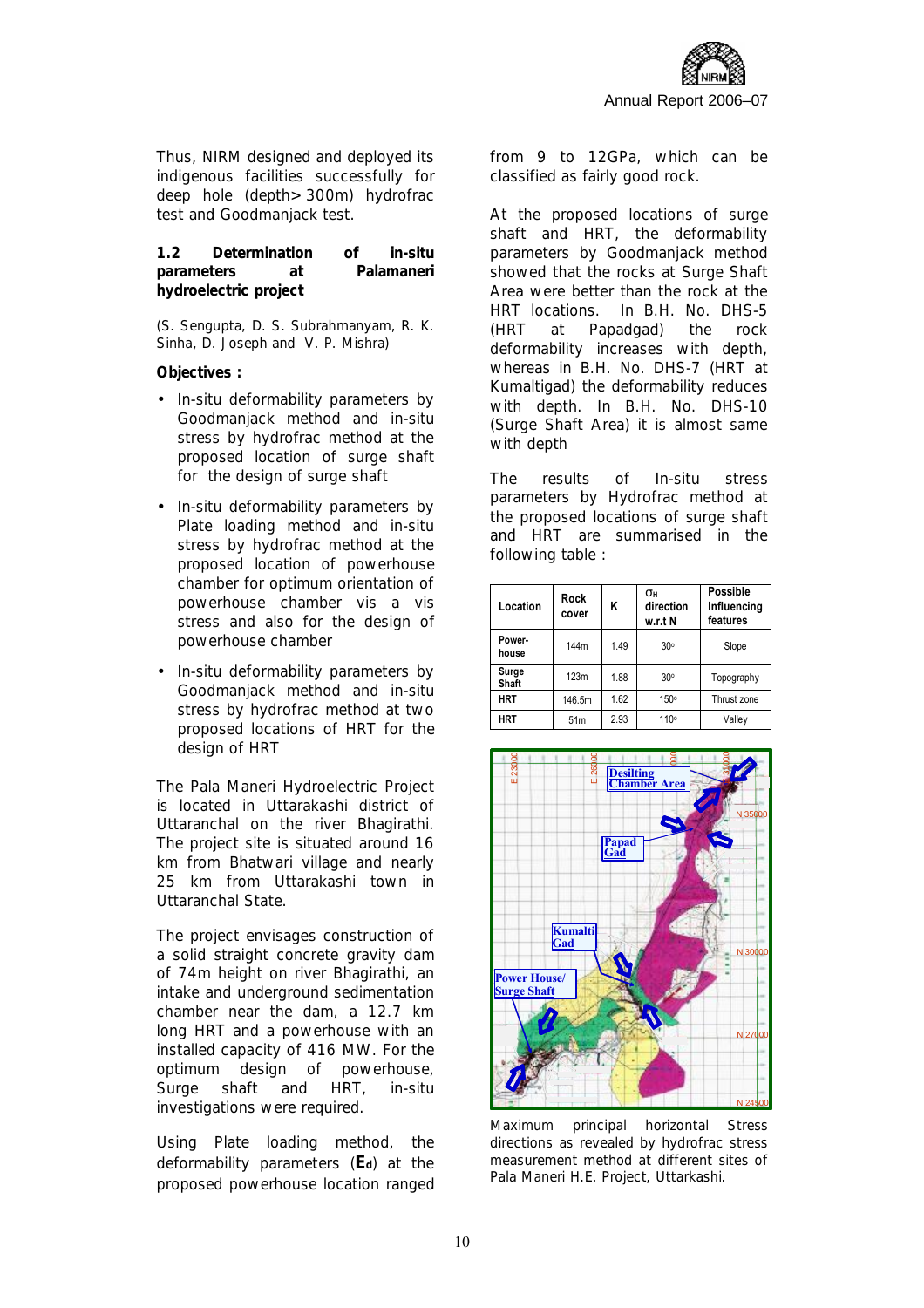- (i) The maximum horizontal principal stress orientations at powerhouse and surge shaft sites are uniform though higher K value at surge shaft may be due to the influence of topography.
- (ii) The maximum horizontal principal stress orientations are influenced at least at two places along the proposed HRT. At Kumaltigad the orientation is 150 ° which is sub parallel to the thrust zone at the vicinity of the investigation site. At Papadgad the maximum horizontal principal stress is oriented sub-parallel to the valley where the borehole was drilled.
- (iii) A high K value at one of the sites of HRT is due to the effect of the valley.

**1.3 Determination of In-Situ Stress, Deformability and Shear Parameters at the Proposed Powerhouse Location, for Dibang multipurpose project** 

*(S. Sengupta, D. S. Subrahmanyam, R. K. Sinha, D. Joseph and V. P. Mishra)*

The Dibang Multipurpose Hydroelectric Project is located in Lower Dibang Valley of Arunachal Pradesh on the river Dibang. The project site is located around 50 km from Roing town in Arunachal Pradesh State. The nearest railhead for Roing is Tinsukia in Assam which is 113 km from Roing town.

The project envisages construction of an underground powerhouse to house 12 units of turbines of 250 MW each from a solid straight concrete gravity dam of 300m height on river Dibang. It is proposed to generate 3000MW.

The scope of the work was as follows.

i) Determination of in-situ stress parameters inside Nx size borehole at proposed powerhouse chamber

- ii) Determination of in-situ deformability parameters inside the exploratory drift at proposed powerhouse chamber
- iii) Determination of in-situ shear characteristics between rock to rock inside exploratory drift at proposed powerhouse chamber

In situ stress by hydrofracture method shows a K value of 1.42 which indicates a medium stress magnitude.

The principal horizontal stress direction, orientation of maximum horizontal principal stress, major discontinuities and the proposed powerhouse are given below :

| Orientation<br>of<br>maximum      | Orientation of the<br>foliation/joint      | Orientation of                             |                        |
|-----------------------------------|--------------------------------------------|--------------------------------------------|------------------------|
| horizontal<br>principal<br>stress | <b>Strike</b>                              | Perpendicula<br>r direction                | proposed<br>powerhouse |
| N 150 <sup>0</sup>                | $N$ 47 <sup>0</sup> –<br>N 52 <sup>0</sup> | N 137 <sup>0</sup> -<br>N 142 <sup>0</sup> | N 170 <sup>0</sup>     |

From the above table it can be concluded that the best orientation for the powerhouse will be N  $140^{\circ}$  - N  $150^{\circ}$  which is intersection of σ<sub>H</sub> direction and perpendicular to the strike direction of the foliation/joint

In the plate load test method, deformability modulus of the rock mass is on the lower side, which may be due to presence of rocks at saturated condition.

The deformability parameters shows that the average moduli values at the powerhouse range from **3**.2 GPa to 5.3 GPa which categorises the rock type in fair to good with III to II class.

A low value of cohesion (shear parameter) was obtained, which may be attributed to the saturated condition prevailing over the test sites and presence of clay filled joints.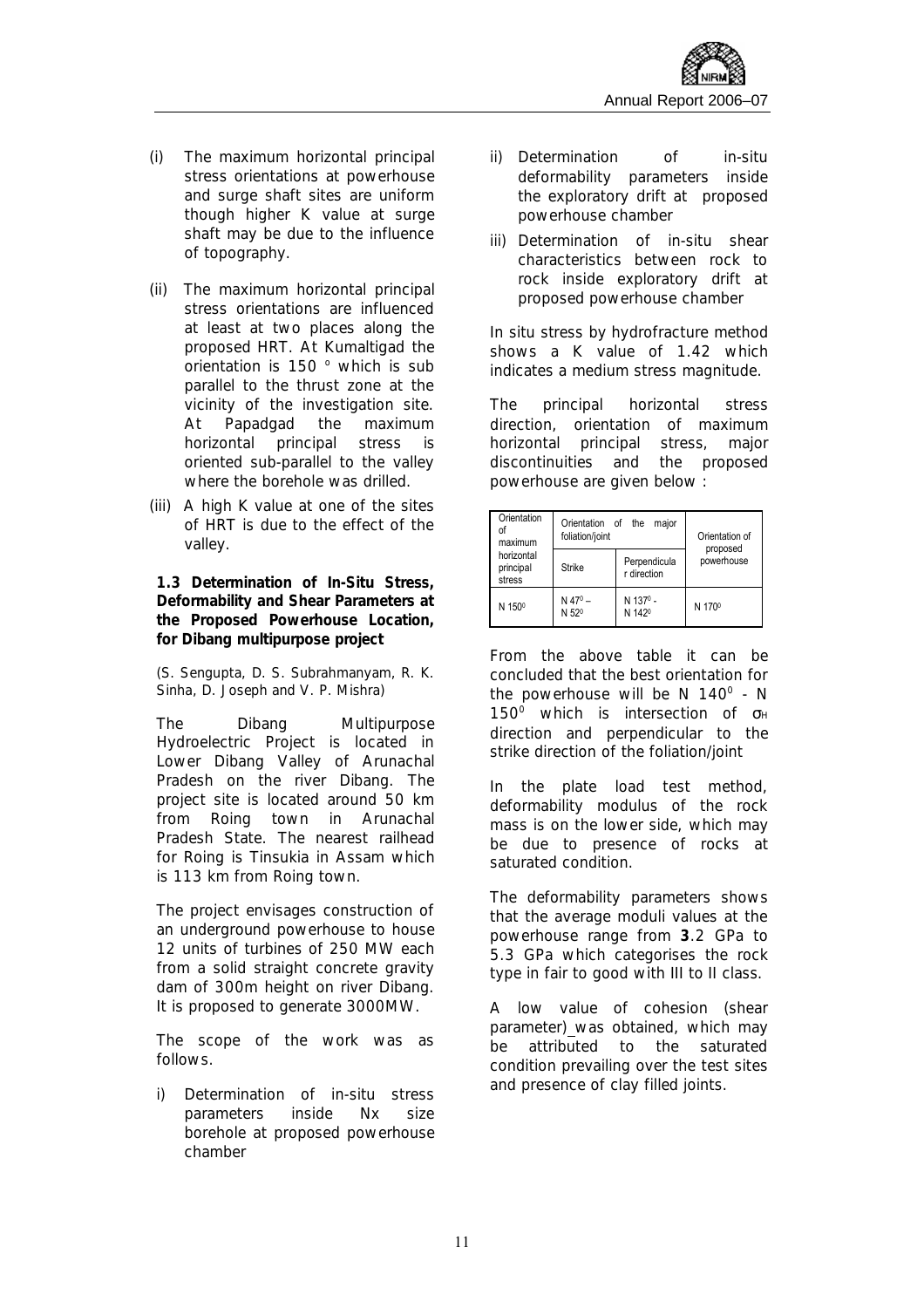**1.4 Determination of in-situ stress by hydrofracture method and in-situ deformability by Goodman-jack method at the proposed powerhouse location of the Malana hydroelectric project.** 

#### *(S. Sengupta, D. S. Subrahmanyam, R. K. Sinha, D. Joseph and V. P. Mishra)*

Malana hydroelectric Project is located at about 30 Km from Bhunter town in Kullu district of Himachal Pradesh. The project envisages the construction of an underground power house on left bank of Malana Khad about 100m upstream from weir site of Malana Hydro Electric Project Stage-I. The superincumbent cover over the structure is expected to range from 300 to 350m. The entire power house complex will be housed in strong to very strong, moderately jointed, off-white to gray colored quartzite of Manikaran Member. The scopes of the in-situ investigations were :

- i) In-situ stress measurements by hydrofrac method at two sites near the proposed powerhouse chamber.
- ii) In-situ deformability measurement by Goodman-jack in a horizontal borehole.

While determining in-situ stress by hydrofrac method principal horizontal stress direction was N  $50^{\circ}$  and the K value indicated a medium stress magnitude. Thus, it can be concluded that the best orientation for the powerhouse will be  $N$  50 $^{\circ}$  or subparallel to it.

While determining the deformability parameter by Goodman Jack method, the average moduli value near the powerhouse area was 9.28 MPa which showed that the rock type in good category with Class II of rocks.



*Plot of peak pressure Vs deformability modulus for each depth*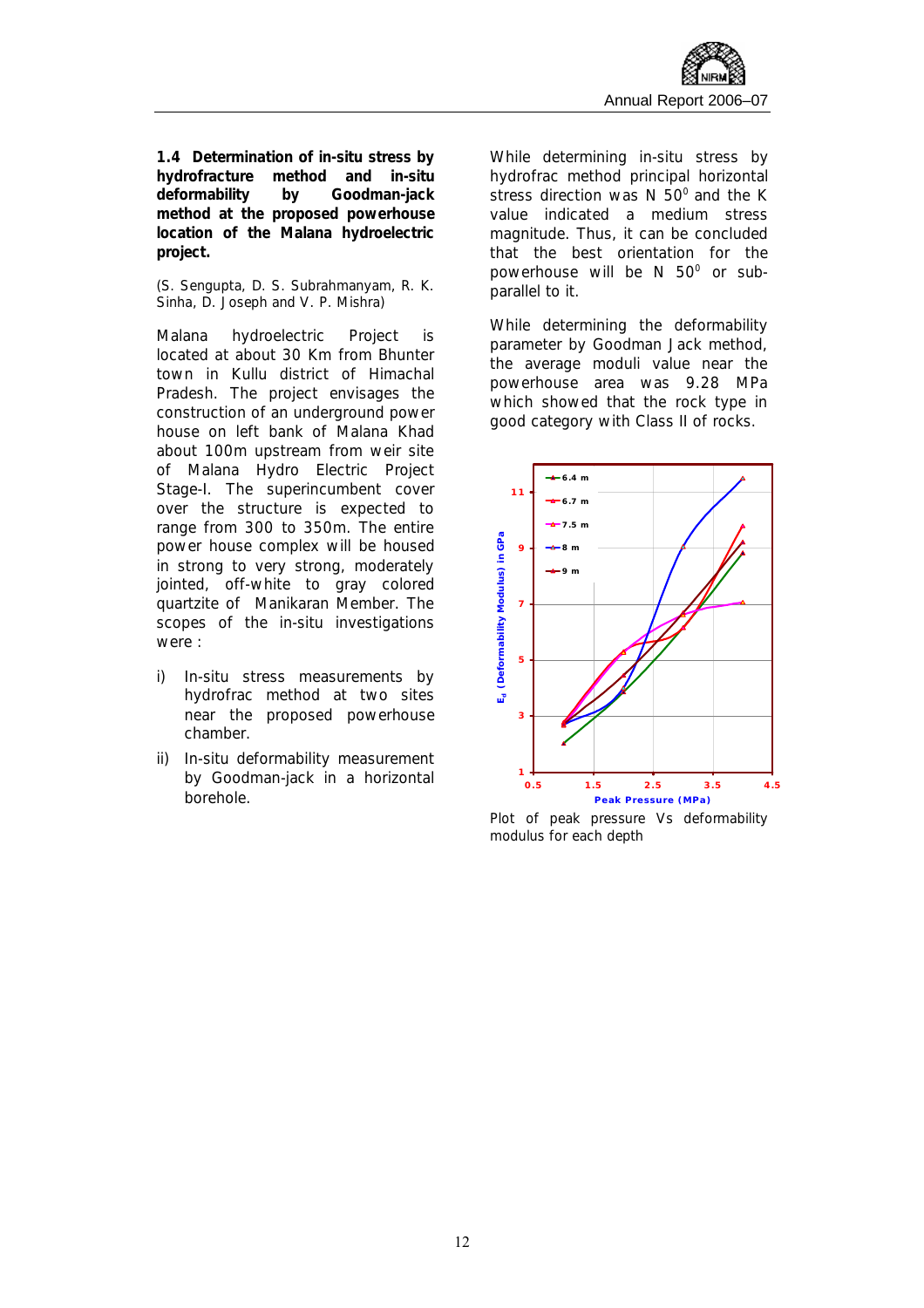



## **Ground Control Investigations in Mines & Excavations**

*(V.Venkateswarlu, S.K.Mohanty, C.Nagaraj, Atul Gandhe, S.Benady and S.B.Mishra)* 

For the design of any excavation in the mining or civil engineering industry, it is essential to know the type and nature of the rock being dealt with. The first step in this direction is characterization of the rock mass, involving the application of appropriate rock mass classification systems. The Institute has expertise in mapping of discontinuities and large scale ground features in rock, and based on them to characterize the ground conditions, and design the support measures. The data generated also forms the basis for other stability analysis techniques.

#### **2.1 GEOTECHNICAL INVESTIGATIONS** *(SK Mohanty & V Venkateswarlu)*

NIRM conducts field investigations, including systematic joint mapping, as part of site characterization studies. The output from these studies formed the basis for design of underground excavations and surface structures.

The South Asia LPG Company Private Limited (SALPG) has been developing an LPG underground storage facility in the Visakhapatnam Port area, Andhra Pradesh. The LPG underground storage facilities will be used for storing and dispatching LPG received at a nearby jetty. The approximate depth of excavation is 190 m below sea level and the volume to be excavated is around 1,50,000 cu.m. One Scientist from NIRM has been stationed at the site for daily mapping of the ground conditions during the excavation of the shafts, tunnels and other openings. Geotechnical mapping of the joints and other features is being carried out immediately after each blast. Rock support required in each zone is estimated, and the project authorities are advised on the support measures to be taken on daily basis. Geotechnical mapping was carried out at the following sites, and the support recommendations were made.

The major rock type encountered in the shafts and galleries is the garnet gneiss (Khondalite) of Late Achaean to Early Proterozoic age formed during high-grade regional metamorphism. The gneissose banding consists of more or less regular alternation of light colored and dark colored bands differing in mineral composition. The light colored bands of gneiss are generally composed of quartz, feldspar and sillimanite, and dark colored bands of garnet, mica and/or amphiboles, etc. Garnet gneiss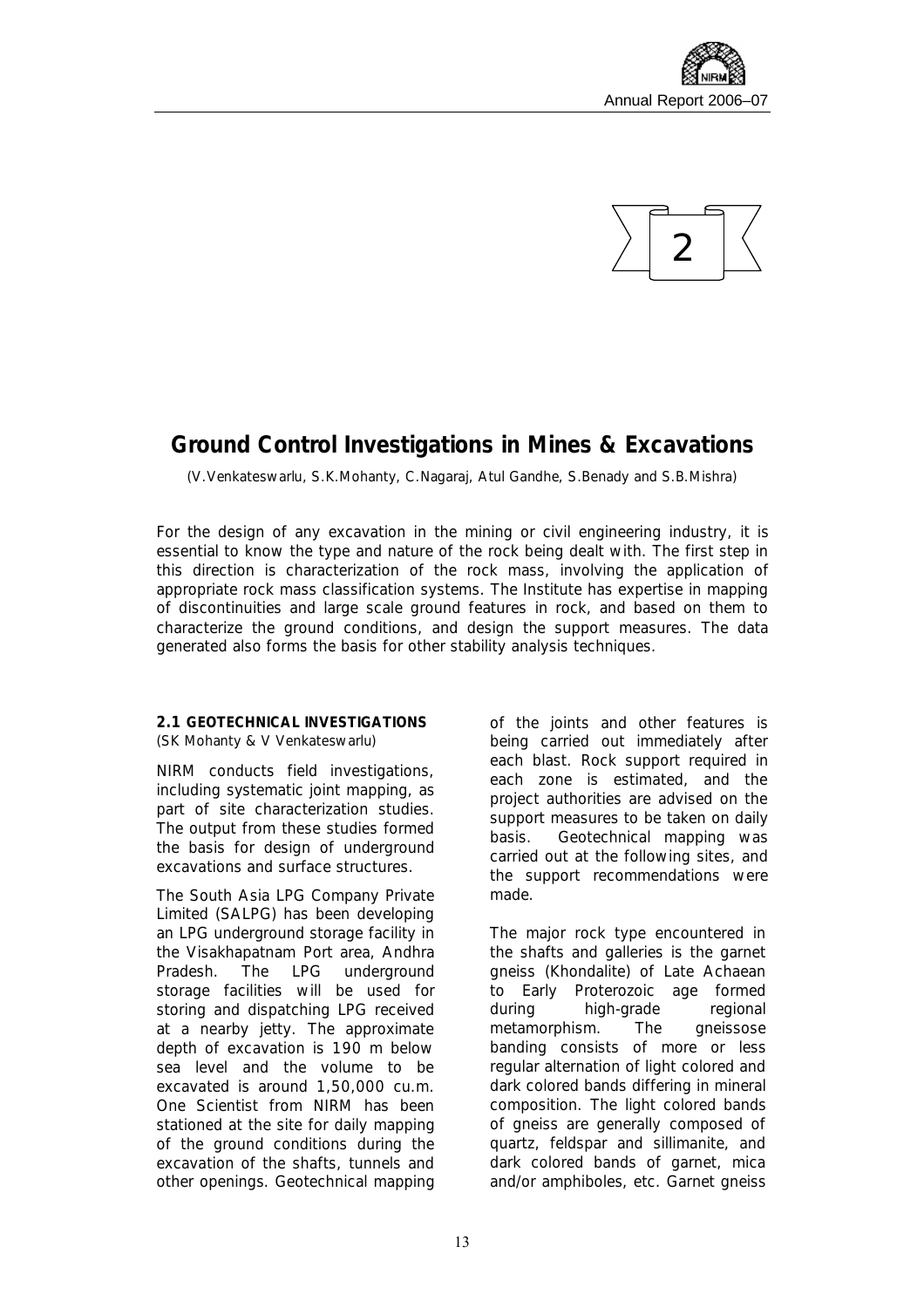| <b>LOCATION</b>                                                    | Date of<br>completion | Excavated<br>length (m) |
|--------------------------------------------------------------------|-----------------------|-------------------------|
| <b>Operation Shaft</b><br>(top EL: -18.90)                         | 21.03.06              | 178                     |
| <b>Access Shaft</b><br>(top EL : -12)                              | 26.07.05              | 172                     |
| Water Curtain Gallery -<br><b>Operation Shaft</b><br>Connection    | 25.4.05               | 14.5                    |
| Water Curtain Gallery -<br><b>Access Shaft</b><br>Connection (WAC) | 28.06.05              | 7.25                    |
| <b>Water Curtain Gallery</b><br>(WCG) (Northward)                  | 08.11.05              | 194                     |
| <b>Water Curtain Gallery</b><br>(WCG) (Southward)                  | 06.06.05              | 16                      |
| <b>Upper Shaft Connection</b>                                      | 27.09.05              | 12                      |
| Ramp - Cavern Upper<br>Connection (Eastward)                       | 28.02.06              | 32                      |
| Ramp - Cavern Upper<br>Connection (Westward)                       | 28.02.06              | 32                      |
| Ramp - Cavern<br>Intermediate Connection<br>(IC) (Eastward)        | 02.05.06              | 28                      |
| Ramp - Cavern<br>Intermediate Connection<br>(IC) (Westward)        | 18.04.06              | 28                      |
| Cavern Main Gallery<br>(CMG) - 1                                   | Feb., 2007            | 160                     |
| Cavern Main Gallery<br>(CMG) - 2                                   | Feb., 2007            | 160                     |
| CMG - OS Lower<br>Connection (COLC)                                | 28.02.06              | 14.4                    |
| CMG - OS Upper<br>Connection (COUC)                                | 11.01.06              | 31                      |
| Access Ramp (AR)                                                   | 11.07.06              | 65.5                    |

locally develops large clots or augens (German, "eyes") of coarse crystals.

In general, the rock mass in the two shafts and the adiacent galleries was intersected by one to three prominent sets of joints, which were continuous and persistent, planar with sandy particles and non-softening mineral coatings. The rock mass was completely dry in nature, but it was locally damp at places.

The geological / geotechnical mapping was carried out after every drill & blast-mucking-scaling cycle. The petrological and petrographic nature of the rock matrix, details of the discontinuities were mapped and the data plotted on plans. The permanent support system was recommended based on rock mass classification system. The 3-D excavation mapping was submitted to SALPG on a daily basis in draft form and on a weekly basis in final form. The project was completed.

#### **2.2 STRATA CONTROL IN COAL MINES**

#### *(V Venkateswarlu, Atul Gandhe, S Benady & SB Mishra)*

India has more than 2500 Mt of coal locked up in underground pillars in different seams. Conventional methods of extraction lead to low production and productivity, and render large reserves of coal unworkable. Hence there is an urgent need to adopt innovative designs and technologies for the safe, economic and conservative exploitation of the precious energy source. Further, in several coal mines in India, the workings offer complex geo-mining environment, and pose a challenge for design of the supports. To tackle such and related problems, NIRM undertook several S&T projects and a number of industry-sponsored projects related to methods of work and design of suitable system of support.

#### **2.2.1 Optimization of Pillar Dimensions in Steeply Inclined Seams**

The Singareni Collieries Company Ltd. (SCCL) has recently added new reserves of coal in Bhoopalpalli Area, and opened several mines in seams dipping more than 1 in  $2.5$  ( $21.8^\circ$ ). As there was no mechanized system available for such steep gradients, it was planned to extract these reserves by bord and pillar method using manual loading. However, in view of the practical problems with basket loading in the steep gradients, NIRM, in collaboration with SCCL, initiated an S&T project in 1999 to optimize the design parameters for pillars in steeply inclined seams (Phase-I). This project has been funded by the Department of Coal, Government of India,

The site selected for the experimentation was Kakatiya Khani No. 5 (KTK-5) Incline in Bhoopalpalli Area. Based on numerical modeling, NIRM suggested rectangular pillars of size 10 m x 26 m. The development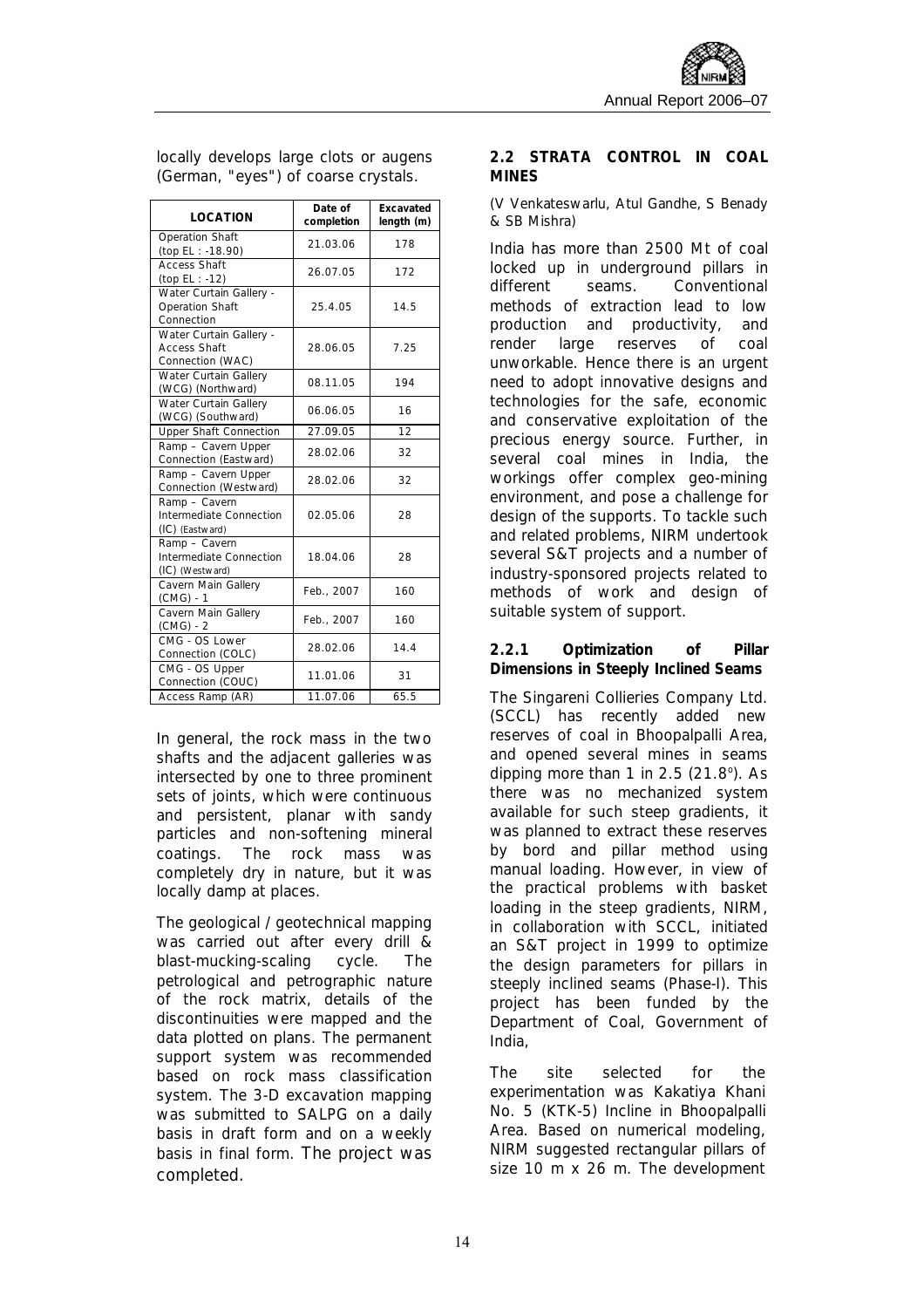of the experimental panel started in April, 2005 (Phase-II). NIRM installed the required instruments, and conducted the strata monitoring work as the galleries were being developed. The strata monitoring till the end of the development phase indicated normal and stable strata conditions in the experimental panel. Therefore, it was recommended to take up the depillaring operations in the panel.



The de-pillaring operations in the panel commenced in November, 2006 (Phase-3 of the project). NIRM continued to monitor the strata behaviour and the performance of the supports during the pillar extraction in the experimental panel NW-1/3 through instrumentation monitoring. Nearly 50% of the pillars in the panel were extracted, and the area extracted till end of March, 2007 was 16500sq.m. The data from the instruments indicated normal strata conditions.

The roof strata above the seam was moderately cavable in nature; therefore, induced blasting was carried out periodically to help easy caving in the goaf. With this, regular falls had taken place in the goaf during the depillaring operations. Physical observation of the roof and sides in the panel indicated that the general ground conditions were satisfactory, and there was no significant disturbance or deterioration of the roof or the pillars anywhere.

**2.2.2 Caveability of the Roof Strata in Longwall Panels** 

Longwall mining with caving is a very popular method of underground mining worldwide. This method has a high potential of production and productivity with safety and conservation. Unfortunately, major collapses/ failures were experienced in mechanized longwall faces in India such as at Churcha, SECL, in 1990 and Kottadih, ECL, in 1997. The overlying roof was found to be massive and difficult to cave, and the support resistance initially estimated was found inadequate to cope up with the caving of coal roof.

Therefore, understanding the caving behaviour of roof rocks is of prime necessity to decide on the support type and its capacity to achieve successful strata control in a longwall panel. Against this backdrop, the three major research institutions, CMRI, NIRM and ISM, came together and took up a major research programme, with an objective for development of an integrated approach for selection of the capacity of powered support and formulation of a strata and support behaviour monitoring scheme for longwall operation in Indian coal mines. This is an S&T project funded by the Department of Coal, Government of India. The project aims at analysing a few previously worked out and presently running longwall panels and studying the sequence and nature of caving of overlying rocks by numerical modelling techniques. Based on these, it is proposed to develop a suitable method for the assessment of caveability of overlying roof rocks.

Data related to past longwall panels was collected from GDK-9 incline, SCCL. Further data is being collected from other mines. As soon as the instruments are procured, specific longwall panels will be identified, and the instrumentation and monitoring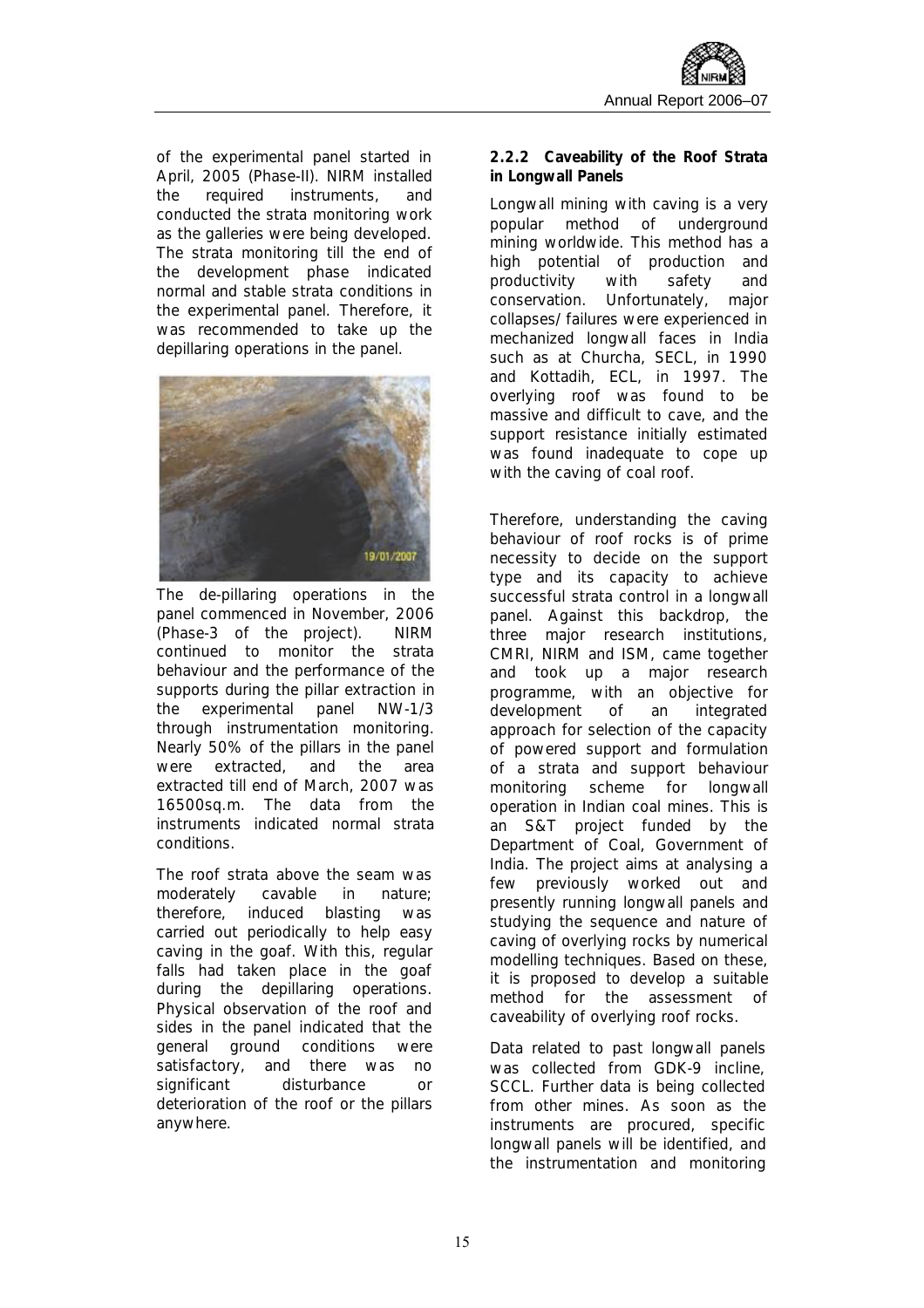work will be initiated. The project is continuing.

**2.2.3 Introduction of Continuous Miner at VK-7 Incline, SCCL**

At Venkatesh Khani No. 7 incline, Kothagudem Area, it was proposed to introduce the continuous miner in King seam to extract the developed pillars in panel no. CMP-1. Being a new technology, M/s Rock Mechanics Technology Ltd (RMT) of UK proposed the panel design. NIRM was associated along with M/s RMT in carrying out systematic strata monitoring studies during the extraction of pillars in the panel.

To monitor the behaviour of the strata during the extraction of the pillars in panel no. CMP-1, geotechnical instruments were installed by NIRM which included vibrating-wire type stress cells, pillar strain meters and extensometers, both magnetic-ring type and Tell-Tale type.



Three pillars were extracted in the panel during the first two months. Strata monitoring studies indicted a maximum abutment stress of 560 kPa on the first pillar during extraction. After extraction of the first pillar the abutment stresses were transferred to the adjacent pillars. The maximum stresses recorded in pillars adjacent to the pillar under extraction were 440 to 550 kPa. During the splitting of the pillar no. 3, there was a steep increase of 1200 kPa stress on the pillar on the rise side. The influence of pillar extraction by the continuous miner was at least 50 m ahead of the pillar under extraction. The stresses were generally increasing during splitting in the adiacent pillars, and they decreased after induced blasting was carried out, which was accompanied by local falls. Up to 70 to 80% volume of the goaf was filled with the overlying sandstone muck fallen naturally or after induced blasting.

The extensometer installed in the side of pillar no. 5 recorded 38 mm dilation up to 2 m inside from level side during extraction of pillar no. 1. The movement from the dip side in the same pillar was 22 mm during extraction of pillar no. 1, and 32 mm during extraction of pillar no. 3. This was attributed to the abutment stresses acting over the pillars due to increase in area of extraction.

The project work was suspended due to an accident in the mine.

**2.2.4 Stability of Rhombus Shaped Pillars** 

Strata control problems are encountered at KTK-1 and 5 Inclines, particularly due to steep gradients. To negotiate the steep gradients, the development was carried out along apparent dip, forming rhombus shaped pillars and pillars with acute angled corners, whose stability needs to be studied. Similar problems are expected while developing no. 3 seam at KTK-8 Incline.



In view of this, NIRM has taken up a scientific study for addressing the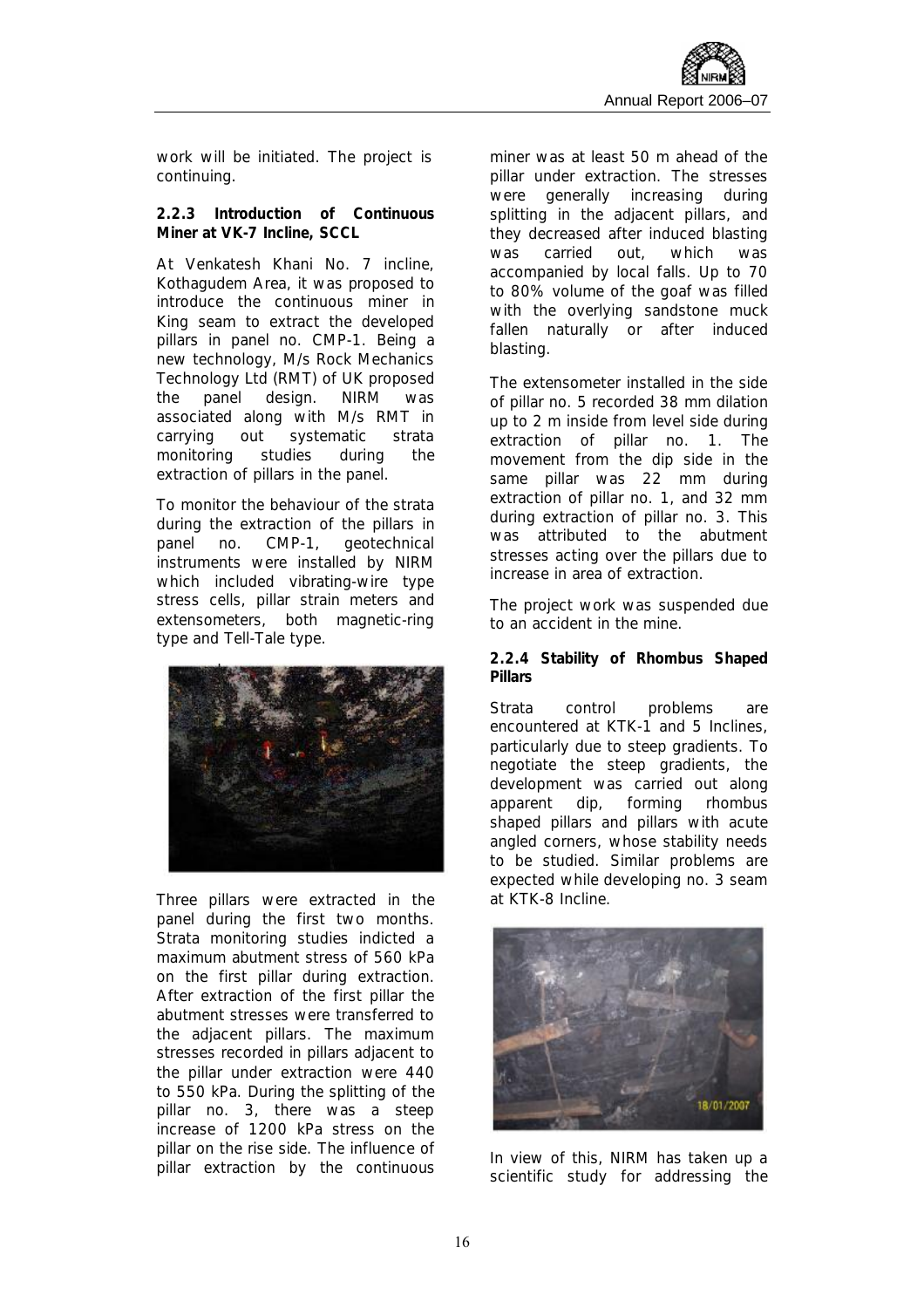entire issue. The stability of the rhombus shaped pillars in these mines will be estimated, and a proper method of extraction will be suggested. Systematic support rules will be formulated particularly for the corners in the junctions, during the development stage and for the depillaring operations. The project is continuing.

**2.3 DESIGN OF SUPPORTS IN MINES** 

*(V Venkateswarlu, Atul Gandhe & S Benady)* 

**2.3.1 Design of supports for KTK-2, 3 & 6 Inclines, Bhupalpalli** 

Roof control problems are being experienced at KTK-2, KTK-3 and KTK-6 inclines of the Bhupalpalli area of SCCL. In view of this, studies were taken up to formulate the systematic support rules (SSR) for the development workings in all the three seams occurring at these three mines.

The strata at these mines are steeply dipping by 1 in 3 to 1 in 4. The stability of the galleries is affected due to the presence of varying thickness of clay bands in the working sections as well as in the roof sections, and abnormal water seepage. There are a number of slip planes in the roof. Due to the adverse ground conditions, in several cases, the mine management used roof supports with a high safety factor of 3. In view of this, studies are being conducted to recommend systematic support rules in the mine.



**2.4 INSTRUMENTATION & MONITOR-ING** 

*(V Venkateswarlu, C Nagaraj, Atul Gandhe, S Benady & SB Mishra)* 

Though established guidelines exist for the estimation of support requirement, the design needs to be verified based on systematic monitoring of the support behavior in response to the strata movements. NIRM undertakes strata and support monitoring on a routine basis, and has been involved in a large number of such projects.

**2.4.1 Ground Stability in Hutti Gold Mines** 

The Hutti Gold Mines Limited extracts gold ore at Hutti gold mine in Raichur district of Karnataka state. In this mine there are four number of reefs in which mining is being done. To evaluate the ground stability in different stoping areas of the mine, NIRM installed a number of instruments in the crown pillar, the hanging wall, three rib pillars, the ore pillar and different hangwall/footwall cross cuts.

During the extraction of M6-2 and M7-1 open stopes, NIRM continued the monitoring using multi-point bore hole extensometers, stress cells and tape extensometer points. Based on these investigations, it was seen that the ground conditions in the LDBH stope blocks of GE-47 and 51 at Hutti gold mine are stable. The readings so far have not indicated any significant change in the stress, nor any strata movements. Further monitoring of the instruments is being continued to confirm the long-term stability of the workings.

#### **2.4.2 Longwall Panels in Coal Mines**

At GDK 10A incline, SCCL, extraction of coal by mechanized longwall method with powered supports has been completed in many panels. The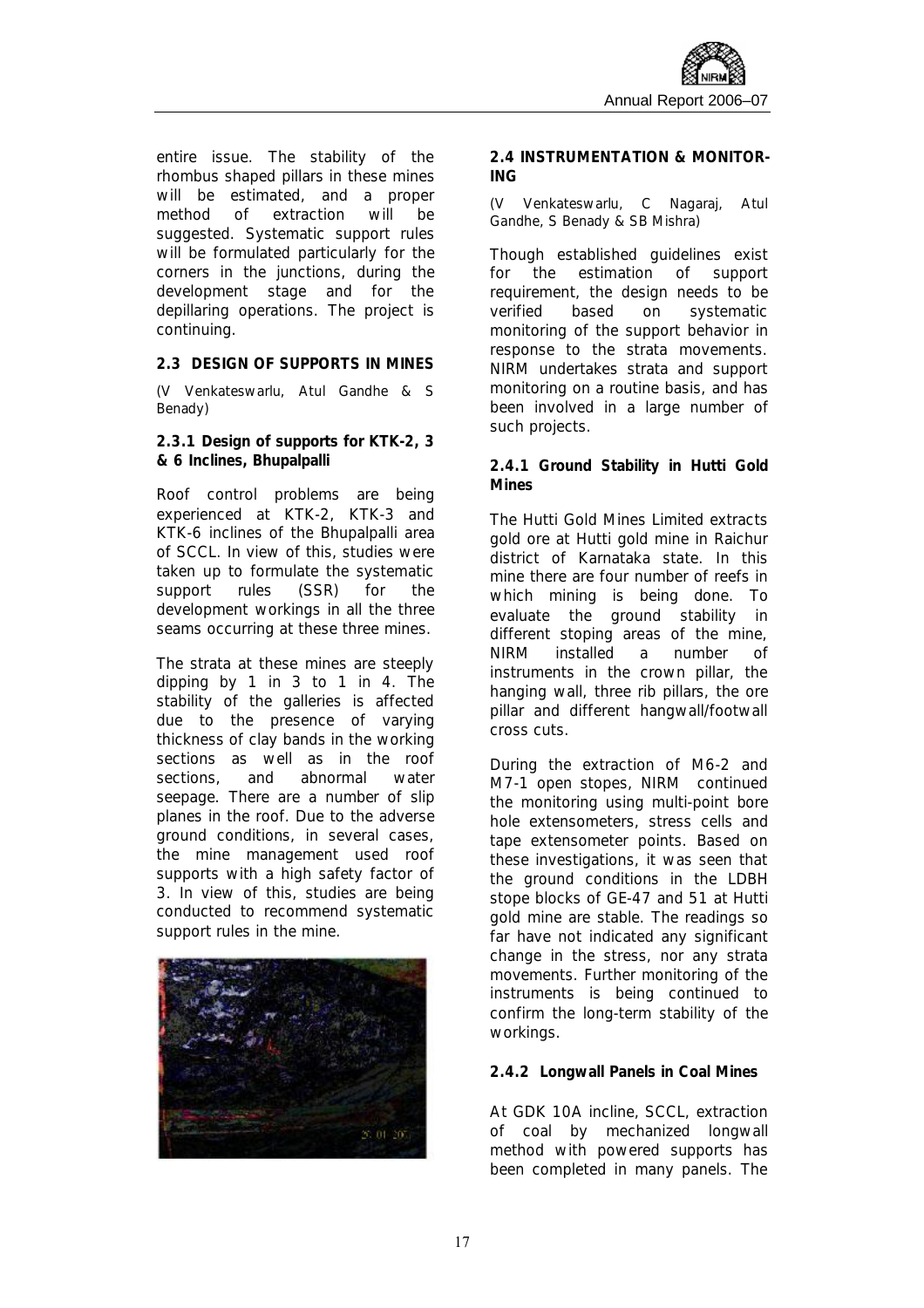roof in the longwall face is supported by 4 / 750 t Chock Shield type self advancing powered supports provided with extension bar to support the freshly exposed roof at the face. Panel No. 8 of the mine is under extraction. Strata control investigations were carried out by NIRM to monitor stress changes in the pillars, pressure changes on the powered supports, load on supports in the gate roads and associated displacements, with the help of geotechnical instrumentation and monitoring.

There was no significant influence of abutment loading even at the time of the main fall. All the chock shields, except a few in the middle, were lightly loaded, and there was no roof overhang or weighting exerted on the chocks. Maximum roof to floor convergence in the gate roads was 162 mm, with a maximum rate of convergence of 49 mm/day at 2 m ahead of the face prior to a roof fall in the goaf. Most of the roof sagging was within the immediate coal layers.

Vertical supports in the gate roads experienced a maximum change in load of 11 t within 5 m of the face. Maximum bed separation of 78 mm was recorded within 6 m of the face in the gate roads. Most of the movements were within 1 m of the immediate coal roof. Maximum change in stress over the barrier pillar was 7.6 kg/cm<sup>2</sup> with a rate of change of stress of  $2.7$  $kq/cm^2$ /dav. Extraction in the panel was successfully completed without any strata control problems.

The project is completed.

**2.4.3 Blasting Gallery Panels in Coal Mines** 

At Venkatesh Khani 7 incline, Kothagudem Area, the King seam was developed in two sections with a parting of 2.5 m, and the full thickness is being extracted by Blasting Gallery (BG) method in some of the panels. NIRM carried out strata monitoring studies during the extraction of BG panel no. 5 (Block-I & II). Earlier, Block-I of the panel was worked, and NIRM monitored the strata behaviour. Later NIRM carried out the instrumentation and strata monitoring in Block-II also.

The strata behaviour observations indicated that the roof movements, stress over the pillars, and load over the supports were more in Block-II as compared to those in Block-I. This may be attributed to the presence of overlying longwall barrier in the Queen seam. The average change in load over the hydraulic prop remained within 25 t which shows the efficacy of the support system in the galleries and junctions in the panel. On the whole, the extraction of the pillars by BG method in the experimental panel progressed smoothly without any strata control problems. The strata monitoring work in BG panel no. 5 at VK-7 was completed.

At No. 21 incline, Yellandu Area, the Queen seam was developed in two sections, and the full thickness of 9.5 m is being extracted by BG method. NIRM initiated strata monitoring studies in this mine, and installed various geotechnical instruments in panel no. 1.

The results of the strata behaviour observations indicated that the roof movements, stress over the pillars, and load over the supports were insignificant during the initial stages of extraction. Increase in the load over the hydraulic props was recorded only when the stations were within 5 m from the goaf edge. The maximum rate of change of convergence recorded was in general 2 mm/day. The stresses on the left out stooks of the overlying seam appear to have been transferred to the bottom seam workings causing deformation in the roof. No bed separation was recorded in the junctions during the extraction.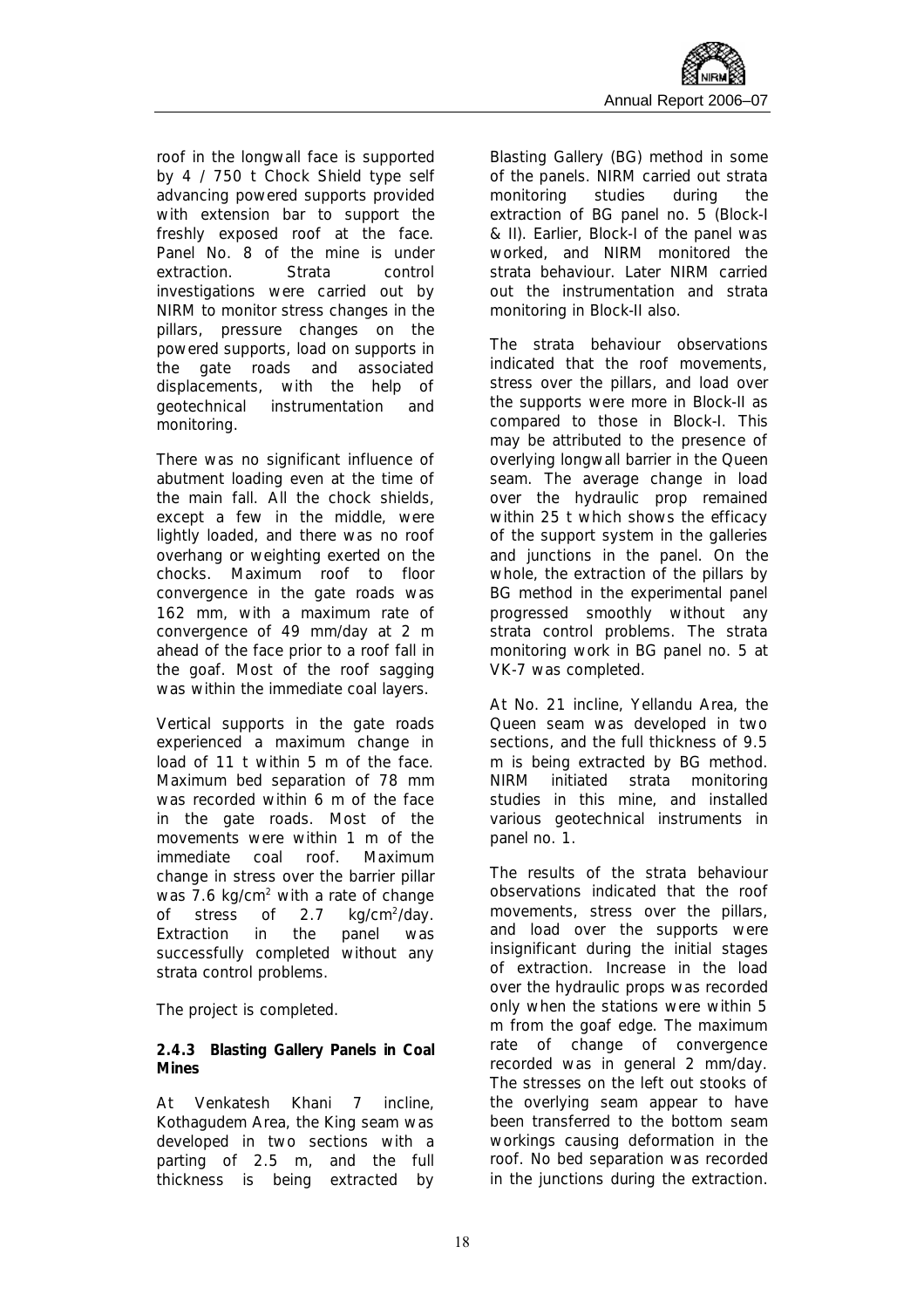Maximum stress over the pillars was in general 5.19 kg/cm<sup>2</sup> with a rate of change of stress of 0.57 kg/cm<sup>2</sup>/day.

The extraction of the pillars in the panel no. 1 at 21 Incline has been still continuing.

#### **2.4.4 Wide-stall Panels in Coal Mines**

At Godavari Khani 8A incline, SCCL the top seam no. 1 was developed on bord and pillar method. Initially, the mine management worked the panel no. 47 on experimental basis by widestall method using SDLs. NIRM carried out strata monitoring in the panel to study the behaviour of the workings during the wide-stall extraction. No roof movements were recorded in the workings ahead of pillars under extraction, and no bed separation was recorded at the junctions during the monitoring period. Following the success of this, the adjacent panel (WS-2) was also worked out using the wide-stall method during which NIRM conducted studies on strata behaviour.

No roof movements were recorded in the workings ahead of pillars under extraction, and no bed separation was recorded at the junctions during the monitoring period in this panel also. This indicates the stability of the roof after widening and the efficacy of supports in the galleries and at the junctions.

The project is completed.

**2.4.5 Conventional Bord & Pillar Depillaring Panels in Coal Mines** 

The SCCL has been mining coal by caving operations in a number of panels in different underground mines. To re-equip the confidence of the miners, NIRM undertook studies to monitor the roof behaviour by installing strata monitoring instruments during the depillaring operations in some of the mines

At GDK-5A incline, RG-1 Area, there are five working seams, namely, No. 1, 2, 3A, 3 and 4 seams, in descending order. In no. 1 seam, depillaring was carried out in several panels earlier by caving method. NIRM carried out strata monitoring on regular basis using geotechnical instruments during the depillaring operations.

The convergence measurements indicated no roof movement in the panel However, floor heaving up to a maximum of 88 mm was recorded in the galleries and at the junctions. No roof deformation was recorded at the junction by the borehole extensometers. The load measurement indicated light loading near the goaf edges. The roof falls occurred at regular interval inside the goaf, which has been possible mainly due to the effective induced blasting of the immediate roof. Based on the strata monitoring studies carried out in the panel 31 and the physical observations, it is concluded that the extraction of pillars in the panel progressed smoothly without any strata control problems.

The project is completed.

**2.4.6 Underground Excavations at Larji project, HPSEB**

The Himachal Pradesh State Electricity Board (HPSEB) is constructing the Larii Hydro-Electric Project with a barrage over river Beas near Mandi in the Lower Himalayas, HP, to generate 126 MW electricity. The project consists of a number of excavations in rock, such as tunnels, shafts and large caverns. In view of the critical nature and long life of the excavations, HPSEB requested NIRM to investigate the rock behaviour.

With the data collected so far, it was seen that in the Desanding Chambers 2 and 4, some movements were recorded near the ramp at the top of the funnel portion. This was attributed to the comparatively weak rock mass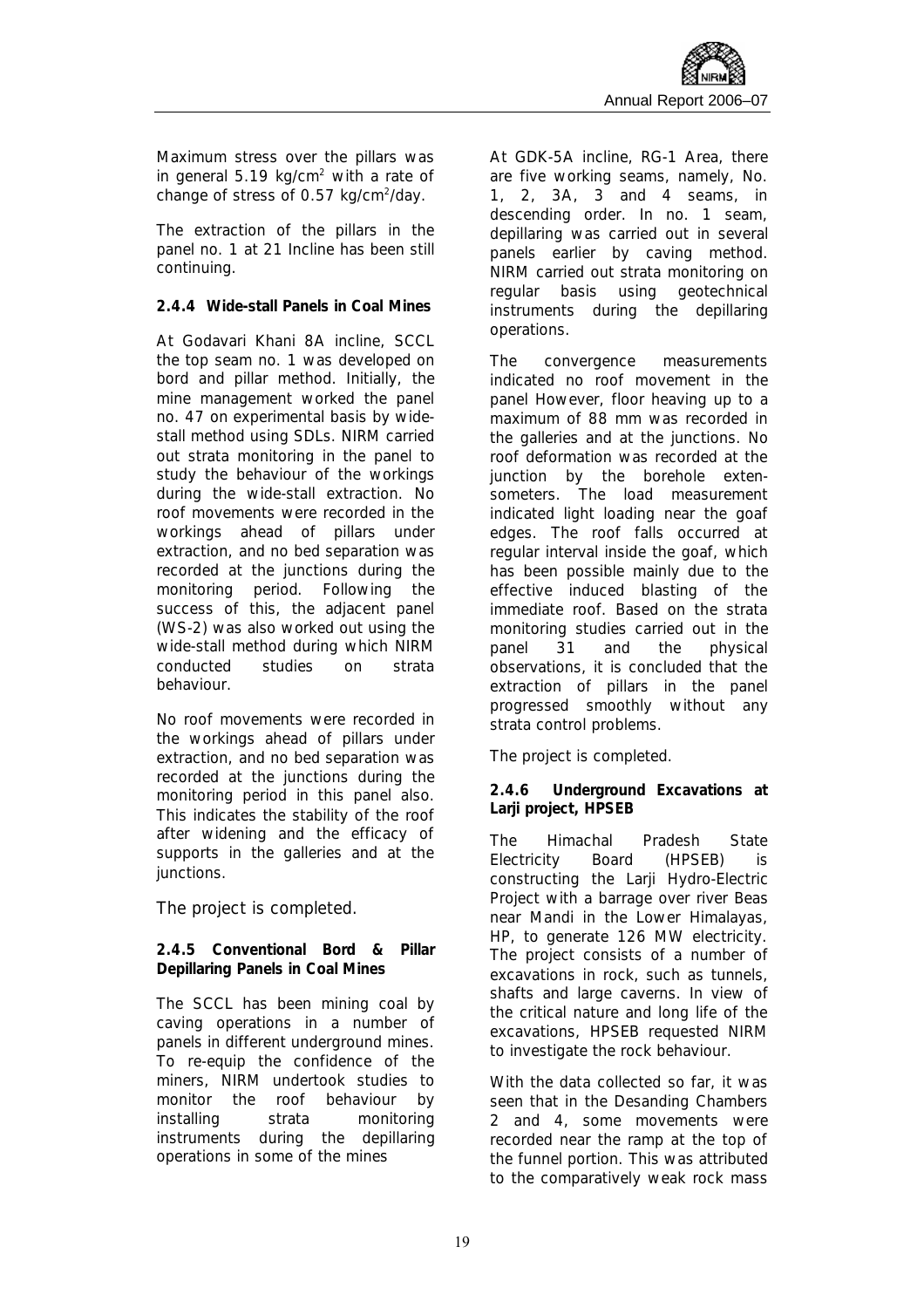

in this area, for which additional supports using cable anchors and with complete concrete lining were provided.

In general, the measurements did not indicate any significant movements. deformations or loads in any of the excavations during the four years of the study. However, the observations have to be continued to confirm the long term stability of the excavations. To monitor all the instruments remotely, a data acquisition system was arranged. A central control room was set-up in the power house complex for monitoring the instruments even after the construction phase. The work in this project has been completed.

**2.4.7 Preparation of Strata Monitoring Data Bank**

A need was felt to compile all the available field data from different projects, and for different ground conditions. This work was taken up as an In-House S&T project by NIRM. The objective of the project was to develop a data bank of the strata monitoring results obtained for different ground conditions in mines, tunnels and caverns.

The project was basically a data collection and compilation work, and did not in itself involve any additional instrumentation or monitoring work. The work was completed.

#### **2.4.8 Slope Stability Studies**

Iron ore extraction is being carried out by opencast method at Subbarayanahally mine of the Mysore Minerals Ltd. (MML), in Sandur taluk, Bellary district, Karnataka. At present the maximum depth of working is 100 m. The mine management proposes to go further deeper by 90 m and until the ore body exhausts. For this

purpose, the mine management requested NIRM to study the stability of the pit slopes at the mine, and to suggest suitable design parameters.



For designing the ultimate angle of the pit slopes, it is proposed to carry out the analysis based on the limit equilibrium method using the software GALENA (developed by the BHP, Australia). The soil samples were collected from the mine and the physico-mechanical properties of the soil/rocks were determined at NIRM. These properties become the basic input parameters for the analysis.





The project is continuing.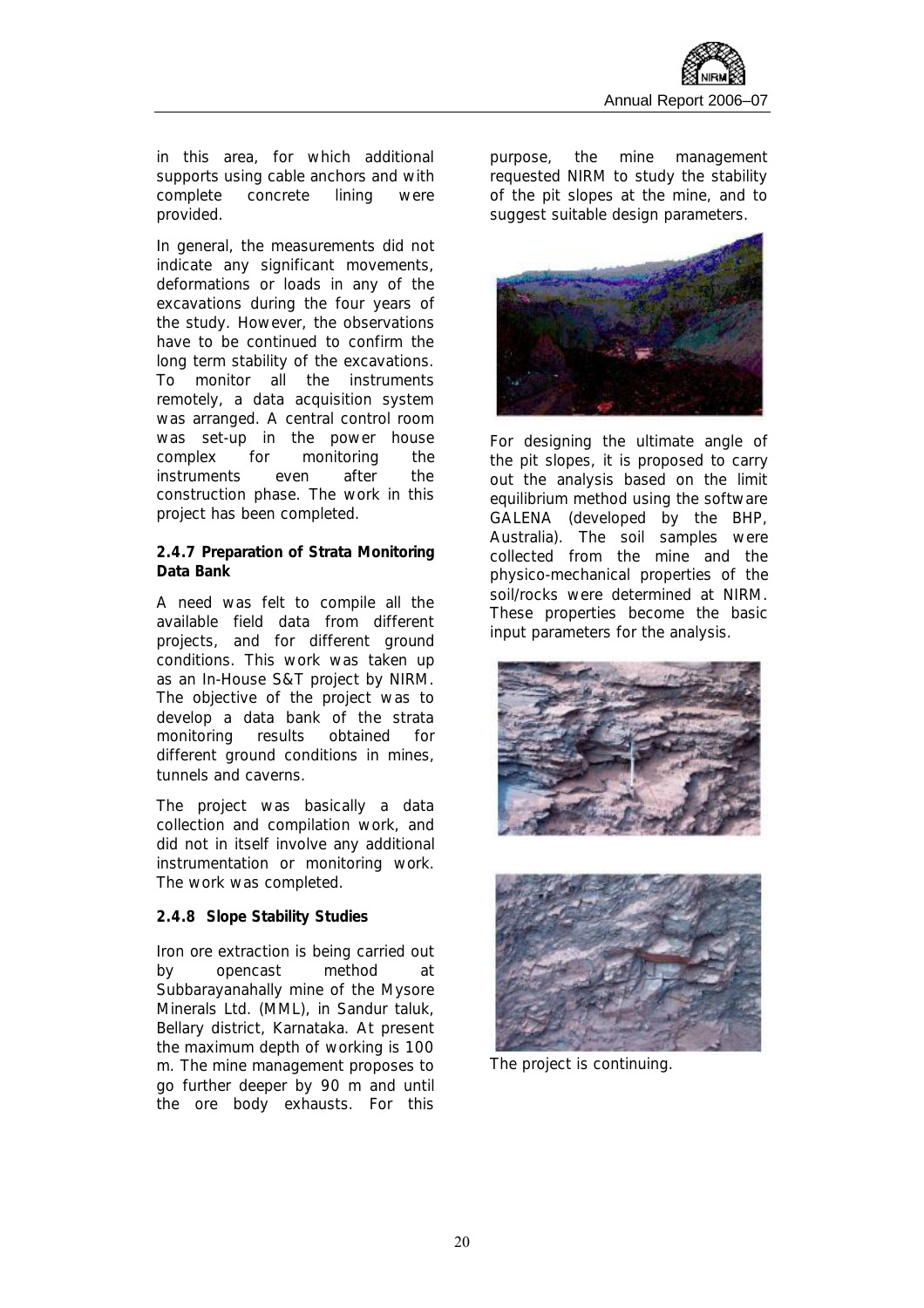



## **Engineering Geophysical Investigations**

*(P. C. Jha, V. R. Balasubramaniam, Sandeep Nelliat and Y. V. Sivaram)* 

Geophysical investigations are essential to supplement various rock mechanics investigations for site characterization. NIRM has established modern, sophisticated facilities in the area of Engineering Geophysics and the Institute is carrying out mapping of the subsurface using refraction, reflection, sounding and cross-hole tomographic techniques. We have a special high resolution and deeper penetration type of Ground Penetrating Radar (GPR), which can map subsurface details from 5 m to 70 m in ideal conditions, 2 sets of 24-channel digital seismographs to carry out seismic refraction, shallow seismic reflection studies and a 12-channel hydrophone assembly for cross-hole tomography.

**3.1 Mapping subsurface stratigraphy at tunnel portals and bridge abutments using Seismic Refraction survey for Katra - Quazigund rail link project of Northern Railway** 

#### *(P. C. Jha, V. R. Balasubramaniam, N. Sandeep and Y.V. Sivaram)*

The objective of the work was to delineate the stratigraphy up to a depth of 40m from the surface at tunnel portals, bridge abutments and important rail project locations falling between the 51-132 km section of the rail link alignment. This work was done for the 35km stretch between chainage 78-87, 101-110 and 62-78 km. This was the last leg of the geophysical survey work carried out under a comprehensive work order from RITES for the Katra-Quazigund rail link project. Seismic profiles were taken along two orthogonal lines at each portal reference point and bridge

abutment locations. The highlights of the survey result are enumerated below :

**3.1.1 Sections 78 – 87 km & 101- 110km :** In this section of the alignment, 23 seismic lines were taken at the portals of five tunnels and 15 lines were surveyed at nine abutments. In addition, 3 lines were surveyed for the Kohli station yard. In total seismic survey in the 78-86km & 101-110km section was covered in 38 profile lines of 115m each being done by 24-channel digital seismograph at 5m interval of geophone array.

The survey results reflected the presence of mostly jointed rock mass conditions at the formation (tunnelling) levels. A typical seismic section at the portal location is shown in Fig.3.1.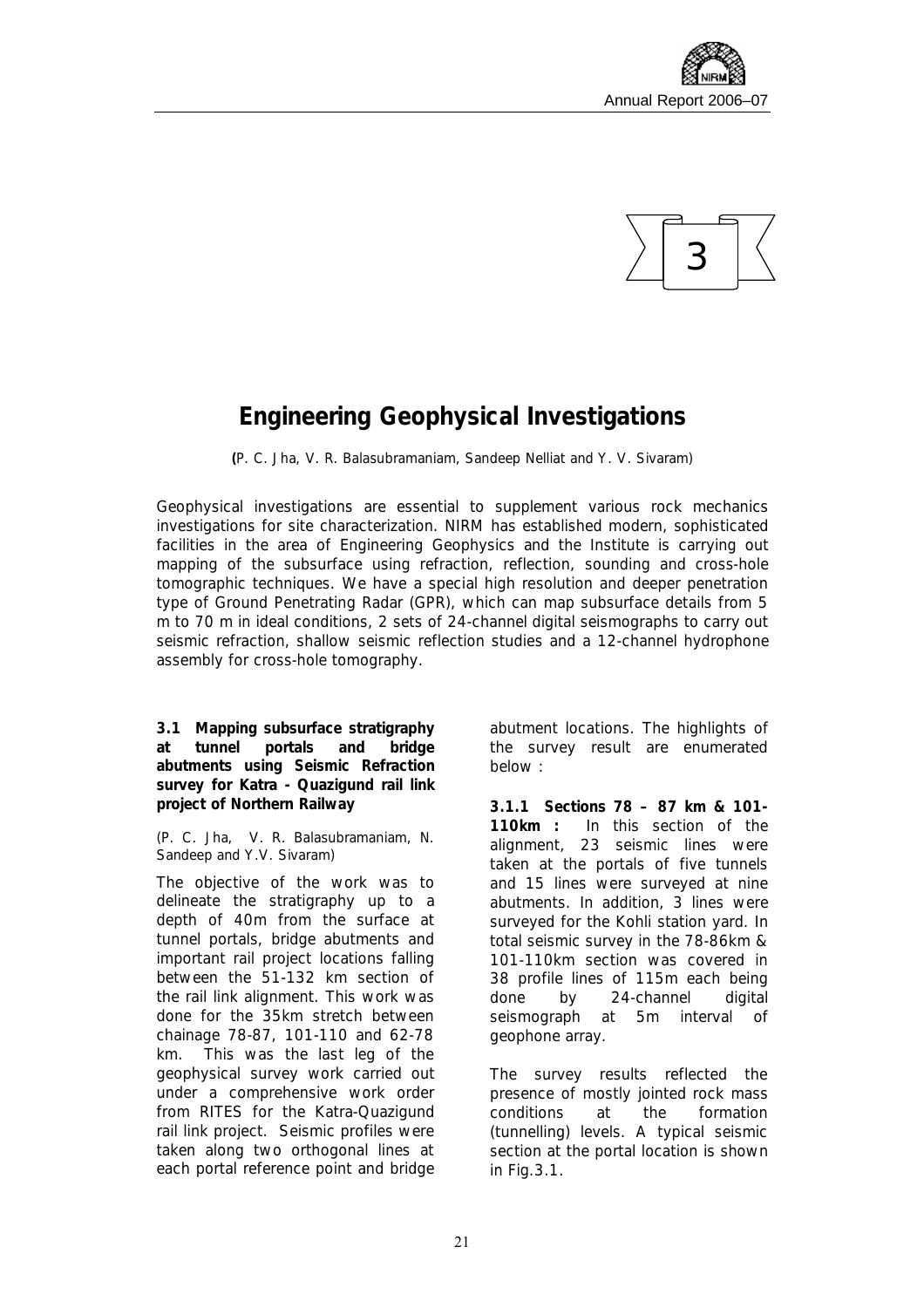

Fig. 3.1: Typical seismic section showing Formation Level passing through weathered rock mass zone.

The tunnelling level was found to lie in the jointed and hard rock zones in the first half of the section whereas weathered/ fractured rockmass conditions were predominant in the later half, characterised by slide zones and poor rock conditions on the surface.

**3.1.2 Sections 62-78 km :** This stretch had 19 lines surveyed for tunnel portals and 9 lines at bridge abutments. Starting from the north portal of tunnel-23 up to south portal of tunnel-29 seismic sections in this stretch showed that the likely tunnelling medium at portals of the majority of tunnels were either jointed rock mass layer or the weathered rock. Seismic section at a bridge abutment (fig. 3.2) shows that in most of the cases the formation level is in the top overburden itself.



Fig. 3.2: Typical seismic section showing hard rock present only in bottom 5m portion in the beginning of the profile line

**3.2 Mapping of leakage oil flow path in the HGIL area of MRPL using GPR.** 

*(P. C. Jha, V. R. Balasubramaniam, N. Sandeep and Y.V. Sivaram)* 

In continuation of the work reported in the last annual report, this project from M/S MRPL, Mangalore was completed and the final report was submitted. The objective of this investigation was to map the flow path of the oil leaking from MRPL refinery into the outside boundary in a water stream.

As reported earlier, the GPR survey was carried out from the exit point and oil flow was traced back at various benched within the MRPL boundary. Finally the suspected oil flow path was identified close to bitumen plant and a location was suggested within the MRPL boundary to trap the leaking oil. The section of the flow path and the suggested location for oil trap is shown in figure 3. Final report on the findings with a recommendation for favourable location for trapping the leaking oil was submitted to MRPL in the first week of May 2006.



Fig. 3.3: Section of the mapped flow path of oil leak passing through various benches of construction. Red dot is the suggested location for oil trap within the refinery limit.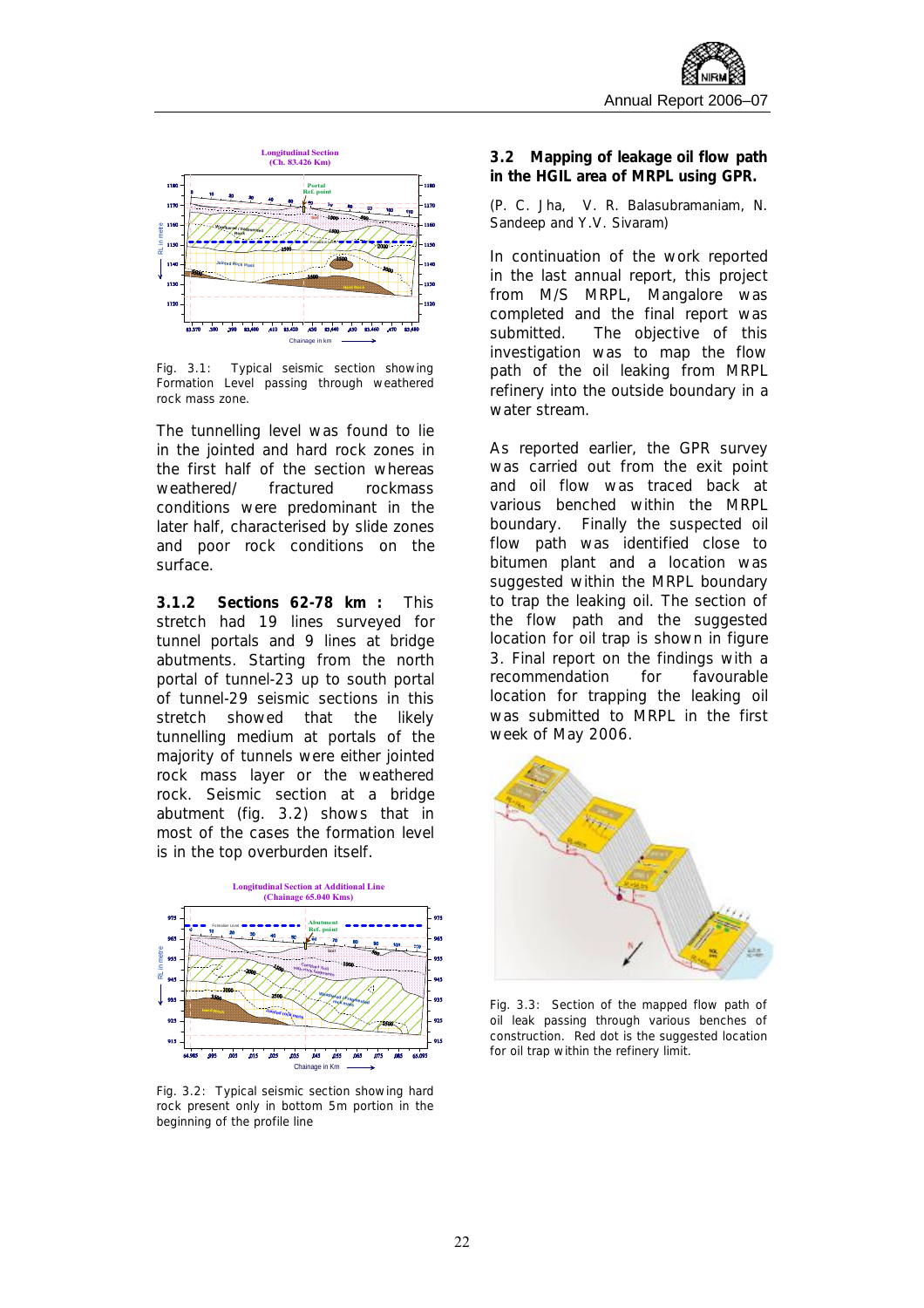

**3.3 Seismic tomography for mapping subsurface along the axis of the diaphragm wall at Teesta Satge-III HEP, Sikkim for M/s EEPL,** 

#### *(P. C. Jha, V. R. Balasubramaniam, N. Sandeep and Y.V. Sivaram)*

M/s Erudite Engineers Private Ltd.(EEPL), Gurgaon is carrying out design and construction of Teesta Stage-III hydroelectric project in North Sikkim. The project aims at peak power generation of 1200MW. In order to assess the rock condition in the subsurface along the axis of the diaphragm wall of the dam, NIRM carried out seismic tomography test in July 2006 up to a depth of 50m across the dam axis on either banks of river Teesta. Boreholes for seismic tomography were positioned one each on either bank of the river Teesta about 400m downstream of the confluence of two rivers La Chenchu and La Chungchu.

The left bank was composed of heterogeneous assemblage of boulders, cobbles and rock fragments of gneiss, quartzite. The overburden appeared unconsolidated with poor compaction. The right bank too had overburden consisting of rock fragments of gneiss, quartzite and schist underlain by good quality (jointed quartzite of Chungthang series) hard rock with moderate joints.

Seismic tomography was done at 1m shot and receiver array interval generating a 50X50 data matrix for inversion. Data processing was done using SIRT technique in which both P and S wave velocity tomograms were generated. Since S-wave source was not used exclusively, the S-wave arrival time was picked up by phase identification. As can be seen from the P-wave tomogram shown in Fig.3.4, river borne deposits are seen up to a depth of 20m from the river bed followed by fractured and weathered rock.



Fig. 3.4: P-wave tomogram across Teesta river at the proposed dam axis location, showing hard rock dipping towards the left bank.

Rock quality below this depth appeared to have improved as both the P and S-wave tomograms showed the increased velocities. The mapped rock line was shallower than the one shwoed on the projected geological map. A low velocity patch measuring 3-4m in the hard rock zone was also seen, indicating a likely shear zone in the medium. This need to be confirmed by a deeper tomography survey or by using exclusive S-wave source

**3.4 Mapping bedrock profile at Teesta stage-III HEP, North Sikkim** 

(P. C. Jha, V. R. Balasubramaniam, N. Sandeep and Y.V. Sivaram)

In second phase of survey, M/s EEPL wanted to have information on the subsurface stratigraphy at the proposed locations of various structures like diversion tunnel, adit, tunnel-intake, desilting chamber, HRT and powerhouse. Accordingly, seismic refraction survey was done along the pre-identified lines and adit-IV location. The objective was to map the bedrock profile.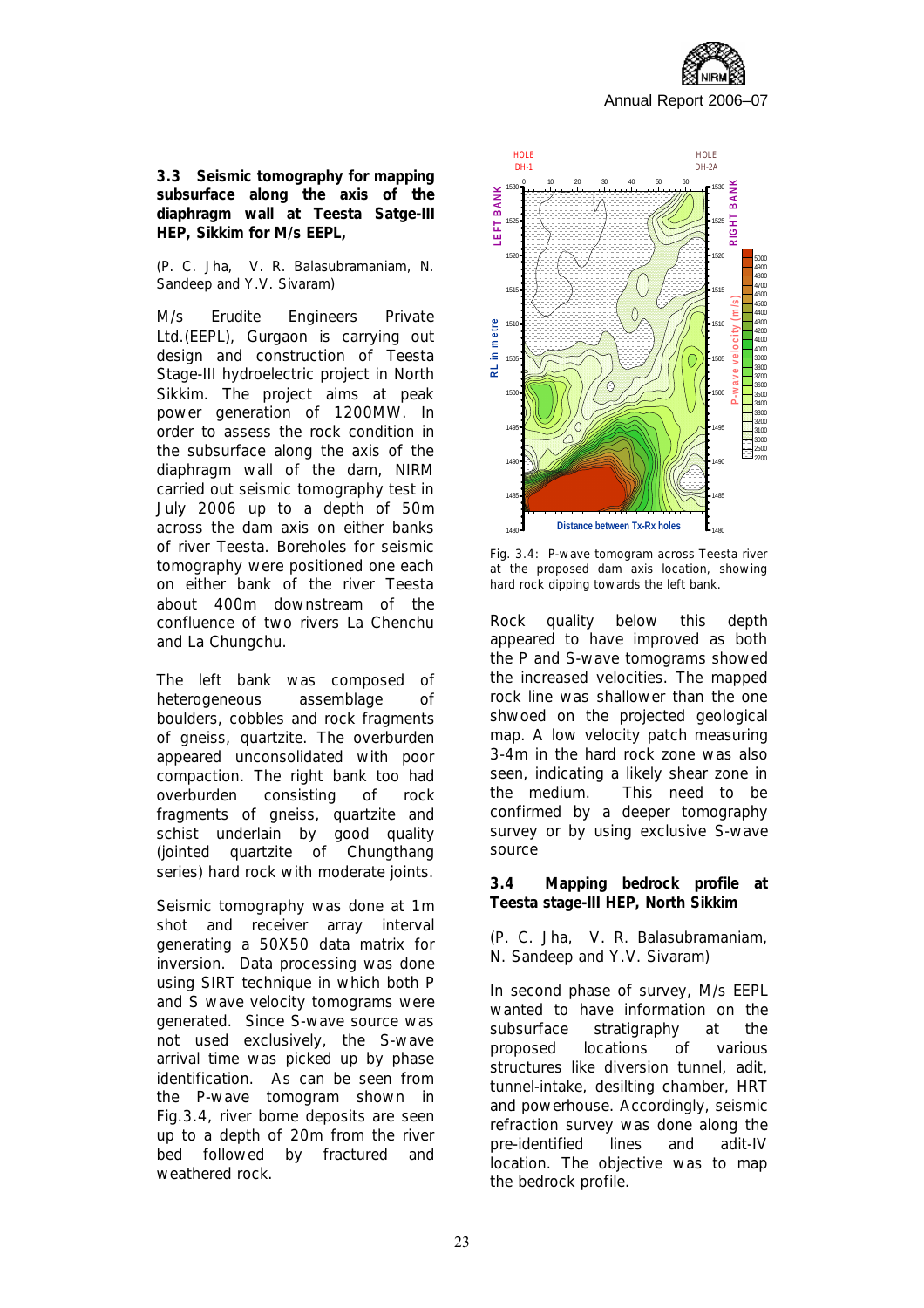The data was collected using a 24 channel seismograph at 5m interval of geophone array using both hammer and explosives source. The survey results showed that the site was characterised by thick overburden comprising huge boulders, rock fragment with highly weathered rock mass condition.



Fig.3.5: Typical seismic section along the transverse line showing hard rock dipping towards the river at approximately  $30^0$ .

In the seismic section (fig.3.5), hard rock was generally found beyond 30m depth from the surface. Hard rock profile was quite undulating along the river, but the transverse profile showed that the hard rock was dipping towards the river on either banks. No anomalous feature was found in the survey region.

**3.5 Mapping bedrock profile at Teesta stage-VI HEP of M/s LANCO Energy Pvt. Ltd. In South Sikkim** 

*(P. C. Jha, V. R. Balasubramaniam, N. Sandeep and Y.V. Sivaram)* 

Teesta Stage-VI HEP at Sirwani in the southern part of Sikkim is being implemented by M/s Lanco Energy Pvt. Ltd (LEPL). Peak power generation out of this project is expected to be 500MW. To finalise design of subsurface constructions like in-take tunnel and desilting chamber, M/s LEPL wanted to have the bedrock profile around the proposed sites. Accordingly, seismic refraction survey was done on the right bank hill of the river Teesta using a 24-channel geophone array at 5m interval with explosives source for mapping up to a depth of 60m. Seismic refraction profiles were gathered for a total length of 1820m along both longitudinal and transverse lines at various subsurface structures locations.



Fig. 3.6: Typical seismic section along line XL-3 showing hard rock dipping towards the river at approximately 32<sup>o</sup>.

The survey results (fig.3.6) revealed that up to 20-25m depth, weathered to semi-weathered strata conditions dominate the subsurface strata. Rock mass conditions appeared to have improved beyond 50m depth. Hard rock was expected to be continuous below RL 450m. It was suggested that the availability of suitable rock conditions around the central survey region, where jointed rock was expected, should be ascertained by drilling before design of subsurface construction.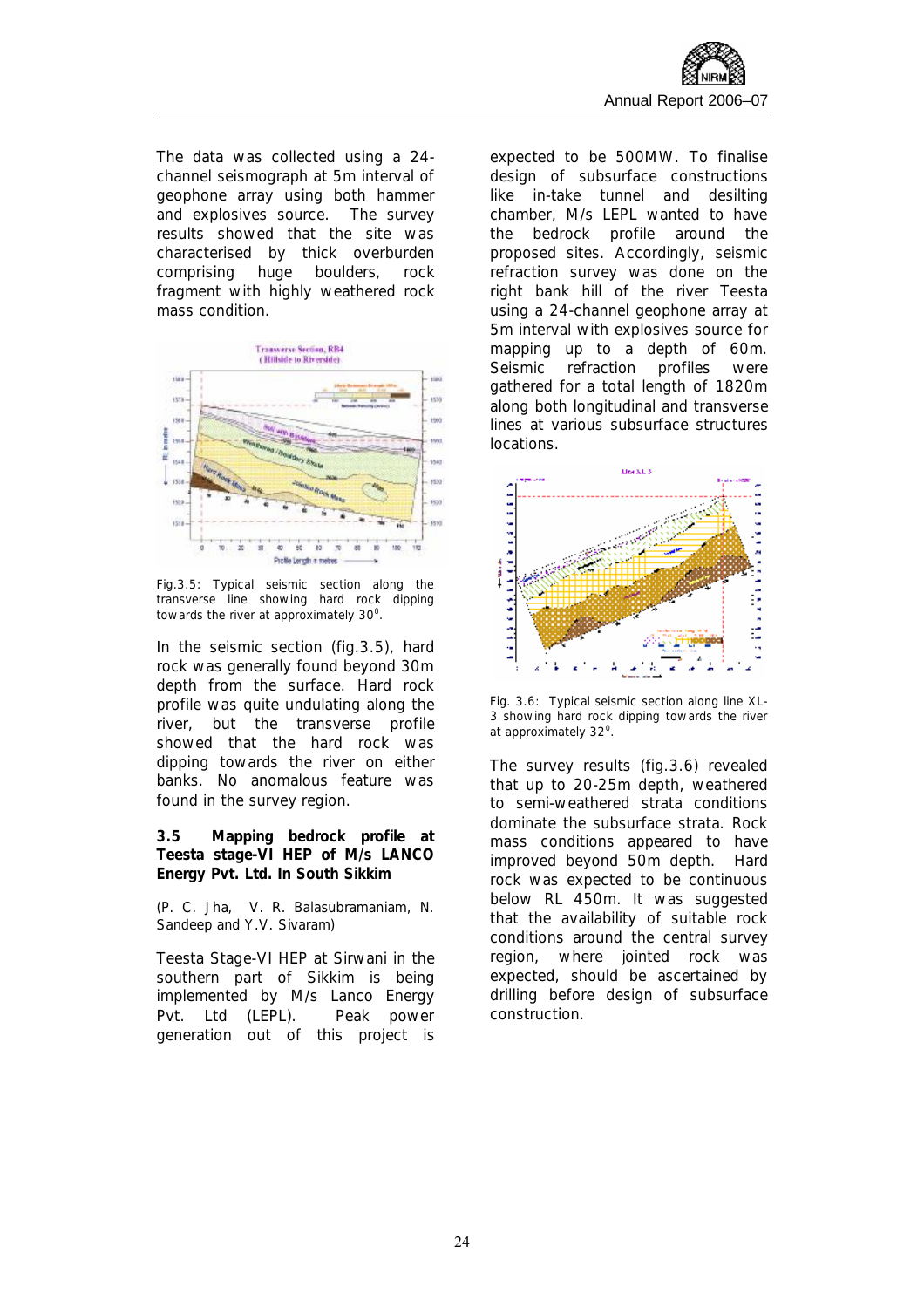



## **Rock Fracture Mechanics and Material Testing**

*(G. M. Nagaraja Rao,. S. Jayanthu, S. Udayakumar, S Satyanarayana & M Victor)* 

NIRM is equipped with modern laboratory facilities to carry out basic research on rock fracture mechanics. The laboratory is engaged in frontier areas of research such as thermo-mechanical behaviour of rocks, and has developed expertise in the application of acoustic emission and ultrasonic imaging techniques. For granite and other dimensional stones, facilities have also been developed for carrying out *abrasion test, impact test, reflectivity (Gloss), hardness and petrography*. The major testing facilities related to these studies include :

- i) Equipment for preparation of rock samples as per international standards
- ii) Hoek and SBEL high temperature and pressure triaxial cell
- iii) 150 ton MTS stiff compression testing machine
- iv) Acoustic emission monitoring system
- v) Equipment for determining joint properties

The Materials Testing Laboratory is accredited by DGMS, Dhanbad, to carry out tests on mining machinery parts, such as :

- i) Wire rope testing
- ii) Proof load testing
- iii) Hydraulic prop testing
- iv) Non-destructive testing both in the field and laboratory

**4.1 Laboratory Geotechnical Investigations of Katra-Qazigund Rail link of Northern Railways in J&K.** 

*(G.M.Nagaraja Rao, S.Jayanthu & S.Udayakumar)* 

RITES is carrying out Geotechnical investigation on Katra-Qazigund rail line project for construction of railway line, tunnels and bridges. In this regard laboratory investigations were carried out on bore hole-drilled samples to determine the following properties.

- Specific gravity
- Water absorption
- P-wave velocity
- Slake durability
- Uniaxial compressive strength
- Young's modulus
- Poisson's ratio
- Tensile strength
- Point load strength index and
- Shear strength

Thirty-six rock types were tested between the chainage of 50 to 147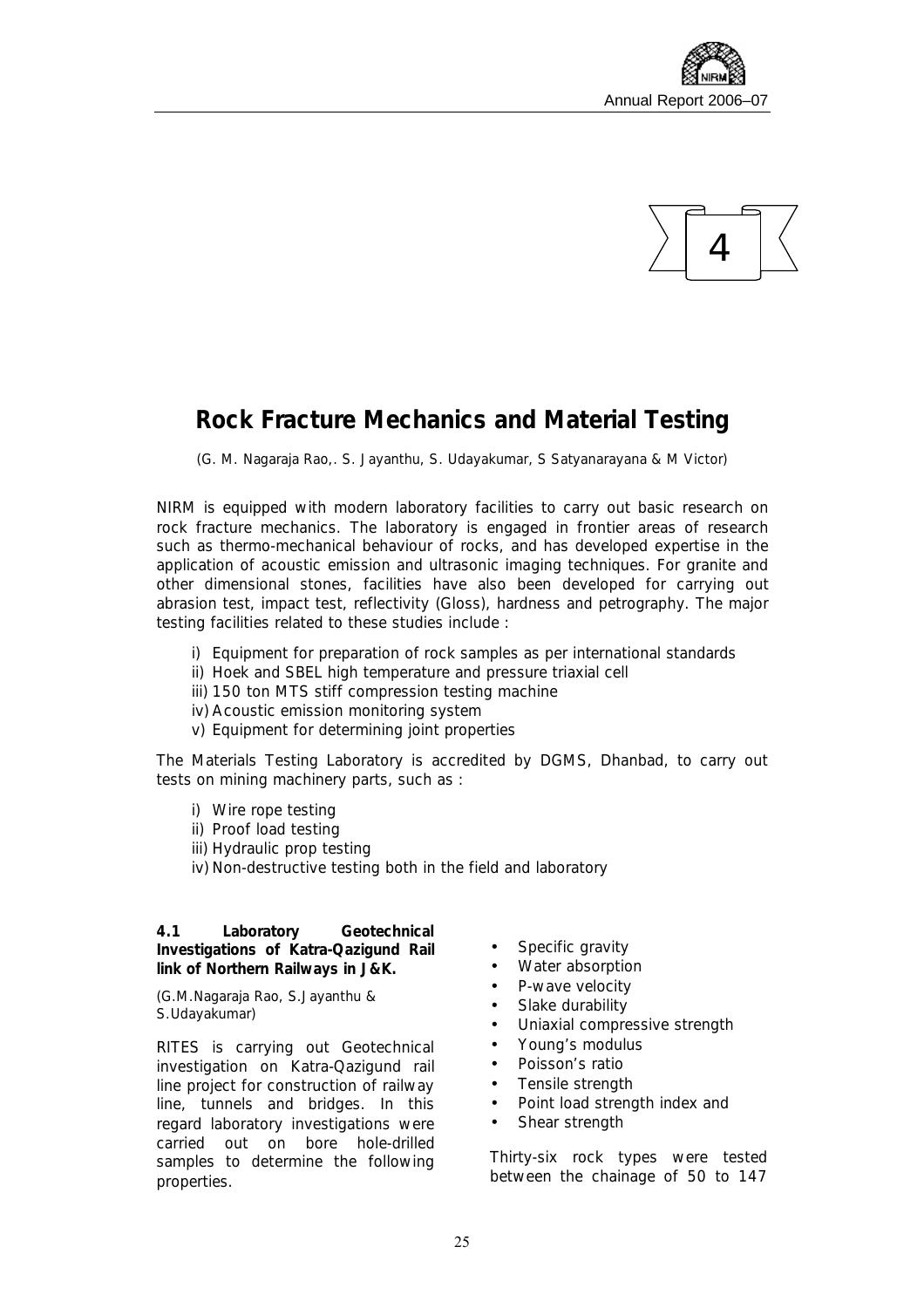km and the samples were with in a depth of 50m from the surface. Fractures were observed in almost all the samples. Samples were prepared and tested as per the ISRM suggested methods. The salient findings of the investigation are:

- 1. There was not much variation in the specific gravity (varied between 2.45 to 2.80) for all rock type except for basic rock for which the value is 3.17.
- 2. Water absorption more than 1 % was observed for biotite granite claystone, carbinaceous phillite, felspathic quartzite and phyllite quartzite, and for the remaining 32 rock types it is less than 1%.
- 3. Most of the rock type are having Pwave velocity between 2.41 to 5.05 except for basic rock and dolomite which are having velocities 5.33 and 6 km/sec. respectively.
- 4. Slake durability was determined only for basic rock, dolomite, felspathic quartzite, grain trip and quartzite. Among these dolomite showed lower slake durability values of about 80% but the remaining showed a slake durability around 99%.
- 5. Based on uniaxial compressive strength, rocks can be broadly classified into three groups as given below.

| Range<br><b>MPa</b> | Rock type                                                                                                                                                             |
|---------------------|-----------------------------------------------------------------------------------------------------------------------------------------------------------------------|
| < 100               | Schist, Gneissose schist, Phylite,<br>Phillitic Gneise, Granitic mica schist,<br>Felspathic Quartzite, Shale, Basic<br>Rock, Granite gneiss, Clay stone<br>,Quartzite |
| $100$ to<br>150     | Gneissic granite, Gneiss, Dolomite,<br>Biotite granite, Siltstone, Sand stone                                                                                         |
| >150                | Grain trip, Limestone, Granite                                                                                                                                        |

6. Young's Modulus for most of the rock types varied between 20 to 50 GPa. But for basic rock (53GPa), Dolomite (71GPa), Lime stone (55GPa) and quartzite (51GPa) was

more than 50GPa. Shale showed the lowest Young's modulus of 17.5GPa.

- 7. Poisson's ratio of most of the rock type varied between 0.17 to 0.23. But for the shale and gneissose schist it was 0.12 and 0.26 respectively.
- 8. Only a few rock types were tested for tensile strength and the average values are :

Basic rock : 25.38 MPa Felspathic quartzite : 6.81 MPa Phylite :10.16 MPa Quartz : 8.41 MPa Schistose quartzite : 4.85 MPa

- 9. Point load strength index varied from 2 to 4 MPa for most of the rock types, but for basic-volcanic (6.69 MPa) , dolomite (4.70 MPa), sandstone (5.46Mpa) and silt stone (4.21 MPa) was more than 4 MPa. Quartzitic phyllite showed the lowest value of 0.85 MPa.
- 10. Shear strength was estimated from triaxial compression test for few rock types and the values are as follows:

Dolomite : 26 MPa Gneiss : 26 MPa Granite gneiss : 16MPa Phylite : 11 MPa Sandstone : 41 MPa and Schist : 20 MPa

**4.2 Physico-Mechanical Properties of Rocks - A Data Bank** 

*(S.Jayanthu, G.M.Nagaraja Rao & S.Udayakumar)* 

A effort was made to compile the data on rock properties from various projects (29 projects) carried out by the laboratory since 1993. The data bank comprise of the physicomechanical properties of rocks for different mines, tunnels, caverns etc. While compiling the data, the original table numbers, nomenclature, other details etc. were retained for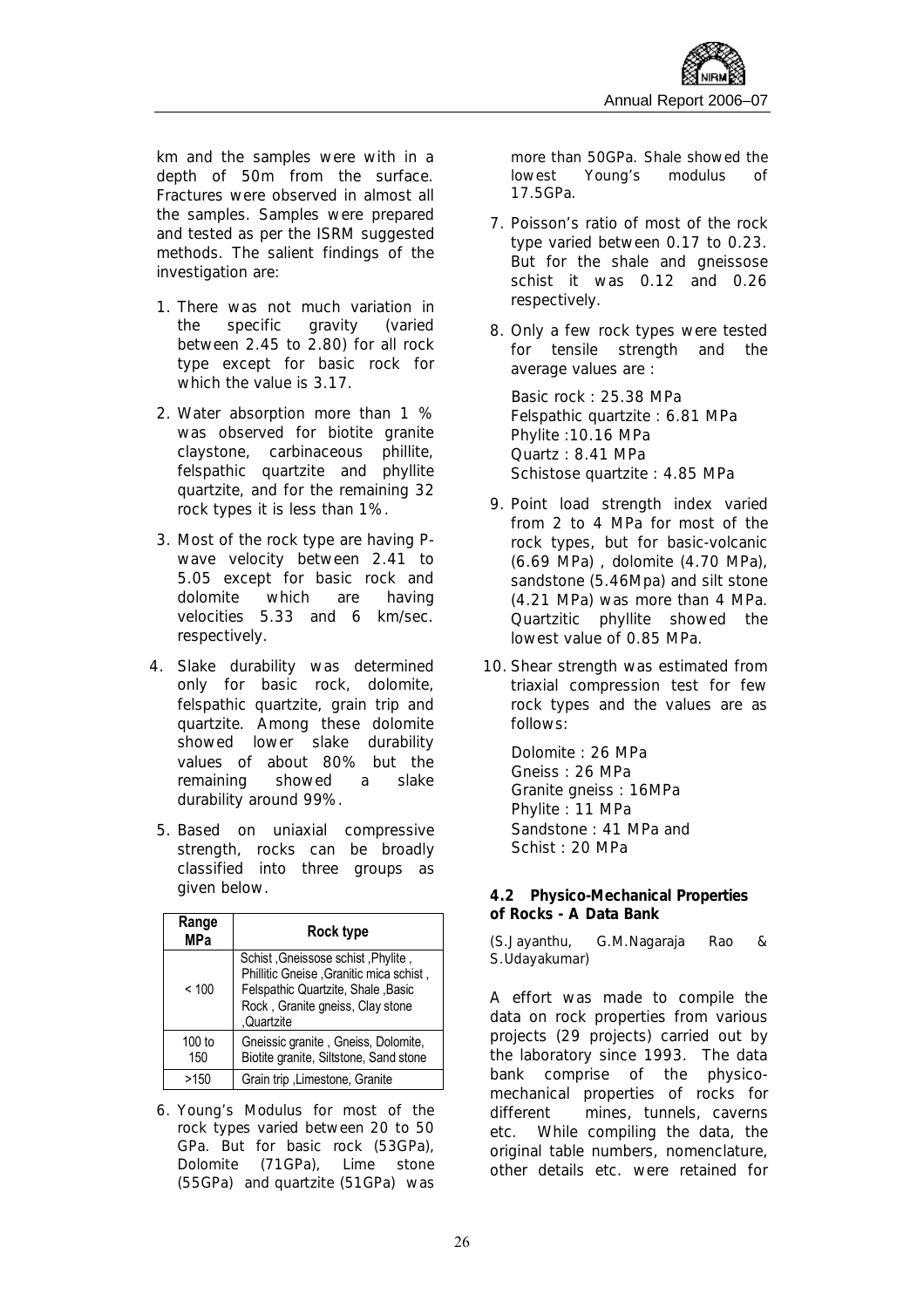further verification/ identification of the data.

The physical properties included density, water absorption, porosity, slake durability index, P-wave velocity etc. The mechanical properties include uniaxial compressive strength, Young's modulus, Poisson's ratio, tensile strength and triaxial compressive strength etc. From the Triaxial compression data, cohesion, friction angle & 'm' (constant in Hoek-Brown failure criteria) are also calculated. All these properties were not determined for all the projects as the tests were conducted as per the requirements of the clients.

The procedure followed for preparation of rock samples, methodology followed for testing for determining the rock properties are also presented for better understanding of the source of the data bank, along with its usefulness and limitations

The uniformity of presentation in the data bank could not be maintained due to the varied nature of the projects. However, this report can be used as a reference material.

#### **4.1.3 Testing of Rocks and Dimension Stones**

#### *(G.M.Nagaraja Rao, S.Jayanthu & S. Uday Kumar)*

Rock samples were tested in the laboratory as per ISRM/ASTM suggested method/standard for various properties: physical (density, water absorption, specific gravity, porosity, P & S wave velocity); mechanical (uniaxial Compression test & Elastic constants, Tensile test (Brazillian test), triaxial compression test; and joint properties (joint wall compressive strength; Basic and Residual friction angle, Normal and Shear stiffness). These properties were tested for the samples provided by more than eight agencies.

#### **4.2 MATERIALS TESTING**

*(G. M. Nagaraja Rao, S. Jayanthu, S. Satyanarayana & M Victor)* 

Wire rope testing and in-situ nondestructive testing were carried out for various industries which include Hutti Gold Mines Limited, Ferro Alloys Corporation Limited, Singareni Collieries Company Limited, Tamil Nadu Electricity Board, Hindusthan Zinc Limited, Manganese Ore India Limited., Faiveley Transport India Ltd., BEML, K.G.F. & Mysore. In-situ non destructive testing is being carried out for almost industries of India.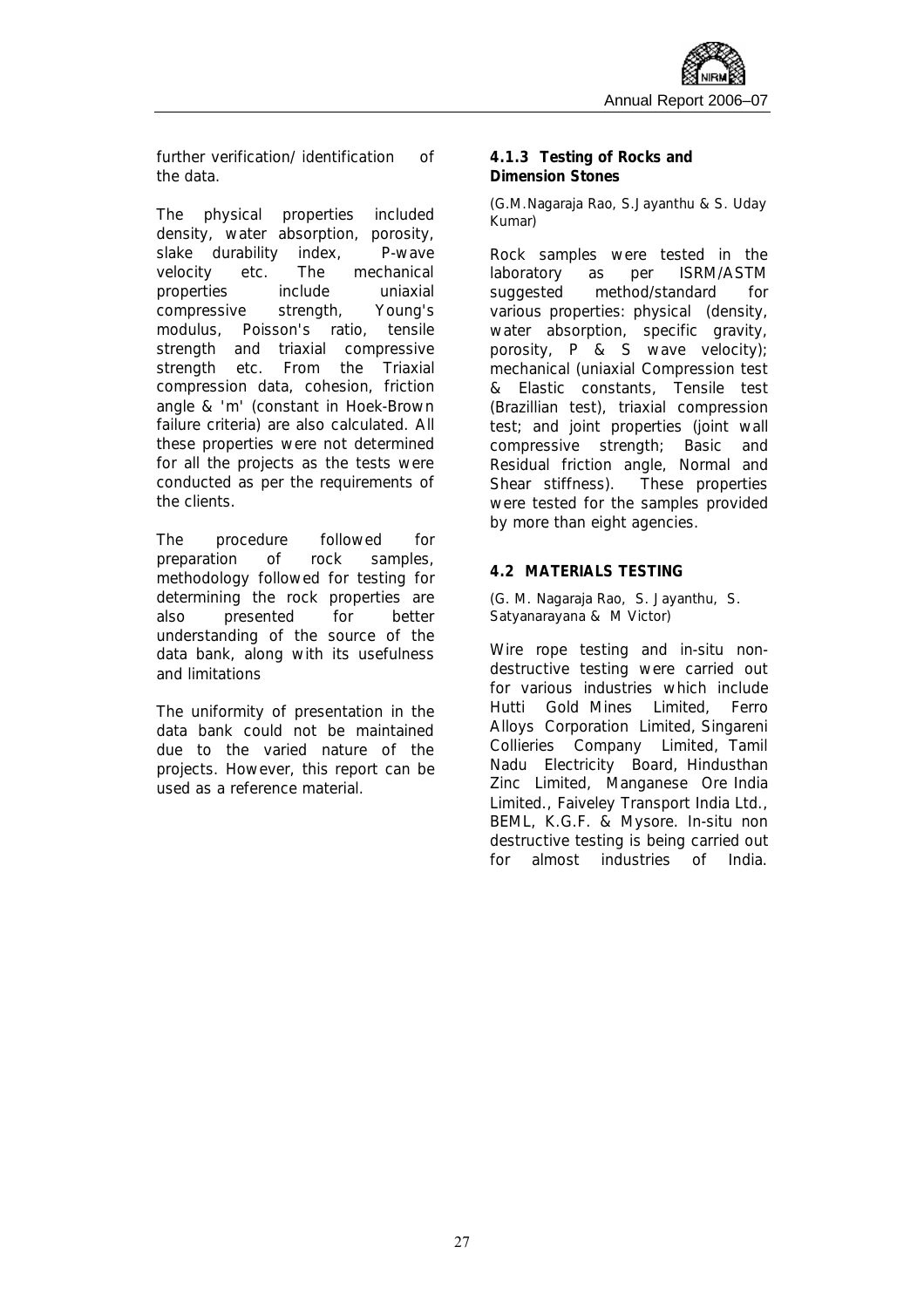



## **Numerical Modelling and Stability Analysis**

*(Sripad, G. D. Raju, K. Sudhakar, P. S. Varma and V P Mishra)*

Numerical modelling is one of the major tools for design of excavations in rock. The Institute has experienced civil and mining engineers with expertise in this area, providing solutions to problems in various types of excavations in rock. We have the latest numerical modeling software based on discrete and continuum element methods. We undertake :

- i) The stress analysis and support design for tunnels, large underground excavations, storage caverns
- ii) Rock-liner interaction analysis for pressure shafts
- iii) Coupled thermo-hydro-mechanical analysis of the rock mass
- iv) Dynamic analysis including seismic and liquefaction behavior Stability analysis of earth dams and slopes

**5.1 Instrumentation, monitoring and Data Analysis of Underground Powerhouse Complex, Desilting Chambers of Tala Project, Bhutan** 

*(Sripad, G. D. Raju, K. Sudhakar, P. S. Varma & R. N. Gupta)* 

Tala Hydroelectric Project is a joint venture project between the Government of India and Royal Government of Bhutan for the construction of 1020 MW run of the river scheme. NIRM carried out instrumentation work at all the underground excavations in this project since the year 2000.

**5.1.1 Instrumentation during excavation of the crown portion** 

Four sections each along the length of Machine Hall and Transformer Hall Caverns were selected for instrumentation. It was decided to install Multi Point Bore Hole Extensometers (MPBX) of magnetic type in the center of the crown and left and right sides of the crown for measuring the deformations in the surrounding rock mass. At the same sections, the load on the rock bolts was measured using vibrating wire anchor load cells. The load cells were installed on the ribs at EL 533 level at six locations in Machine Hall and six locations in Transformer Hall. The measurement of pore water pressure was done by piezometers. The convergence of the ribs was monitored using reflective paper targets using total station.

#### **5.1.2 Instrumentation during benching**

Based on the 3D numerical modeling studies carried out by NIRM, instrumentation was carried out at EL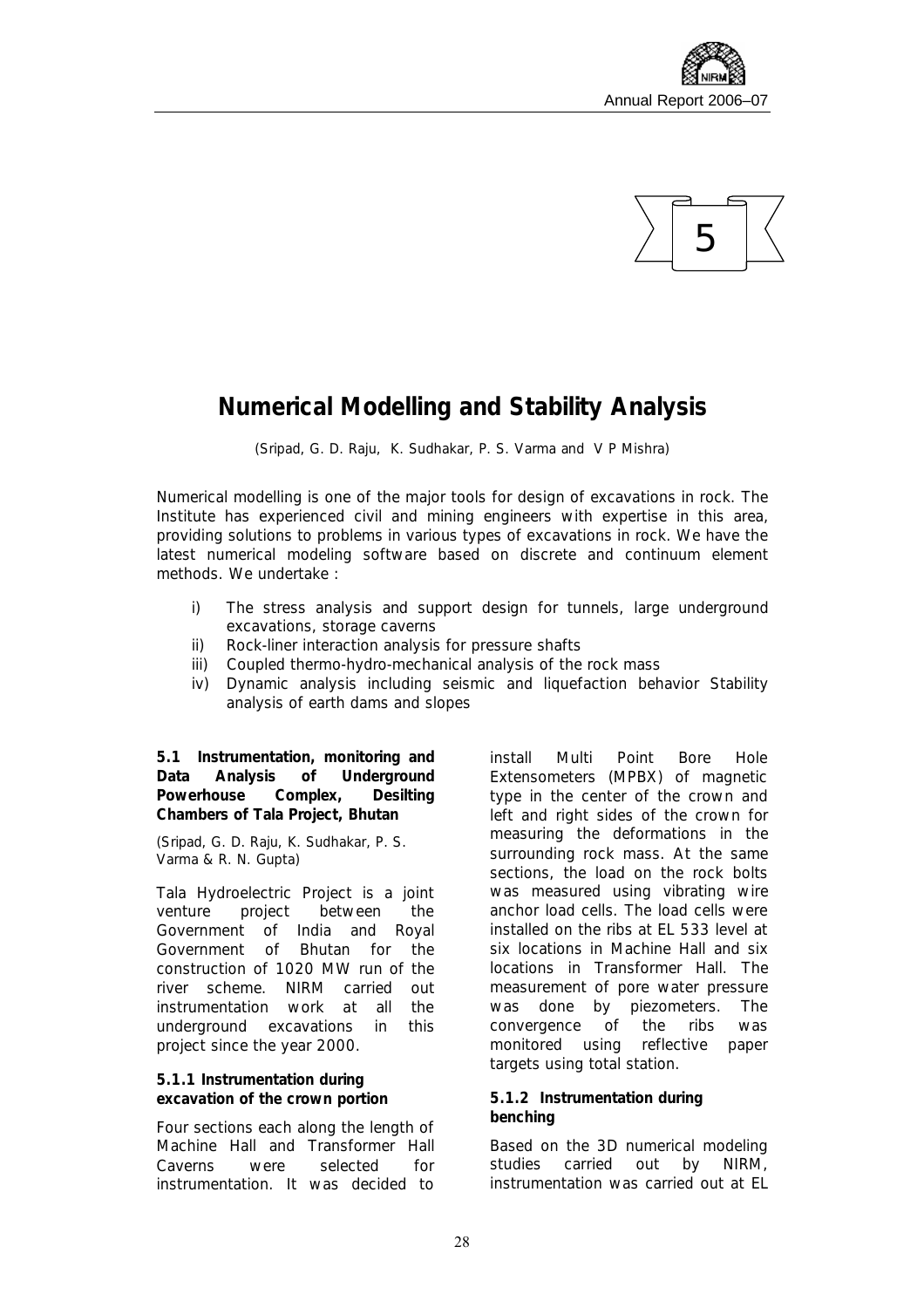525, 520, 515 and EL 506 at four locations in Machine Hall. At Transformer Hall, instrumentation was carried out at EL 525 and EL 520 at four locations.

The behaviour of the cavern was studied using various types of instruments installed during each excavation stage. The convergence of the side wall of the cavern was measured using reflective target and total station. The load on the rock bolts was measured using anchor load cells. Instrumented bolts were used to measure the stress levels at various depths in to the rock mass.

#### **5.1.3 Instrumentation in the invert**

After, the reported upheaval at the invert of the machine hall cavern, an extensive instrumentation plan was prepared for turbine pits to monitor the time dependent behaviour of the invert and to monitor the efficacy of the supports installed on the turbine pit floor. Accordingly, 20m long MPBX of magnetic type were installed at the intersection of centre line of the cavity and TRT manifolds at Pits and were further supplemented by prism target observations using total station. The monitoring continued till the instruments showed stabilization trends.

The instrumentation layout at Machine Hall Cavern and Desilting Chamber is shown in Figure 5.1.



*Figure 5.1. Section of Machine Hall Cavern and Desilting Chamber showing the location of the instruments*

The stability of the machine hall cavern was assessed based on the convergence observations of the side walls, the load on the rock bolts and the stress distribution along the length of the instrumented bolts and the floor heave observations.

It may be noted that in most of the locations, the load on the rock bolt is either decreased or increased minimally during the last one year. The maximum load measured was 40.96 tons at RD 150 d/s at EL 520 and shows a stabilising trend.

The analysis of instrumented bolt data also indicates that there are no appreciable changes in the stress levels on the rock bolts. At RD 65 downstream, there was a tensile stress of 394.50 tons during Dec -05 which later reduced to 338.70 tons and since then is showing a stabilising trend.

During the reporting period, the convergence observations were continued at EL 525 and EL 520 at Machine Hall Cavern. The average convergence rate is in the range of 0.017 to 0.027mm/day, which have reduced from the earlier rates (0.6 to 0.11mm/day). The convergence observations at EL 525 at Machine Hall Cavern are shown in Figure 5.2.



*Figure 5.2. Convergence of side walls of Machine Hall Cavern at EL 525* 

Observations of floor heave for more than 500 days indicate that the floor heave, observed during the initial period, was completely arrested after completion of RCC and there was no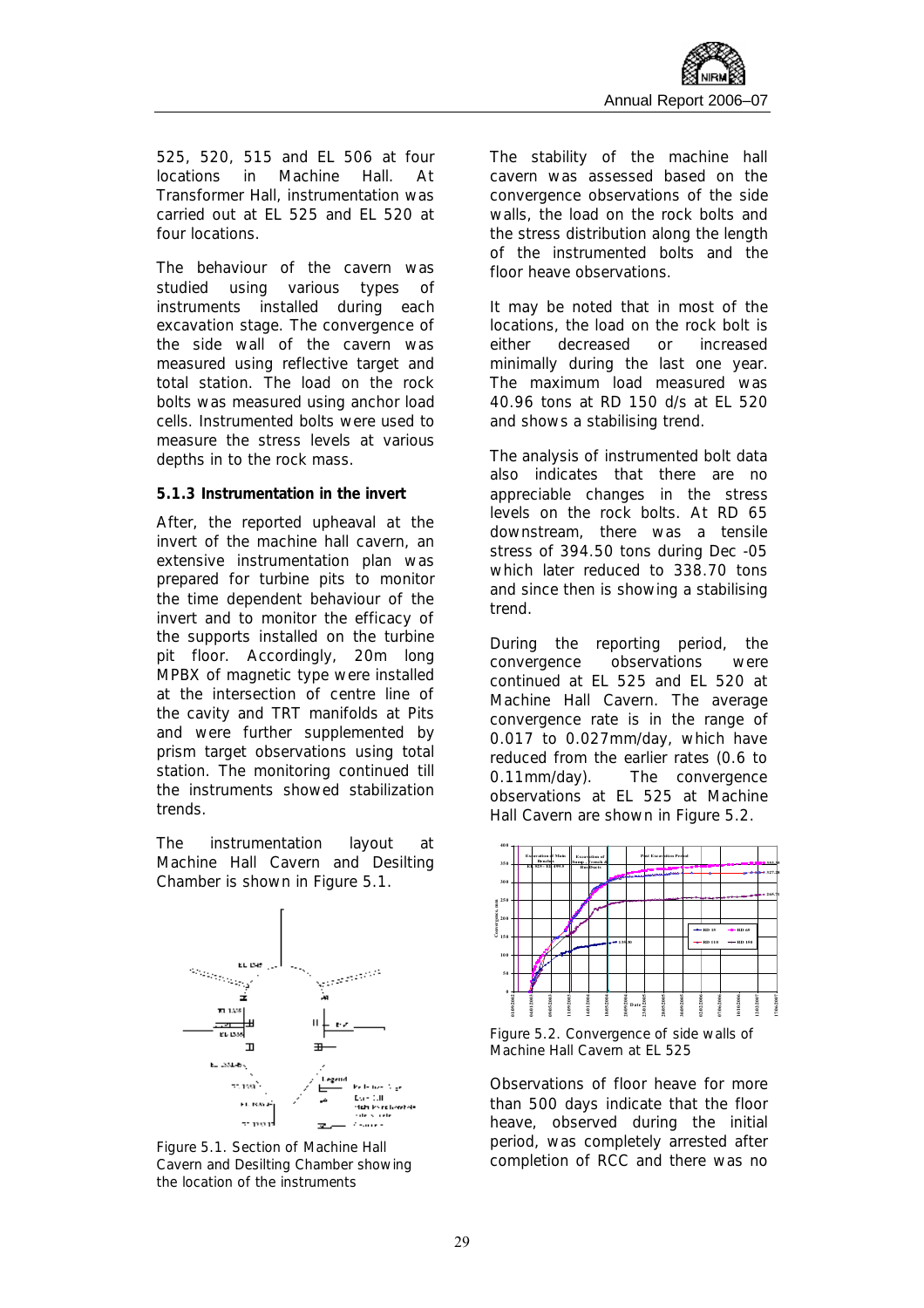

further increase in the floor heave at any of the locations at turbine pits.

The behaviour of the cavern is tending towards stability as expected during the period of excavation and post excavation period. The behaviour of the cavern is currently under the process of stabilisation and undergoing time dependent deformations. Instruments observations at Transformer Hall, Bus Ducts and other locations also indicated a stabilising trend.

At desilting Chambers, the load cells and piezometers were terminated at remote locations for monitoring during the operation stages. The pore water pressures in the surrounding rock mass shows a trend as expected.

**5.2 Deformation Monitoring of Underground Powerhouse Cavern of Sardar Sarovar Project, Gujarat** 

*(Sripad, G. D. Raju, P. S. Varma & V.P.Mishra)* 

Underground powerhouse complex at the Sardar Sarovar Project consists of powerhouse of 23m wide, 57m high and 210 m long. There are six pressure shafts of 9m diameter for intake of water from the reservoir to the powerhouse and six draft tubes of 16m wide double D-shaped for drawing out water to collection pool.

On the downstream side, there are three D-shaped bus galleries of 12m wide and 7.5m high connected to bus shafts. There are few interconnecting tunnels and access tunnels, which are close to the powerhouse. The present investigation is continuing since 2000. It includes monitoring of the existing MRMPBX (Magnetic Ring Multi Point Borehole Extensometer) and to install and monitor fresh total station targets.

The objective of this investigation is :

To continue monitoring of wall movement using the existing MRMPBXs

- To install and monitor fresh total station targets for convergence of the cavern
- To install and monitor MRMPBXs to assess the cable anchor performance
- To assess the long term stability of the powerhouse and to compare the results with those of numerical modeling.

**Conclusions:** 

- a. The wall movements at different locations during the investigation period showed a stable trend, except at two locations.
- b. The precision triangulation also indicated that the wall movement did not increase during this period.

**5.3 Analysis of Instrumentation Data of Machine hall and Desilting Complex of NJHEP, SJVNL, Shimla** 

*(Sripad, G. D. Raju, P. S. Varma, & R. N. Gupta)* 

The Nathpa Jhakri Hydroelectric Project of SJVNL consists of underground powerhouse complex of 1500 MW located at Jhakri and one of the largest underground desilting complex of 4 numbers of 525m long with a cross section of 27x17m each separated by 46m rock pillar located at Nathpa. The project was commissioned and impounding of desilting chambers started in November 2003.

NIRM carried out stress analysis and instrumentation of powerhouse and desilting complexes and recommended the support design. The SJVNL has requested NIRM to carry out analysis of instrumentation data of powerhouse and desilting complex supplied by SJVNL to ascertain the stability of the caverns during operation.

The data of various instruments like peizometers and extensometers installed in PH complex Desilting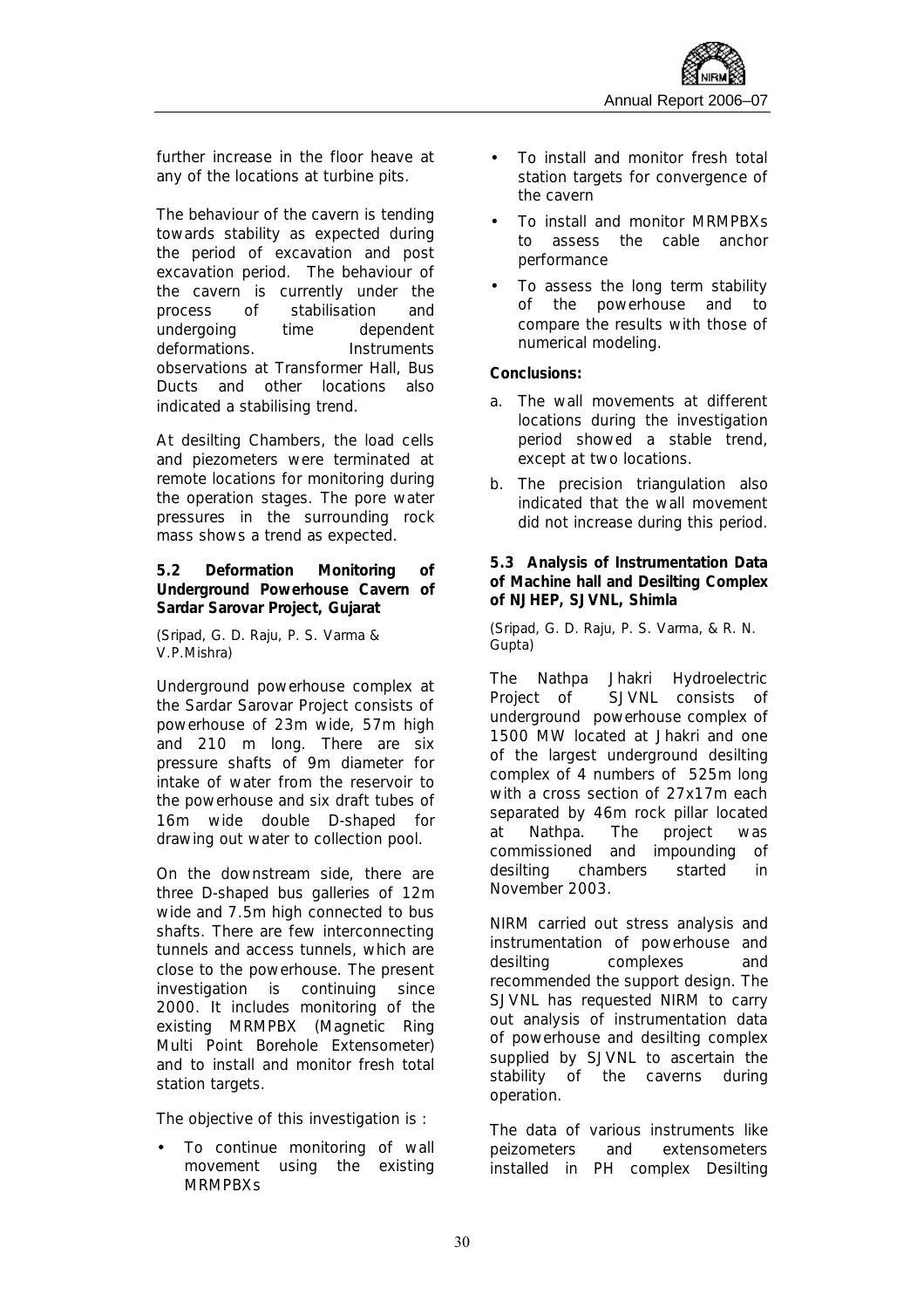complex, supplied by SJVN was analyzed for deformation and pore pressure in the rock mass around the caverns of powerhouse and desilting complexes. The summary of data analysis is as follows

- The rock mass movements have not increased during operation.
- The pore pressures observed during impounding are as expected.
- The analysis of instrument data during operational stage indicate that the caverns are stable

**5.4 Instrumentation of Machine Hall & Transformer Cavern of PUSHEP, TNEB, Chennai** 

*(Sripad, R. Venugopala Rao, G. D. Raju, P. S. Varma, S. Sengupta & R. N. Gupta)* 

The power house complex of Pykara ultimate stage hydroelectric project is nearing completion. The pillar between the machine hall and transformer cavern was monitored to ascertain its stability using magnetic

ring multi point extensometers. It was decided that the monitoring should be continued during operation stage for one year. It was also decided to monitor the convergence of machine hall cavern using total station and build up of pore pressure. The scope of the present instrumentation is :

- Procurement of instruments
- Installation of pore pressure cells and targets
- Monitoring of pore pressure around machine hall and transformer cavern, wall surface movement using total station
- Monitoring of movement of rock mass in the pillar with existing Magnetic Ring MPBX

During the reporting period, there was no movement of the walls and no buildup of pore water pressure at any locations. Final report was submitted during July 2006.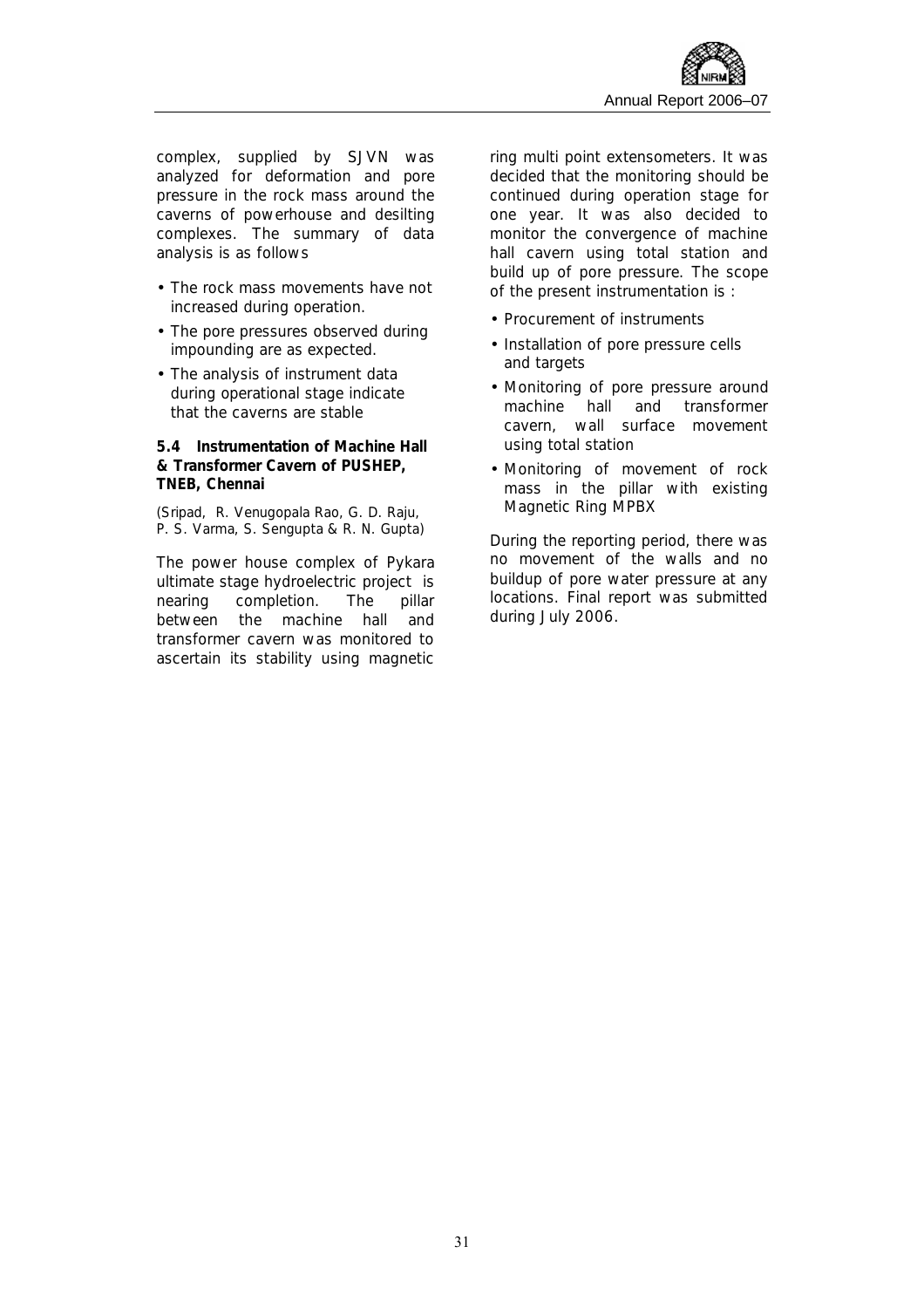



## **Rock Excavation and Blasting**

*(G. R. Adhikari, Dr. H. S. Venkatesh, A. I. Theresraj, R. Balachander)*

The Institute provides solutions to challenging problems in blasting for various mining and civil engineering projects. We are equipped with the latest micro processor based instruments like seismographs, laser profiler, velocity of detonation measuring systems and digital video camera for blast monitoring. The Scientists have developed various techniques to optimise blast design parameters for surface and underground excavations, and assisted in executing some of the major controlled blasting operations. The Scientists are closely working with the industry providing solutions to practical blasting problems in the following areas :

- i) Optimisation of blast design parameters for mining and hydel projects (surface and underground)
- ii) Monitoring and control of ground vibration, air overpressure and fly rock
- iii) Rock mass damage control
- iv) Development of blasting techniques and instrumentation

**6.1 Design for Excavation of Basin at Koldam Hydro Electric Project and Ground Vibration Monitoring, Afcons RN Shetty & Co. Pvt. Ltd. Joint Venture** 

*(H.S. Venkatesh, R Balachander, Kavindra Kumar, A I Theresraj, G.R. Adhikari and R N Gupta)* 

The National Thermal Power Corporation Ltd. (NTPC) is setting up an 800MW (200MW x 4 units) hydel power project on Sutluj river at Koldam in Himachal Pradesh. The project involves surface and underground excavation of rock. As part of this project, the excavation and construction of the desilting basin was awarded to Afcons & R.N Shetty Joint Venture (ARJV). The ARJV approached NIRM to guide them in

excavation by drilling and blasting in a safe manner and to monitor ground vibration produced from the blasts. The dimension of excavation is 150m long, 90m wide and 24m deep in the rock with about 3 lacs cubic meters of rock to be excavated.

Accordingly, trial blasts were conducted during which ground vibrations were monitored at different locations and the data generated during the first month was used to derive the site specific predictor equation. Similar predictor equation for air overpressure was also derived. The dominant frequency of ground vibration varied between 5-40Hz. The vibrations monitored on the concrete structures present in the vicinity of blast site showed that the levels were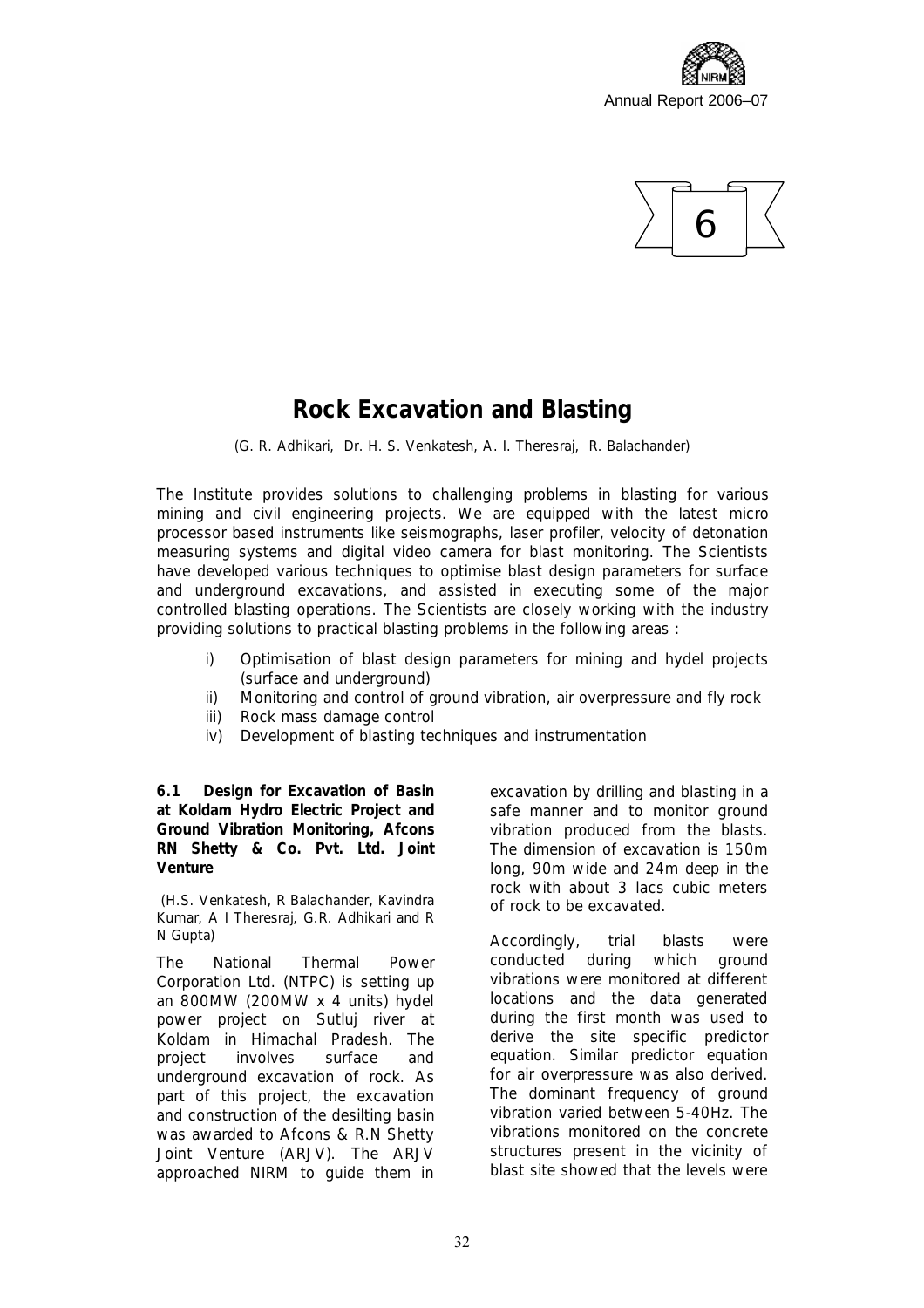within the safe limit prescribed by NTPC. A suitable pre-splitting blast was designed to reduce the damage to rock mass when the excavation reached the pit limit.

Control measures for vibration and air overpressure was suggested from time to time. Thus the overall blast design was optimized, which increased the production, productivity and safety.

**6.2 Blast design for various excavations related to Bhaba Tail Race Diversion on the right bank river Sutluj, HP State** 

*(A.I Theresraj, G.R. Adhikari, H.S. Venkatesh, R Balachander and V P Mishra)* 

The Satluj Jal Vidyut Nigam Ltd. had raised the height of the Nathpa dam by another 5 m (EL 1500 m) in the second phase leading to the possibility of submergence of the existing tail race tunnel. Suitable provisions were made on the right bank of Satluj river at Nathpa to divert the tail water discharge of Bhaba Tail Race Diversion Tunnel. This involved construction of civil works including the excavation of tunnels and an underground water collection chamber, pump house and discharge tunnel. In addition, an additional main access tunnel was proposed at EL 1504m (portal invert) for linking with the existing permanent access tunnel of the Bhaba project.

Field visits were made at different stages of the excavation. Structures around the project site both in surface and underground were identified for vibration monitoring. Blast designs for various excavations were reviewed, prepared and suitable suggestions were made for fine tuning. Most of the excavations were completed using jackhammer holes and long period delay detonators. The recorded blast vibrations at surface and underground structures were very low and well within the permissible limits.

**6.3 Monitoring of ground vibration and air overpressure due to quarry blasting at Ravagodlu stone quarry of Sri Venkateshwara Hill Crushers, Ramnagar, Bangalore** 

*(G.R. Adhikari, R. Balachander, A.I. Theresraj, H.S. Venkatesh and V.P. Mishra)* 

Sri Venkateshwara Hill Crushers, Ramnagar, Bangalore is operating a stone quarry which is located at Ravagodlu village, Bangalore South to feed their crusher. The stone from the quarry is excavated by drilling and blasting. The quarry owner approached NIRM to conduct a study on ground vibration and air overpressure produced by blasting. Accordingly, NIRM inspected the site and found that the quarry had two developed working faces on the North and the South at about 300m apart. It was a manual quarry which used drilling and blasting for excavation. There were no structures within 500m from the North working face where the Bettahalli Kaval village was located at about 425m from the south face.

During field study, monitoring was carried out in and around the quarry in as well as in the villages. In all, 12 blasts were monitored with sufficient number of vibration monitoring instruments deployed at different distances. The recorded vibration levels at the two villages were as low as 0.4mm/s. The air overpressure was recorded far below the permissible level.

Using the monitored vibration data, predictor equations were derived for the estimation of ground vibration and air overpressure. Suitable measures were recommended for control of ground vibration and air overpressure.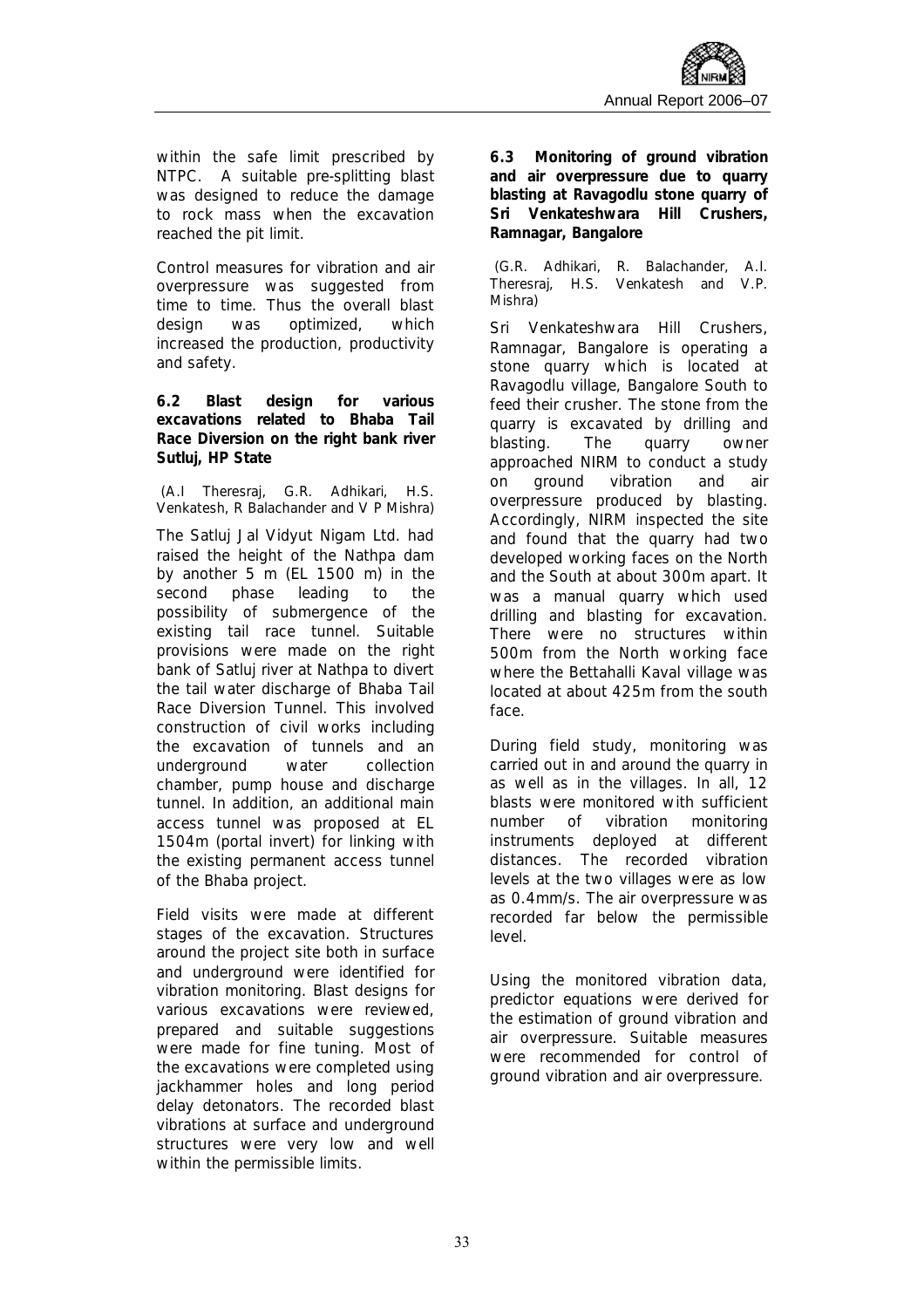**6.4 Monitoring of Ground Vibration, Air Overpressure and Flyrock due to Quarry blasting at three stone quarries in Kolar District.** 

*(G.R. Adhikari, H.S. Venkatesh, A.I. Theresraj, R. Balachander, and V.P. Mishra)* 

A number of stone quarries are being operated at Narasapur Hobli, Vemgal and Tekal Hobli in Kolar district, Karnataka. These quarries mostly use crushers to generate stone chips of designated sizes. As the granite rock was hard, explosives were used by them for primary breaking of stone blocks. There were complaints from the nearby villages with regard to vibration, air overpressure and flyrock. The Jelly Owners welfare Association along with Geologist from the Department on Mines and Geology, Kolar approached NIRM to carry out field studies related to ground vibration, air overpressure and flyrock due to blasting at three quarries and suggest measures for containing them within safe limits.

Accordingly studies were carried out at three quarries during which owners were asked to conduct about ten experimental blasts. Jackhammers were used to drill 2m deep blastholes. The number of holes was varied, charged with ANFO and blasted with instantaneous electric detonators. In order to ascertain the levels of vibration and air overpressure produced by these blasts, 10 microprocessor-controlled seismographs were deployed in and around the quarries up to the nearby villages. The distances from the blast locations and the instrument locations were measured using a laser locater. The extent of the flying fragments at the monitoring stations was physically observed during the blasts. The data so generated were analysed to derive site-specific predictor equations for vibration and air overpressure.

Based on these equations, the danger zones were delimited for each quarry. It was found that all the experimental blasts were well within the permissible limits of vibration and air overpressure up to at a distance of 200m. However, the limit of 200m as per the KMMC rules of 1994 was inadequate from flyrock point of view.

**6.5 Blast vibration studies at Ganvi HEP Stage II (10MW) and at Kashang HEP Stage I (66 MW), Himachal Pradesh Jal Vidyut Vikas Nigam Limited, Himachal Pradesh** 

#### *(G.R. Adhikari, H.S. Venkatesh, A.I. Theresraj and R. Balachander)*

The Himachal Pradesh Jal Vidyut Vikas Nigam Limited (HPJVVNL) is constructing two mini hydel projects viz., Ganvi Stage-II (10MW) in Shimla district and Kashang Stage-I (66 MW) in Kinnaur district of Himachal Pradesh. The project components at Ganvi site comprised main access tunnel, powerhouse, surge shaft and headrace tunnel while the only component at Kashang site was the main access tunnel. While the project authorities were executing these excavations by drilling and blasting method, there were complaints of excess ground vibration and air overpressure. In addition, a landslide near Pangi village was also attributed to blasting at main access tunnel of the Kashang project.

At the request of HPJVVNL, NIRM carried out field investigations at both the project sites. At Ganvi project site, blast vibration and air overpressure were recorded at different villages. At Kashang project site, there were no villages within 1 km from the excavation site. Ground vibrations and air overpressure were monitored within a radius of 700m and found to be very low. In order to ascertain the role of blasting induced vibration triggering the landslide which was at about 600m from blast site, two units of seismographs were placed on either side of the Pangi landslide. The recorded vibration levels were found to be very low.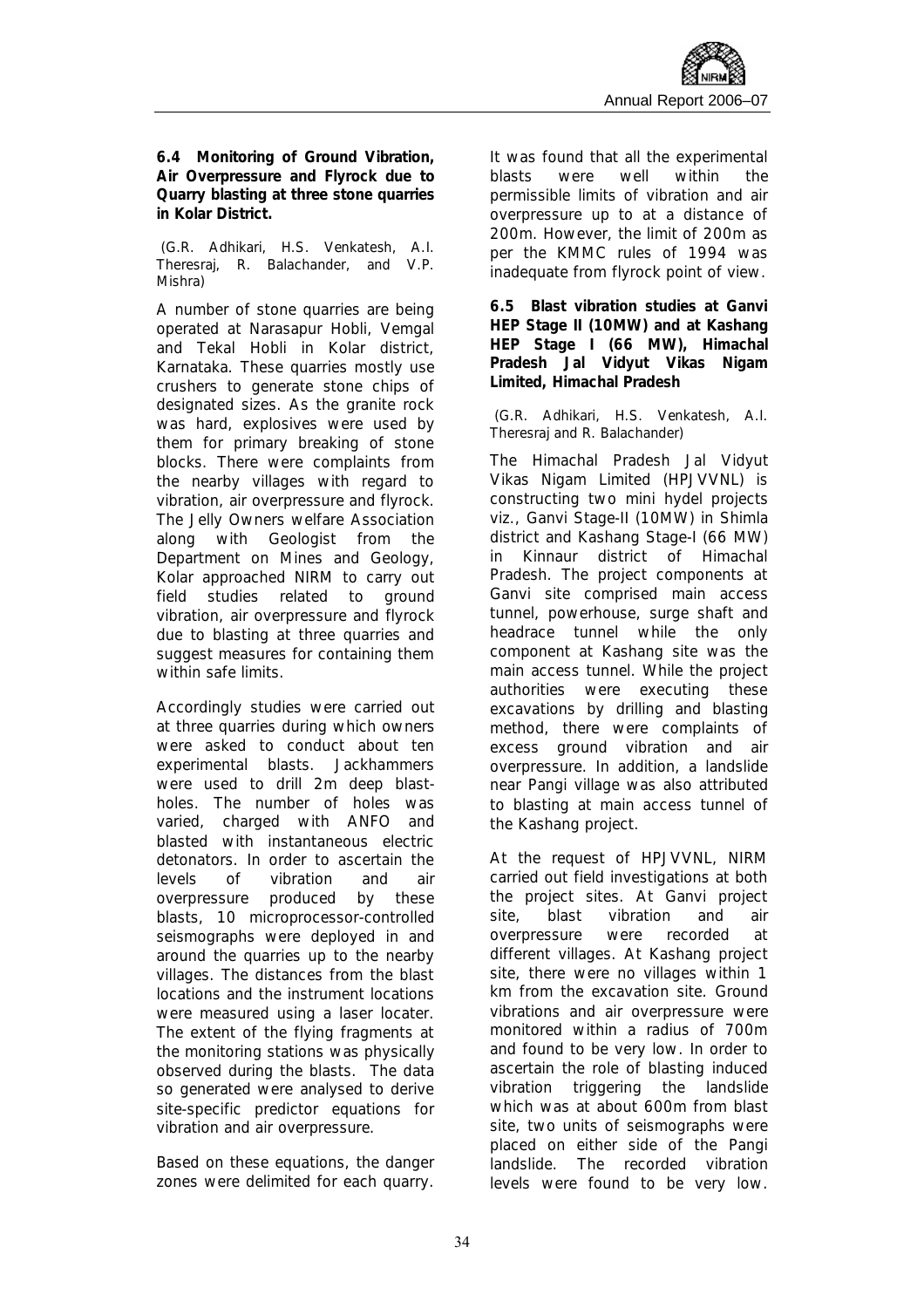Therefore it was concluded that the landslide was not triggered by blasting.

At both the projects, the recorded ground vibration and air overpressure levels were found much lower than the permissible levels. At such low levels, there was no possibility of any adverse impact of blasting on the nearby structures in the villages. Therefore it was recommended to continue the existing drilling and blasting parameters.

**6.6 Monitoring of ground vibration due to quarry blasting at Visaka Cement Quarry, Tandur, AP**

*(G.R. Adhikari, H.S. Venkatesh, A.I. Theresraj and R. Balachander)* 

As per the objectives of the study, ground vibration has to be monitored twice a year for a period of two years. For each visit, four blasts should be monitored. Accordingly, during this year, two visits were made and the monitoring results were submitted. Project will continue for another year.

**6.7 To study the effects of ground vibration due to blasting in the nearby villages at Loharinag-Pala Hydro Power Project, Uttaranchal, NTPC** 

*(A. I. Theresraj, R. Balachander, G.R. Adhikari and H.S. Venkatesh)* 

Loharinag – Pala Hydro Power Project (4 x 150 MW) of the National Thermal Power Corporation Limited (NTPC) is located on the right bank of river Bhagirathi in Uttarkashi district of Uttranchal. The initial development of this project started with the construction of approach roads to three adits for excavation of head race tunnel. When construction of approach roads was being carried out by drilling and blasting, complaints of houses developing cracks due to impact of blasting were received from the surrounding villages. At the request of NTPC, NIRM monitored ground vibration and air overpressure in the villages closer to the blast sites to assess whether these parameters were within the permissible levels. In total, ten blasts were monitored, five each in two approach roads.

In all, 41 sets of ground vibration data were used to derive a site-specific predictor equation by regression analysis. Similarly, 34 sets of air overpressure data were used to derive an empirical equation for estimating the air overpressure level. A draft report was submitted suggesting remedial measures to contain ground vibration and air overpressures.

**6.8 Study on ground vibration, air overpressure, flyrock and optimum charge & blasting pattern for controlled blasting, Sankari Works, ICL, Salem** 

*(G.R. Adhikari, H.S. Venkatesh, A.I. Theresraj and R. Balachander)* 

Preliminary site visit was made to understand the problems and to chalk out the plan for future investigations. It is proposed to carry out field investigations from May 2007 onwards.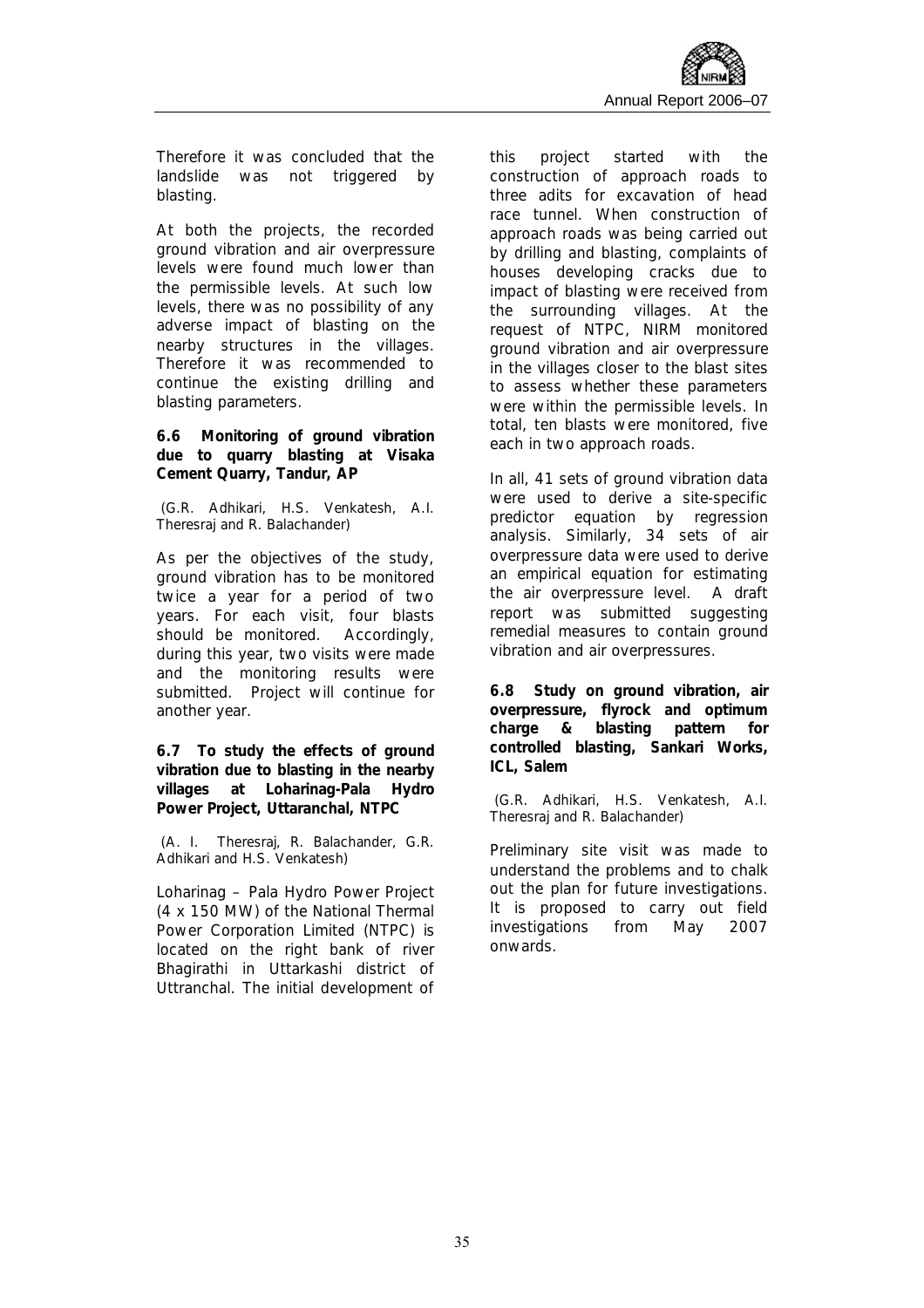



### **Dimension Stone Technology**

#### *(A. Rajan Babu)*

The Institute is providing technical services to dimensional stone industry for quarrying, optimum recovery and economic exploitation of granite and other dimensional stones. Our areas of work include :

- i) Geological and geotechnical studies to characterize the deposit for scientific exploitation.
- ii) Rock testing to determine the various properties required for exploitation and marketability of stones.
- iii) Quarry planning for economic exploitation and selection of equipment.
- iv) Design of controlled blasting/splitting techniques to reduce the damage to blocks and to optimize the recovery.
- v) Planning and design for waste disposal and environment protection.
- vi) Techno-economic evaluation of the project and preparation of feasibility report.
- vii) Conduct training courses and seminars for operating personnel for exchange of information.

**7.1. Setting up of a Test House at Jaipur** 

*(A. Rajan Babu, S.Udayakumar, P.K. Behera & R.N. Gupta)* 

The project was completed and final report incorporating various details was submitted. The scope of work included 1) Layout of the building, 2) Type of testing facilities to be catered, 3) Equipment for conducting various tests, 4) Specification of the equipments with possible suppliers, 5) Tests standards to be observed and 6) Staff requirements. Recently the test house was commissioned successfully and is ready for taking up testing jobs.

**7.2. Training Programme on Scientific Quarrying & Production of Dimensional Stone Granites at P. R.P Granites, Madurai, Tamilnadu** 

*(A. Rajan Babu, G.R. Adhikari & V.P. Mishra)* 

The Training programme was conducted on 20-21 June 2006 in the site office was inaugurated by Shri. P. Palanichamy, Founder & Managing partner of P.R.P Granites. In all, 30 participants attended the training programme from various quarries of P.R.P Granites. They had taken very keen interest in the classroom lectures. The training focused mainly on the production process of granite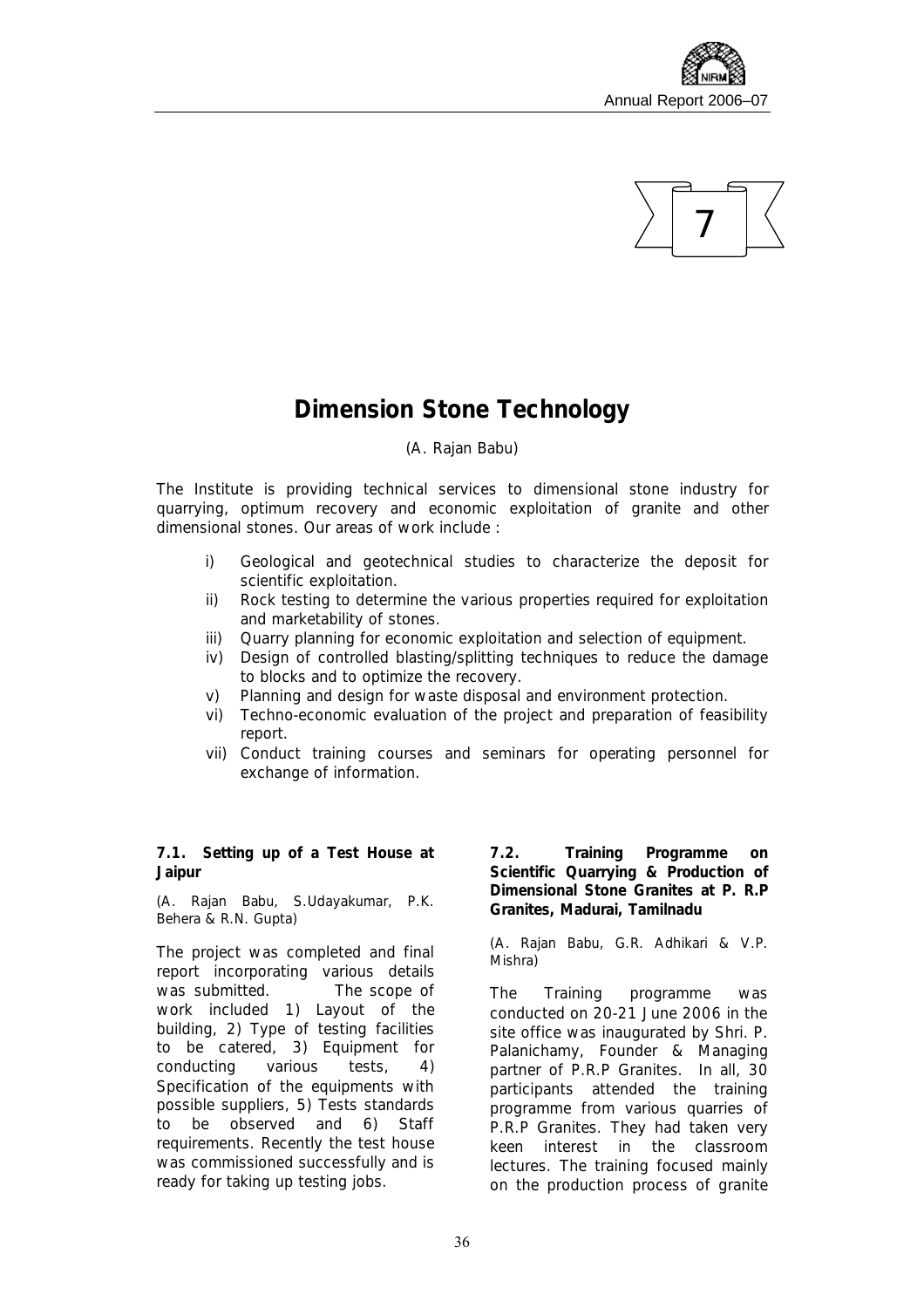blocks and the intricacies in terms of scientific knowledge needed for achieving optimum recovery of saleable blocks.

#### TOPICS DELIBERATED

- 1. Glossary of Scientific and Quarry Terms
- 2. Granite Manufacturing Process
- 2A. Dimensional Stone Granite Quarrying (Summary)
- 3 Stone Quarrying for Aggregates
- 4 Status of Granite Quarrying in India
- 5 Exploration of Dimensional Stone Deposits.
- 6 Blasting in Dimensional Stone Quarries
- 7 Development and Planning of Granite Quarries
- 8 Introduction to New Development in Quarrying **Technology**
- 9 Case Studies

Discussions were mainly focused on planning and design of benches for continuous production and topics related to method of mining. Special interest was shown to implement the block spitting techniques. It was pointed out that most of the quarries were experiencing severe damage to the blocks due to want of a controlled blasting technique for block spitting as well as overburden removal.

The participants suggested that the training programmes shall be conducted on specific topics at regular intervals.

**7.3. Technical guidance and advice for blasting operations for the excavation related to the underground LPG storage cavern, Visag** 

*(A. Rajan Babu, G.R. Adhikari & R.N. Gupta)* 

The project was completed successfully fulfilling the scope of work in total. The first blast for the excavation of the shafts was taken on 15th June, 2004 in operation shaft and on 27th July, 2004 in access shaft. The final blast in the main cavern was concluded on 20th November 2006. The draft report incorporating all the method statements, designs and drawings is ready.

#### Designs and Method Statements **Submitted**

| SI.<br>No      | Title and List of<br><b>Method Statements Submitted</b>                                                            |
|----------------|--------------------------------------------------------------------------------------------------------------------|
| 1              | Blast design for the excavation of Storage<br>Cavern using Powerbulk Drive (Rev)                                   |
| $\overline{c}$ | Blast design for 10 m<br>wide<br>Upper<br>Connection                                                               |
| 3              | Blast design for Access Ramp                                                                                       |
| 4              | Blast design for the excavation of Access<br>Ramp using Powerbulk Drive                                            |
| 5              | Blast design for 10 m wide Upper<br>Connection<br>- heading<br>- wedge<br>cut<br>alternative                       |
| 6              | Blast design for excavation of 4.5m high<br>bench in USC & UC                                                      |
| $\overline{7}$ | Blast design for water curtain gallery 4.0 m<br>x 3.5 m (wedge cut alternative)                                    |
| 8              | Alternative blast design for excavation of<br>4.5m bench in USC & UC                                               |
| 9              | Blast design for COUC & COLC                                                                                       |
| 10             | Blast design for the excavation of upper<br>connection using Powerbulk Drive                                       |
| 11             | of<br>for<br>the<br>excavation<br><b>Blast</b><br>design<br>Intermediate Connection using Powerbulk<br>Drive (Rev) |
| 12             | Blast design for the excavation of Lower<br>Connection using Powerbulk Drive (Rev)                                 |
| 13             | Blast design for the excavation of Lower<br>Shaft Connection using Powerbulk Drive                                 |
| 14             | Blast design for the excavation of UC<br>10X4.5m bench using Powerbulk Drive                                       |

#### **Dimensions of the excavation :**

| Name of<br>excavation                               | Height X<br>width, m         | Shape        | Cross<br>sectional<br>area, $m2$ | Volume<br>m <sup>3</sup> |
|-----------------------------------------------------|------------------------------|--------------|----------------------------------|--------------------------|
| Access shaft                                        | 6.5 m dia.<br>Depth=170m     | circul<br>ar | 34.2                             | 5816.13                  |
| Operating<br>shaft                                  | 4 m dia,<br>Depth=182m       | circul<br>ar | 13.2                             | 2344.39                  |
| Water curtain<br>gallery                            | $4 \times 4$<br>Length=210m  | 'D'          | 14.28                            | 2940                     |
| Water<br>curtain/<br>Access shaft<br>connection     | $4 \times 4$<br>Length=7.5m  | 'D'          | 14.28                            | 105                      |
| Water<br>curtain/Opera<br>-tion shaft<br>connection | $4 \times 4$<br>Length=14.5m | 'n'          | 14 28                            | 203                      |
| Upper shaft<br>connection                           | $8 \times 5.5$<br>Length=12m | T            | 44                               | 528                      |
| Lower shaft<br>connection                           | $5 \times 4.5$<br>Length=50m | T            | 22.3                             | 1115                     |
| Access<br>Ramp                                      | 8x7<br>Length=114m           | 'U'          | 57                               | 6498                     |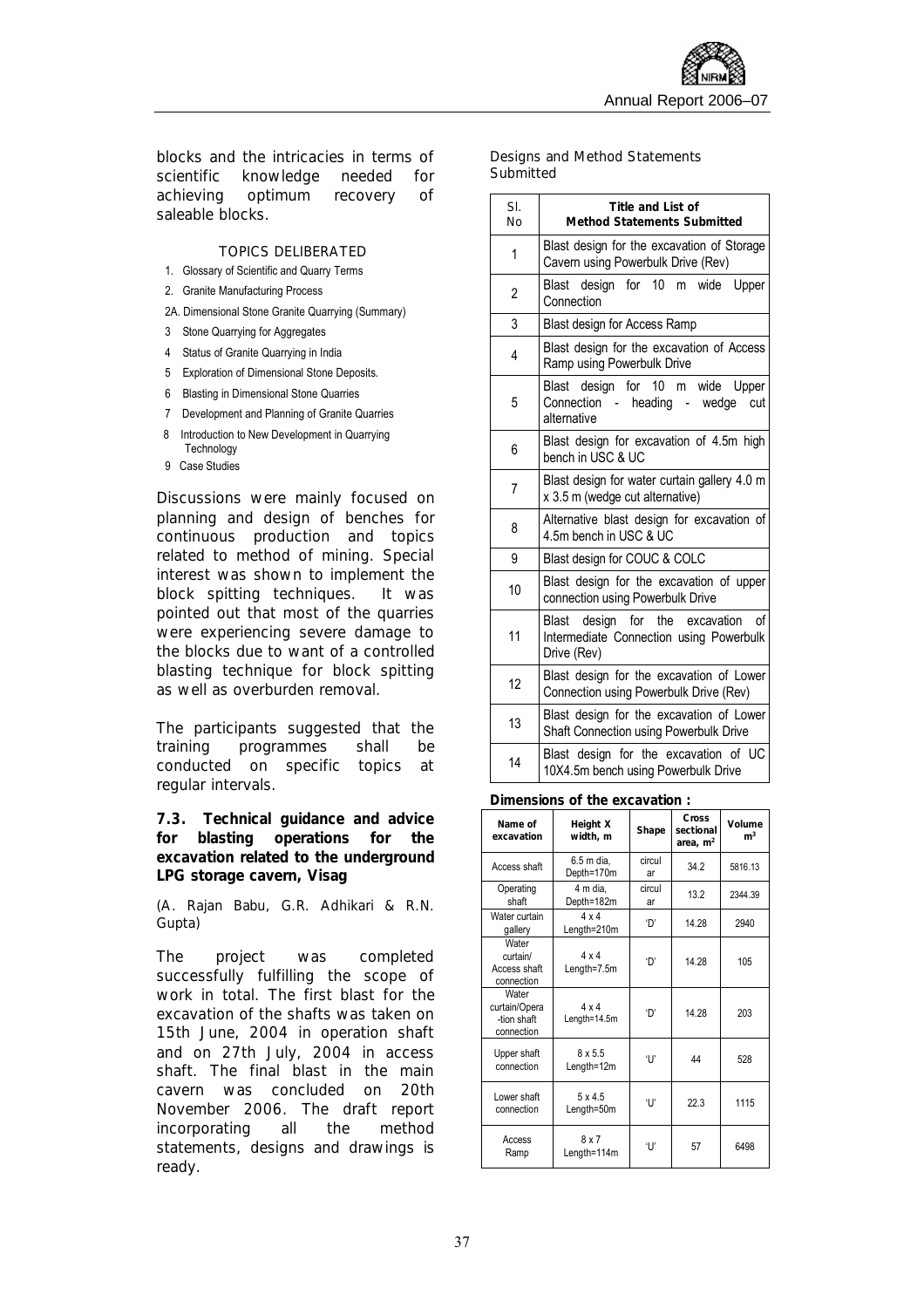| Upper<br>connection                                           | $8 \times 5.5$<br>Length=72m | 'U'             | 44                               | 3168                     |  |  |  |  |  |
|---------------------------------------------------------------|------------------------------|-----------------|----------------------------------|--------------------------|--|--|--|--|--|
| Intermediate<br>connection                                    | $8 \times 5.5$<br>Length=64m | 'U'             | 44                               | 2816                     |  |  |  |  |  |
| Name of<br>excavation                                         | Height X<br>width, m         | Shape           | Cross<br>sectional<br>area, $m2$ | Volume<br>$\mathsf{m}^3$ |  |  |  |  |  |
| Main gallery (Egg shape, 314 m <sup>2</sup> and 355 m length) |                              |                 |                                  |                          |  |  |  |  |  |
| Pilot heading<br>(1)                                          | $8 \times 8$                 | 'D'             | 57                               |                          |  |  |  |  |  |
| Crown sides<br>(1a)                                           | $5 \times 2.7$               | arc             | 8.25                             | 2929                     |  |  |  |  |  |
| Intermediate<br>benches (2<br>& 3)                            | $5 \times 8$                 | rectang<br>ular | 40                               | 14200                    |  |  |  |  |  |
| Intermediate<br>Sides (2a &<br>3a)                            | $5 \times 3.9$               | arc             | 18                               | 6390                     |  |  |  |  |  |
| <b>Bottom</b><br>bench (4)                                    | $6 \times 8$                 | rectang<br>ular | 48                               | 17040                    |  |  |  |  |  |
| Bottom sides<br>(4a)                                          | $5 \times 3.9$               | arc             | 21                               | 7455                     |  |  |  |  |  |

**7.4. A study on the impact of quarry blasting to nearby tank bund & other structures and recommendations for controlled blasting, Ilkal, Karnataka,** 

*(A. Rajan Babu, G.R. Adhikari & V.P. Mishra)* 

Granite quarrying operated by small entrepreneurs is a major activity in Kadur area of Koppal District, Karnataka. The extracted stone blocks are exported in trade names such as Kadur red and P.G. red. The area of mining leases is small in nature. The quarry is operated by Sri. M.H Palled for the last 10 years or so with an average monthly production of 25 to 35 cubic meters per month. Considering the proximity of a tank bund and a water channel located near the quarry lease boundary, the quarry owner approached NIRM to monitor ground vibrations produced by quarry blasts and to ascertain the safety of the structures.

The blasts monitored include block splitting, toe blasting, boulder

blasting, ramp making, overburden removal and other developmental work. Drilling of holes was done by jack hammers with hole depths varying from 0.6 m to 2.24 m. In total, 18 blasts were monitored. The number of holes per blast varied from 6 to 84. The maximum charge per delay varied from 0.13 to 5.68 kg and the total charge varied from 0.68 to 9.254 kg. Holes were charged with powergel 80% and primed with electric delay detonators and some for some blasts using instantaneous detonators. Owing to small nature of blasts a few negligible readings were picked up near the channel and the tank bund. In order to obtain data for analysis, the blast size was increased only for testing purposes.

From the analysis of the data, predictor equations were derived. The equation at 95% confidence level was used for estimation of peak particle velocity. The frequency of vibrations was greater than 32 Hz. The measured peak particle velocity did not exceed 12 mm/s. The recorded values near the tank bund and the channel were less than 4 mm/s while the instrument did not pick up for most blasts. The sound levels were ranging from 64 to 100 dB. AS per the DGMS circular of 1997 on ground vibration, safe limits of vibration was 25mm/s for Industrial Buildings (RCC and Framed Structures) with frequencies greater than 25 Hz. A peak particle velocity of only 15 mm/s was recommended as safe. The predicted values of peak particle velocities at 95% confidence level for distances from 50 m to 200 m was derived for a maximum charge per delay of 2 kg and 3 kg. It was found that the predicted peak particle velocity is less than the recommended value of 15 mm/s at a distance of 50 m for 3 kg. It is therefore recommended that the maximum charge per delay should be always restricted to 3 kg. Recommendations for control of ground vibrations and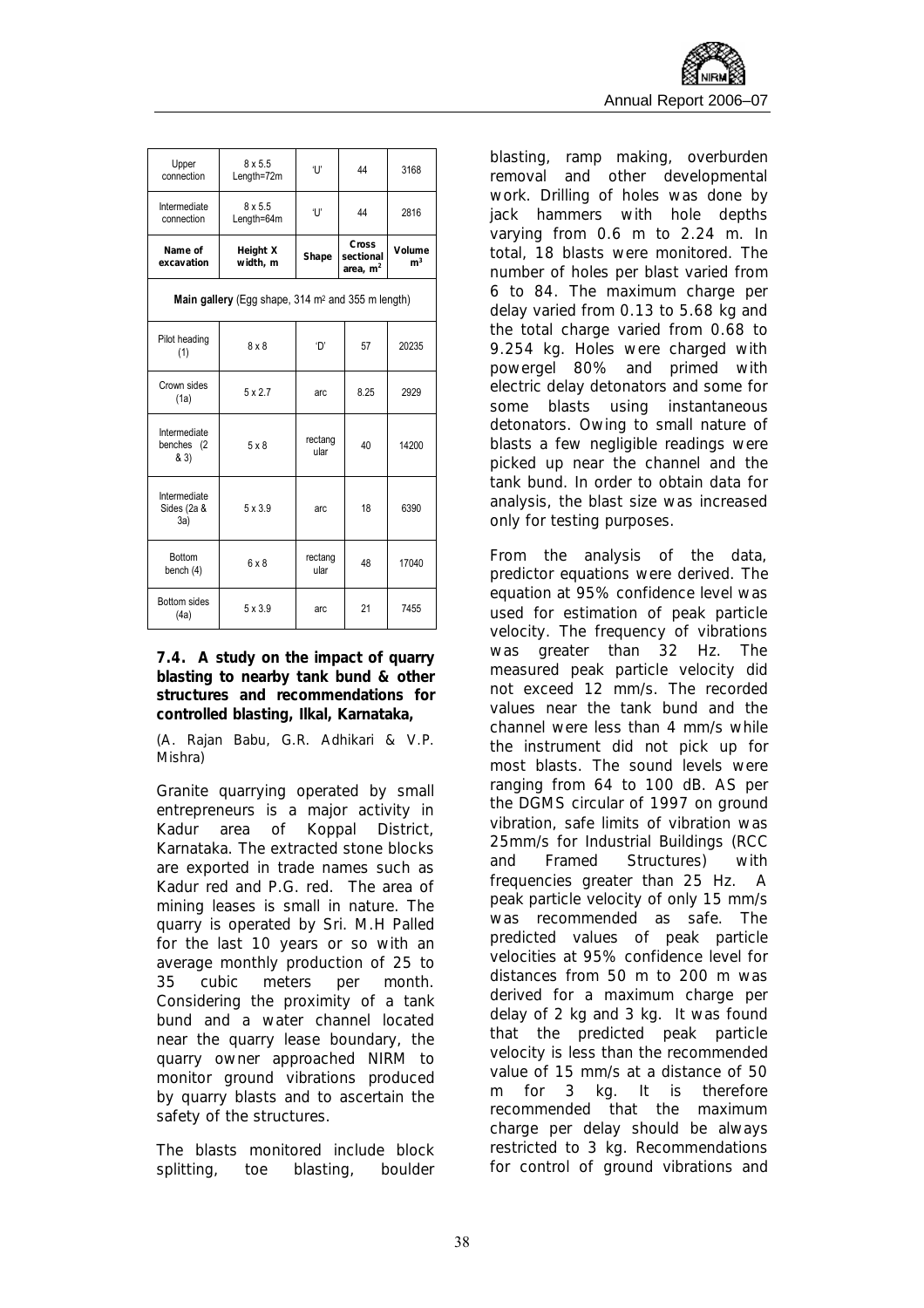air overpressure within the permissible limits are also suggested.

**7.5. Assessment of the quarry site for safe blasting at Survey No. 201, Aroor Village, Chickaballapur Taluk, Karnataka.** 

#### *(A. Rajan Babu & V.P. Mishra)*

The District Collector, Kolar District, Karnataka has sought an expert advice from NIRM for storage and usage of explosives for blasting at a stone quarry bearing Survey No. 201, Aroor Village, Chickaballapur Taluk, Karnataka. The technical advice was requested for granting a "No Objecton Certificate" to M/s. K. N. R. Construction Ltd., No. 1034/4, 9th B Cross, Judicial Layout Yalanka, Bangalore, who will be the executing agency. The Controller of Explosives is the authority to grant permission for storing and usage of explosives and therefore the scope was

- a) To make a visit to the proposed stone quarry site and record the critical structures etc near the quarry and
- b) To suggest measures for safe blasting.

The quarry site is located about 13 km from Chikaballapur town towards Hyderabad. The Aroor village is located at a distance of about 1550 m towards NW and Tumkulapalli village is located about 1800 m towards NE from the quarry site. Within a radius of about 750 m, no other critical structures are observed. The crusher plant and office buildings belonging to the owner are located about 600 m from the quarry site.

Precautions and guidelines for safe blasting in terms of vibrations, air overpressure and flyrock were discussed and suggestions made for their effective control. Generalized predictor equation was used for predicting the peak particle velocity at the village and was found to be negligible. A lay-out of controlled blast design was provided. Measures for safe blasting and code of good practice were also provided. In a nutshell, there is no likelihood of damage to the structures near the quarry from the proposed blasting operations provided that the suggested guidelines are strictly implemented.

**7.6. Technical guidance and advice related to the Dimensional Stone Quarrying operations for KIOCL, Bangalore.** 

*(A. Rajan Babu, G.R. Adhikari & V.P. Mishra)* 

Considering the huge potential of granite reserves in the state of Karnataka, the KIOCL have taken initiative to invest and operate granite quarries having potential for commercial exploitation. For this purpose, the KIOCL, Management has proposed NIRM to be their consultants to provide Technical guidance and advice related to all aspects of Dimensional Stone Quarrying operations. An MOU is signed between NIRM and KIOCL. The main scope of work is: a) To assist in survey and identification of granite deposits having potential for commercial exploitation and b) To conduct tests on rock samples to establish its quality and assess the market potential.

**7.7. Imparting training to the officers of Commissionerate of Geology & Mining, Gujarat, on Exploration, Quarrying techniques & Testing of dimensional stones at NIRM, K.G.F.** 

#### *(A. Rajan Babu & V.P. Mishra)*

Considering the huge potential reserves of granites, marbles, sandstones, slates, limestones etc, in the state of Gujarat, the Commissionerate of Geology and Mining (CG&M), Gujarat had taken an initiative to promote the dimensional stone industry through bringing in awareness on exploration, quarrying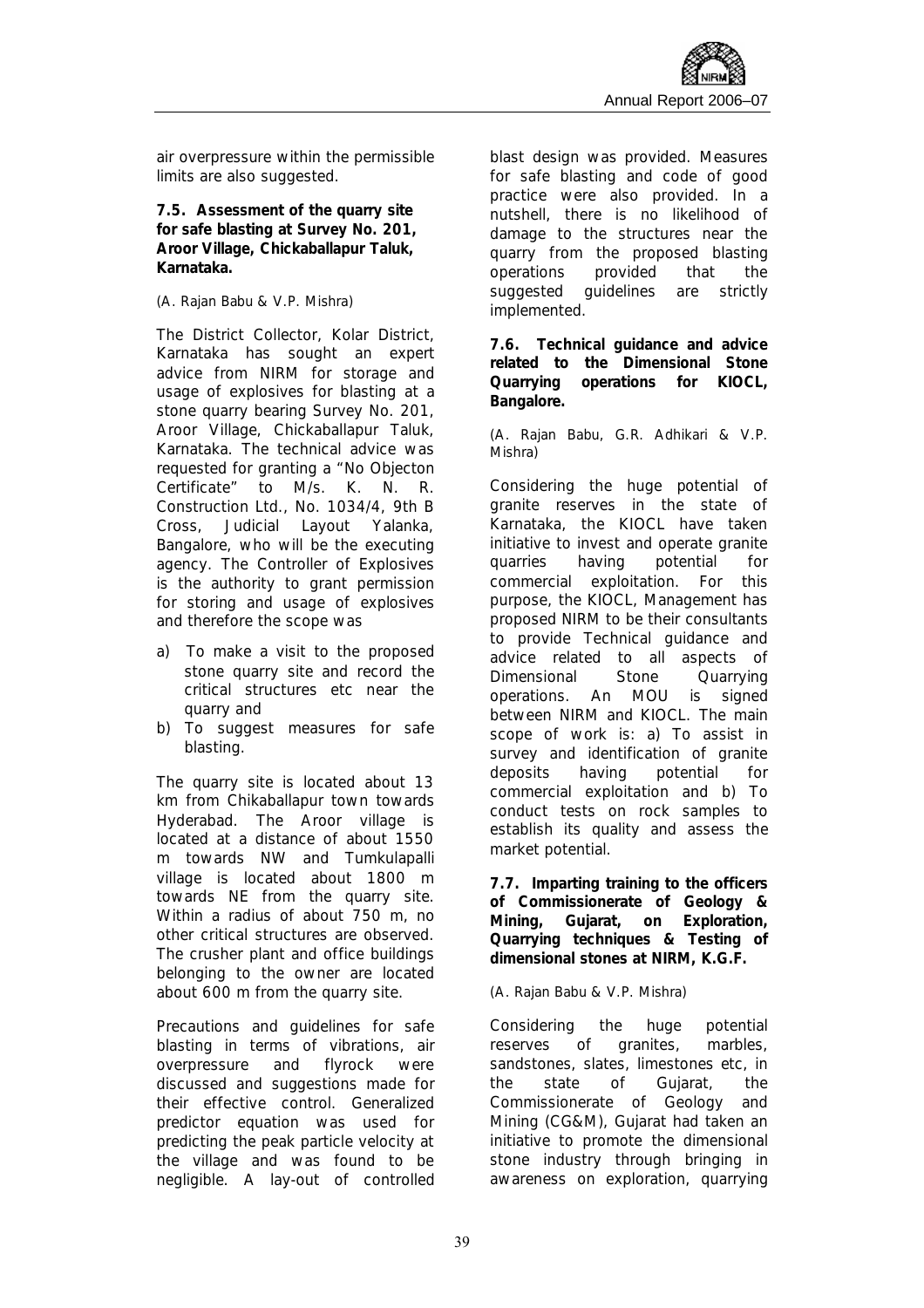

technology and testing of stones for quality certification. For this purpose, the CG&M has proposed to get their officers trained by NIRM in the above said areas. Accordingly, the CG&M, has requested NIRM to impart training to ten officers of their department. The main objective is to provide training on various aspects of exploration for dimensional stones, geological and geotechnical

parameters, planning and design of quarries, method of quarrying etc; Dimensional stone testing, analysis of data, interpretation and drawing conclusions at NIRM. The list comprising names of ten participants were received and the training programme is scheduled during 16th to 30th April 2007, which will cover class room lectures, laboratory testing and field visits.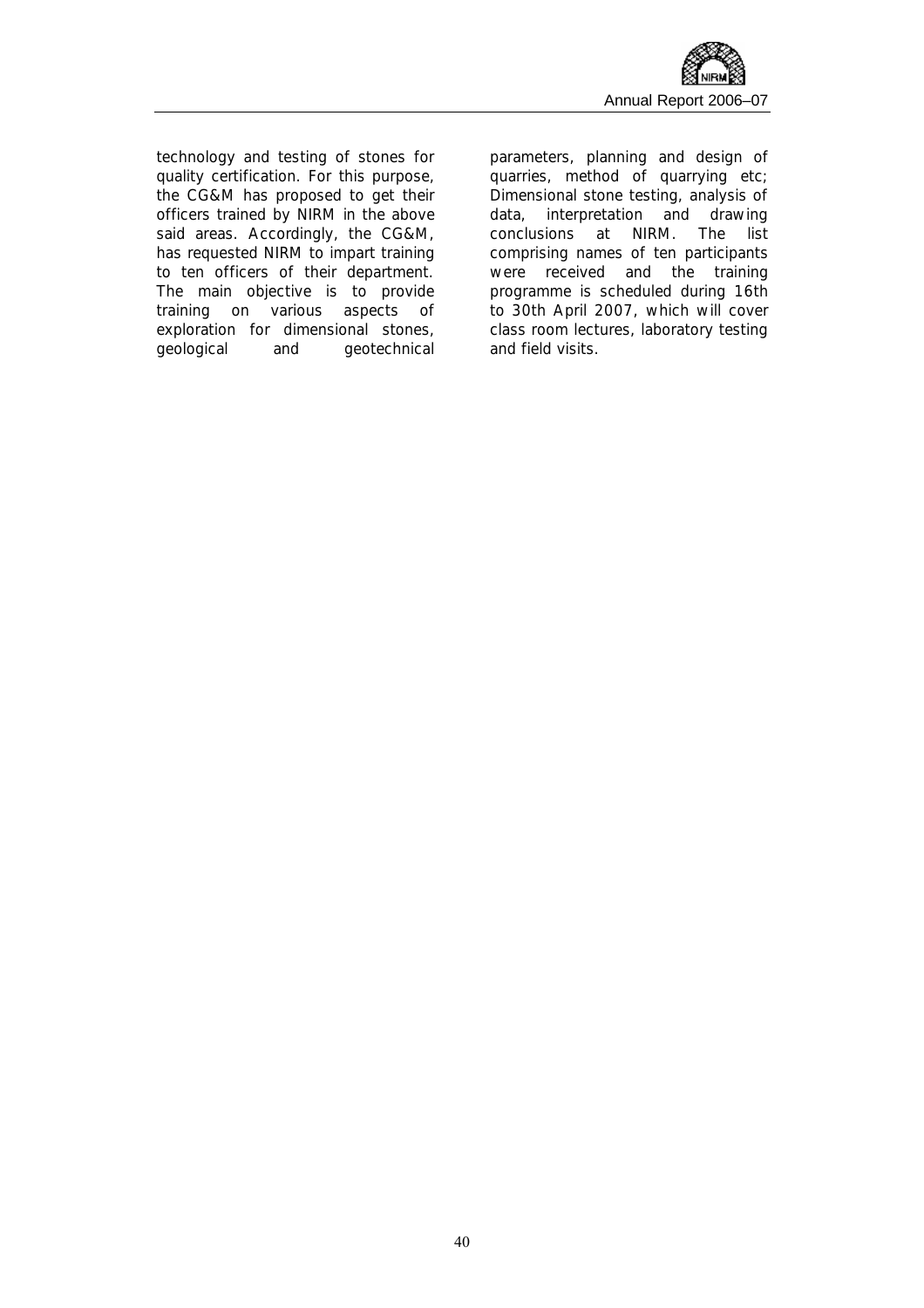



### **Seismology and Micro-seismic Monitoring**

*(C. Srinivasan. and Y.A. Willy)* 

NIRM has proven capability in the design, fabrication, installation and monitoring of micro-seismic networks for evaluating ground stability of underground and open cast excavations. The micro-seismic technique has been proven to locate areas of potential ground failure. The investigations carried out in the deep mines of Kolar Gold Fields provided experience and extensive database for prediction of rock bursts. This expertise has been successfully extended to evaluate ground stability in other hard rock mines, coal mines and rock slopes.

**8.1. Establishment of Broad Band Seismic Station (BBS):** 

The Broad Band Station has been installed at the Central Seismic Station (KGF Observatory) under DST project with World Bank assistance. This project is aimed at upgrade the information on regional seismic stability following Latur earthquake. The objectives of the project are as under:

- 1. To operate and maintain the existing Broad Band Seismological Observatory.
- 2. To continuously monitor earthquakes of different magnitudes from regional and teleseismic region of the shield area.
- 3. To transfer the seismic data to the National Seismological data center, IMD, New Delhi.

During the reporting period, 374 events were recorded by the strong motion seismograph. To use the strong-motion accelerograms for computing the local magnitude, WAS response was synthesized with a given accelerogram as input excitation.



*Fig. 8.1 : Typical example of Wood-Anderson record synthesized from strongmotion Accelerogram*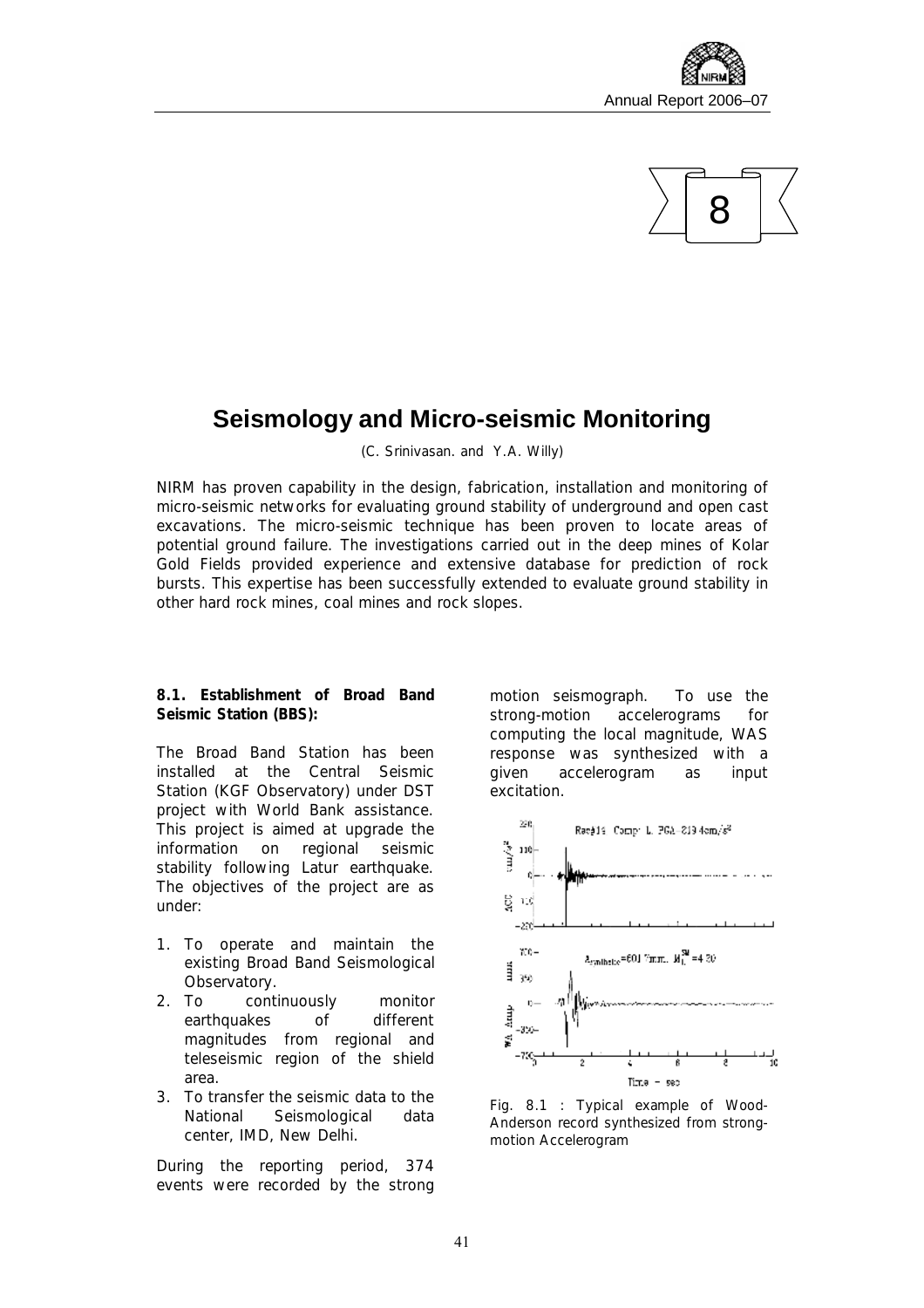Fig. 8.1 shows two typical examples of the computed W-A seismograms along with the corresponding input strong-motion accelerograms. The magnitudes from the strong motion records are estimated using *Asyntentic* as follows:

*M<sup>L</sup> SM = log Asyntentic - logA0(R)*

where *log A0(R)* is the Richter's correction factor for recording at distances more than 100 km, and it basically represents the attenuation of seismic waves with distance.

The PGA of both horizontal components have been used to obtain the attenuation relationship for the KGF region. The attenuation relation developed is

Log (a) =  $0.6037 + 0.3591M - 1.2$  $log (x + exp (-0.5849M))$ 



*Fig.8.2 : Attenuation relationship derived for local region based on series of series of rockbursts recorded over last two years.* 

Where a is the peak ground acceleration (g), M is the magnitude, and x is the Epi-central distance from the source. Figure-2 shows the attenuation relation for KGF rockbursts.

With the establishment of new Broad Band station seismic events are being recorded regularly. A typical earthquake recorded by the new BBS is shown in fig. 8.3.



*Fig.8.3 : Typical record of seismic event as recorded by the broadband station.* 

**8.2. Source Parameters of Seismic events in Kolar Gold Fields.** 

This is an S&T project of the Dept. of Science and Technology. The objectives are as under:

- 1. To determine source parameters of rockbursts at KGF, such as corner frequency, seismic moment, source radius, stress drop and dislocation of failure.
- 2. To know the variation of source parameters with respect to depth, vicinity of mine working, virgin ground and proximity to geological features like faults, dykes etc.,
- 3. To understand better the source mechanism of rockbursts, classification of seismic events into different types and to identify the nature of seismic processes.

During the reporting period, more than 100 rockburst signal from different mining regions have been digitized. The data was sampled at equal interval for carrying out FFT. The digitized signal was short listed for FFT of S-phase of rockburst signals. A Fortran program was written to obtain FFT of rockburst signals.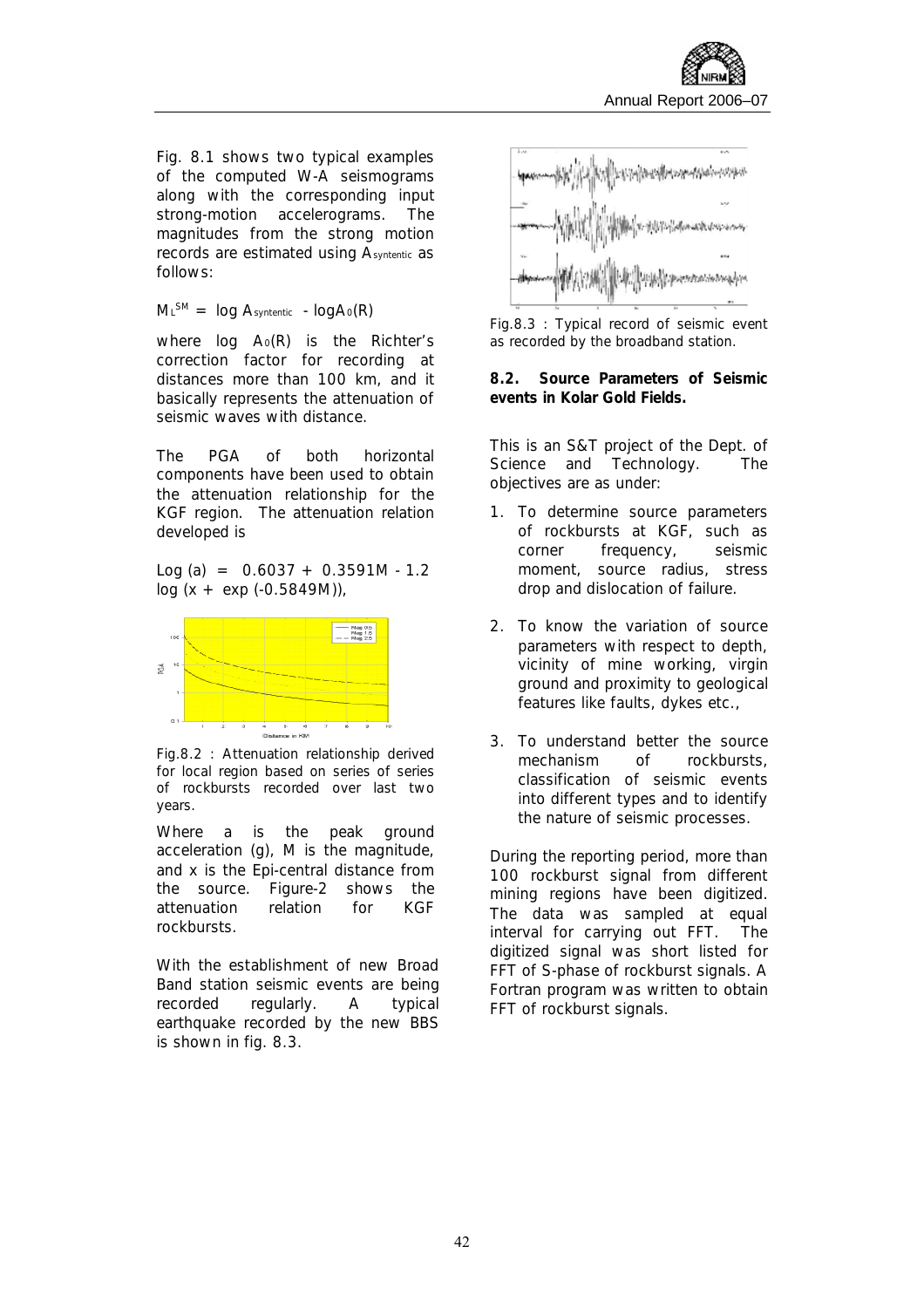



### **Environmental Geotechnology**

*(Surendra Roy)*

Environmental Geotechnology Section at NIRM caters to the environmental problems in the following areas of excavation industries:

- i) Assessment of air quality, water/effluent quality, noise monitoring
- ii) Meteorological measurements required in air pollution survey.
- iii) Solid waste disposal technique for the protection of environment.
- iv) Innovative methods for reclamation of mined areas.
- v) Design of dumps for the protection of environment.
- vi) Assessment of environmental geotechnical properties of mining wastes (dump), soil, rock, filling materials, etc..
- vii) Environmental auditing in excavation industries.
- viii) Disposal of fly ash in mined out areas.

**9.1. Feasibility study for making bricks from mill tailings, KGF, Karnataka.** 

*(Surendra Roy, G. R. Adhikari and R N Gupta)* 

This project was meant to contain the environmental hazard posed by tons of mill tailings of gold mines dumped in the open at KGF by using them in constructive application areas so as to minimise the scope of their contamination in the air and ground water. In an attempt to utilize these tailings for industrial use, it was proposed to use them for brick making exercise. Since, plasticity index of the tailings was zero, they could not be used directly for making

bricks. Therefore, ordinary Portland cement, black cotton soil and red soil were used as additives. Each of the additives was mixed separately with the tailings in different proportions by weight and a large number of bricks were prepared.

Depending on the additives used, bricks were designated as cementtailings bricks or soil-tailings bricks. The cement-tailings bricks were cured for a period of 3 to 21 days and their corresponding compressive strengths were determined.

It was found that bricks with 20% cement and 7 days of curing met the strength criteria but it would be appropriate to use the bricks cured for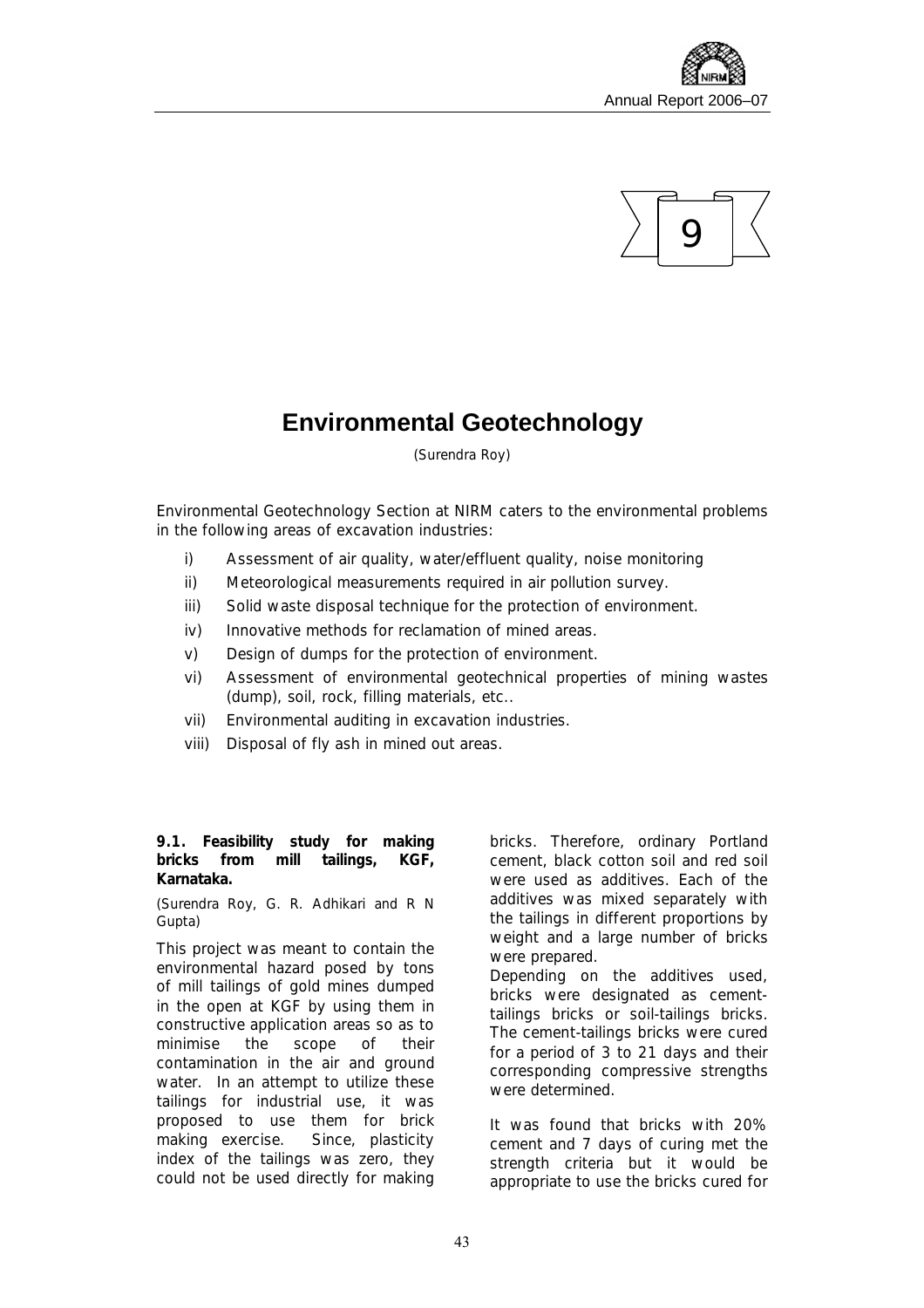14 days. The soil-tailings bricks using 45 to 65% of mill tailing were prepared, sun-dried and fired at different temperatures. On comprehensive testing, it was found that all of them met the required criteria in terms of compressive strength, linear shrinkage and water absorption. The cost-benefit analysis revealed that soil-tailings bricks would be more economical as compared to cement-tailings bricks.

**9.2. Assessment of dust and meteorological parameters at NIRM premises** 

#### *(Surendra Roy, G. R. Adhikari and R N Gupta)*

The mill tailings dumps around the NIRM campus is expected to pose environmental hazard in terms of air pollution in and around Institute. In order to assess the environmental hazard, a monitoring location was chosen with a view to cover the influence of all the dumps even in case of meteorological variations. The sampling was done for one month each in the winter and the spring season. Sampling was done at 8 hours interval for TSP and PM<sub>10</sub> twice a week. Meteorological data on wind speed, wind direction, temperature, humidity, solar radiation and rainfall were also collected by the Automatic Weather Monitoring Station installed in the NIRM campus. The major objectives of dust assessment vis-àvis meteorological parameters were to quantify PM<sup>10</sup> and TSP in different seasons; to analyse correlations between PM<sup>10</sup> and TSP; to assess the fraction of PM<sup>10</sup> within TSP and their seasonal variation; and to study the influence of meteorological parameters on the particulate.

Study results showed that the concentrations of PM<sup>10</sup> in winter season was found more than in spring season. The correlation coefficient between TSP and PM<sup>10</sup> was 0.86 and 0.82 for winter and spring season respectively for 8-hourly sampling and 0.90 for both the seasons for 24 hours sampling. Given this correlation, values of PM<sup>10</sup> can be assessed if TSP is known. The difference of  $PM_{10}$  in the two seasons was mainly due to the difference in the wind direction. The direction of the wind in the winter season was from the tailing dump side, which caused high values of PM10. The study further showed that even though there was significant variation in the wind direction, the average wind speed in the two seasons did not change significantly. Apart from these studies, the dust monitoring is also being carried out in the summer season and further analysis is in progress.

**9.3. Noise study on diesel and electrical based coal mining machinery**  *(Surendra Roy, G. R. Adhikari and R N Gupta)* 

The objective of the study was to assess environmental noise and operator noise dose for the diesel and electric machines like drill machines, draglines, shovels, dumpers and dozers used in opencast coal mines. Some of them are moveable while others are fixed. The environmental noise is the unwanted outdoor sound created by these mining machines and the noise dose is the amount of noise exposure that an employee is exposed for a given amount of time.

In order to protect health and safety of operators and their surroundings, the DGMS has prescribed the occupational exposure noise level of 90 dB (A) in an eight hour shift with unprotected ears but this regulation does not cover the environmental noise. The Government of India has another standard applicable for environmental noise for coal mines which stipulates a noise level of 75 dB (A) during 6:00 – 22:00 Hrs and 70 dB (A) during other timinings.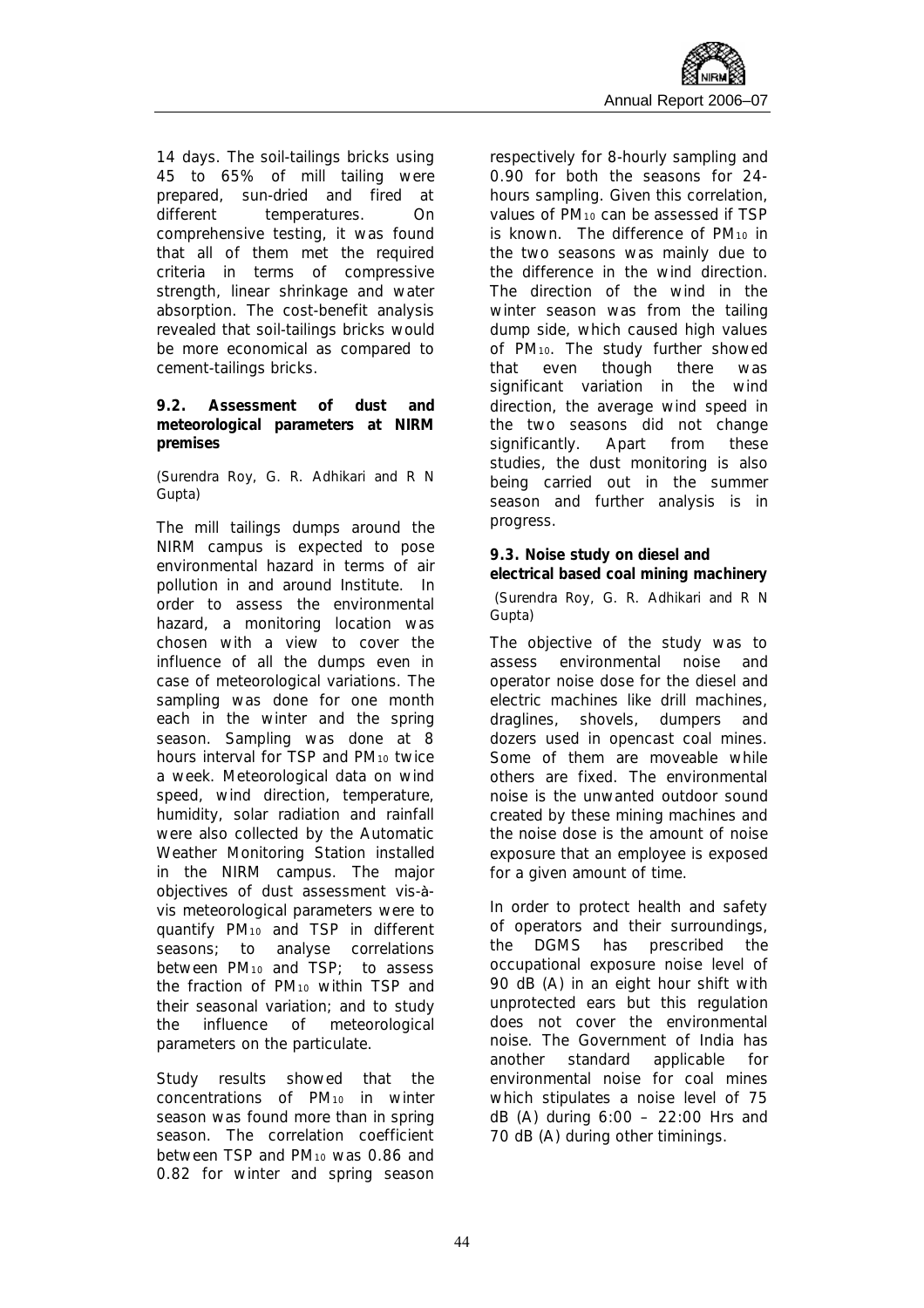

In this study, it is proposed to monitor the noise generated by mining machines so as to determine whether the noise criteria laid down in these regulations are properly complied.

**9.4. Study on blasting dust management system in an opencast coal mine** 

*(Surendra Roy, G. R. Adhikari and V. P. Mishra)* 

The objectives of this study are:

- To study the meteorological condition at the mine site
- To assess the ambient air quality at site following blasting
- To study the influence of rock density, type of explosive and blast design parameters on dust emission
- To develop emission factor for the quantification of dust emission due to blasting
- To develop predictive equation for the dust concentration at a particular location
- To find out control measures for the dust generated due to blasting

After observing the blasting plume behaviour, the suitable monitoring stations have been identified for the installation of instruments at Dudhichua Project, Northern Coal Fields Limited and Bharatpur Opencast Project, Mahanadi Coal Fields Limited. The samples from different benches of these mines were collected and analysed for texture, moisture contents and specific gravity. These parameters are expected to impact the blasting plume behaviour. Further study is in progress.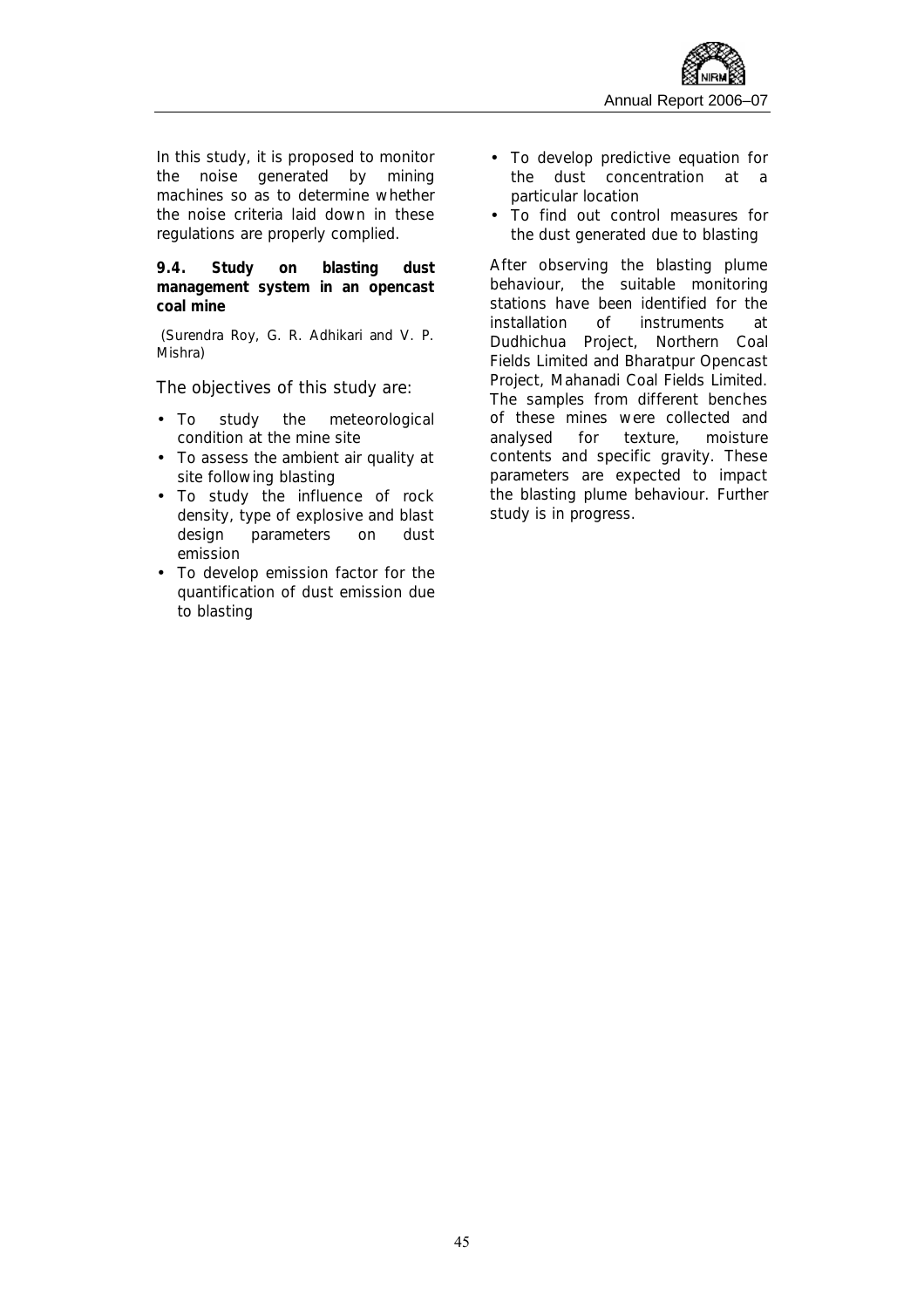



### **Technical Services**

*( C. Srinivasan, A. N. Nagarajan, A. Vijaikumar and S. L. Mary)* 

Technical Services Division is a liaison group to provide logistic and infrastructure support to various divisions of the Institute by way of project monitoring, project accounting, technology transfer, library and information services, documentation, publications, publicity and public relations. All the projects of the Institute are regularly monitored through periodic reviews and a record is maintained for the division wise earnings and total cash flow of the Institute. The financial accounting in respect of S&T, consultancy and in-house projects is categorically monitored. The quarterly financial statements in respect of S&T projects are sent to the respective sponsoring agencies. Some of the routine activities of the Technical Services Division are providing input to the Peer Review Committee of the Institute regarding the status of various projects, and forwarding monthly/quarterly progress reports of various projects to the respective sponsoring agencies. The Division also provides secretarial assistance to the Peer Review Committee, Governing Body and General Body of the Institute.

#### **10.1. Project Monitoring Cell**

The Project Monitoring Cell (PMC) supports all NIRM projects – consultancy/sponsored, S&T and inhouse projects. Its activities include preparation of plan documents, annual budget, interaction with sponsoring agencies on the subject and expenditure monitoring. PMC's activities relating to sponsored projects include submission of proposals, ensuring fund flow and evaluation of customer satisfaction levels.

#### **10.2. Liaison services**

Technical information on R&D activities, achievements, on-going projects at various stages of development and capabilities of the various departments are collected. Information about the Institute's activities have been supplied at the request of the client organisations within India and abroad. Feedback information on R&D activities of the Institute have been provided to the Ministry of Mines, Department of Science and Technology, Indian Bureau of Mines, etc.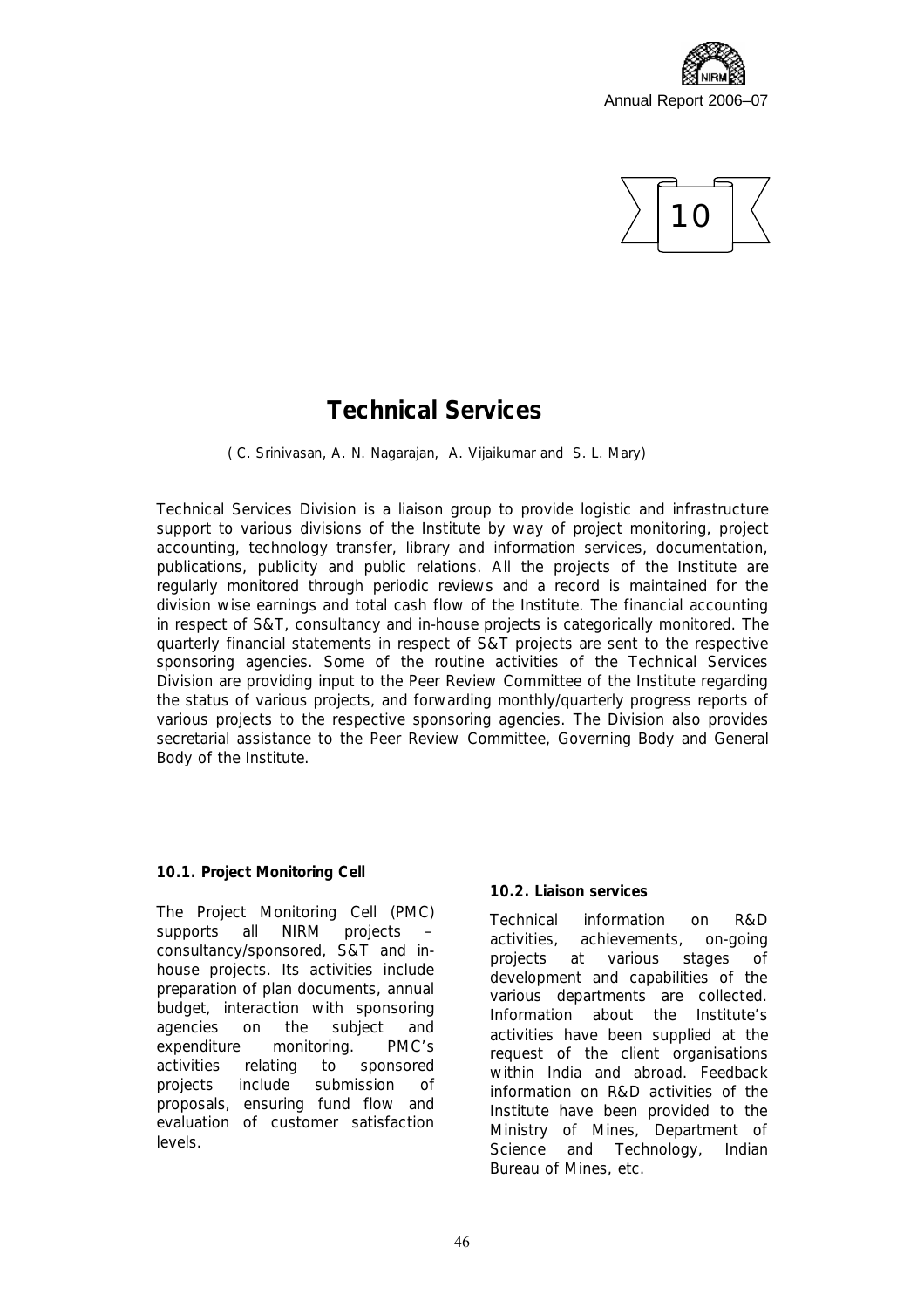#### **10.3. Publications**

During the year, NIRM Scientists contributed 13 papers in national / international journals/conferences. Fifty two reports on completed/ongoing projects were submitted to the various sponsoring agencies.

#### **10.4. Annual Report of NIRM**

Annual Report for the year 2005- 2006 covering various research and industry-sponsored activities, was compiled, published and circulated to various user industries, academic / research institutions. Copies were also forwarded to eminent persons in India and abroad.

#### **10.5. Publicity**

Advertisements on Institute,s activities and capabilities were released in various mining journals, souvenirs and newsletters for wide publicity. NIRM represented as institutional and individual membership in various professional societies and technical societies like CBIP, ISNT, ISRM, ISRMTT, MGMI and BIS.

#### **10.6. Library and documentation**

The NIRM library is vital to the R&D goals of the Institute. It serves as an important reference section for the scientific staff. The library possesses Indian and foreign publications in the field of Rock Mechanics, Mining Engineering, Geology, Engineering Geophysics, Blasting, Mathematical Sciences, Tunnelling, Seismology.

Arrangements are made to avail the library facility of the Indian Institute of Science, Bangalore, by our Scientists. In addition, the Institute also provides photocopies of articles, internal reports, project reports, reference books etc. depending upon the requirements.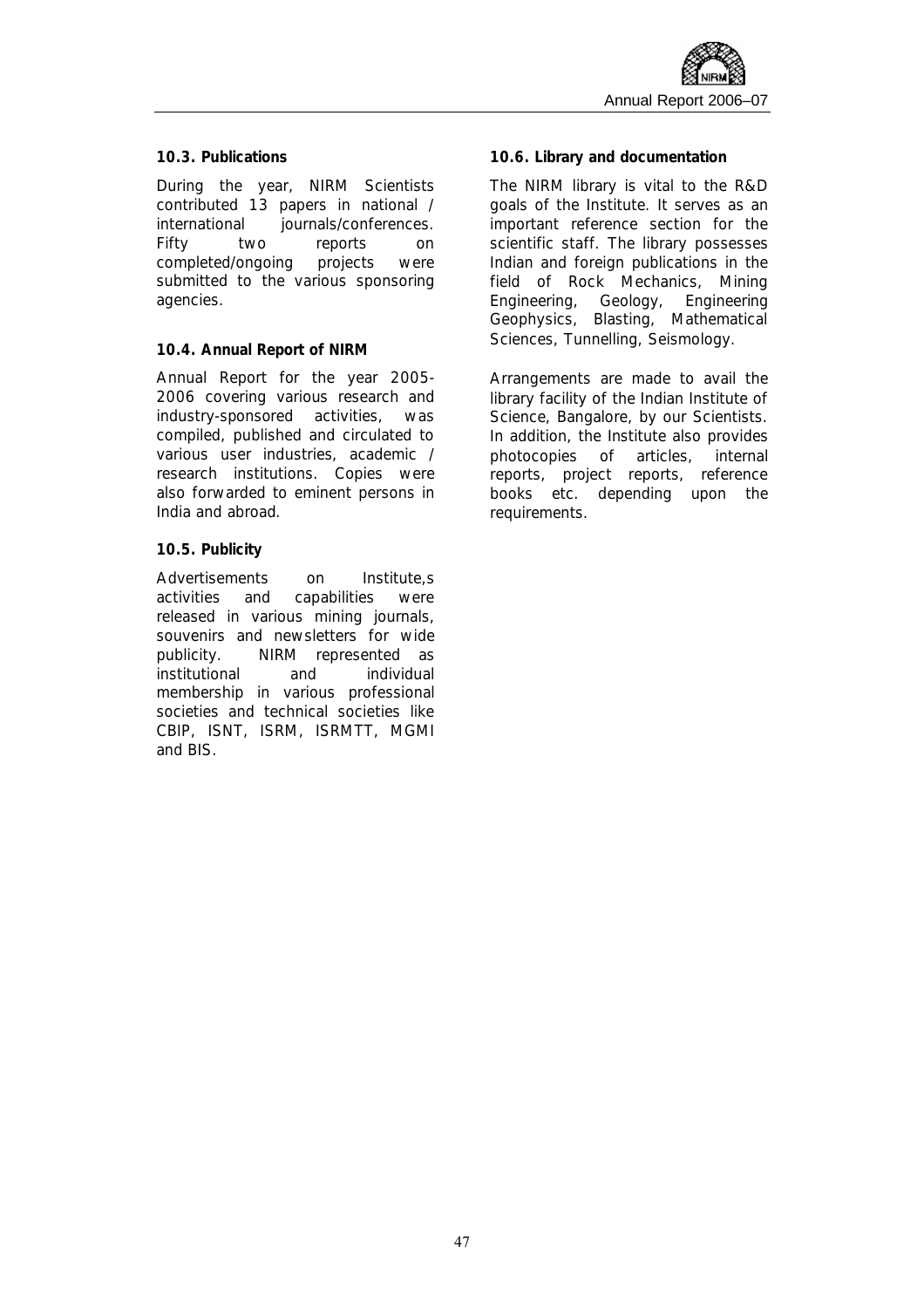



# **Annual Accounts**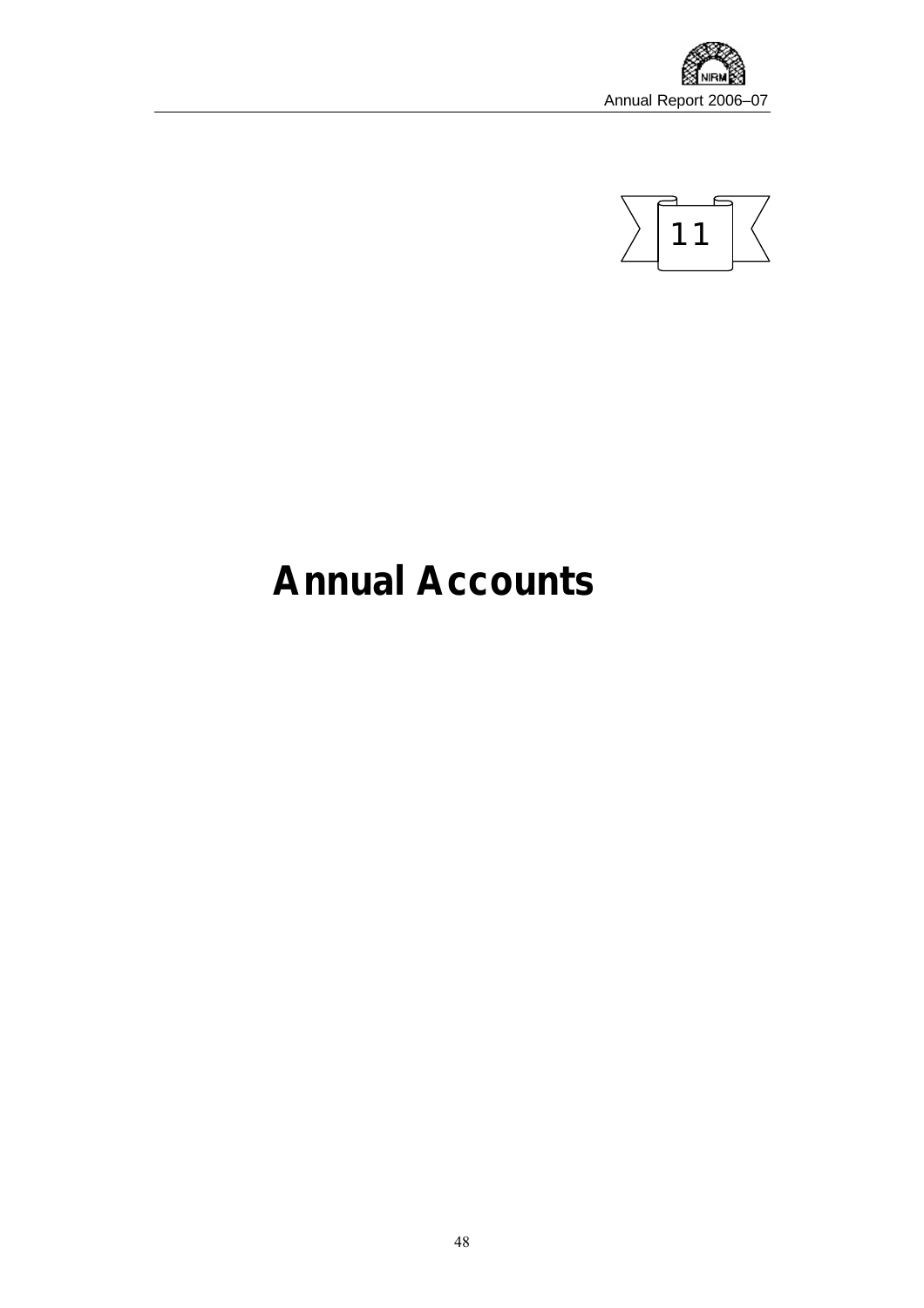

# **GRSM & ASSOCIATES**

**Chartered Accountants** 

Ref No.: TO

**AUDIT REPORT** 

Date:

The Members of National Institute of Rock Mechanics Kolar Gold Fields

We have audited the attached Balance Sheet of National Institute of Rock Mechanics, K.G.F, as at 31<sup>st</sup> March 2007 and also the Income & Expenditure Account for the year ended on that details. K.G.F, as at 31<sup>st</sup> March 2007 and also the Income & Expenditure Account for the year ended on that date annexed thereto.<br>These financial statements are the responsibility of the Institute's Management. Our maximum of CXNESS and annexed there match 2007 and also the Income & Expenditure Account for the year ended on that date annexed thereto.<br>These financial statements are the responsibility of the Institute's Management. Our responsibility is to<br>express an opi express an opinion on these financial statements based on our audit.

We conducted our audit in accordance with auditing standards generally accepted in India. Those<br>standards require that we plan and perform the audit to obtain reasonable applying a latter financial statement. standards require that we plan and perform the auditing standards generally accepted in India. Those<br>standards require that we plan and perform the audit to obtain reasonable assurance about whether the<br>financial statement stationary accepted in India. Those<br>financial statements are free of material misstatement. An audit include essurance about whether the<br>financial statements are free of material misstatement. An audit includes examining, evidence statements are free of material misstatement. An audit include assurance about whether the evidence supporting the amounts and disclosures in the financial statements. An audit shows assessing the accounting princ assessing the accounting principles used and significant estimates chaining, on a test basis, assessing the accounting principles used and significant estimates made to and it also includes evaluating the overall financial accounting the accounting principles used and significant estimates made by management, as well as evaluating the overall financial statement presentation. We believe that our audit provides a reasonable basis for our opin

1. We have obtained all the information and explanations, which to the best of our knowledge and belief were necessary for the purpose of the audit. were necessary for the purpose of the audit.<br>Were necessary for the purpose of the audit.

2. In our opinion proper books of accounts have been kept by the Institute so far as it appears from our examination of such books.<br>2. In our opinion proper books of accounts have been kept by the Institute so far as it ap

3. The balance sheet and Income and expenditure account dealt with by this report are in agreement with<br>the books of account...<br>4. In our opinion and the dealt of the state of the state of the books of account.

4. In our opinion and to the best of our information and according to the explanation given to us subject<br>to:

i). No details & confirmations in respect of certain old outstanding receivable and payables were<br>available.

ii) Note No 2 (5) of the notes on account.

the said accounts give a true and fair view;

(i) In the case of the balance sheet, of the state of affairs of the Institute as at 31.03.2007; and  $\overline{\mu}$  In case of Income and expenditure account, of the excess of Income at 31.03.2007; and (ii) In case of the balance sheet, of the state of affairs of the Institute as at 31.03.2007; and<br>(ii) In case of Income and expenditure account, of the excess of Income over expenditure for the year ended<br>on that date.

PLACE: Bangalore DATE :27.04.2007

For GRSM & ASSOCIATES Chartered Accountants Ass. (GOPALKRISHNA HE BD Pangalo Partner

No. 8/90, 1st Floor, Pampa Mahakavi Road; Shankarapuram, Bangalore - 560 004. Tel. Off : 080-41312149, 080-26602810 e-mail: caganesh@ysnl.com / grsmassociates@airtelbroadband.in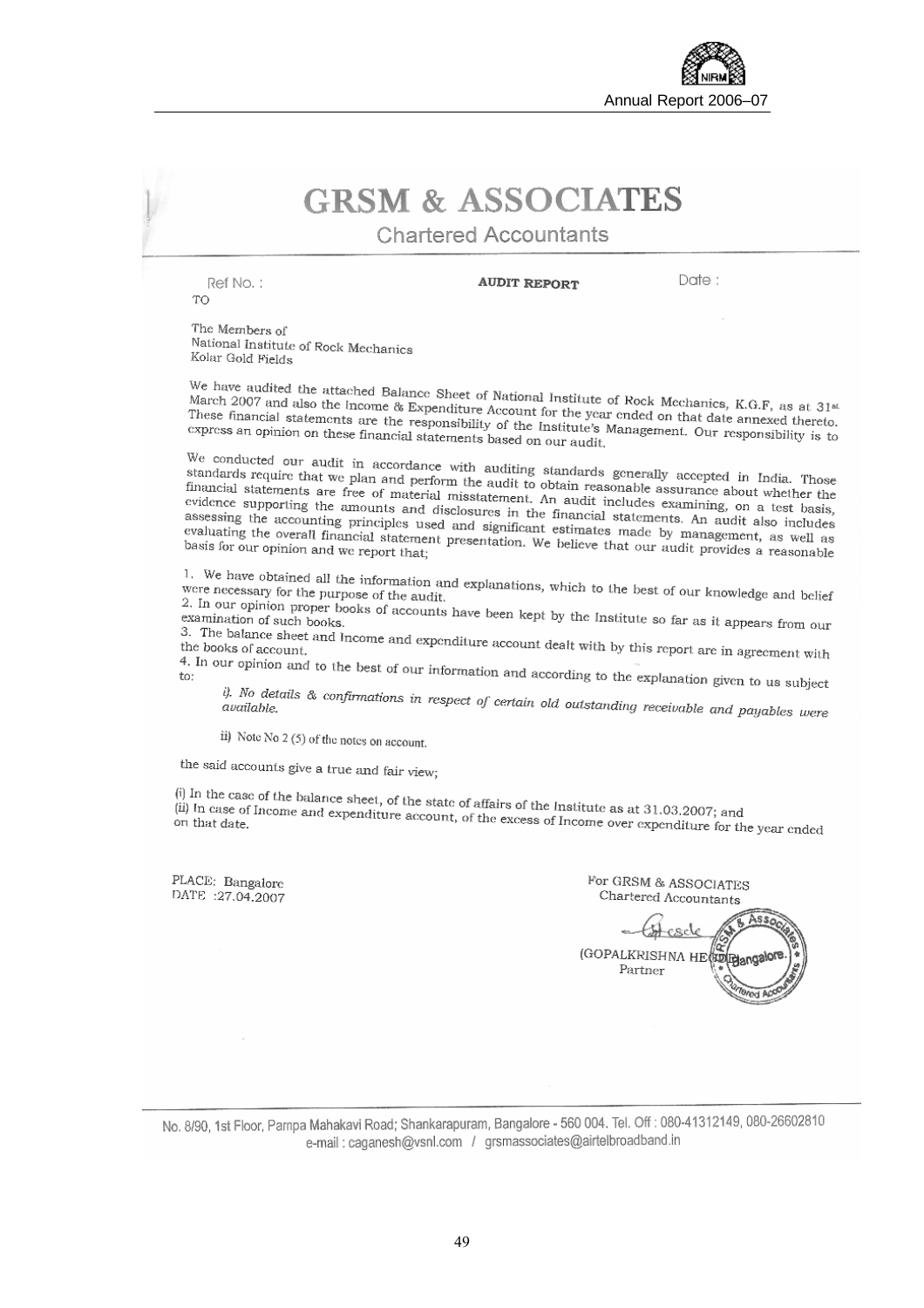|            |                                         |                 |                             |                                                            |                              |                                                      | NATIONAL INSTITUTE OF ROCK MECHANICS       |                 |                             |                                                   |                              |
|------------|-----------------------------------------|-----------------|-----------------------------|------------------------------------------------------------|------------------------------|------------------------------------------------------|--------------------------------------------|-----------------|-----------------------------|---------------------------------------------------|------------------------------|
|            |                                         |                 |                             |                                                            |                              |                                                      | CHAMPION REEFS POST, KOLAR GOLD FIELDS     |                 |                             |                                                   |                              |
|            |                                         |                 |                             |                                                            |                              |                                                      | <b>BALANCE SHEET AS AT 31ST MARCH 2007</b> |                 |                             |                                                   |                              |
|            |                                         |                 | <b>LIABILITIES</b>          |                                                            |                              |                                                      |                                            | <b>ASSETS</b>   |                             |                                                   |                              |
| Sl.<br>No. | <b>Particulars</b>                      | Sch<br>No.      | Balance as on<br>01-04-2006 | Variation during the<br>$(+)$<br>year<br>$\left( -\right)$ | Balance as on 31-<br>03-2007 | Sl.<br>No.                                           | <b>Particulars</b>                         | Sch No          | Balance as 0n<br>01-04-2006 | Variation during the<br>year<br>$^{(+)}$<br>$(-)$ | Balance as on 31-<br>03-2007 |
|            |                                         |                 | Rs.<br>Ps.                  | Rs.<br>Ps.                                                 | Rs.<br>Ps.                   |                                                      |                                            |                 | Rs.<br>Ps.                  | Rs.<br>Ps.                                        | Rs. Ps.                      |
| -1         | $\overline{2}$                          | $\mathbf{3}$    | $\overline{4}$              | $\overline{5}$                                             | 6                            | $\overline{7}$                                       | 8                                          | 9               | 10                          | 11                                                | 12                           |
|            |                                         |                 |                             |                                                            |                              |                                                      |                                            |                 |                             |                                                   |                              |
|            | <b>CAPITAL RESERVE</b>                  |                 | 3244334.00                  | 0.00                                                       | 3244334.00                   | $\mathbf{1}$                                         | <b>CURRENT ASSETS</b>                      |                 |                             |                                                   |                              |
|            |                                         |                 |                             |                                                            |                              |                                                      |                                            |                 |                             |                                                   |                              |
|            |                                         |                 |                             |                                                            |                              |                                                      | a. Cash in Hand                            |                 | 77099.00                    | $-56262.00$                                       | 20837.00                     |
|            | 2 OTHER FUNDS                           |                 |                             |                                                            |                              |                                                      | b. Cash at Bank                            |                 | 12450895.33                 | -10097475.30                                      | 2353420.03                   |
|            |                                         |                 |                             |                                                            |                              |                                                      | c. Short Term Deposits                     | 21              | 54997262.00                 | 19441430.27                                       | 74438692.27                  |
|            | a. Deferred Government Grant            |                 | 30414661.92                 | $-837852.00$                                               | 29576809.92                  |                                                      | d. Stock - Stationery Items                | 22              | 86929.49                    | 0.00                                              | 95989.49                     |
|            | b. Income & Expenditure A/c.            |                 | 17376211.63                 | 20666201.79                                                | 38042413.42                  |                                                      | e. Sundry Debtors                          |                 |                             |                                                   |                              |
|            | c. Institute's Development Fund         |                 | 60000000.00                 | 0.00                                                       | 60000000.00                  |                                                      | (i) Debtors MTL                            | 23              | 325459.00                   | 0.00                                              | 325459.00                    |
|            |                                         |                 |                             |                                                            |                              |                                                      | f Accrued Grant-in-Aid                     | 24              | 14500000.00                 | $-1400000.00$                                     | 13100000.00                  |
|            |                                         |                 |                             |                                                            |                              |                                                      |                                            |                 |                             |                                                   |                              |
|            | <b>3 CURRENT LIABILITIES</b>            |                 |                             |                                                            |                              |                                                      |                                            |                 |                             |                                                   |                              |
|            |                                         |                 |                             |                                                            |                              |                                                      | 2 LOANS AND ADVANCES                       |                 |                             |                                                   |                              |
|            | <b>I. Creditors - Payroll Deduction</b> |                 |                             |                                                            |                              |                                                      |                                            |                 |                             |                                                   |                              |
|            | a. BGML Ration & Petrol                 | $\mathbf{1}$    | 49572.51                    | 0.00                                                       | 49572.51                     |                                                      | <b>I. Interest Bearing Advance</b>         |                 |                             |                                                   |                              |
|            | b. K.G.F. Club                          | $\overline{2}$  | 4413.19                     | 0.00                                                       | 4413.19                      |                                                      | a. Vehicle Advance                         | 25              | 341318.00                   | $-88732.00$                                       | 252586.00                    |
|            | c.Others                                | $\mathfrak{Z}$  | 7422.50                     | 700.00                                                     | 8122.50                      |                                                      | b. House Building Advance                  |                 | 4900.00                     | $-4900.00$                                        | 0.00                         |
|            | d. PF Subscription                      | $\overline{4}$  | 0.00                        | 57.00                                                      | 57.00                        |                                                      |                                            |                 |                             |                                                   |                              |
|            | e. Project Contingency Fund (a)         | 5               | 229887.45                   | $-19060.00$                                                | 210827.45                    |                                                      | <b>II. Non Interest bearing Advance</b>    |                 |                             |                                                   |                              |
|            | f. Project Contingency Fund (b)         |                 | 64358.00                    | $-64358.00$                                                | 0.00                         |                                                      | a. Festival Advance                        | 26              | 26700.00                    | $-1350.00$                                        | 25350.00                     |
|            | g. Service Tax- prior period payment    |                 | 3000020.00                  | -3000020.00                                                | 0.00                         |                                                      | b. Material Advance                        | 27              | 79132.00                    | 82182.00                                          | 161314.00                    |
|            |                                         |                 |                             |                                                            |                              |                                                      | c. Travel/T.T.A                            | 28              | 397198.00                   | $-9501.00$                                        | 387697.00                    |
|            | <b>II. Other Creditors</b>              |                 |                             |                                                            |                              |                                                      | d. LTC Advance                             | 29              | 6300.00                     | 3136.00                                           | 9436.00                      |
|            | a. Provision for Others                 | 5a              | 85601.40                    | 0.00                                                       | 85601.40                     |                                                      | e.Advance. to Civil Contractors            | 30              | 9000.00                     | 0.00                                              | 9000.00                      |
|            | b. Unclaimed Payment Others             | 6               | 5756.65                     | 0.00                                                       | 5756.65                      |                                                      |                                            |                 |                             |                                                   |                              |
|            | c. Consultancy Payable to Scientists    | $7\overline{ }$ | 1297.00                     | 0.00                                                       | 1297.00                      |                                                      | f. Advancefor Capital Material Purchase    | 31              | 5238608.40                  | -2300662.40                                       | 2937946.00                   |
|            | d. Undisbursed Payment to Employees     | 8               | 40779.00                    | 50024.00                                                   | 90803.00                     |                                                      | g.Medical Advance                          | $\overline{32}$ | 275462.00                   | 39043.00                                          | 314505.00                    |
|            | e. Income Tax Contractors               |                 | 2968.00                     | $-2968.00$                                                 | 0.00                         |                                                      | h. Advance to Suppliers                    | 33              | 74835.00                    | $-1835.00$                                        | 73000.00                     |
|            | f. Advance Received Against Projects    | 9               | 108488510.00                | -4462065.86                                                | 104026444.14                 |                                                      |                                            |                 |                             |                                                   |                              |
|            | g. Caution Deposits for Library         | 10              | 6500.00                     | $-3500.00$                                                 | 3000.00                      |                                                      | Advances - others                          | 34              | 2000.00                     | 0.00                                              | 2000.00                      |
|            | h. Earnest Money Deposit                | 11              | 175820.00                   | 106176.00                                                  | 281996.00                    |                                                      | Imprest A/c                                |                 | 4193.00                     | -4193.00                                          | 0.00                         |
|            | . Security Deposits                     | 12              | 27837.00                    | 0.00                                                       | 27837.00                     |                                                      | <b>III.</b> Deposits                       |                 |                             |                                                   |                              |
|            | Defect Liability                        | 13              | 57152.61                    | 2863.00                                                    | 60015.61                     |                                                      | a. KPTCL                                   | 35              | 15850.00                    | 0.00                                              | 15850.00                     |
|            | k. Sundry Creditors for Supplies        | 14              | 4357557.00                  | -3268399.00                                                | 1089158.00                   |                                                      | b. Deposits - Others                       | 36              | 8050.00                     | 0.00                                              | 8050.00                      |
|            | I. Accrued Expenses                     | $\overline{15}$ | 520505.00                   | $-248786.00$                                               | 271719.00                    |                                                      | c. Telephone / Telex                       |                 | 2000.00                     | 2000.00                                           | 0.00                         |
|            | m. Honorarium/Incentive                 |                 | 27500.00                    | $-27500.00$                                                | 0.00                         | $\mathbf{3}$                                         | <b>OTHER CURRENT ASSETS</b>                |                 |                             |                                                   |                              |
|            | n. Contribution towards Insurance Prem  | 16              |                             | 859.00                                                     | 859.00                       |                                                      | a. I T (Refunds) Receivable                | 37              | 1069934.00                  | 746189.00                                         | 1816123.00                   |
|            | o. Other Remittances                    | 17              | 64081                       | 7273.00                                                    | 71354.00                     | 38<br>56456652.54<br>b. Expenses on Ongoing Projects |                                            | 1380692.92      | 57837345.46                 |                                                   |                              |
|            | p. THPA RB0203 Advance                  | 18              | 25000.08                    | 0.00                                                       | 25000.08                     |                                                      |                                            |                 |                             |                                                   |                              |
|            | q. Terminal Benefits                    | $\mathbf{0}$    | 6847.00                     | $-6847.00$                                                 | 0.00                         |                                                      | 4 INVESTMENTS                              |                 |                             |                                                   |                              |
|            | r. Advance - Transfer of technology     | 19              | 350000.00                   | 0.00                                                       | 350000.00                    |                                                      | Institute Development Fund                 | 39              | 60000000.00                 | 0.00                                              | 60000000.00                  |
|            | s. Advance service Tax received         | $20\,$          | 0.00                        | 31211.00                                                   | 31211.00                     |                                                      |                                            |                 |                             |                                                   |                              |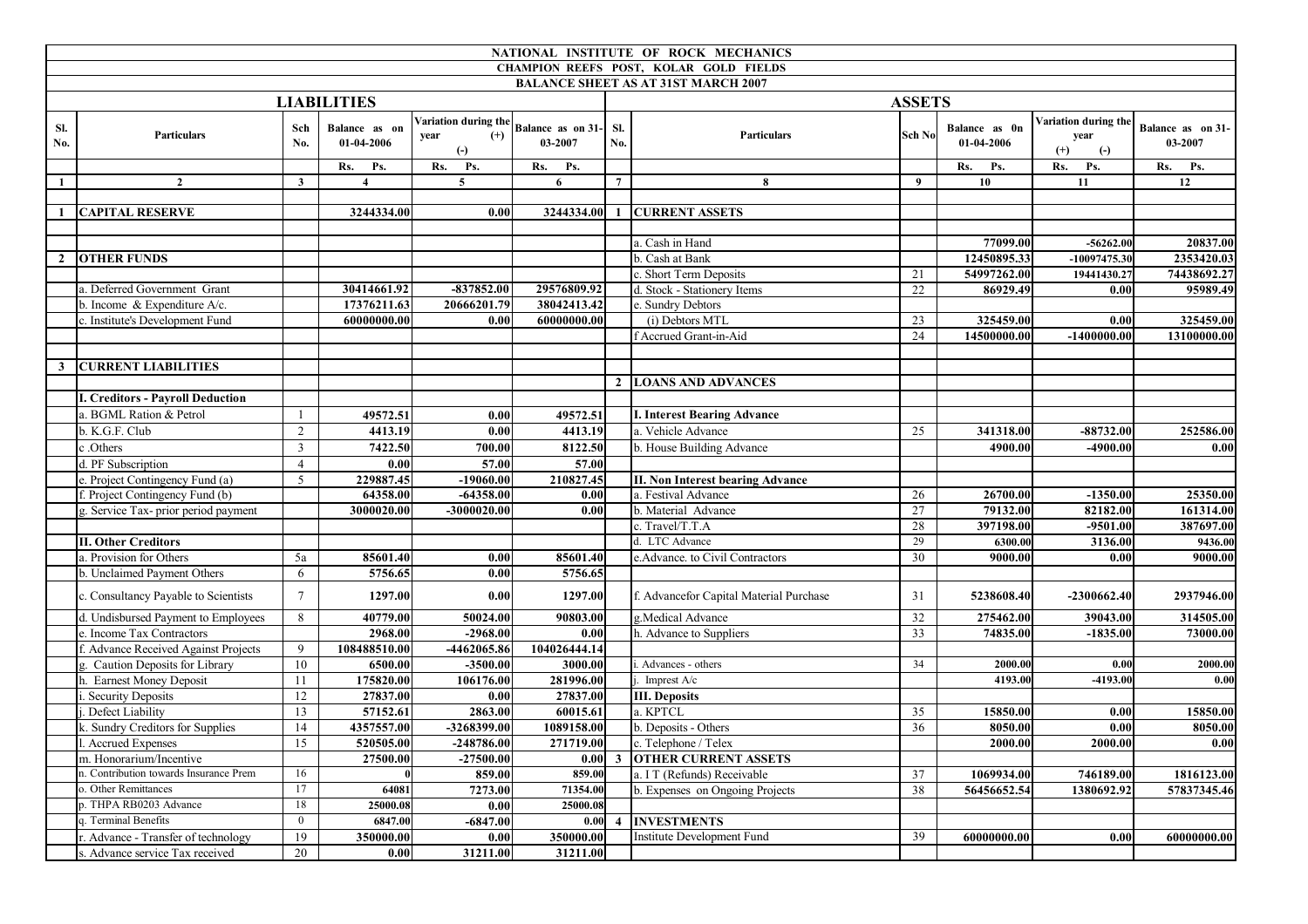|                                                                              |               |            |              | 5 FIXED ASSETS                                                           |    |              |                                |              |
|------------------------------------------------------------------------------|---------------|------------|--------------|--------------------------------------------------------------------------|----|--------------|--------------------------------|--------------|
|                                                                              |               |            |              | <b>Patents</b>                                                           | 40 | 0.00         | 9000.00                        | 9000.00      |
|                                                                              |               |            |              |                                                                          |    |              |                                |              |
|                                                                              |               |            |              | Fixed Assets: Gross Block                                                |    |              |                                |              |
|                                                                              |               |            |              | 78623184.00<br>as on 31-03-2006                                          |    |              |                                |              |
|                                                                              |               |            |              | 56438369.00<br>Less: Depreciation                                        |    | 22184815.18  | 1180186.44                     | 23365001.62  |
|                                                                              |               |            |              | Net Block as on 31-03-06<br>22184815                                     |    |              |                                |              |
|                                                                              |               |            |              |                                                                          |    |              |                                |              |
|                                                                              |               |            |              | <b>Gross Block</b>                                                       |    |              |                                |              |
|                                                                              |               |            |              | 83241222<br>as on 31-03-2007                                             |    |              |                                |              |
|                                                                              |               |            |              | 59876221.00<br>Less: Depreciation                                        |    |              |                                |              |
|                                                                              |               |            |              | Net Block as on 31-03-07<br>23365001                                     |    |              |                                |              |
| <b>TOTAL</b>                                                                 | 228634592.94  | 8872737.93 | 237558601.87 | <b>TOTAL</b>                                                             |    | 228634592.94 | 8872737.93                     | 237558601.87 |
|                                                                              |               |            |              |                                                                          |    |              |                                |              |
|                                                                              |               |            | 0.00         |                                                                          |    |              |                                |              |
|                                                                              |               |            |              |                                                                          |    |              |                                |              |
| Details of variation during the year 2006-07 (For Deferred Government Grant) |               |            |              | Details of variation during the year 2006-07 (For Block of Fixed Assets) |    |              |                                |              |
| Plan Grant received during the year for capital expenditure                  |               |            | 2600000.00   | Payments made for purchase of Fixed Assets during the year               |    |              | 4618038.44                     |              |
|                                                                              |               |            |              |                                                                          |    |              |                                |              |
| less: Depreciation for the year 2006-07 reduced from deferred Capital Grants |               |            | -3437852.00  | Less: Depreciation for the year 2006-07                                  |    |              | 3437852.00                     |              |
| Less: Loss on asset written off during the year                              |               |            |              | Less: Net value of assets written off                                    |    |              |                                |              |
|                                                                              |               |            |              |                                                                          |    |              |                                |              |
| Variation during the year                                                    |               |            | -837852.00   | Variation during the year                                                |    |              | 1180186.44                     |              |
|                                                                              |               |            |              |                                                                          |    |              | As per our Report of even date |              |
|                                                                              |               |            |              |                                                                          |    |              | for GRSM & ASSOCIATES          |              |
|                                                                              |               |            |              |                                                                          |    |              | <b>Chartered Accountants</b>   |              |
|                                                                              |               |            |              |                                                                          |    |              |                                |              |
|                                                                              |               |            |              |                                                                          |    |              |                                |              |
|                                                                              |               |            |              |                                                                          |    |              |                                |              |
| Sd                                                                           | $Sd$ .        |            |              |                                                                          |    |              | Sd                             |              |
| (BIJU MATHEW)                                                                | (V.P. MISHRA) |            |              | Sd                                                                       |    |              | (GOPALKRISHNA HEGDE)           |              |
| Finance & Accounts Officer                                                   | Director      |            |              | Member(Governing Body)                                                   |    | Partner      |                                |              |
|                                                                              |               |            |              |                                                                          |    |              |                                |              |
| Place: Bangalore                                                             |               |            |              |                                                                          |    |              |                                |              |
| Date: 27th April, 2007.                                                      |               |            |              |                                                                          |    |              |                                |              |
|                                                                              |               |            |              |                                                                          |    |              |                                |              |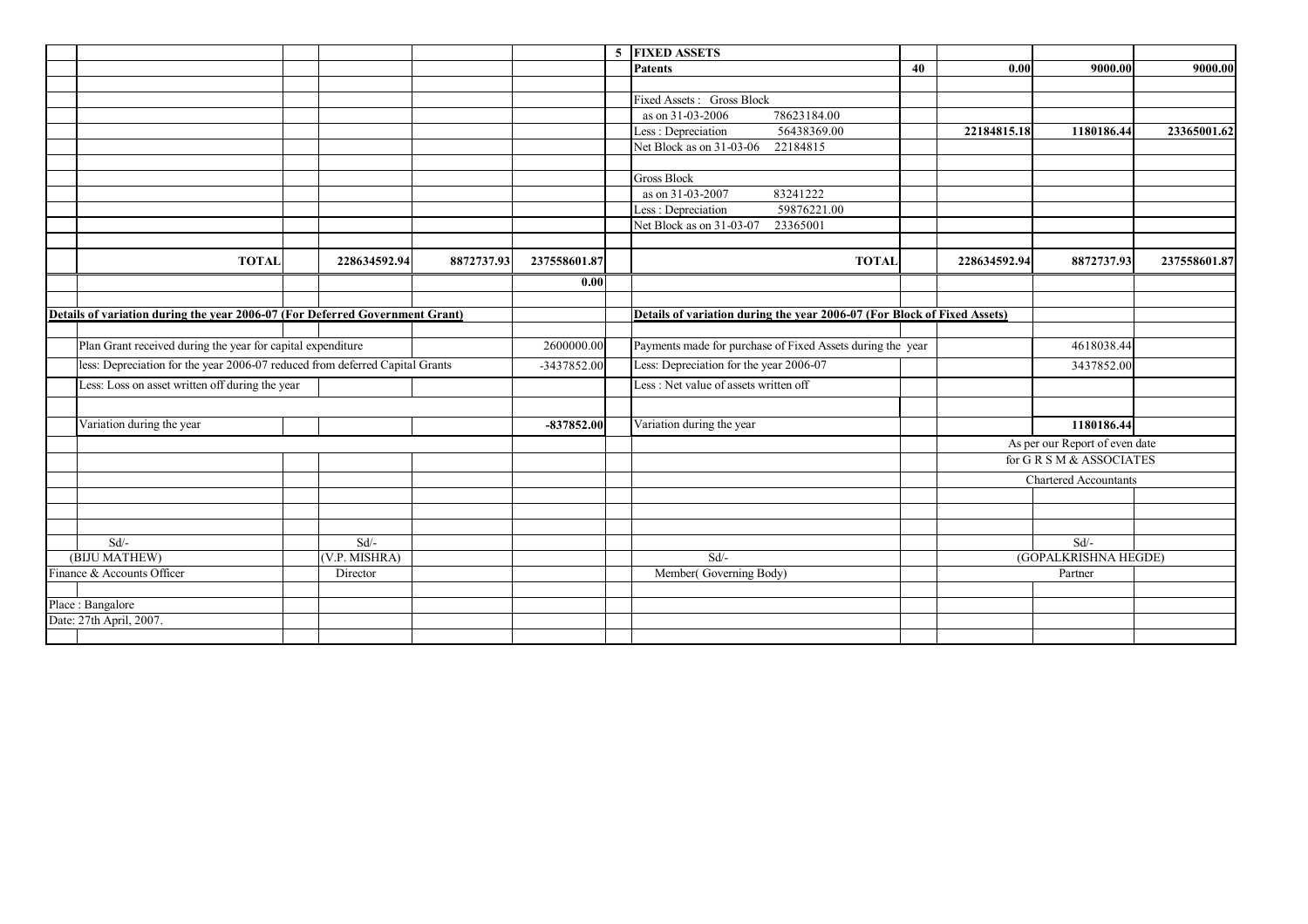#### **NATIONAL INSTITUTE OF ROCK MECHANICS CHAMPION REEFS POST, KOLAR GOLD FIELDS**

#### **INCOME AND EXPENDITURE ACCOUNT FOR THE YEAR ENDING ON 31ST MARCH 2007.**

|                | <b>EXPENDITURE</b>                       |              |                         | <b>INCOME</b>  |                                                  |                           |             |  |
|----------------|------------------------------------------|--------------|-------------------------|----------------|--------------------------------------------------|---------------------------|-------------|--|
| Sl. No.        | <b>Head of Account</b>                   | 2006-07      | 2005-06                 | Sl.            | <b>Head of Account</b>                           | 2006-07                   | 2005-06     |  |
|                |                                          |              | Rs.<br>Ps.              | No.            |                                                  | Rs. Ps.                   | Rs.<br>Ps.  |  |
| 1              | $\overline{2}$                           | $\mathbf{3}$ | $\overline{\mathbf{4}}$ | 6              | $\overline{7}$                                   | 8                         | 9           |  |
|                | Pay & Allowances                         | 17640273     | 16944169.00             |                | Grant-in-Aid received from Ministry of Mines     | 10500000                  | 11500000.00 |  |
| $\overline{c}$ | Other Staff Payment                      | 631845       | 580462.50               | 2              | Net Income on Research & Development Projects    | 20088846.52               | 19062769.73 |  |
| 3              | Administrative Expenses                  | 3571720      | 3505675.00              | 3              | Income from - Material Testing                   | 1529027                   | 1266475.50  |  |
| 4              | <b>Upkeep of Assets</b>                  | 395804       | 443576.00               | $\overline{4}$ | Miscellaneous Income                             | 10832828.27<br>5470424.28 |             |  |
| 5              | Direct Expenditure - Research & Dev'mnt  | 25000        | 64835.00                | 5              | Transfer from Capital Grant towards Depreciation | 3437852                   | 3889692.00  |  |
| 6              | Contingent expenditure on Capital Assets | 19858        | 56040.00                | 6              | Prior Period item                                |                           | 0.00        |  |
| $\tau$         | Depreciation on Fixed Assets             | 3437852      | 3811691.00              |                |                                                  |                           |             |  |
| 8              | Loss on assets written off               |              | 78001.00                |                |                                                  |                           |             |  |
| 9              | Service Tax -prior period payment        |              | 3000020.00              |                |                                                  |                           |             |  |
| 10             | Excess of Income over Expenditure        | 20666201.79  | 12704892.01             |                |                                                  |                           |             |  |
|                | Total:-                                  | 46388553.79  | 41189361.51             |                | Total:-                                          | 46388553.79               | 41189361.51 |  |

 As per our Report of even date for G R S M & ASSOCIATES Chartered Accountants

 $Sd$   $\sim$   $Sd$   $\sim$ Finance & Accounts Officer Director Director Member( Governing Body ) Partner Place : Bangalore Date: 27th April 2007.

(BIJU MATHEW) (V.P. MISHRA) Sd<sup>/</sup>- Sd<sup>/</sup>- (GOPALKRISHNA HEGDE)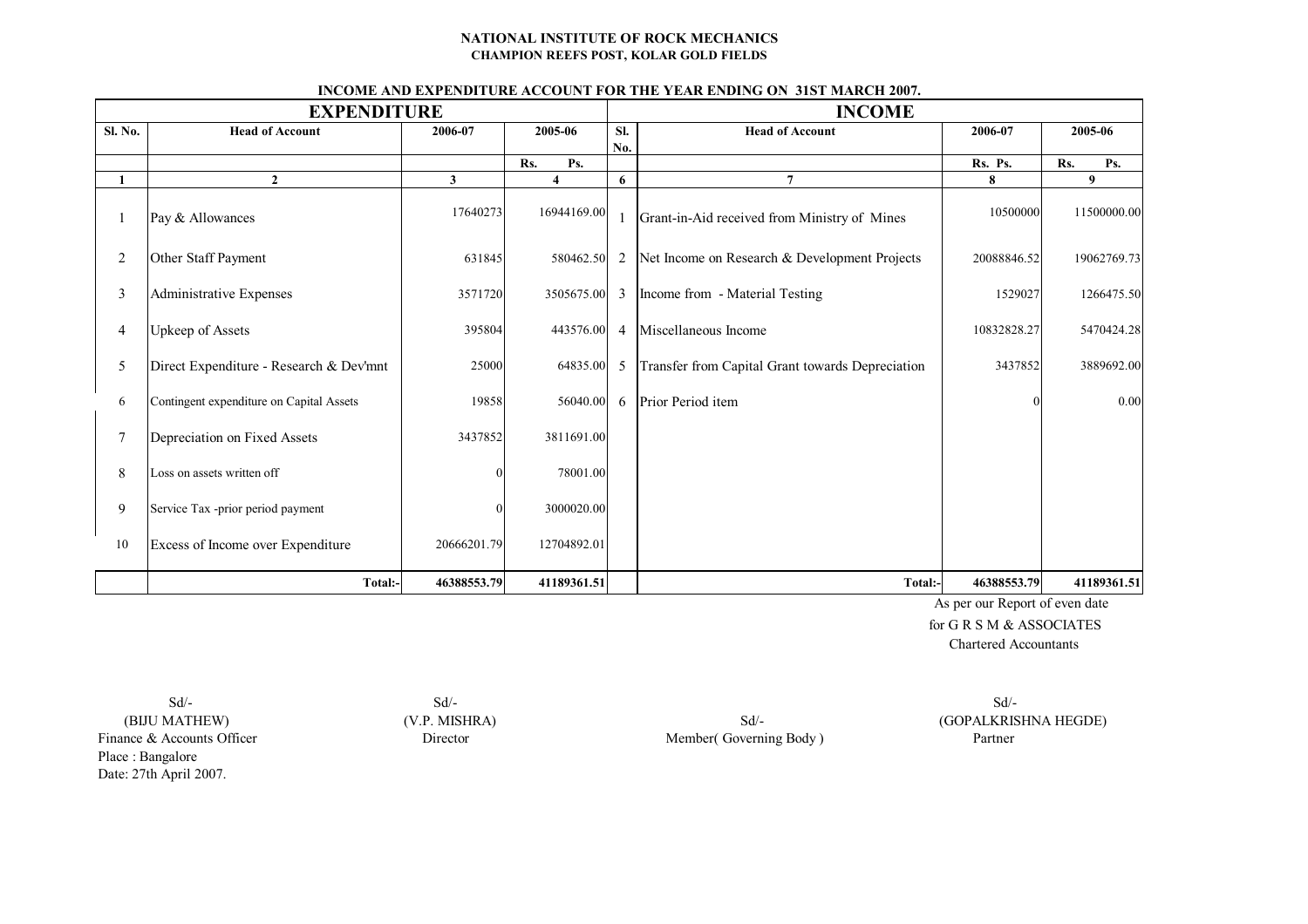|              |                                          |                         |                                               |                     | NATIONAL INSTITUTE OF ROCK MECHANICS                                |                |               |  |
|--------------|------------------------------------------|-------------------------|-----------------------------------------------|---------------------|---------------------------------------------------------------------|----------------|---------------|--|
|              |                                          |                         | <b>Champion Reefs Post, KOLAR GOLD FIELDS</b> |                     |                                                                     |                |               |  |
|              |                                          |                         |                                               |                     | Receipt and Payment Account for the year ending on 31st March 2007. |                |               |  |
|              | <b>RECEIPT SIDE</b>                      |                         |                                               | <b>PAYMENT SIDE</b> |                                                                     |                |               |  |
| Sl. No.      | <b>Head of Account</b>                   | <b>Amount</b>           | <b>Amount</b>                                 | Sl. No.             | <b>Head of Account</b>                                              | <b>Amount</b>  | <b>Amount</b> |  |
|              |                                          | Rs.<br>Ps.              | Rs.<br>Ps.                                    |                     |                                                                     | Rs.<br>Ps.     | Rs.<br>Ps.    |  |
| 1            | $\mathbf{2}$                             | $\mathbf{3}$            | $\overline{\mathbf{4}}$                       | $\overline{5}$      | 6                                                                   | $\overline{7}$ | 8             |  |
|              | <b>Opening Balance as on 1.4.2006</b>    |                         |                                               |                     |                                                                     |                |               |  |
|              | a. Cash on Hand                          |                         | 77099                                         |                     |                                                                     |                |               |  |
|              |                                          |                         |                                               |                     |                                                                     |                |               |  |
|              | b. Cash at Bank                          |                         |                                               |                     |                                                                     |                |               |  |
|              |                                          |                         |                                               |                     |                                                                     |                |               |  |
|              | (i) State Bank of Mysore - I             | 6029546.88              |                                               |                     |                                                                     |                |               |  |
|              | (ii) State Bank of Mysore - II           | 375607.36               |                                               |                     |                                                                     |                |               |  |
|              | (iii) Canara Bank                        | 3074061.89              |                                               |                     |                                                                     |                |               |  |
|              | (iv) Corporation Bank                    | 2403078.70              |                                               |                     |                                                                     |                |               |  |
|              | (v) Bank of Bhutan                       | 568600.50               |                                               |                     |                                                                     |                |               |  |
|              | Sub-Total:-                              |                         | 12450895.33                                   |                     |                                                                     |                |               |  |
| 1            | <b>Term Deposits</b>                     |                         |                                               | $\mathbf{1}$        | <b>Term Deposits</b>                                                |                |               |  |
|              | <b>TDR</b> Transactions                  | 132845121.81            | 132845121.81                                  |                     | <b>TDR</b> Transactions                                             | 152286552.08   | 152286552.08  |  |
|              |                                          |                         |                                               |                     |                                                                     |                |               |  |
| $\mathbf{2}$ | <b>Current Liabilities</b>               |                         |                                               | $\overline{2}$      | <b>Current Liabilities</b>                                          |                |               |  |
|              |                                          |                         |                                               |                     |                                                                     |                |               |  |
|              | (a) Funds Received for On-going Projects |                         |                                               |                     |                                                                     |                |               |  |
|              | Advance Against Sponsored Projects       | 33854518.14             |                                               |                     |                                                                     |                |               |  |
|              |                                          |                         |                                               |                     | (a) Advance Against S&T Projects                                    | 38316584.00    | 38316584.00   |  |
|              | Sub-total:-                              |                         | 33854518.14                                   |                     |                                                                     |                |               |  |
|              |                                          |                         |                                               |                     |                                                                     |                |               |  |
|              | (b) Sundry Creditors                     |                         |                                               |                     | (b) Sundry Creditors                                                |                |               |  |
|              | (i) Sundry Creditor - BGML               | 2246.00                 |                                               |                     | (i) Sundry Creditor - BGML                                          | 2246.00        |               |  |
|              | (ii) Earnest Money Deposit               | 236376.00               |                                               |                     | (ii) Earnest Money Deposit                                          | 130200.00      |               |  |
|              | (iii) Income Tax Contractors             | 56583.00                |                                               |                     | (iii) Income Tax Contractors                                        | 59551.00       |               |  |
|              | (iv) Pay Roll Deductions - Others        | 8948.00                 |                                               |                     | (iv) Pay Roll Deductions- Union                                     | 8248.00        |               |  |
|              | (v) Security Deposit                     | 10000.00                |                                               |                     | (v) Pay Roll Deductions- Others                                     |                |               |  |
|              | (vi) Pay roll decductions - PF           | 2022531.00              |                                               |                     | (vi) Project Contingency (A)                                        | 59511.00       |               |  |
|              | (vii) Staff Welfare Account              | 202253.00               |                                               |                     | (vii) Staff Welfare Account                                         | 202253.00      |               |  |
|              | (viii) Other Remittance                  | 30000.00                |                                               |                     | (viii) Other Remittance                                             | 90581.00       |               |  |
|              | (ix) Caution Deposit for Library         | 500.00                  |                                               |                     | (ix) Pay roll deduction - PF                                        | 2022474.00     |               |  |
|              | (x) Project Contingency A                | 40451.00                |                                               |                     | (x) Caution Deposit for library                                     | 4000.00        |               |  |
|              | (xi) Project Contingency (B)             | 394486.08<br>4843324.00 |                                               |                     | (xi) Project Contingency (B)                                        | 458844.08      |               |  |
|              | (xii) Advance Service Tax                |                         |                                               |                     | (xii) Advance Service Tax                                           | 4812113.00     |               |  |
|              | (xiii) Undisbursed Payments to Employees | 133479.00               |                                               |                     | (xiii) Undisbursed Payments to Employees                            | 83455.00       |               |  |
|              | (xiv) Honorarium / Incentive             | 3940306.00              |                                               |                     | (xiv) Honorarium / Incentive                                        | 3967806.00     |               |  |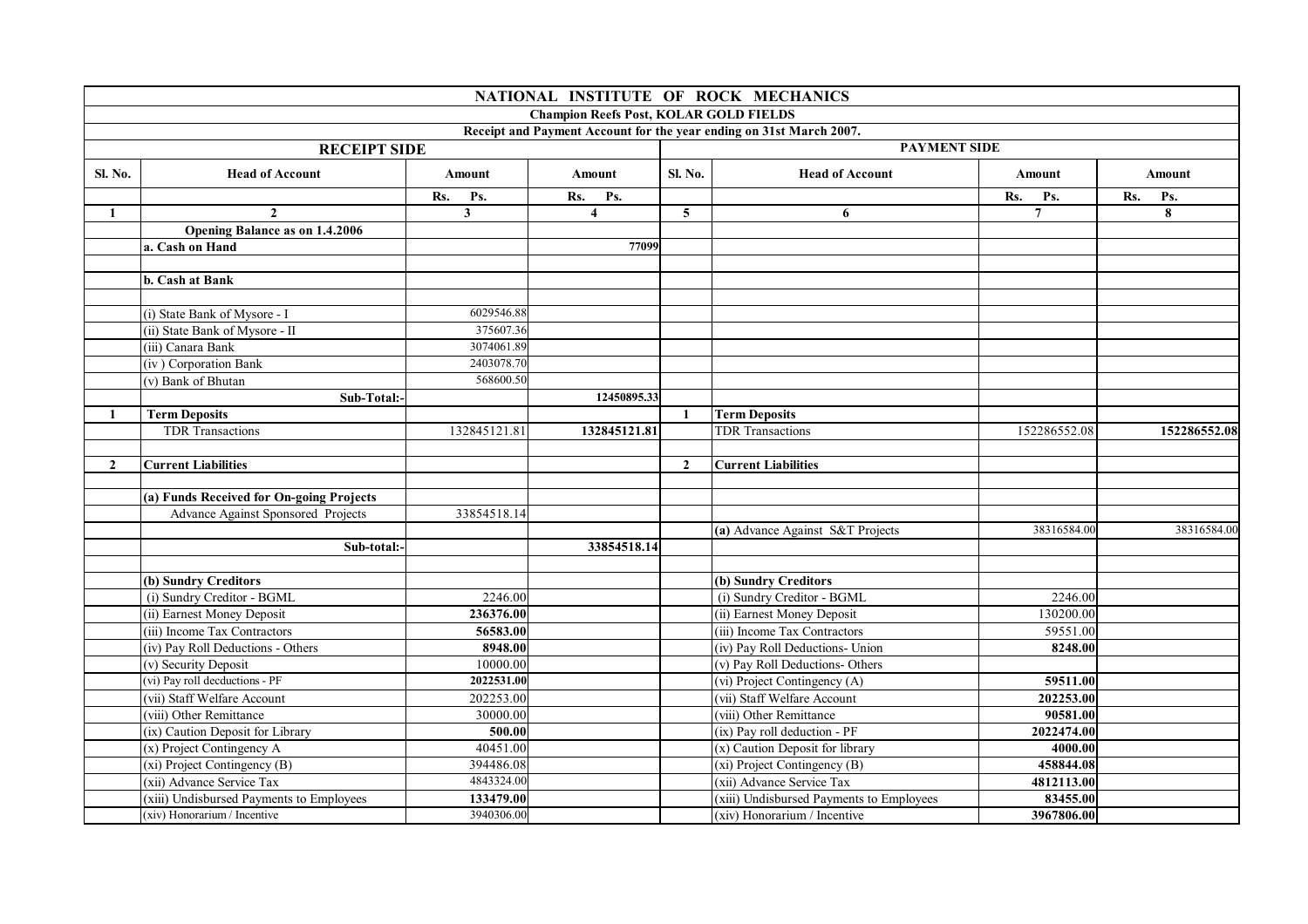| <b>RECEIPT SIDE</b> |                                           |              |                         |                | <b>PAYMENT SIDE</b>                       |     |                |     |             |  |
|---------------------|-------------------------------------------|--------------|-------------------------|----------------|-------------------------------------------|-----|----------------|-----|-------------|--|
| Sl. No.             | <b>Head of Account</b>                    | Amount       | Amount                  | Sl. No.        | <b>Head of Account</b>                    |     | Amount         |     | Amount      |  |
|                     |                                           | Rs.<br>Ps.   | Rs.<br>Ps.              |                |                                           | Rs. | Ps.            | Rs. | Ps.         |  |
| 1                   | $\mathbf{2}$                              | $\mathbf{3}$ | $\overline{\mathbf{4}}$ | $\overline{5}$ | 6                                         |     | $\overline{7}$ |     | 8           |  |
|                     | (xv) Sundry creditors for supplies        | 1341076.00   |                         |                | (xv) Sundry Creditors for Supplies        |     | 4609475.00     |     |             |  |
|                     | (xvi)Accrued expenses                     |              |                         |                | (xvi) Accrued Expenses                    |     | 248786.00      |     |             |  |
|                     | (xvii)Defect liability                    | 2863.00      |                         |                | (xv)Terminal benefits                     |     | 254559.00      |     |             |  |
|                     | (xviii) Terminal benefits                 | 305566.00    |                         |                |                                           |     |                |     |             |  |
|                     |                                           |              |                         |                | (C) Prior period Adjustments              |     | 3000020.00     |     |             |  |
|                     |                                           |              |                         |                |                                           |     |                |     |             |  |
|                     |                                           |              | 13570988.08             |                |                                           |     |                |     | 20014122.08 |  |
| 3                   | <b>Current Assets</b>                     |              |                         | 3              | <b>Current Assets</b>                     |     |                |     |             |  |
|                     |                                           |              |                         |                |                                           |     |                |     |             |  |
|                     | (a) Accrued Grants-in-aid received        | 14500000.00  | 14500000.00             | (a)            | (a) Expenditure on R&D Projects           |     | 248625.00      |     |             |  |
|                     | (b) Expenditure on running projects       | 6387453.48   | 6387453.48              |                | (b) Expenditure on Sponsored Projects     |     | 6540825.40     |     |             |  |
|                     |                                           |              |                         |                | (c) Expenditure on Testing                |     | 199734.00      |     |             |  |
|                     |                                           |              |                         |                | (d) Expenditure on Coal S&T               |     | 778962.00      |     |             |  |
|                     |                                           |              |                         |                |                                           |     |                |     |             |  |
|                     |                                           |              |                         |                | Sub-Total:                                |     |                |     | 7768146.40  |  |
|                     |                                           |              |                         |                |                                           |     |                |     |             |  |
| (b)                 | <b>Loans &amp; Advanses</b>               |              |                         | (b)            | <b>Loans &amp; Advanses</b>               |     |                |     |             |  |
|                     | (a) Advance Remittances                   | 189585.00    |                         |                | (a) Advance Remittances                   |     | 187750.00      |     |             |  |
|                     | (b) Deposits                              | 2000.00      |                         |                | (b) Deposits                              |     |                |     |             |  |
|                     | (c) Material Advance - Staff              | 1310650.00   |                         |                | (c) Material Advance - Staff              |     | 1392832.00     |     |             |  |
|                     | (d) Medical Advance                       | 275462.00    |                         |                | (d) Medical Advance                       |     | 314505.00      |     |             |  |
|                     | (e) Employees Advance for Vehicle         | 88732.00     |                         |                | (e) Employees Advance for Vehicle         |     |                |     |             |  |
|                     | (f) House building Advance                | 4900.00      |                         |                | (f) House building Advance                |     |                |     |             |  |
|                     | (g) Advance - LTC                         | 99406.00     |                         |                | (g) Advance - LTC                         |     | 102542.00      |     |             |  |
|                     | (h) Advance - Festival Adv.               | 28350.00     |                         |                | (h) Advance - Festival Adv.               |     | 27000.00       |     |             |  |
|                     | (i) Travel Advance                        | 1661957.00   |                         |                | (i) Travel Advance                        |     | 1652456.00     |     |             |  |
|                     | (j) Advance for Capital Material Purchase | 6133659.40   |                         |                | (j) Advance for Capital Material Purchase |     | 3832997.00     |     |             |  |
|                     | (k) Contribution towards Ins. Premium     | 859.00       |                         |                | (k) Contribution towards Ins. Premium     |     |                |     |             |  |
|                     | (l) Stoct Stationery Items                | 220233.00    |                         |                | (l) Stoct Stationery Items                |     | 229293.00      |     |             |  |
|                     | $(m)$ Imprest a/c                         | 58693.00     |                         |                | $(m)$ Imprest a/c                         |     | 54500.00       |     |             |  |
|                     | (n) Advances - others                     | 12000.00     |                         |                | $(n)$ Advances - others                   |     | 12000.00       |     |             |  |
|                     | (o) IT Receivables                        |              |                         |                | (o) IT receivable                         |     | 746189.00      |     |             |  |
|                     |                                           |              | 10086486.40             |                | Sub-Total:                                |     |                |     | 8552064.00  |  |
|                     |                                           |              |                         |                |                                           |     |                |     |             |  |
| $\overline{4}$      | <b>Direct Expenses</b>                    |              |                         | $\overline{4}$ | <b>Direct Expenses</b>                    |     |                |     |             |  |
|                     | (a) Pay & Allowances                      |              |                         |                | (a) Pay & Allowances                      |     |                |     |             |  |
|                     |                                           |              |                         |                | (a) Salary of Staff & Officers            |     | 14319984.00    |     |             |  |
|                     | (a) Travel Expenses - Others              | 50.00        |                         |                | $(b)$ Bonus                               |     | 61675.00       |     |             |  |
|                     | (b) Medical Expenditure                   | 1246.00      |                         |                | (c) Management Share of E.P.F.            |     | 1780176.00     |     |             |  |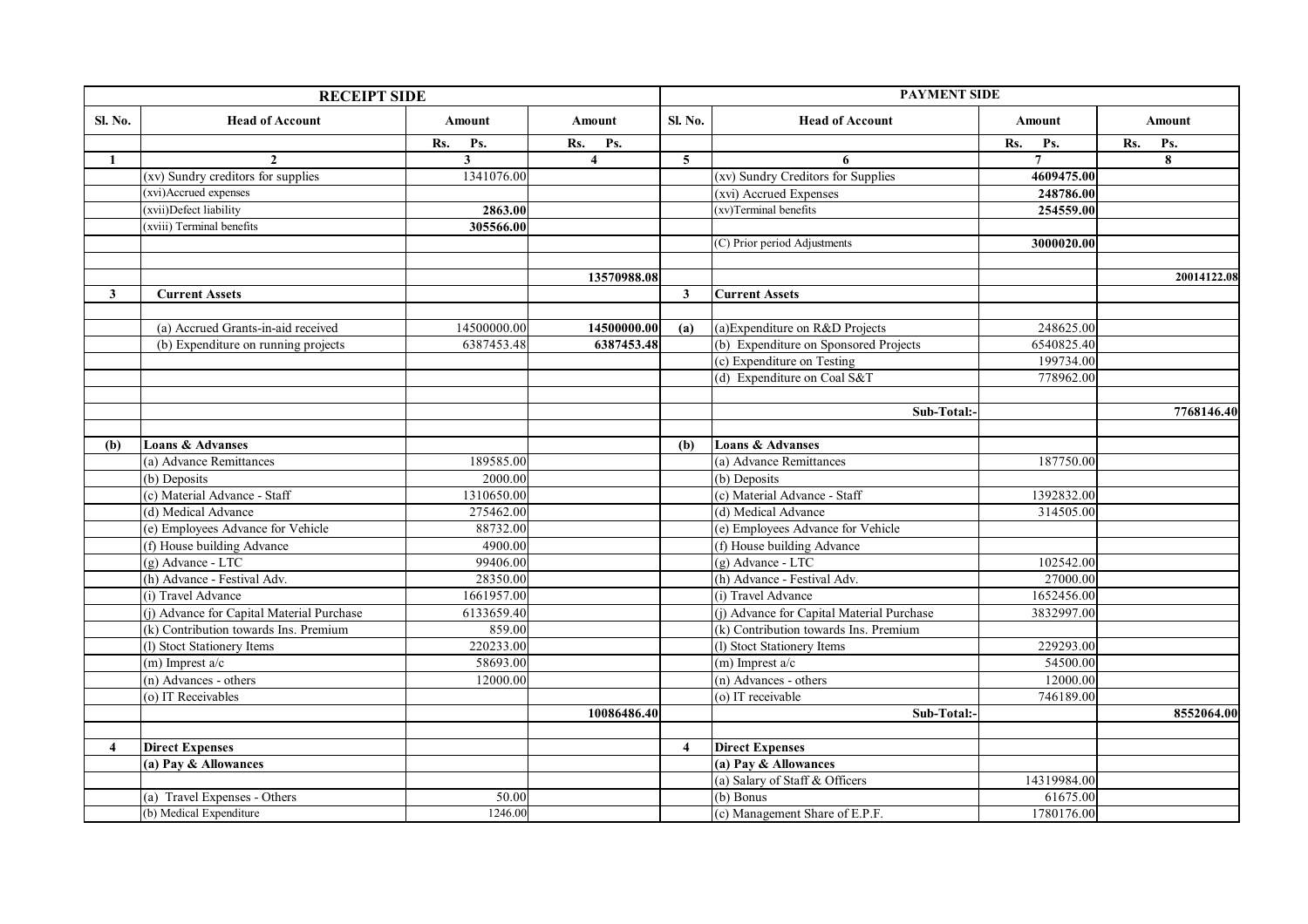|         | <b>RECEIPT SIDE</b>         |                |                         |                         | <b>PAYMENT SIDE</b>                       |                |     |             |
|---------|-----------------------------|----------------|-------------------------|-------------------------|-------------------------------------------|----------------|-----|-------------|
| Sl. No. | <b>Head of Account</b>      | Amount         | Amount                  | Sl. No.                 | <b>Head of Account</b>                    | Amount         |     | Amount      |
|         |                             | Rs.<br>Ps.     | Rs.<br>Ps.              |                         |                                           | Rs.<br>Ps.     | Rs. | Ps.         |
| 1       | $\mathbf{2}$                | $\overline{3}$ | $\overline{\mathbf{4}}$ | $\overline{\mathbf{5}}$ | 6                                         | $\overline{7}$ |     | 8           |
|         |                             |                |                         |                         | (d) Premium on Gratuity Policy            | 370676.00      |     |             |
|         |                             |                |                         |                         | (e) Tuition Fee/C.E.A                     | 14590.00       |     |             |
|         | Sub-total:-                 |                | 1296.00                 |                         | (f) Overtime Allowance                    | 8688.00        |     |             |
|         |                             |                |                         |                         | $(g)$ L T C Expenditure                   | 128876.00      |     |             |
|         |                             |                |                         |                         | (h) Medical Expenditure                   | 956854.00      |     |             |
|         |                             |                |                         |                         | (i) Travel Expenditure                    | 631895.00      |     |             |
|         |                             |                |                         |                         | (j) Travel Expenditure - Foreign          |                |     |             |
|         |                             |                |                         |                         | $(k)$ Leave salary / pension contribution |                |     |             |
|         |                             |                |                         |                         | Sub-total:-                               |                |     | 18273414.00 |
|         |                             |                |                         |                         |                                           |                |     |             |
|         | (b) Administrative Expenses |                |                         |                         | (b) Administrative Expenses               |                |     |             |
|         |                             |                |                         |                         |                                           |                |     |             |
|         | (a) Bank charges            | 50.00          |                         |                         | (a) Recruitment Expenditure               | 131042.00      |     |             |
|         | (b)Security Charges         | 700.00         |                         |                         | (b) Job Work for House Keeping            | 633836.00      |     |             |
|         | (c) Power & lighting        | 122875.00      |                         |                         | (c)Audit Fee and Expenses                 | 23017.00       |     |             |
|         | (d) Printing & Stationery   | 1836.00        |                         |                         | (d) Advertisement Charges & Publicity     | 401441.00      |     |             |
|         | (e) Insurance               | 5613.00        |                         |                         | (e) Security Wages                        | 916257.00      |     |             |
|         | (f) Postal expenses         | 400.00         |                         |                         | (f) Bank Charges                          | 3407.00        |     |             |
|         | (g) Telephone & Telex       | 351.00         |                         |                         | (g) Books & Periodicals                   | 2068.00        |     |             |
|         |                             |                | 131825.00               |                         | (h) Honorarium                            | 34200.00       |     |             |
|         |                             |                |                         |                         | (i) Incidentals/Office Expenses           | 13902.00       |     |             |
|         |                             |                |                         |                         | (j) Insurance                             | 9510.00        |     |             |
|         |                             |                |                         |                         | (k) Training & Seminar                    | 52603.00       |     |             |
|         |                             |                |                         |                         | (1) Registration Fee (VAT)                |                |     |             |
|         |                             |                |                         |                         | (m) Postal Expenses                       | 58488.00       |     |             |
|         |                             |                |                         |                         | (n) Expenses on Peer Review Committee     | 313800.00      |     |             |
|         |                             |                |                         |                         | (o) Printing & Stationery                 | 82488.00       |     |             |
|         |                             |                |                         |                         | (p) Telephone & Telex                     | 49958.00       |     |             |
|         |                             |                |                         |                         | $(q)$ Power & Lighting                    | 681516.00      |     |             |
|         |                             |                |                         |                         | $(r)$ Rates & Taxes                       | 2500.00        |     |             |
|         |                             |                |                         |                         | (s) G B Meeting Expenses                  | 222987.00      |     |             |
|         |                             |                |                         |                         | (t) Registration Fee                      |                |     |             |
|         |                             |                |                         |                         | (u) Registration Charges (Patent)         |                |     |             |
|         |                             |                |                         |                         | (v) Membership fee                        | 4995.00        |     |             |
|         |                             |                |                         |                         | (w) Legal Hire                            | 65530.00       |     |             |
|         |                             |                |                         |                         | (x) Publications                          |                |     |             |
|         |                             |                |                         |                         | Sub-Total:                                |                |     | 3703545.00  |
|         |                             |                |                         |                         |                                           |                |     |             |
|         | (c) Upkeep of Assets        |                |                         |                         | (c) Upkeep of Assets                      |                |     |             |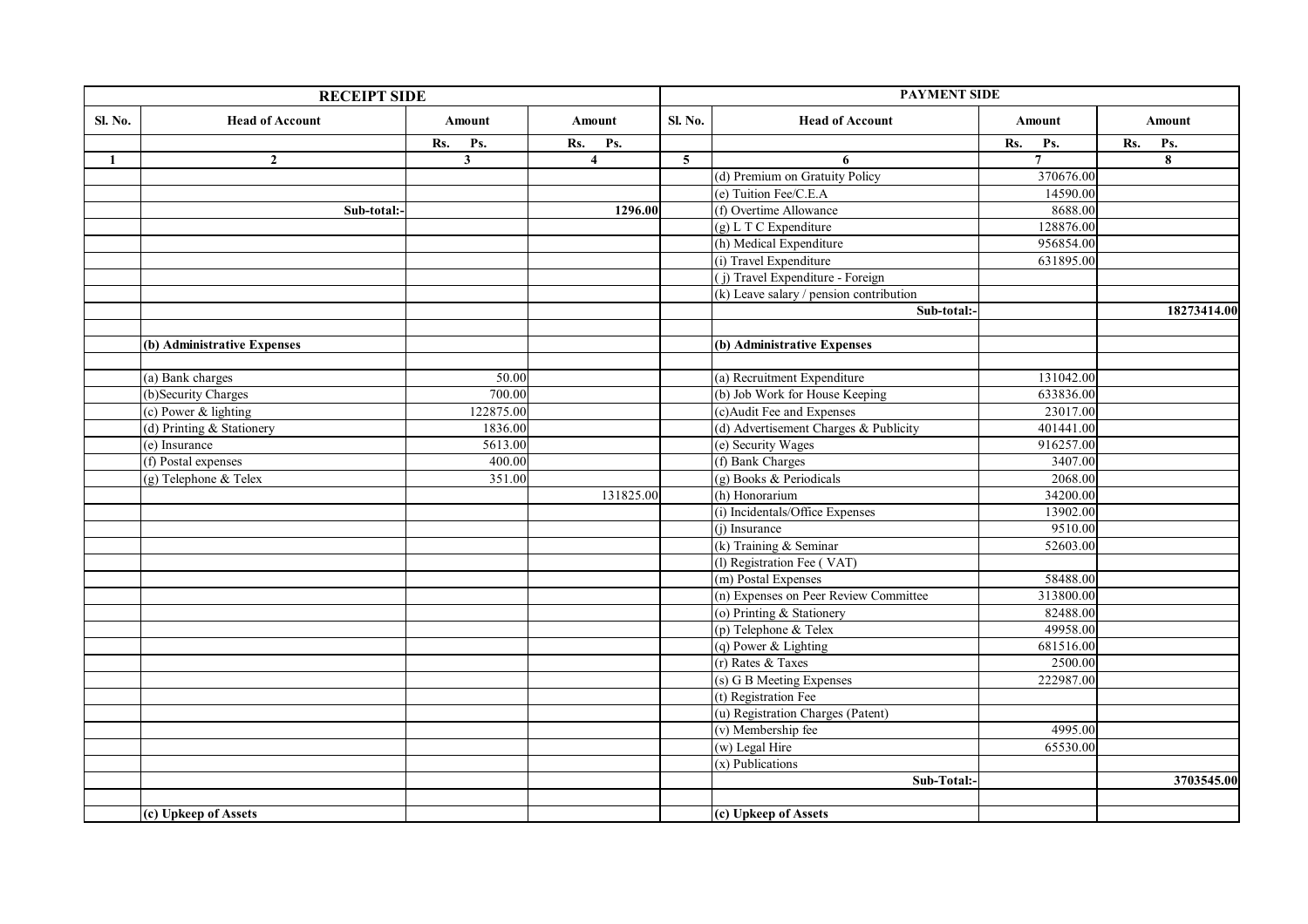| <b>RECEIPT SIDE</b> |                                                  |                |                         |                 | <b>PAYMENT SIDE</b>                         |                   |             |  |  |
|---------------------|--------------------------------------------------|----------------|-------------------------|-----------------|---------------------------------------------|-------------------|-------------|--|--|
| Sl. No.             | <b>Head of Account</b>                           | <b>Amount</b>  | Amount                  | Sl. No.         | <b>Head of Account</b>                      | Amount            | Amount      |  |  |
|                     |                                                  | Rs.<br>Ps.     | Rs.<br>Ps.              |                 |                                             | Rs.<br>Ps.        | Rs.<br>Ps.  |  |  |
| 1                   | $\mathbf{2}$                                     | 3 <sup>1</sup> | $\overline{\mathbf{4}}$ | $5\overline{)}$ | 6                                           | $\overline{7}$    | 8           |  |  |
|                     |                                                  |                |                         |                 |                                             |                   |             |  |  |
|                     | (a) R&M - Vehicles                               | 80840.00       | 80840.00                |                 | (a) R & M - Office & OtherEquipments        | 13283.00          |             |  |  |
|                     |                                                  |                |                         |                 | (b) $R & M$ - Buildings                     | 85725.00          |             |  |  |
|                     |                                                  |                |                         |                 | (c) $R & M - Computers$                     | 97500.00          |             |  |  |
|                     |                                                  |                |                         |                 | (d) R & M - Vehicles                        | 265407.00         |             |  |  |
|                     |                                                  |                |                         |                 | (e) $R & M$ -furniture                      | 3900.00           |             |  |  |
|                     |                                                  |                |                         |                 | (f) $R & M$ - Electrical Works              | 10829.00          |             |  |  |
|                     |                                                  |                |                         |                 | Sub-Total:-                                 |                   | 476644.00   |  |  |
|                     |                                                  |                |                         |                 |                                             |                   |             |  |  |
|                     | (d) Consumable & Contingency                     |                |                         |                 | (d) Consumables & Contingency               |                   |             |  |  |
|                     |                                                  |                |                         |                 | (a) Consumables                             | 25000.00          |             |  |  |
|                     | (a) Contingency                                  | 2050.00        | 2050.00                 |                 | (b) Contingency                             | 21908.00          | 46908.00    |  |  |
|                     |                                                  |                |                         |                 |                                             |                   |             |  |  |
| $5^{\circ}$         | <b>Receipts</b>                                  |                |                         | $5\overline{)}$ | <b>Non-Recurring Expenditure -</b><br>Fixed |                   |             |  |  |
|                     |                                                  |                |                         |                 | Assets                                      |                   |             |  |  |
|                     |                                                  |                |                         |                 |                                             |                   |             |  |  |
|                     | (a) Receipts from Testing services               | 1529027.00     |                         |                 | (a) Fixed Assets - Computers                | 412090.00         |             |  |  |
|                     | (b) Income from completed projects               | 20088846.52    |                         |                 | (b) Fixed Assets - Furniture                | 55375.00          |             |  |  |
|                     |                                                  |                |                         |                 | (c) Fixed Assets - Lab Equipment            | 2989697.00        |             |  |  |
|                     | (c) Income - Others                              | 47814.00       |                         |                 | (d) Fixed Assets - Technical Books          | 637485.44         |             |  |  |
|                     | (d) Savings Bank                                 | 117429.00      |                         |                 | (e) Fixed Assets - En. Geo. Lab             | 523391.00         |             |  |  |
|                     | (e) Term Deposits                                | 4398011.27     |                         |                 | (f) Fixed Assets - Office equipment         | 0.00              |             |  |  |
|                     | (f) Institute Development Fund                   | 5865426.00     |                         |                 | (g)Fixed asset - Water supply               | $\overline{0.00}$ |             |  |  |
|                     | (g) House Rent and Sanitary etc., from the staff | 386891.00      |                         |                 | (h)Fixed asset - Power supply               | 0.00              |             |  |  |
|                     | residing in Quarters                             |                |                         |                 |                                             |                   |             |  |  |
|                     | (h) Sale of tender documents                     | 7506.00        |                         |                 |                                             |                   |             |  |  |
|                     | (i) Interest recovered on Interest Bearing       | 9751.00        |                         |                 |                                             |                   | 4618038.44  |  |  |
|                     | Advances                                         |                |                         |                 | Sub-total:-                                 |                   |             |  |  |
|                     | Sub-total:-                                      |                | 32450701.79             |                 |                                             |                   |             |  |  |
|                     |                                                  |                |                         | 6               | <b>Institute Development Fund</b>           | 60000000.00       | 60000000.00 |  |  |
| 6                   | Project RB0203 - THPA                            |                |                         |                 |                                             |                   |             |  |  |
|                     |                                                  |                |                         | $\overline{7}$  | Patents                                     | 9000.00           | 9000.00     |  |  |
|                     | Expenditure adjusted                             |                | 0.00                    |                 |                                             |                   |             |  |  |
|                     |                                                  |                |                         | 8               | Closing Balance as on 31-03-2007            |                   |             |  |  |
|                     |                                                  |                |                         |                 |                                             |                   |             |  |  |
| $7\phantom{.0}$     | <b>Institute Development Fund</b>                | 60000000.00    | 60000000.00             |                 | a. Cash on Hand                             | 20837             | 20837       |  |  |
|                     |                                                  |                |                         |                 |                                             |                   |             |  |  |
|                     |                                                  |                |                         |                 | b. Cash at Bank                             |                   | 2353420.03  |  |  |
|                     |                                                  |                |                         |                 |                                             |                   |             |  |  |
|                     |                                                  |                |                         |                 |                                             |                   |             |  |  |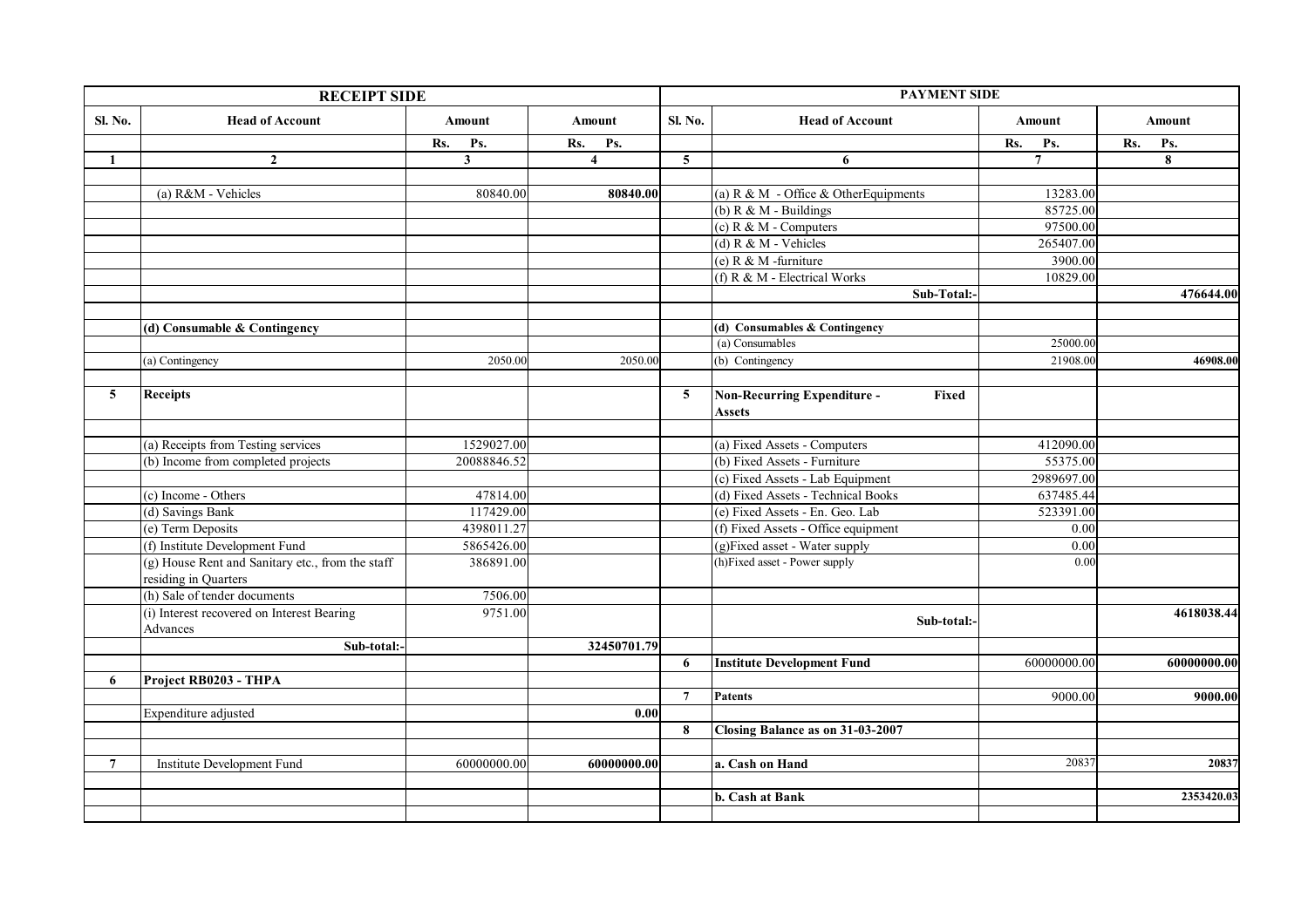|                            | <b>RECEIPT SIDE</b>    |               |              | <b>PAYMENT SIDE</b> |                                |                                |     |              |
|----------------------------|------------------------|---------------|--------------|---------------------|--------------------------------|--------------------------------|-----|--------------|
| Sl. No.                    | <b>Head of Account</b> | Amount        | Amount       | <b>Sl. No.</b>      | <b>Head of Account</b>         | Amount                         |     | Amount       |
|                            |                        | Rs.<br>Ps.    | Rs. Ps.      |                     |                                | Rs.<br>Ps.                     | Rs. | Ps.          |
|                            | $\mathbf{2}$           |               |              | 5                   | 6                              |                                |     | 8            |
|                            |                        |               |              |                     | (i) State Bank of Mysore - I   | $-184944.9$                    |     |              |
|                            |                        |               |              |                     | (ii) State Bank of Mysore - II | 375607.36                      |     |              |
|                            |                        |               |              |                     | (iii) Canara Bank              | 981258.37                      |     |              |
|                            |                        |               |              |                     | (iv) Corporation Bank          | 694634.7                       |     |              |
|                            |                        |               |              |                     | (v) Bank of Bhutan             | 486864.5                       |     |              |
|                            |                        | Total:-       | 316439275.03 |                     |                                | Total:-                        |     | 316439275.03 |
|                            |                        |               |              |                     |                                |                                |     |              |
|                            |                        |               |              |                     |                                | As per our Report of even date |     |              |
|                            |                        |               |              |                     |                                | for G R S M & ASSOCIATES       |     |              |
|                            |                        |               |              |                     |                                | Chartered Accountants          |     |              |
|                            |                        |               |              |                     |                                |                                |     |              |
|                            |                        |               |              |                     |                                |                                |     |              |
|                            | Sd                     | $Sd$ /-       |              |                     | $Sd$ /-                        | $Sd$ /-                        |     |              |
|                            | (BIJU MATHEW)          | (V.P. MISHRA) |              |                     |                                | (GOPALKRISHNA HEGDE)           |     |              |
| Finance & Accounts Officer |                        | Director      |              |                     | Member                         | Partner                        |     |              |
| Place: Bangalore           |                        |               |              |                     |                                |                                |     |              |
|                            | Date: 27th April 2007. |               |              |                     |                                |                                |     |              |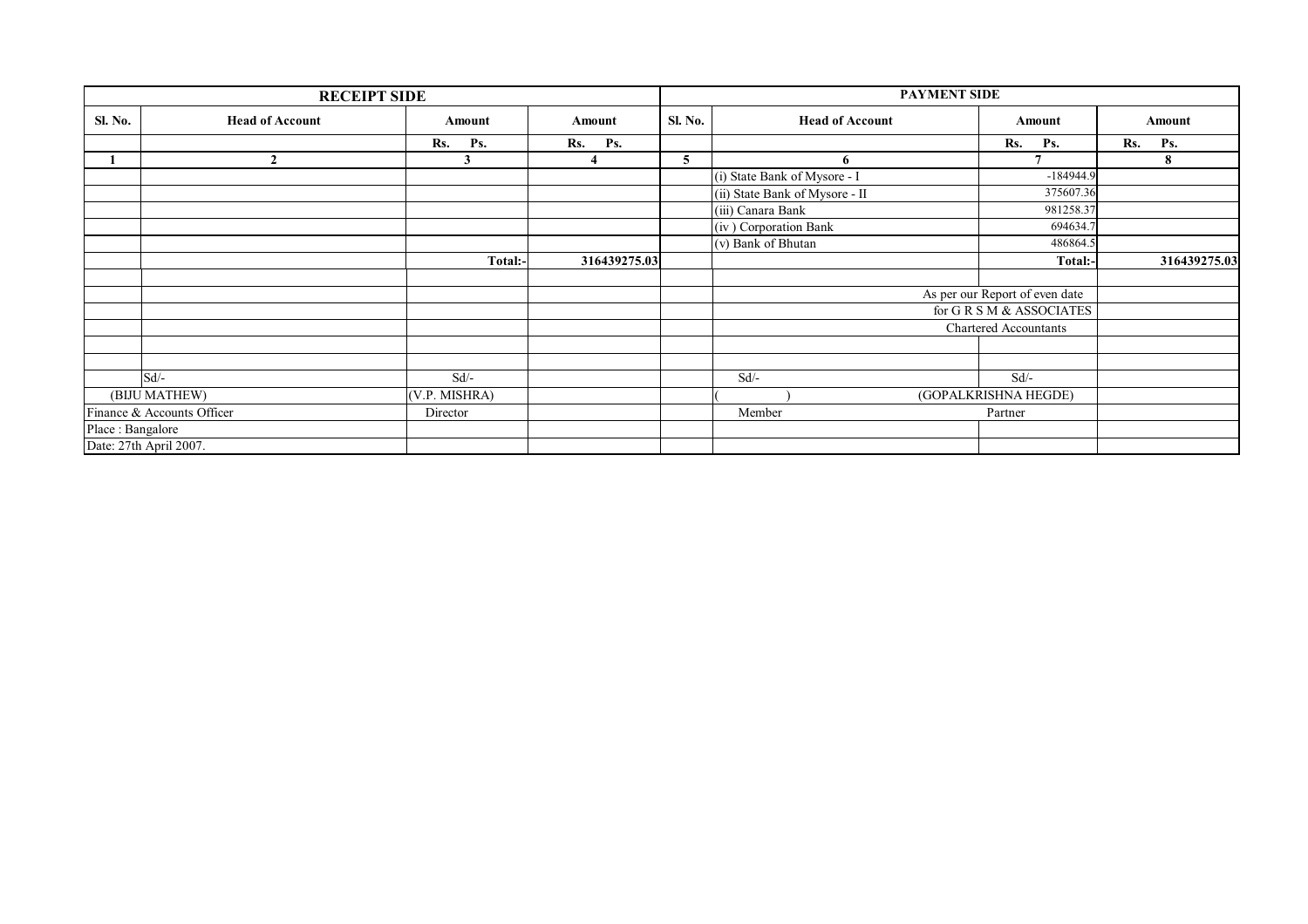

### **SCHEDULE**

#### **ACCOUNTING POLICIES AND NOTES ON ACCOUNT FORMING PART OF BALANCE SHEET AND INCOME & EXPENDITURE ACCOUNT FOR THE YEAR ENDING 31ST MARCH 2007.**

#### **1. ACCOUNTING POLICIES :-**

#### **A. Method of Accounting:**

The Institute has maintained its accounts on cash basis, other than the below mentioned items which have been accounted on accrual basis.

- 1) Grant-in-aid for Capital and Recurring Expenditure.
- 2) Anticipated expenditure on projects towards printing and presentation of reports.

#### **B. Fixed Assets:**

Fixed Assets are capitalised at acquisition costs.

#### **C. Foreign Exchange Transactions:**

All imports of capital items by the Institute are through advance payments. Thus foreign

exchange transactions are entered in the books at the actual conversion rate. Hence, no

adjustments are required for fluctuation in exchange rates.

#### **D. Revenue Recognition:**

- 1. The income from Research & Development projects is recognised on completed contract basis.
- 2. The Government Grant are accounted as Grants-in-Aid against the recurring expenditure are recognized, when there is reasonable assurance that the same will be received on the basis of Sanction Letter by the Ministry of Mines which are received after the date of Balance Sheet.

#### **E. Treatment of Government Grant:**

Grant received from Ministry of Mines under "Non-Plan" is utilised to meet "Pay & Allowances". Grants received under 'Plan" is utilised to meet capital expenditure.

The Capital Grant received for 'Plan' is allocated to income over the period in the same proportion as the depreciation is charged on the assets purchased from the Capital Grant. Balance of capital grants appear as Deferred Government Grants in balance sheet under "Other Funds".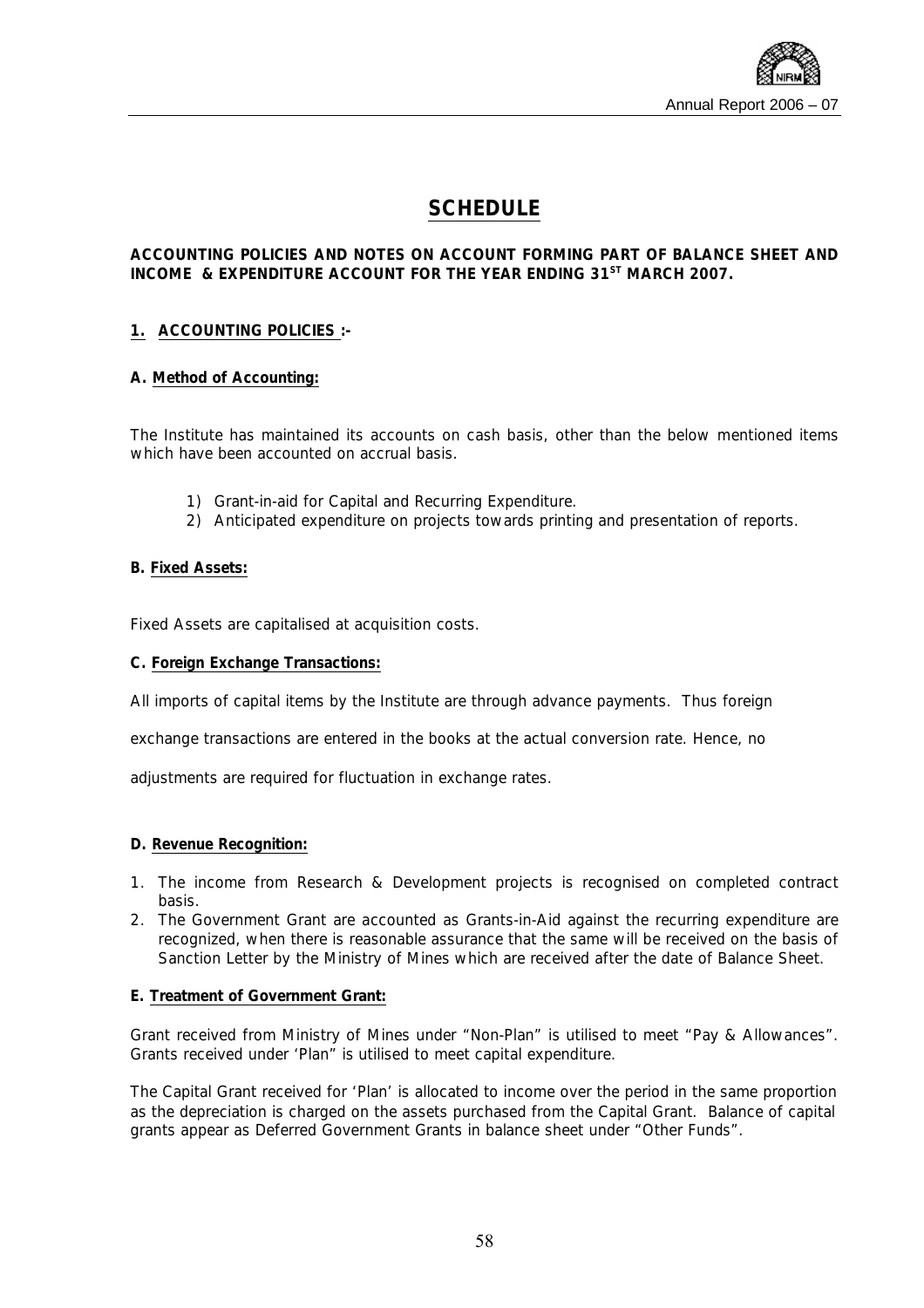

#### **F. Retirement Benefits:**

The Institute has made arrangement with Life Insurance Corporation of India for payment of gratuity under the Cash Accumulation Group Gratuity Scheme. The premium paid under this head is charged to "Pay & Allowances".

Regarding Provident Fund accumulation, this Institute has been enrolled with the Employees Provident Fund Organization, Bangalore. The Institute's contribution towards the Provident Fund is charged to "Pay & Allowances".

#### **G. Depreciation:**

Depreciation is charged on straight-line basis as per the method specified by the Government of India, Department of Economic Affairs vide their letter No.4/24/63-GS dated 27<sup>th</sup> September 1968.

As per this letter, depreciation on additions to Fixed Assets during the year has to be charged at full rate if they are put into use before  $30<sup>th</sup>$  September, at half of the rate, if they are put into use between 1<sup>st</sup> October and 31<sup>st</sup> December and at one fourth of rate, if assets are put to use after 31<sup>st</sup> December of the relevant financial year. Upto 1998-99, the one-fourth rate of depreciation for assets put to use for less than three months was not implemented. This has been followed from 1999-2000 onwards.

#### **2. NOTES ON ACCOUNTS: -**

- 1. Capital Reserve represents value of assets transferred free of cost by BGML during 1988- 89.
- 2. (a) The land on which the properties transferred during the year 1988-89 by BGML to the Institute has been retained in BGML books, subject to obtaining the direction from the Government of India, on the transfer of land and other formalities. As the Conveyance Deed for transfer of land and building to the Institute could not be executed, the Governing Body has approved the proposal for entering into lease agreement, instead. Necessary adjustments in the accounts if required will be done on execution of lease agreement.
- 3. The approval of the Central Government that the Institute is a notified association for carrying on Research and Development activities under the section 35(1)(ii) of the Income Tax Act 1961, read with rule 6 of the Income Tax Rules 1962, was up to  $31<sup>st</sup>$  March 2005. The application for renewal of the same has been submitted to the Income Tax Department and in under active consideration.
- 4. Provision for purchases of Capital equipments/assets have been made in the books of accounts for 2006-07, since a definite liability has arisen before the close of the financial year due to issue of purchase orders after completion of the detailed tendering process.
- 5. A departmental enquiry on the misappropriation of funds has been instituted by the Competent Authority of the institute and the criminal case relating to the misappropriation is also under process with the central investigating agency.
- 6. It is the normal practice of the Institute to charge off the expenses of manpower component of respective S&T projects and transfer to a pool account of NIRM to meet out shortfall in "Pay & Allowances " and other expenses.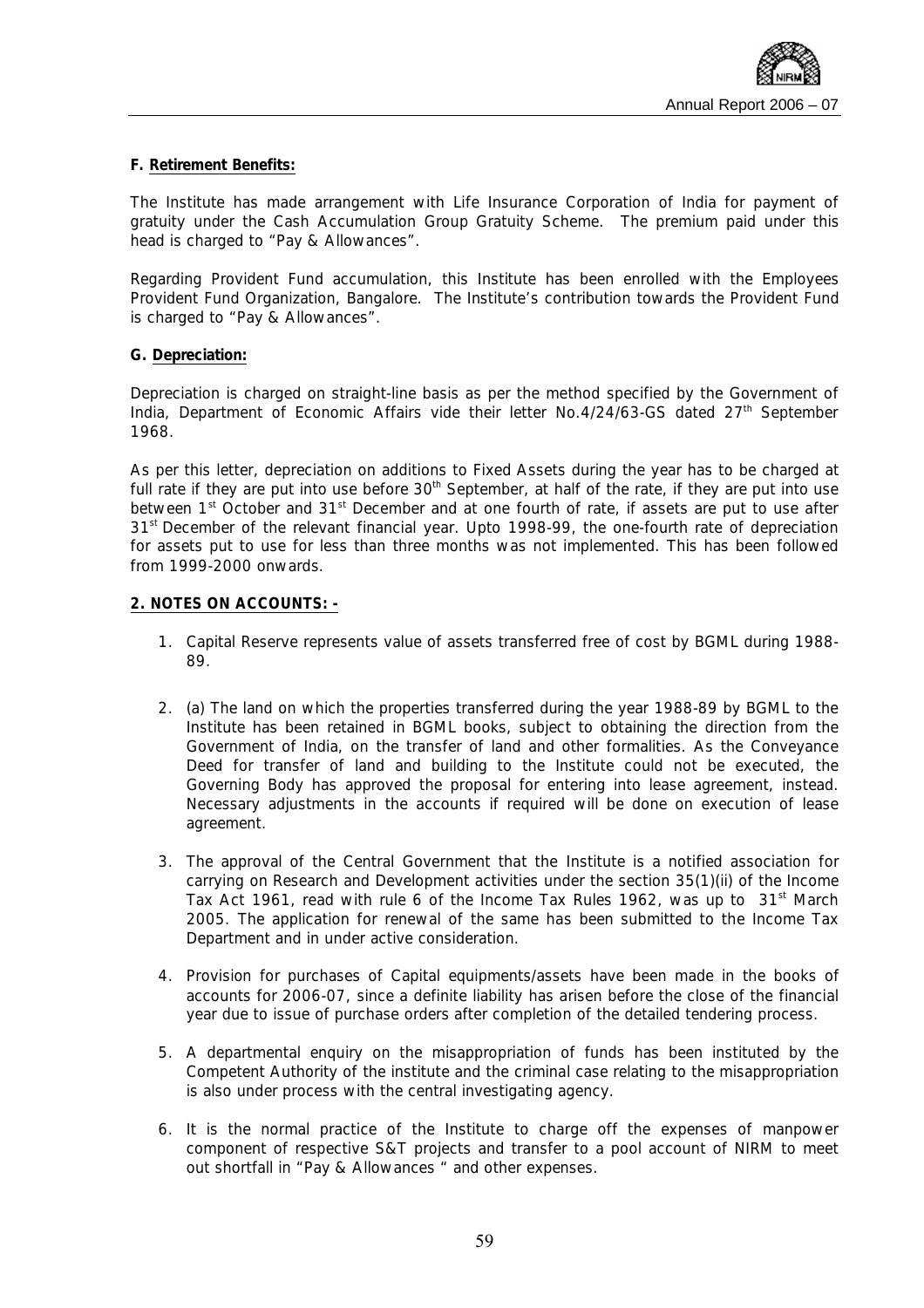- 7. The balances of parties' account are subject to confirmation.
- 8. The previous year figures have been re-grouped, re-classified or renamed wherever necessary to confirm with the current year presentation.
- 9. The figures pre-fixed with the  $(+)$  or  $(.)$  under the column head "Variation during the year" in Balance Sheet as on 31-3-2007 represents the transaction carried out during the year including the value for written off adjustments and corrections.

 $Sd$ - (BIJU MATHEW) (V.P.MISHRA) Finance & Accounts Officer Director

 Sd/- ( A. K. Ghose ) Member

> Refer our report of even date For G R S M & ASSOCIATES Chartered Accountants

 Sd/- Place: Bangalore (GOPALKRISHNA HEGDE)

Date:  $27^{\text{th}}$  April 2007 Partner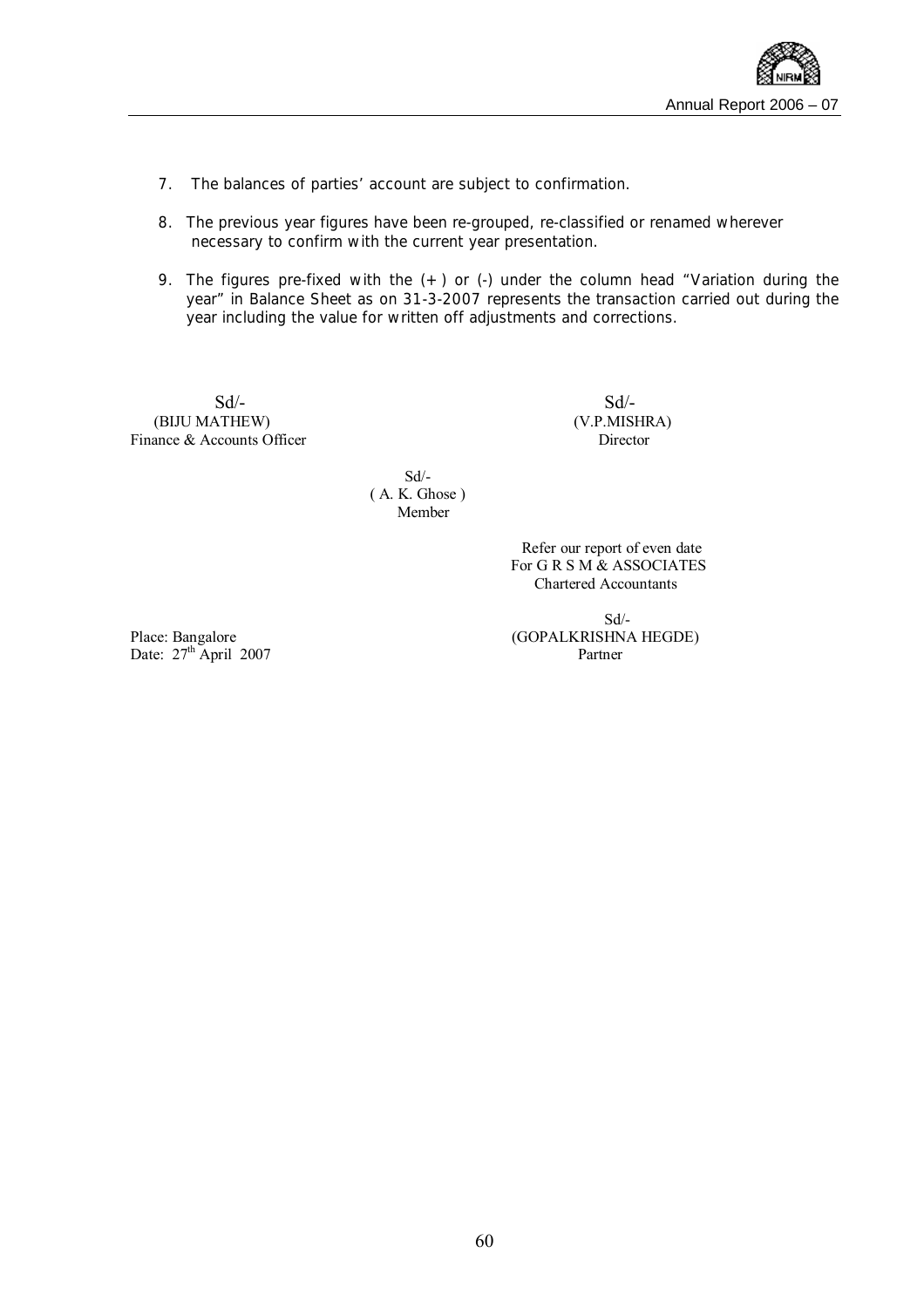

# **ANNEXURE**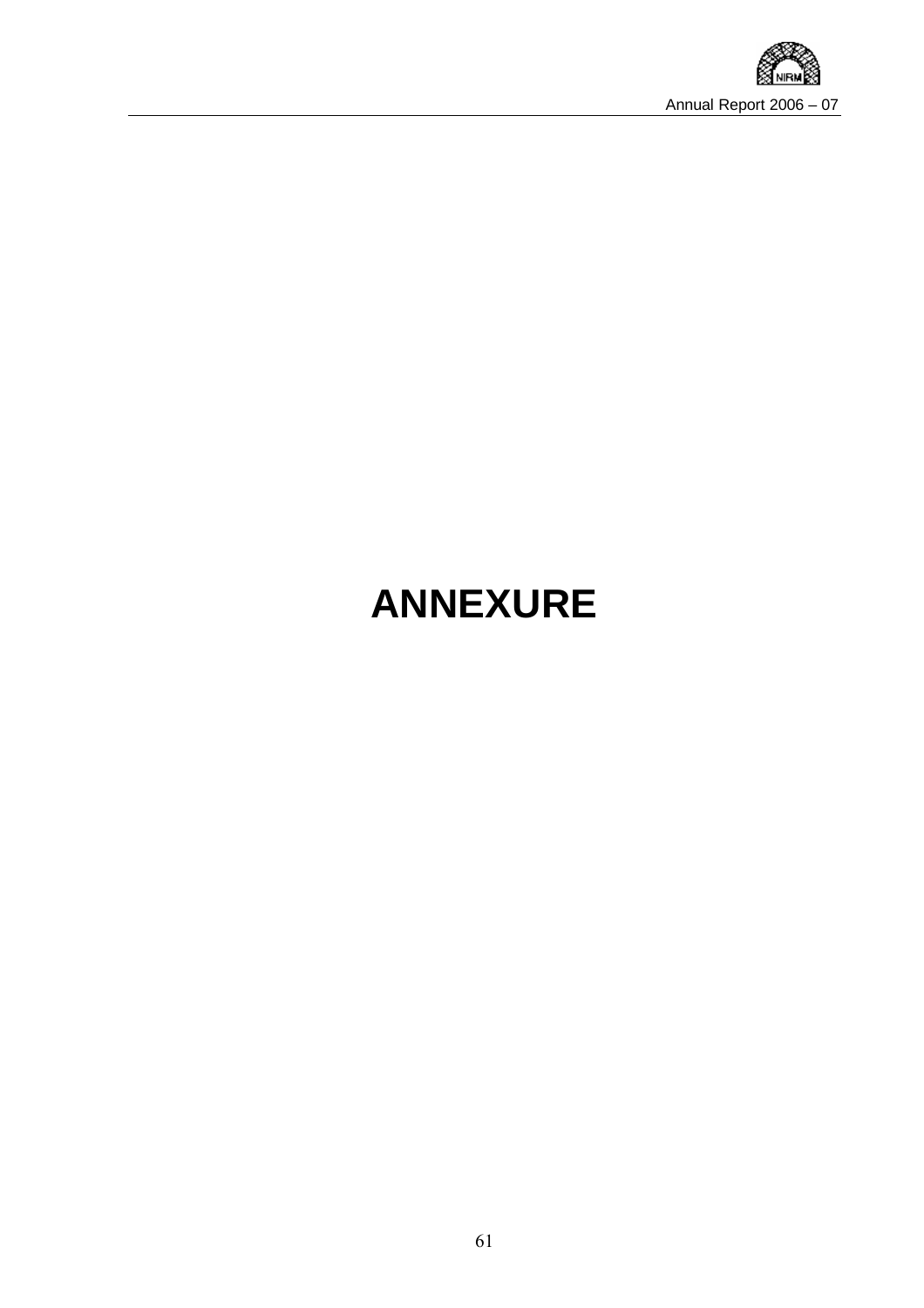

### **Appendix - 1**

## **Organizational Chart of NIRM**

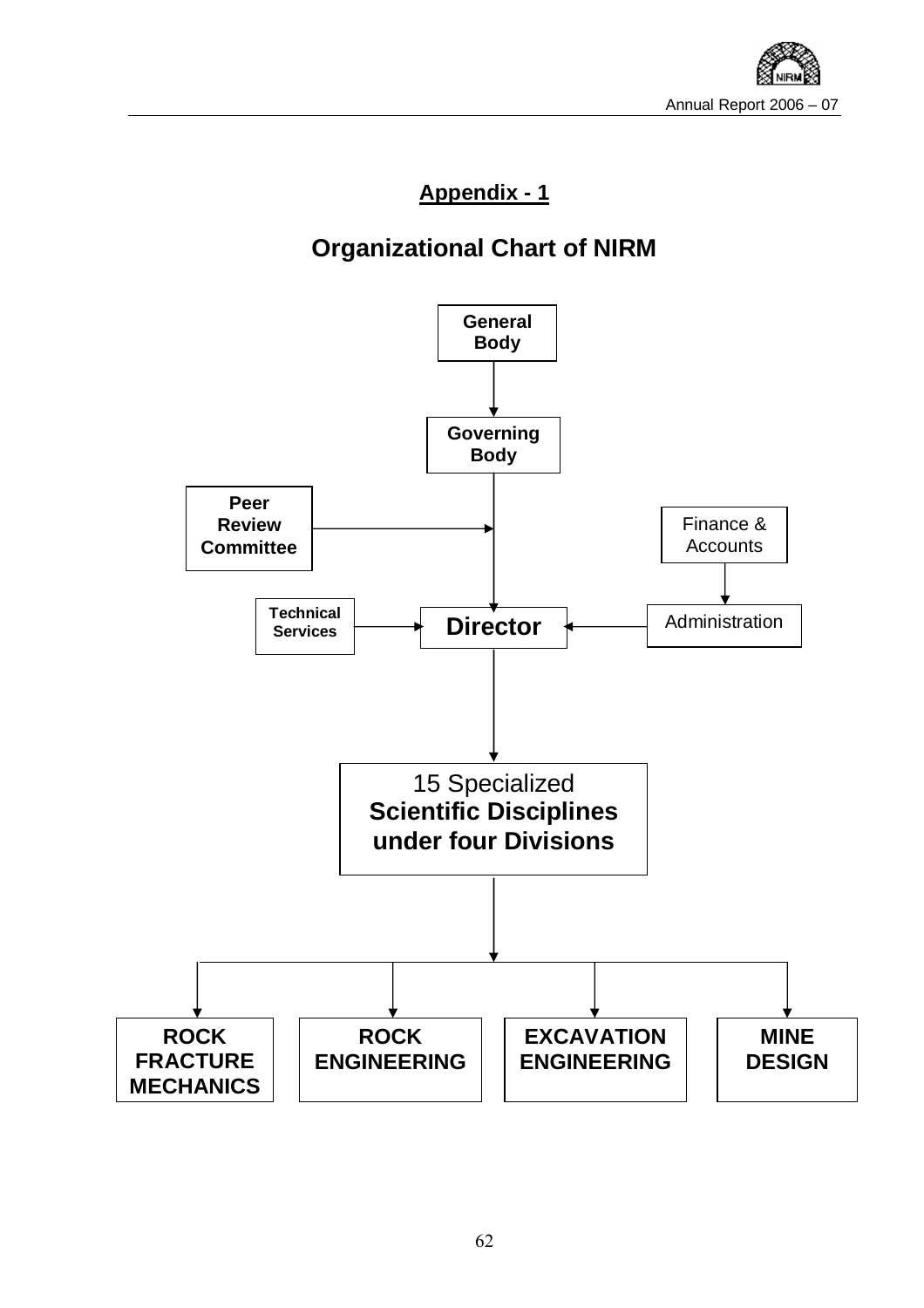

### **Appendix - 2**

### **Members of the General Body**

#### **Chairman**

Sri J P Singh, IAS Secretary to the Government of India Department of Mines Ministry of Coal & Mines 3<sup>rd</sup> Floor, A Wing, Room no. 320 Shastri Bhawan, Dr Rajendra Prasad Road NEW DELHI – 110 001

#### **Members**

Addl. Secretary to the Govt. of India Department of Mines Ministry of Coal & Mines 3<sup>rd</sup> Floor, A Wing, Room No. 326 Shastri Bhawan, Dr Rajendra Prasad Road NEW DELHI – 110 001

Sri Deepak Srivastava Director (Technical) Department of Mines Ministry of Coal & Mines 3<sup>rd</sup> Floor, D wing, Room No. 311 Shastri Bhawan Dr Rajendra Prasad Road NEW DELHI – 110 001

Sri K P Lal Advisor (TPPC) Ministry of Mines CGO Complex, Block 11 (Eleven) 5th Floor, Lodhi Road NEW DELHI – 110 003

Sri S K Das Member (D&R) Central Water Commission Room no. 401(S) Seva Bhawan, R K Puram NEW DELHI – 110 066

Sri Sujit Gulati, IAS Jt. Secretary & Financial Advisor Department of Mines Ministry of Coal & Mines 3<sup>rd</sup> Floor, A Wing, Room No. 321 Shastri Bhawan, Dr Rajendra Prasad Road NEW DELHI – 110 001

Sri B Bhattacharjee Director General of Mines Safety Directorate General of Mines Safety DHANBAD ─ 826 001 **Jharkhand** 

Dr A K Srivastava **Director** National Institute of Miners' Health JNARDDC Campus, Opp. Wadi Police Stn Amravati Road, Wadi NAGPUR – 440 023

Mrs Sudha Anchlia, IAS Chairperson-cum-Managing Director Gujarat Mineral Dev. Corp. Ltd. Khanij Bhavan, 132 ft Ring Road Near University Ground Vastrapur, AHMEDABAD - 380 052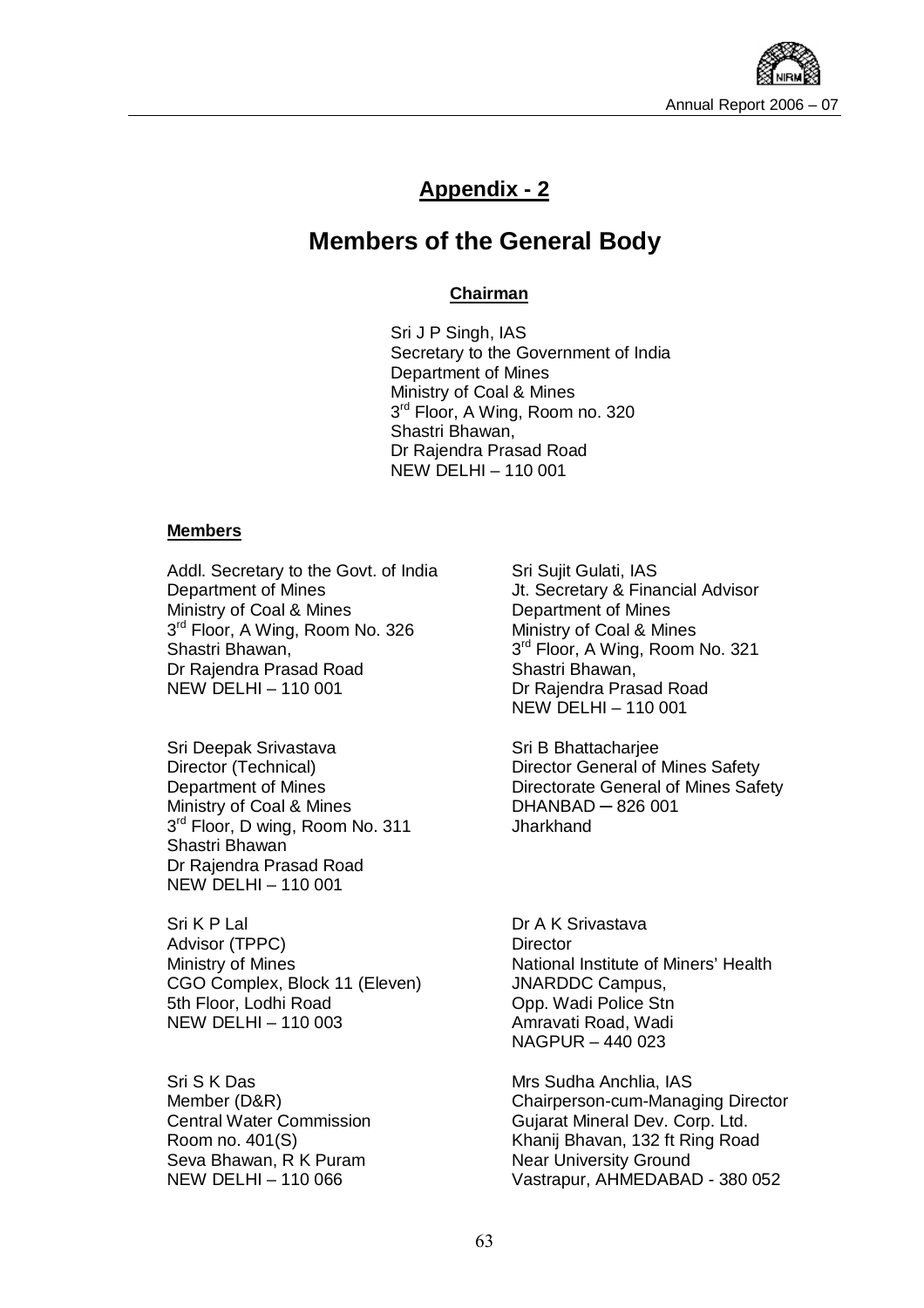

Sri K B Dubey Executive Director National Thermal Power Corp Ltd NTPC Bhawan, SCOPE Complex Core-5,  $4<sup>th</sup>$  Floor 7 Industrial Area, Lodhi Road NEW DELHI – 110 003

Sri Ravi Shanker Retd. Director General, Geological Survey of India B-5, Sector K Aligunj LUCKNOW - 226 020

Sri B K P Sinha 1/15, HIG Rajasthan Housing Board Colony Govardhan Vilas UDAIPUR – 313 001

Secretary (Non-Member)

Mr A N Nagarajan Scientist, Technical Services Division National Institute of Rock Mechanics Champion Reefs KOLAR GOLD FIELDS – 563 117

Sri I D Paswan Director (Mines) Ministry of Mines & Geology Govt. of Jharkhand, Nepal House, Doranda RANCHI (Jharkhand)

Prof A K Ghose Apartment No.3B 104, Regent Estate KOLKATA – 700 092 West Bengal

**Director** National Institute of Rock Mechanics Champion Reefs KOLAR GOLD FIELDS – 563 117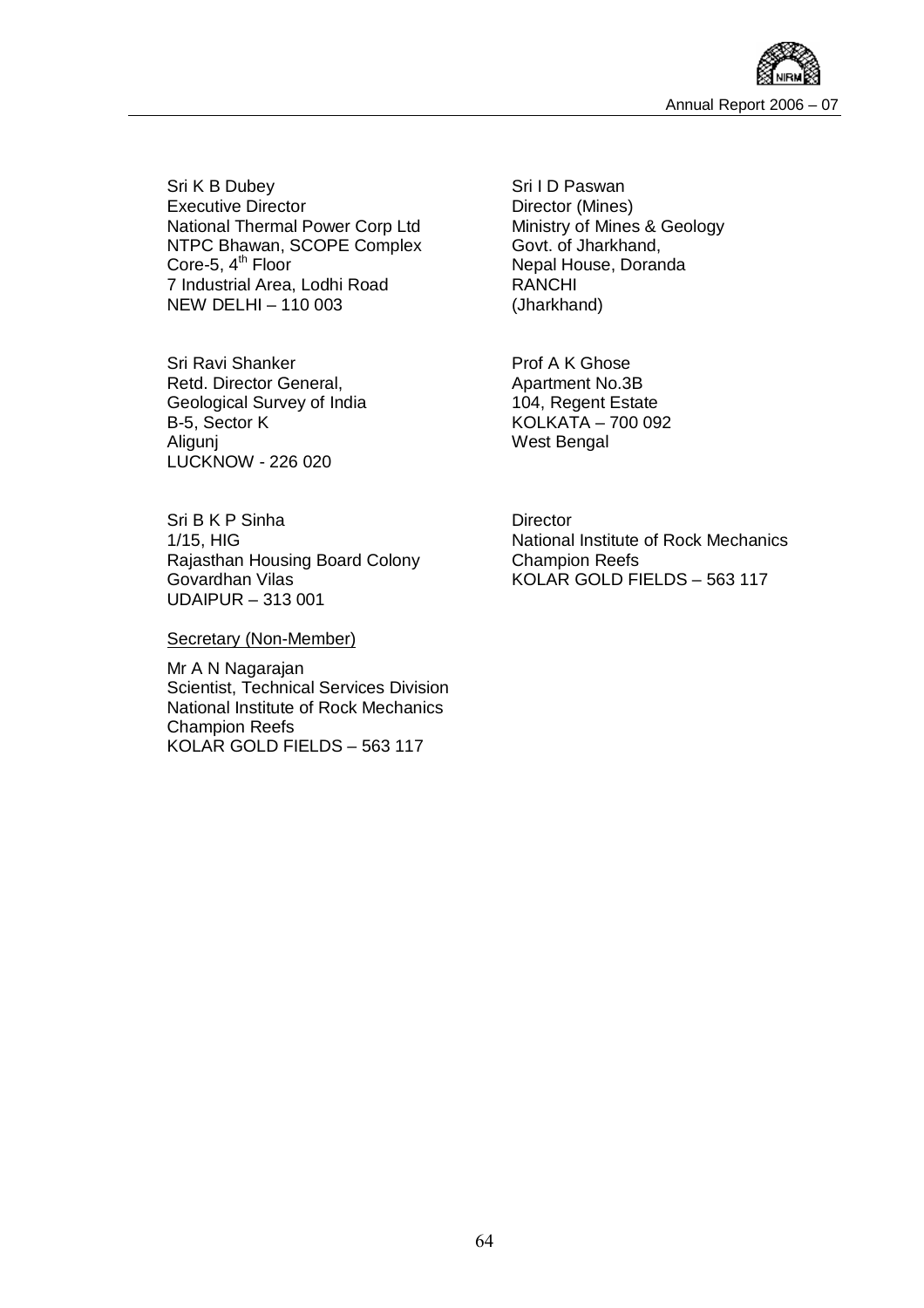

### **Appendix - 3**

### **Members of the Governing Body**

#### **Chairman**

Sri J P Singh, IAS Secretary to the Government of India Department of Mines Ministry of Coal & Mines 3<sup>rd</sup> Floor, A Wing, Room no. 320 Shastri Bhawan, Dr Rajendra Prasad Road NEW DELHI – 110 001

#### **Members**

Addl. Secretary to the Govt. of India Department of Mines Ministry of Coal & Mines 3<sup>rd</sup> Floor, A Wing, Room No. 326 Shastri Bhawan, Dr Rajendra Prasad Road NEW DELHI – 110 001

Sri Deepak Srivastava Director (Technical) Department of Mines Ministry of Coal & Mines 3rd Floor, D wing, Room No. 311 Shastri Bhawan Dr Rajendra Prasad Road NEW DELHI – 110 001

The Advisor (Projects) Ministry of Coal 3 rd floor, A Wing, Room no. 309 Shastri Bhawan NEW DELHI – 110 001

Sri K B Dubey Executive Director National Thermal Power Corp Ltd NTPC Bhawan, SCOPE Complex Core-5,  $4<sup>th</sup>$  Floor 7 Industrial Area, Lodhi Road NEW DELHI – 110 003

Sri Sujit Gulati, IAS

Jt. Secretary & Financial Advisor Department of Mines Ministry of Coal & Mines 3<sup>rd</sup> Floor, A Wing, Room No. 321 Shastri Bhawan, Dr Rajendra Prasad Road NEW DELHI – 110 001

The Controller General Indian Bureau of Mines Indira Bhavan, Civil Lines NAGPUR - 440 001

Dr S Sengupta Dy. Director General (PPM) - CHQ Geological Survey of India 27, Jawaharlal Nehru Road KOLKATA – 700 016

Sri I D Paswan Director (Mines) Ministry of Mines & Geology Govt. of Jharkhand, Nepal House, Doranda RANCHI JHARKHAND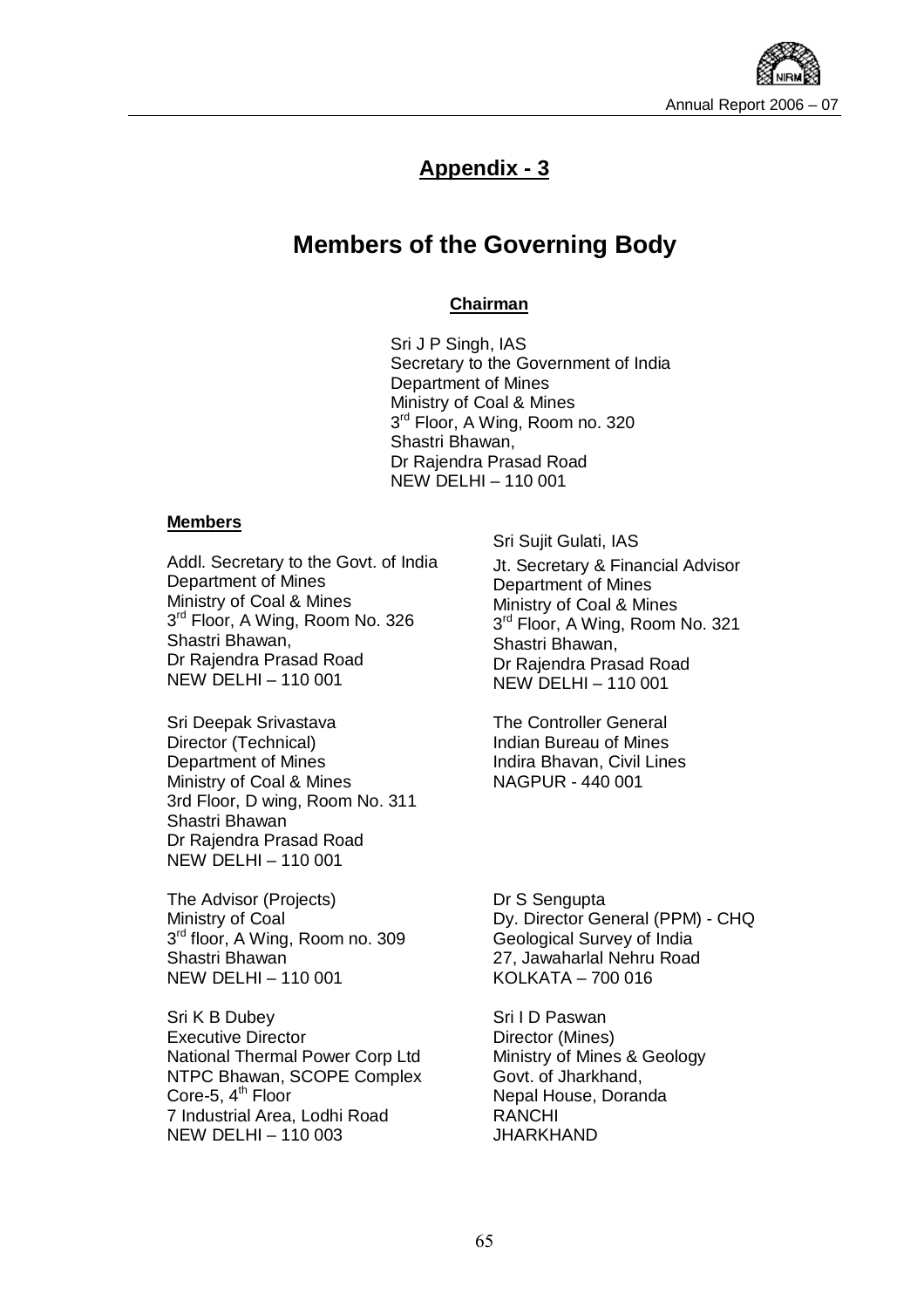

Sri Ravi Shanker Retd. Director General, Geological Survey of India B-5, Sector K Aligunj LUCKNOW - 226 020

Sri B K P Sinha 1/15, HIG Rajasthan Housing Board Colony Govardhan Vilas UDAIPUR – 313 001

Prof A K Ghose Apartment No.3B 104, Regent Estate KOLKATA – 700 092 West Bengal

**Director** National Institute of Rock Mechanics Champion Reefs KOLAR GOLD FIELDS – 563 117

*Secretary (Non-Member)* 

Mr A N Nagarajan Scientist, Technical Services Division National Institute of Rock Mechanics Champion Reefs KOLAR GOLD FIELDS – 563 117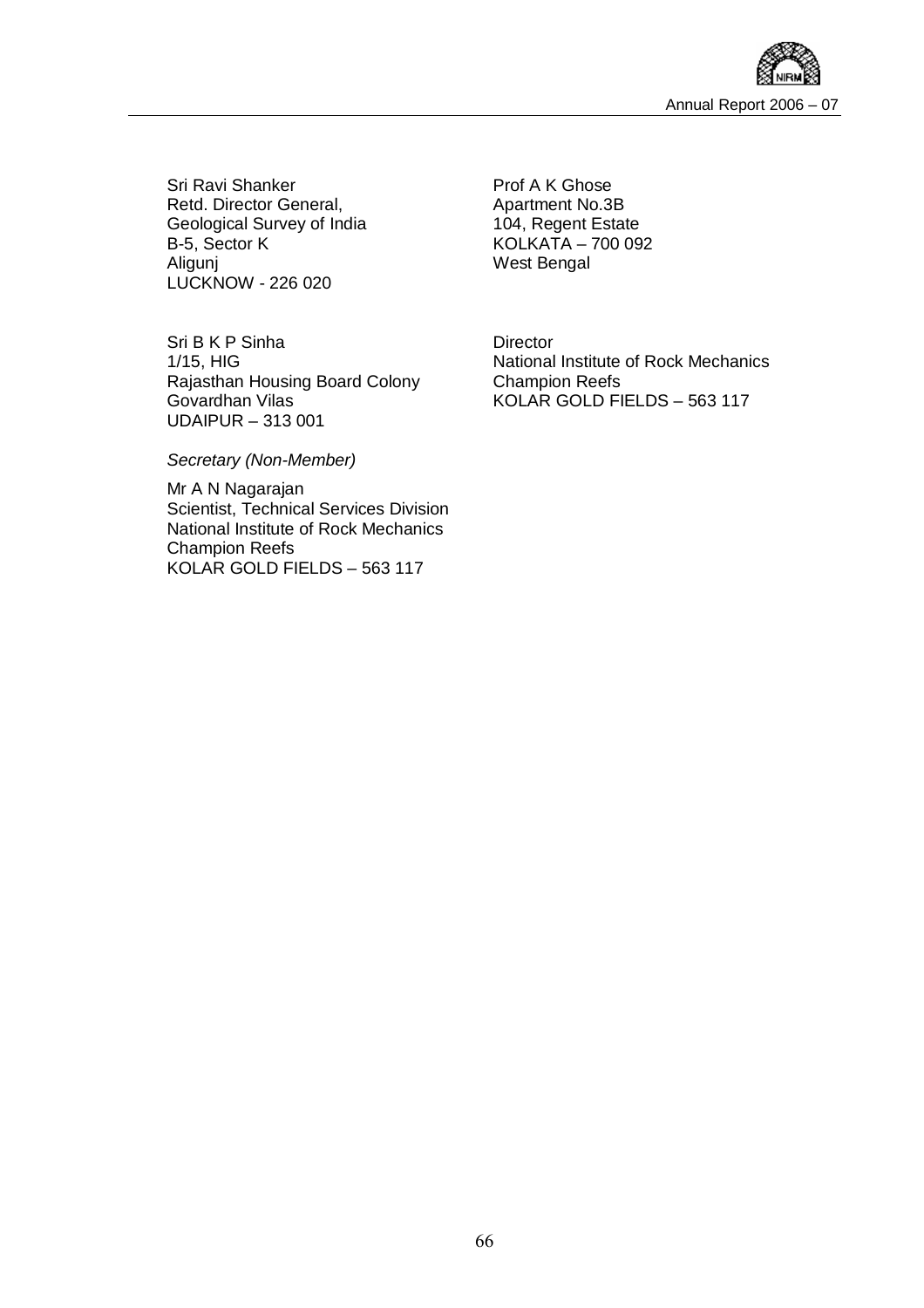

### **Appendix - 4**

### **Members of the Peer Review Committee**

#### **Chairman**

Sri Ravi Shanker Director General (Retd.) Geological Survey of India B-5, Sector K Aligunj LUCKNOW - 226 020

#### **Members**

Dr JL Jethwa St-403, Shewalkar Towers Daga Layout North Ambazari Road NAGPUR - 440 010

Dr AK Sinha Director of Mines Safety (S&T) Directorate General of Mines Safety DHANBAD - 826 001 **Jharkhand** 

Sri AK Chowdhury Head of the Department (S&T) Central Mine Plg & Design Instt Ltd Kanke Road RANCHI - 834 008 **Jharkhand** 

Sri SK Das Member (D&R) Central Water Commission Room no. 401 (S) Seva Bhawan, RK Puram NEW DELHI – 110 066

#### **Represented by :**

Sri Rajan Nair Chief Engineer, Monitoring (S) CWC, Jala Soudha; H M T BANGALORE – 560 031

#### **Secretary (Non-Member)**

Mr AN Nagarajan Scientist, Technical Services Division National Institute of Rock Mechanics KOLAR GOLD FIELDS – 563 117

#### **Alternate Chairman / Member**

Prof AK Ghose Apartment No. 3B 104, Regent Estate KOLKATA – 700 092 West Bengal

Sri BKP Sinha 1/15, HIG Rajasthan Housing Board Colony Govardhan Vilas UDAIPUR – 313 001

The Controller of Mines (CZ) Indian Bureau of Mines Indira Bhawan, Civil Lines NAGPUR - 440 001

#### **Alternate Member**

Prof M Jawed Department of Mining Engineering Indian School of Mines DHANBAD -826 004 Jharkhand

#### **Alternate Member**

Prof BK Raghu Prasad Chairman Department of Civil Engineering Indian Institute of Science BANGALORE - 560 012

**Director** National Institute of Rock Mechanics KOLAR GOLD FILEDS - 563 117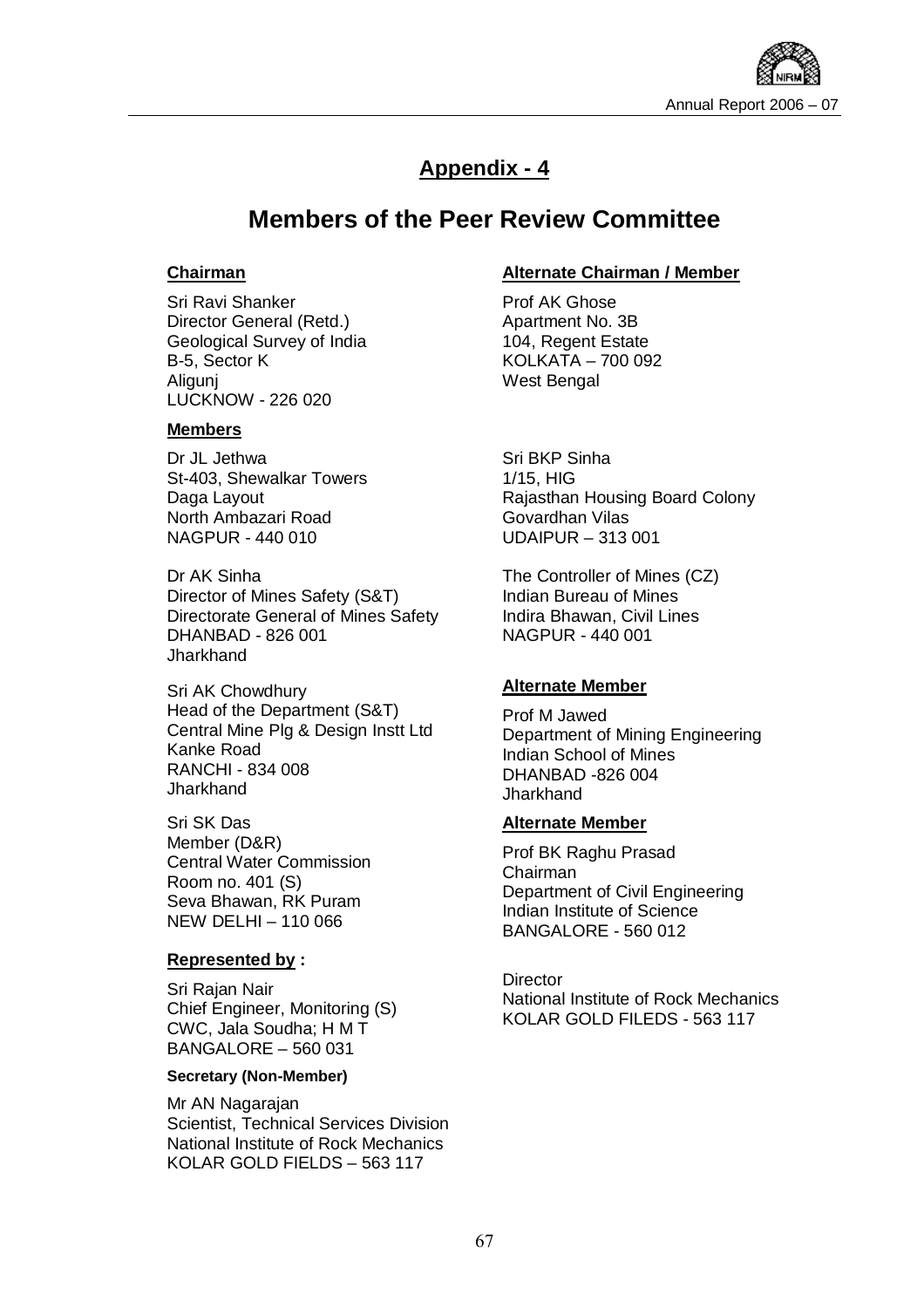

### **Appendix - 5**

## **List of Projects**

### **Science & Technology Projects**

| SI.no. | Title of the project                                                                                       | <b>Funding Agency</b>             | <b>Status</b> |
|--------|------------------------------------------------------------------------------------------------------------|-----------------------------------|---------------|
| 1      | <b>Pillar Parameters for Steep Seams</b>                                                                   | Ministry of Coal                  | Completed     |
| 2      | Data Bank for Monitoring Results                                                                           | <b>NIRM</b>                       | Completed     |
| 3      | <b>Longwall Caveability Studies</b><br>[ CMRI - NIRM - ISM collaborative<br>project 1                      | Ministry of Coal                  | On-going      |
| 4      | Extraction of Rectangular Pillars in a<br>Highly Inclined Seam at KTK-5 Incline                            | <b>NIRM</b>                       | On-going      |
| 5      | <b>Study on Blasting Dust Management</b><br>System in an Opencast Coal Mine                                | Ministry of Coal                  | On-going      |
| 6      | Upgrading the Operation of Broad-<br>band/Seismological Observatories in the<br>Peninsular Shield of India | Dept of Science and<br>Technology | On-going      |

### **Industry Sponsored Projects**

### **Non-coal mines**

| SI.no.         | Title of the project                                                                           | <b>Sponsor</b>                                            | <b>Status</b> |
|----------------|------------------------------------------------------------------------------------------------|-----------------------------------------------------------|---------------|
| 1              | Stability analysis of land slide<br>area of Varnavat Parvat                                    | <b>Tehri Hydro Electric</b><br>Development<br>Corporation | Completed     |
| $\overline{2}$ | Analysis of instr. data of M/c Hall<br>& DC at NJPC                                            | <b>SJVNL</b><br>Shimla                                    | Completed     |
| 3              | Instr. monitoring and data<br>analysis of PH, TC, HRT & SS at<br>Tala $(5th$ Yr.)              | THPA, Bhutan                                              | Completed     |
| 4              | Instr. monitoring and data<br>analysis of DCs at Tala                                          | THPA, Bhutan                                              | Completed     |
| 5              | Instr. monitoring and data<br>analysis of PH Complex & DC at<br>Tala $(6th$ Yr.)               | THPA, Bhutan                                              | Completed     |
| 6              | Deformation monitoring of u/g<br>PH cavern of Sardar Sarovar<br>Project                        | SSNNL, Gujarat                                            | On-going      |
| $\overline{7}$ | Support design for tunnel of<br>Nettampadu Lift Irrigation<br>Scheme-Stage-2, at Gadwal,<br>AP | Delta Constr.,<br>Hyd'bad                                 | On-going      |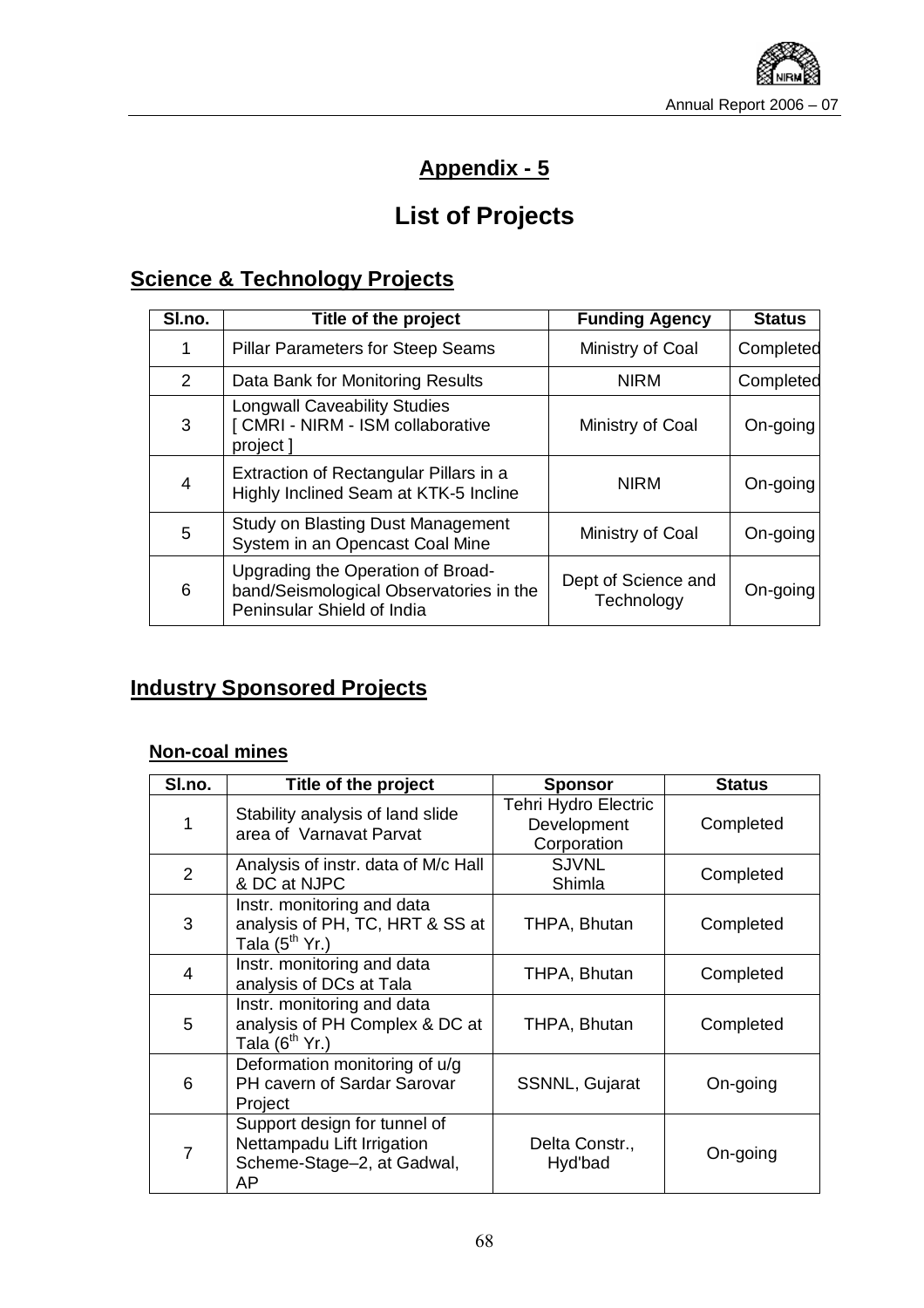

| 8  | In-situ stress up to 300 m depth<br>at Punatsangchhu HEP, Bhutan                                | <b>WAPCOS</b>                                | Completed |
|----|-------------------------------------------------------------------------------------------------|----------------------------------------------|-----------|
| 9  | In-situ stress and deformability<br>at HRT at Pala Maneri HEP,<br>Uttharanchal                  | <b>UJVNL</b>                                 | Completed |
| 10 | In-situ stress, deformability at<br>PH & SS at Pala Maneri HEP,<br>Uttharanchal                 | <b>UJVNL</b>                                 | Completed |
| 11 | Technical guidance on blasting<br>operations for excavation of u/g<br>LPG storage cavern, Vizag | LT-R                                         | Completed |
| 12 | Investigation of rock samples<br>from Anjikhad Bridge site, J&K                                 | Konkan Railways                              | Completed |
| 13 | Investigation of rock samples<br>from Chenab Bridge site, J&K                                   | Konkan Railways                              | Completed |
| 14 | Investigations on rocks from<br>Katra-Qazigund Project                                          | <b>RITES</b>                                 | Completed |
| 15 | Investigations at Tunnels T1 &<br>T2, Katra-Qazigund Line, J&K                                  | Konkan Railways                              | Completed |
| 16 | Geophysical survey between<br>Ch. 62-132 km alignment of<br><b>KTR-QZG Rail Link Project</b>    | <b>RITES</b>                                 | Completed |
| 17 | Seismic tomography along the<br>proposed diaphragm wall at<br>Teesta Stage-3 HEP, Sikkim        | <b>Erudite Engineers P</b><br>Ltd            | Completed |
| 18 | Seismic refraction survey at<br>Teesta Stage-3 HEP, N Sikkim                                    | <b>Erudite Engineers</b>                     | Completed |
| 19 | Seismic Refraction Survey at<br>Teesta Stage-6 HEP, S Sikkim                                    | Lanco Energy PL                              | Completed |
| 20 | Electrical resistivity sounding at<br>granite quarry near Madanapalli                           | Zoom Mineral Dev.<br>P Ltd                   | Completed |
| 21 | Seismic Tomography Survey at<br>pier locations of BETL, B'lore                                  | <b>B'lore Elevated</b><br><b>Tollway Ltd</b> | Completed |

### **Coal Mines**

| SI.no.         | Title of the project                            | sponsor      | <b>Status</b> |
|----------------|-------------------------------------------------|--------------|---------------|
|                | Longwall monitoring at GDK-<br>10A              | <b>SCCL</b>  | Completed     |
| $\overline{2}$ | Monitoring of BG panel-1 at<br>Yellandu         | <b>SCCL</b>  | Completed     |
| 3              | Monitoring of BG panel-5 at<br>VK-7 Incline     | <b>SCCL</b>  | Completed     |
| $\overline{4}$ | Monitoring of excavations at<br>Larji - Phase-3 | <b>HPSEB</b> | Completed     |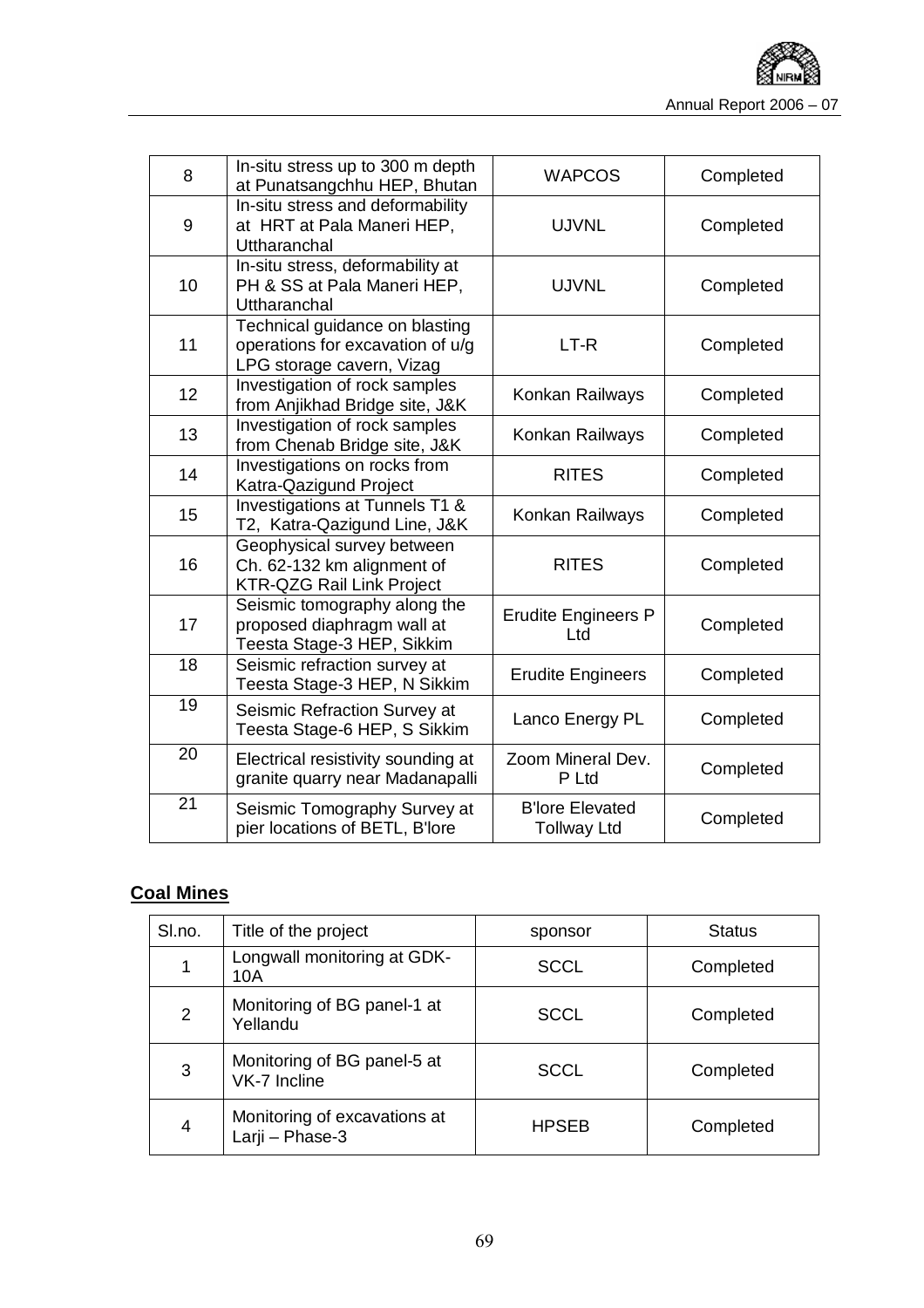

| 5 | Monitoring of widestall panel-2<br>at GDK-8A            | <b>SCCL</b> | Completed |
|---|---------------------------------------------------------|-------------|-----------|
| 6 | Monitoring in CMP-1, VK-7<br>incline                    | <b>SCCL</b> | Completed |
| 7 | Geological mapping at Vizag<br>$u/g$ LPG cavern - extn. | L&T         | Completed |
| 8 | Support design at KTK-2,3&6<br>inclines, Bhupalpalli    | <b>SCCL</b> | On-going  |
| 9 | Rhombus pillars at KTK-1,5&8<br>inclines, Bhupalpalli   | <b>SCCL</b> | On-going  |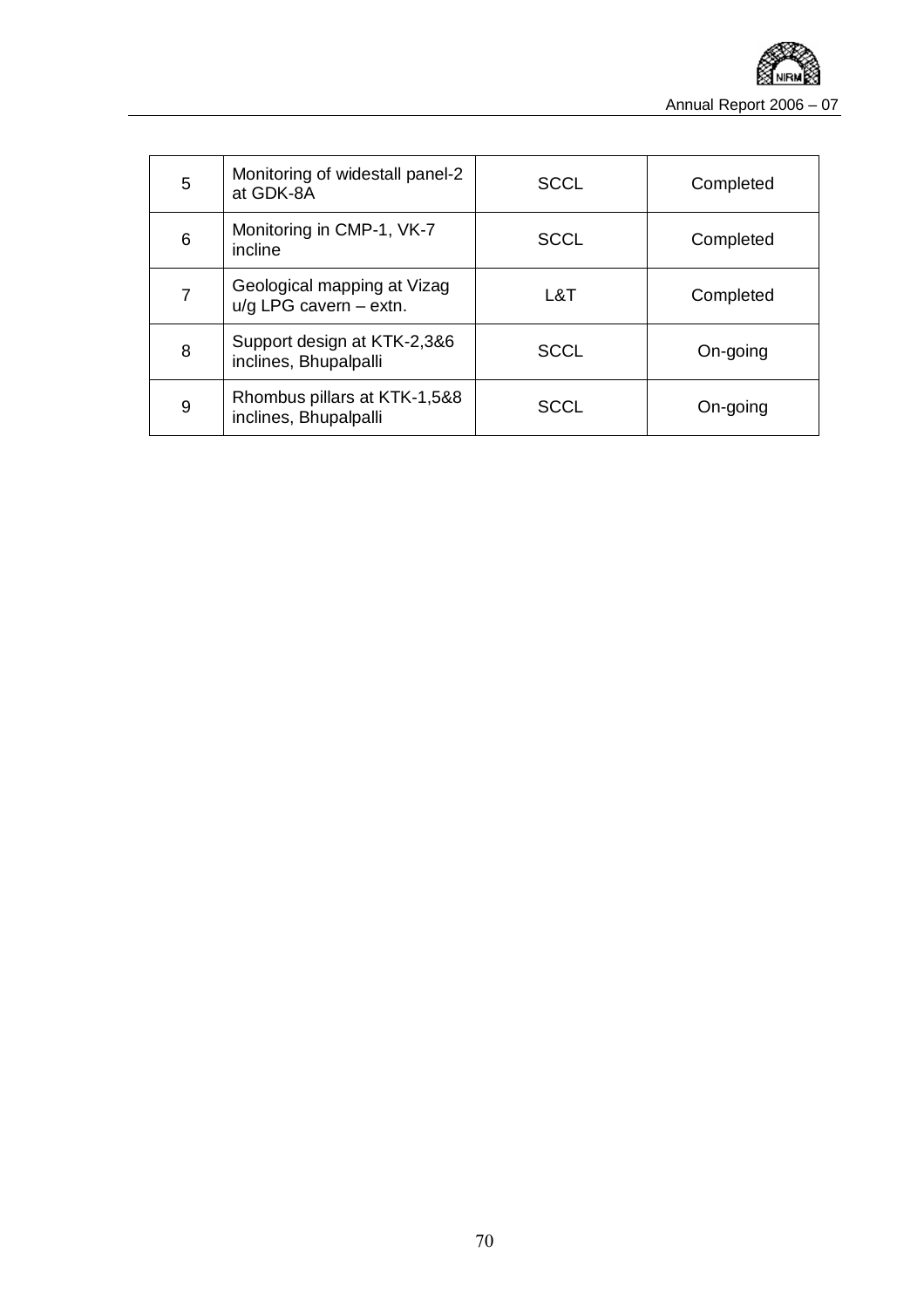

#### **Appendix - 6**

## **List of Research Papers**

S. Roy, G. R. Adhikari and R. N. Gupta, Use of Gold Mill Tailings in Making Bricks – A Feasibility Study, Journal of Waste Management & Research, London, Sage publication (in press)

G. M. Nagaraja Rao and S. Jayanthu, Electromagnetic Method of Testing the Wire Rope Visa-vis Calibration of Defects ,Proc. National Seminar on Non-Destructive Evaluation Dec. 7 - 9, 2006, Hyderabad

G. R. Adhikari, H. S. Venkatesh, A. I. Theresraj, R. Balachander and R. N. Gupta, "Maximising the yield of armourstone from Aligade quarry, Seabird project", Journal of Visfotak – Explosives Safety & Technology Society, Vol.1, No. 1, December 2006, pp.19-24

R. Balachander and A. I.Theresraj, "Controlled blasting for excavation of rock in small hydel projects – Case studies", Mining Engineers Journal, Vol. 8, No. 2, September 2006, pp. 9 - 17

A. I. Theresraj and R. Balachander, "Blast design to control ground vibration at the toe of a flood protection bund at an opencast coal mine", Mining Engineers Journal, Vol. 8, No. 1, August 2006, pp. 22-26

P. C. Jha, V. R. Balasubramaniam, N. Sandeep, Y. V. Sivaram and R.N. Gupta, "Application of GPR survey for foundation evaluation studies – a case study with oil storage tank", 11<sup>th</sup> International Conference on Ground Penetrating Radar, June 19-22, 2006,Columbus, Ohio

S. Roy, S. Air Pollution Dispersion Model for a Point Source, Mining Engineer's Journal, Vol. 7, No. 11, June, 2006, pp. 15-21

M. K. Ghose, and S. Roy, Contribution of Small-Scale Mining to Employment, Development and Sustainability – An Indian Scenario, Journal of Environment, Development and Sustainability, Published by Springer, Netherlands, 2006.

Rajan Babu, A and Gupta, R.N "Scientific quarrying for enhanced production and cost reduction" Stona 2006, Souvenir, Bangalore

Rajan Babu, A and Gupta, R.N "Risk Associated with Dimensional Stone Granite quarrying in Indian Conditions" International conference on Global Stone Technology Forum, Jaipur, 2006

Sripad, Sudhakar. K., R.N. Gupta, Rajbal Singh and R.N. Khazanchi "Instrumentation at Head Race Tunnel under Adverse Geological conditions" International Symposium on Rock Mechanics, 4<sup>th</sup> Asian Rock Mechanics Symposium, 8-10 November, 2006, Singapore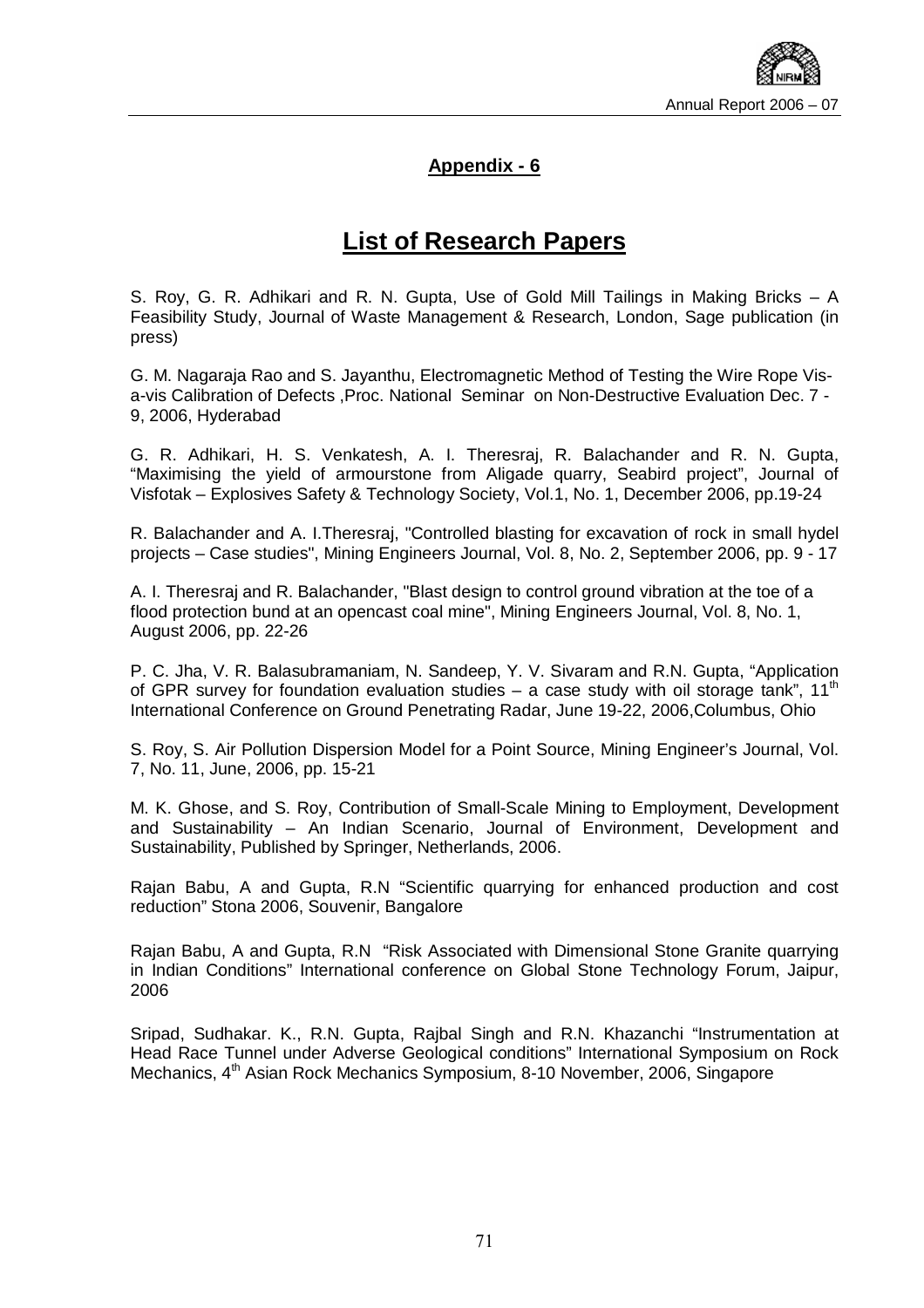

G D Raju, S. Gangadhara, H S Venkatesh and R Venugopala Rao, "Design of supports for an underground power house cavern using distinct element code", National Conference on Civil Engineering Advances and Challenges, Ambala, India, 2006

G. R. Adhikari, N.K. Jain, S. Roy, A. I. Theresraj, R. Balachander, H.S. Venkatesh and R. N. Gupta, "Control measures for ground vibration induced by blasting at coal mines and assessment of damage to surface structures", Journal of Rock Mechanics and Tunnelling Technology, Vol. 12, No. 1, 2006, pp. 4-19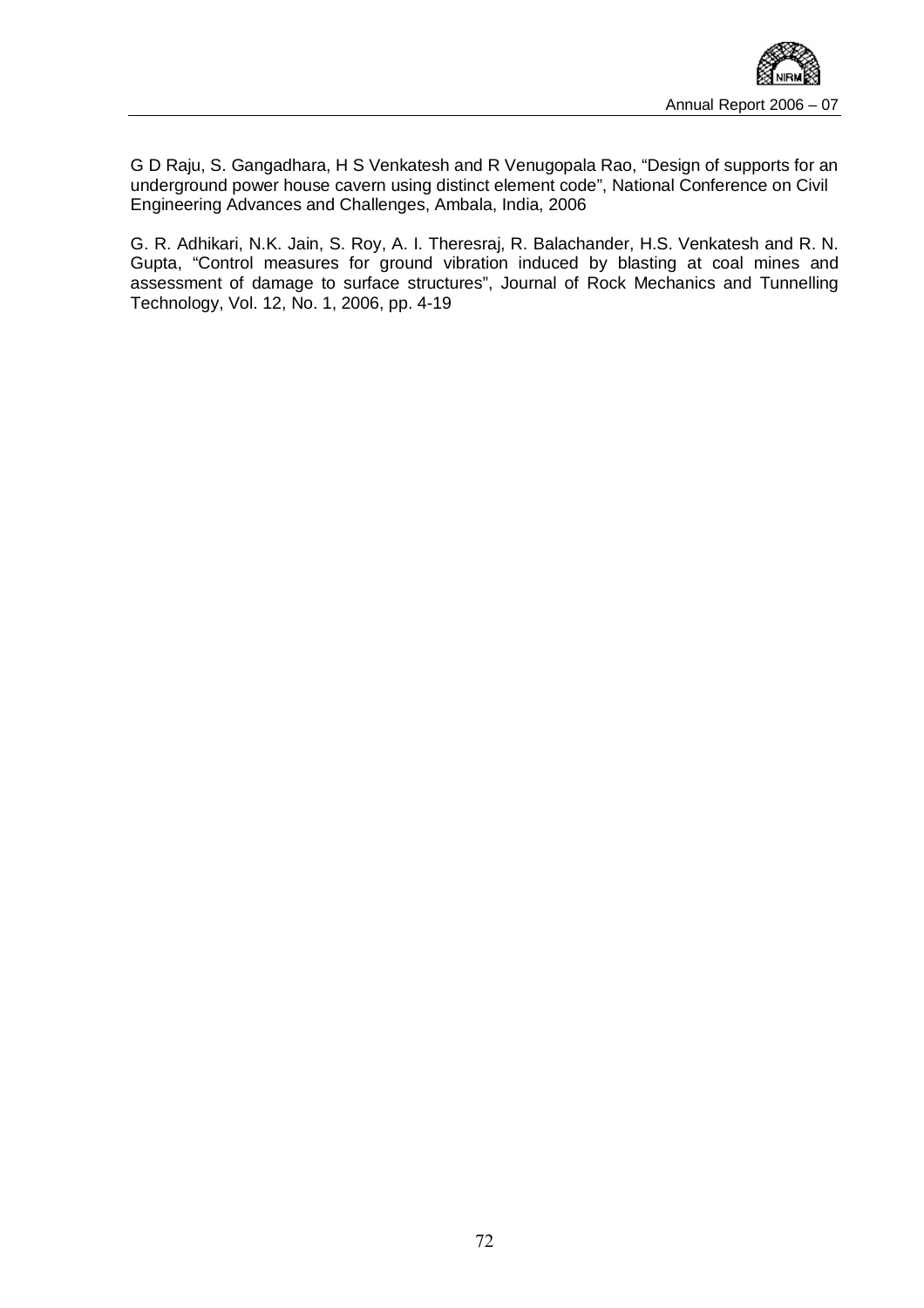

#### **Appendix - 7**

## **News Letter**

Mr. Sripad attended International training course on "Computational Geotechnics", February 21-23, 2007 at IIT, Madras, Chennai.

Mr. V. R. Balasubramaniam attended International training course on "Computational Geotechnics", February 21-23, 2007 at IIT, Madras, Chennai.

Dr. P. C. Jha delivered a lecture on "Application of Ground Penetrating Radar on mapping water logged workings" at CMPDI, Ranchi on November 30, 2006.

Mr. Atul Gandhe, guided two B Tech projects as an external guide for the final year students of Mining Engineering Department of Golden Valley Institute of Technology, VTU on *Influence of ground water on the stability of slopes in opencast iron ore mines, Optimum design of induced blasting in blasting gallery method.* 

Mr. A. Rajan Babu is nominated as Member, Editorial Board of *Stonedge*, Journal on Indian Dimensional stone Industry.

Mr. A. Rajan Babu is nominated as Member, Governing Board of the Stone Crafts Foundation, Jaipur, Ministry of Textiles, Government of India.

Mr. A. Rajan Babu participated in the  $7<sup>th</sup>$  International Granite and Stone fair Stona'2006 at Bangalore.

Dr. C. Srinivasan, participated in a short term course on Strong Motion Instruments:Processing and use of its data organized by Department of Earthquake Engineering, Indian Institute of Technology, Roorkee, 21-26 August, 2006.

Dr. C. Srinivasan guided one lecturer for the degree Master of Philosophy from Bharatidasan University, Tamil Nadu on the subject "The Source location of rockbursts in the mines of Kolar Gold Fields".

Dr. C. Srinivasan delivered a lecture on Technology Day (May 11, 2006) at R&D Division of BEML, Kolar Gold Fields on " Tsunami Warning System".

Dr. C. Srinivasan, attended National Workshop on the Right to Information Act, 2005 conducted by Institute of Public Administration, Bangalore.16-17 March, 2007.

Dr. H.S. Venkatesh attended the seminar on "Infrastructure for mining industry in Karnakata" on 01-09-2006 at Bangalore, organised by MEAI and Department of Mines & Geology.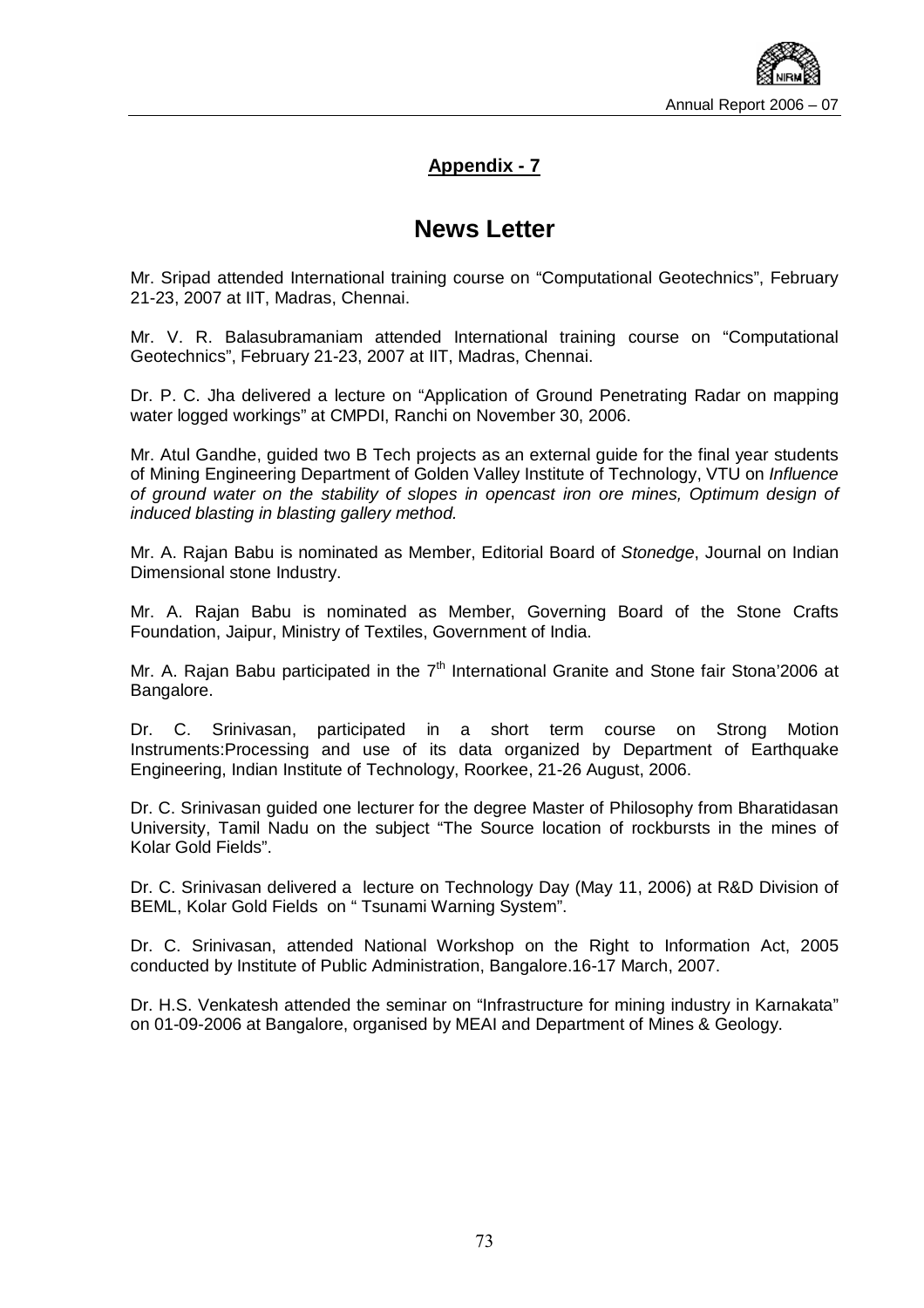

### **Appendix - 8**

# **Distinguished Visitors to the Institute**

- 1 Sri RH Khwaja Chairman & Managing Director Singareni Collieries Company Ltd. Hyderabad – 500 005
- 3 Prof AK Ghose Member, NIRM Governing Body & NIRM PRC Formerly Director, ISM
- 5 Dr JL Jethwa Member, NIRM PRC Scientist-G (Retd.), CMRI
- 7 Sri AK Chowdhary Member, NIRM PRC HOD (S&T), CMPDIL
- 9 Sri RK Gupta Chief Executive Officer Centre for Development of Stones JAIPUR – 302 005
- 11 Sri SK Jain DGM (Geology) / Project Leader Head – Planning & Project Oil & Natural Gas Corpn. Ltd. NEW DELHI – 110 001
- 13 Mr Ashfaq Waheed Director of Mines Safety Hyderabad Region-1, DGMS
- 2 Sri Ravi Shanker Member, NIRM Governing Body & Chairman, NIRM PRC Formerly Director General, GSI
- 4 Sri BKP Sinha Member, NIRM Governing Body & NIRM PRC Formerly Director (Operations), HZL
- 6 Sri Rajan Nair Chief Engineer, Monitoring (South) Central Water Commission **Bangalore**
- 8 Sri Deepak Srivastava Director (Technical) Ministry of Mines, NEW DELHI
- 10 Sri K Mohan Reddy Suptd. of Mines, GDK-8A Incline Singareni Collieries Company Ltd. Godavarikhani 8 Incline Colony
- 12 Honourable Mr Justice Bilal Nazki Chief Justice High Court of Andhra Pradesh Hyderabad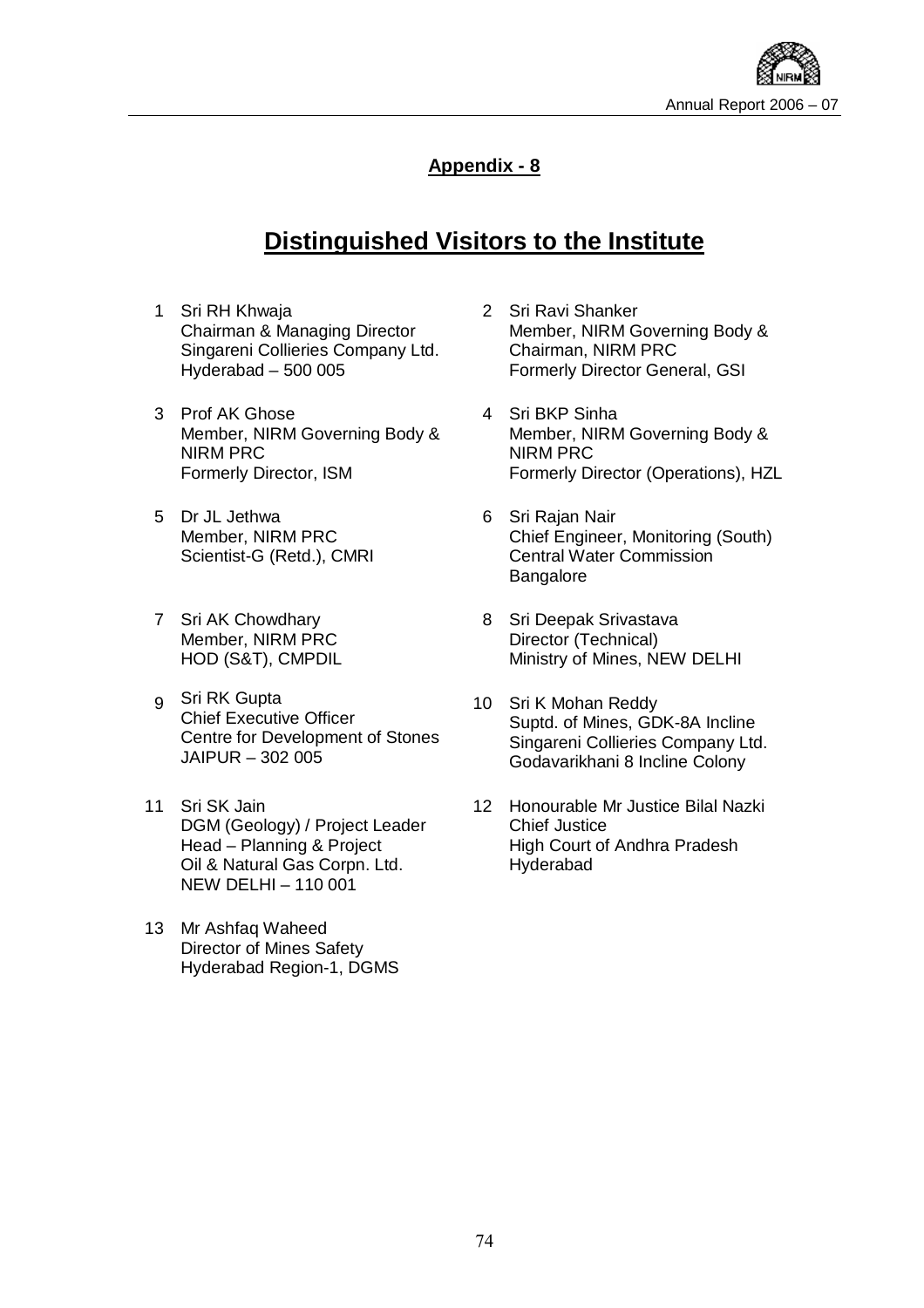

#### **Appendix – 9**

## **Staff of NIRM**

#### *Director*

Prof. R. N. Gupta *(till May 31, 06)*

Dr. V. P. Mishra *(June 06 onwards)*

*Director's Secretariat* 

Mr A Vijaya Kumar *(till October 06)*  Mr G S Govinda Setty *(from October 06)* 

**Mine Design**  Dr V Venkateswarlu Mr S. K. Mohanty Mr C Nagaraj Mr Atul Gandhe Mr Sagaya Benedict Mr A Narayana Swamy Mr N Selvaraj Mr. S B Mishra *(Project Scientist)*

**Engineering Geophysics** Dr P C Jha Mr V R Balasubramaniam Mr Sandeep Nelliat Mr Y V Sivaram

**Excavation Engineering Division** 

Dr G R Adhikari Dr H S Venkatesh Mr A I Theresraj Mr R Balachander

**Dimensional Stone Technology**  Mr A Rajan Babu

**Environmental Geotechnology**  Mr Surendra Roy Mr. M. Lakshmipathy

**Rock Engineering Division**  Dr S Sengupta Mr D S Subrahmanyam Mr R K Sinha Mr D Joseph

**Numerical modelling**  Mr Sripad Mr G Doraswamy Raju Mr. K. Sudhakar Mr. P. S. Varma

**Rock Fracture & Materials Testing**  Dr G M Nagaraja Rao Dr. S. Jayanthu *(now with NIT, R'kela)*  Mr S Sathyanarayana Mr S Udayakumar Mr M Victor Mr Abdul Majeed Mr D Sampath Mr G Mohandoss Mr Syed Asgar Mr A Yesupadam **Seismology**  Dr C Srinivasan Mr C Sivakumar Mr Y Ahnoch Willy **Technical Services**  DR. C. Srinivasan, *HOD (addl charge)* Mr A N Nagarajan Mr. A. Vijaikumar Mr. N. Sounderrajan *Library*  Mrs S Lourdu Mary *Acounts & Administration Dr. P. C. Jha, COA (addl. Charge)* Mr M R Muralidharan Mr Y L Visweswaraiah Mr Biju Mathew *(now with ERNET, New Delhi)* Mr J V Sastry Mr N Jothiappa Mr S Ravi Mr J Raja Mrs C V Lalitha Mr V Suresh Mr P Venkata Reddy Mr M S. Nagaraja Mr T Anjaneyappa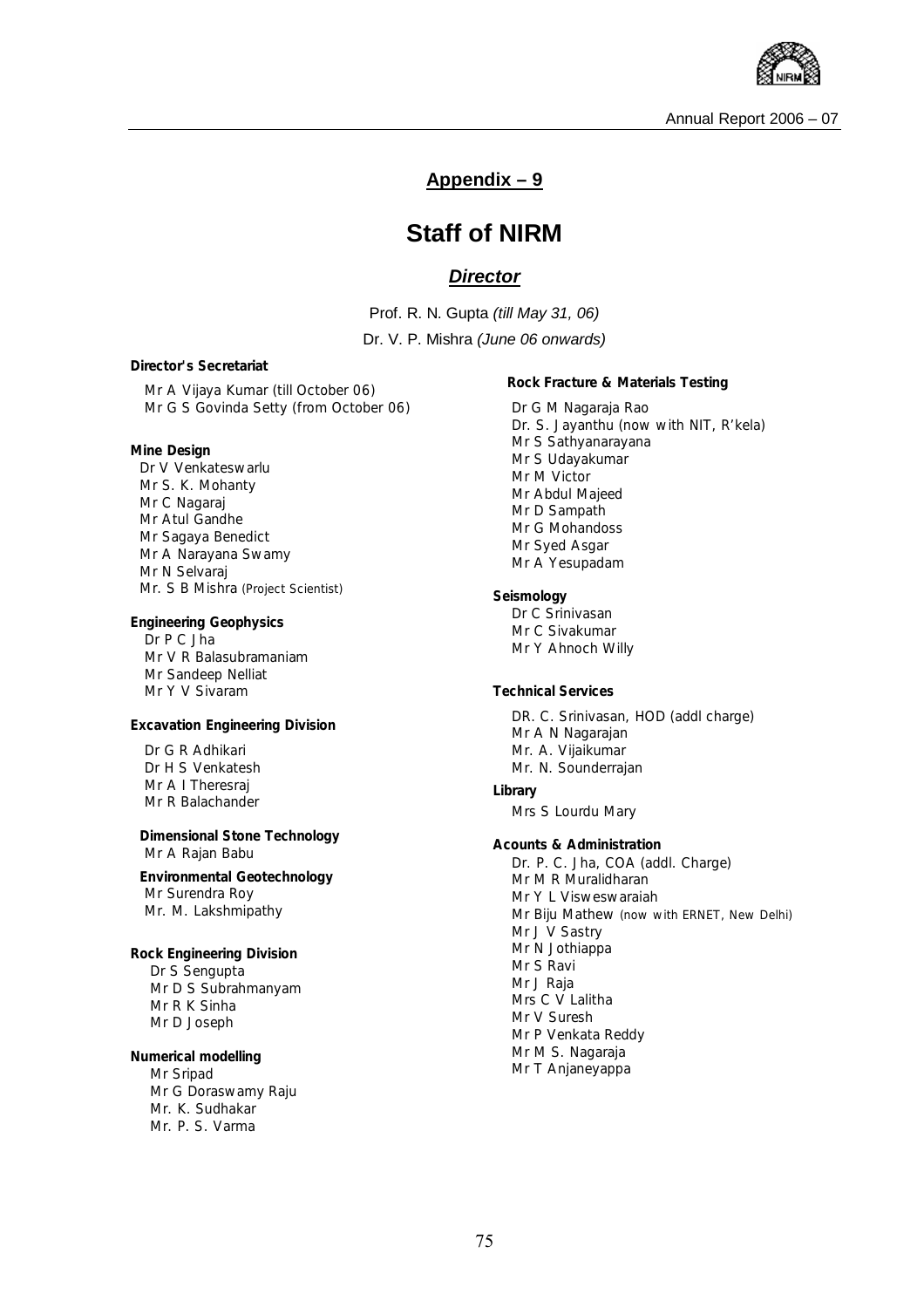| राष्ट्रीय शिला यांत्रिकी संस्थान<br><b>NATIONAL INSTITUTE OF ROCK MECHANICS</b> |                                   |                             |  |  |
|---------------------------------------------------------------------------------|-----------------------------------|-----------------------------|--|--|
| (An Autonomous Research Institute, under Ministry of Mines, Govt of India)      |                                   |                             |  |  |
| <b>Champion Reefs, Kolar Gold Fields - 563 117</b><br>Karnataka, INDIA          |                                   |                             |  |  |
| Phone (office)                                                                  | $\mathcal{L} = \{1, \ldots, n\}$  | 91 - 8153-275006 to 275009  |  |  |
| Phone (Director) :                                                              |                                   | 91 - 8153-275000 (office)   |  |  |
| Phone (COA)                                                                     | $\mathcal{L} = \{1, 2, \ldots \}$ | 91-8153-275003              |  |  |
| Fax                                                                             |                                   | $91 - 8153 - 275002$        |  |  |
| e-mail                                                                          |                                   | nirm@vsnl.com; nirm@bsnl.in |  |  |
| Web site                                                                        |                                   | http://www.nirm.in          |  |  |

## **Office Timings**

The Institute works from Monday to Saturday. The working schedule on week days is :

**9:00 AM to 5:30 PM** (lunch break from 1:00 PM to 2:00 PM)

On Saturdays, the Office is open up to 1:00 PM only. The Institute remains closed on Second Saturday of every month.

## **Important contact phone numbers**

| NIRM Office EPABX: 08153 - 275006-275009 |                                   |                    |  |
|------------------------------------------|-----------------------------------|--------------------|--|
|                                          |                                   | Office No.         |  |
| Vacant                                   | <b>Director</b>                   | 275000<br>(Direct) |  |
| Dr V Venkateswarlu                       | Mine Design                       | <b>Ext.29</b>      |  |
| Dr GR Adhikari                           | <b>Excavation Engineering</b>     | Ext.31             |  |
| Dr S Sengupta                            | <b>Rock Engineering</b>           | Ext.28             |  |
| Dr GM Nagaraja Rao                       | <b>Rock Fracture Mechanics</b>    | Ext.39             |  |
| Dr P C Jha                               | Engg. Geophysics/COA              | Ext.24             |  |
| Dr. C. Srinivasan                        | Seismology/Tech. Services         | Ext.38/40          |  |
| Vacant                                   | Finance & Accounts Officer        | Ext.35/26          |  |
| Mr G S Govind Setty                      | <b>Tech Secretary to Director</b> | Ext.42             |  |